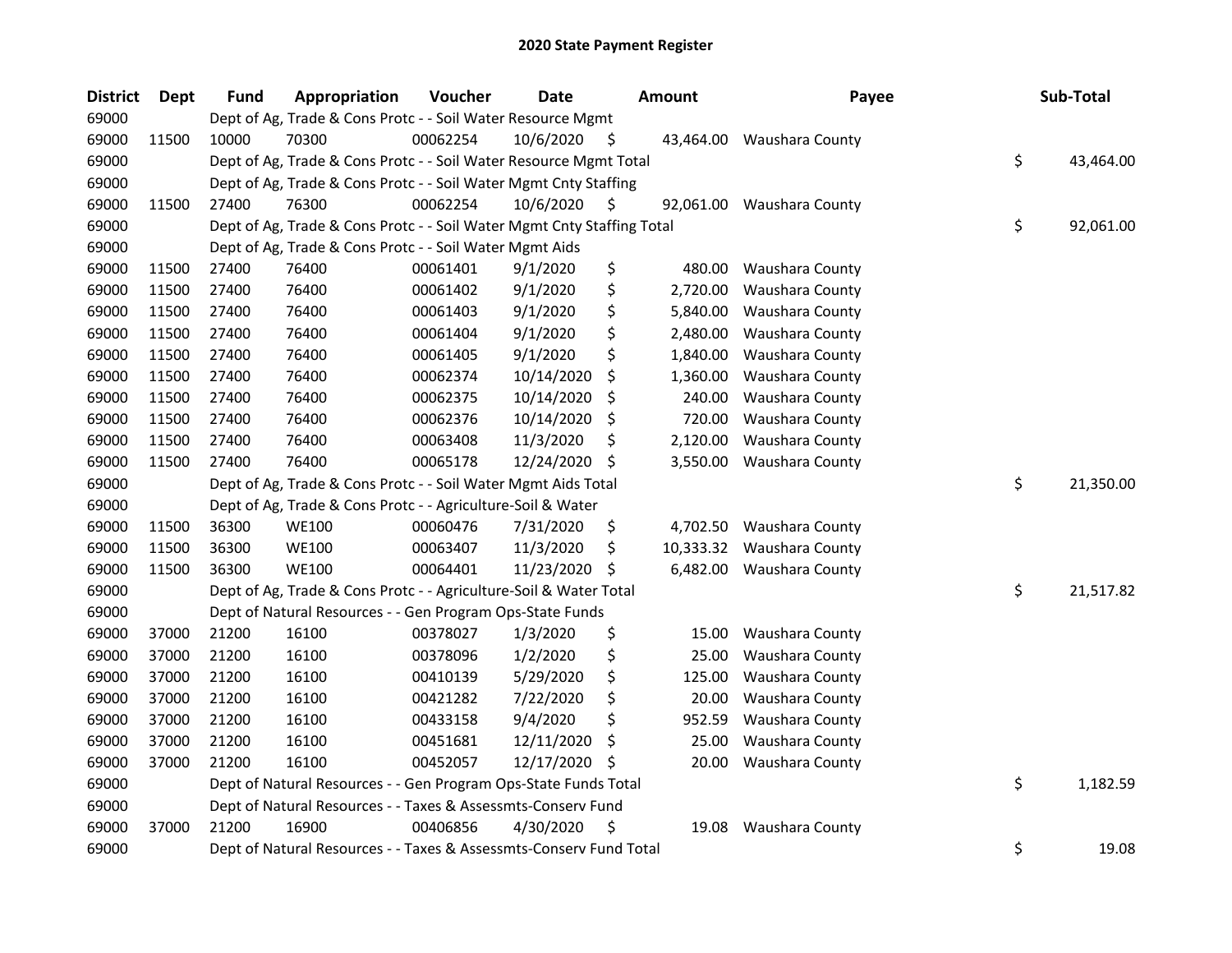| <b>District</b> | <b>Dept</b> | <b>Fund</b> | Appropriation                                                      | Voucher  | <b>Date</b>   | <b>Amount</b>   | Payee                     | Sub-Total       |
|-----------------|-------------|-------------|--------------------------------------------------------------------|----------|---------------|-----------------|---------------------------|-----------------|
| 69000           |             |             | Dept of Natural Resources - - GPO--State Funds                     |          |               |                 |                           |                 |
| 69000           | 37000       | 21200       | 36100                                                              | 00420797 | 7/16/2020     | \$              | 212.59 Waushara County    |                 |
| 69000           |             |             | Dept of Natural Resources - - GPO--State Funds Total               |          |               |                 |                           | \$<br>212.59    |
| 69000           |             |             | Dept of Natural Resources - - Enf A - Snow Enforcement             |          |               |                 |                           |                 |
| 69000           | 37000       | 21200       | 55200                                                              | 00436460 | 9/24/2020     | \$              | 8,130.70 Waushara County  |                 |
| 69000           |             |             | Dept of Natural Resources - - Enf A - Snow Enforcement Total       |          |               |                 |                           | \$<br>8,130.70  |
| 69000           |             |             | Dept of Natural Resources - - Wildlife Damage Claims & Abat        |          |               |                 |                           |                 |
| 69000           | 37000       | 21200       | 55300                                                              | 00400637 | 4/10/2020     | \$              | 7,846.45 Waushara County  |                 |
| 69000           | 37000       | 21200       | 55300                                                              | 00430258 | 8/21/2020     | \$<br>14,464.33 | Waushara County           |                 |
| 69000           | 37000       | 21200       | 55300                                                              | 00447952 | 11/19/2020 \$ |                 | 9,520.30 Waushara County  |                 |
| 69000           |             |             | Dept of Natural Resources - - Wildlife Damage Claims & Abat Total  |          |               |                 |                           | \$<br>31,831.08 |
| 69000           |             |             | Dept of Natural Resources - - Resaids - County Cons Aids           |          |               |                 |                           |                 |
| 69000           | 37000       | 21200       | 56300                                                              | 00420585 | 7/2/2020      | \$              | 1,664.50 Waushara County  |                 |
| 69000           |             |             | Dept of Natural Resources - - Resaids - County Cons Aids Total     |          |               |                 |                           | \$<br>1,664.50  |
| 69000           |             |             | Dept of Natural Resources - - Resaids - Forest Croplnd & Mfl       |          |               |                 |                           |                 |
| 69000           | 37000       | 21200       | 56600                                                              | 00436116 | 9/18/2020     | \$              | 18,382.66 Waushara County |                 |
| 69000           |             |             | Dept of Natural Resources - - Resaids - Forest CropInd & Mfl Total |          |               |                 |                           | \$<br>18,382.66 |
| 69000           |             |             | Dept of Natural Resources - - Ra- Suppl Snow Trail Aids            |          |               |                 |                           |                 |
| 69000           | 37000       | 21200       | 56900                                                              | 00382070 | 1/16/2020     | \$              | 17,409.46 Waushara County |                 |
| 69000           |             |             | Dept of Natural Resources - - Ra- Suppl Snow Trail Aids Total      |          |               |                 |                           | \$<br>17,409.46 |
| 69000           |             |             | Dept of Natural Resources - - Ra- Cnty Snow Trail & Area Aid       |          |               |                 |                           |                 |
| 69000           | 37000       | 21200       | 57400                                                              | 00424304 | 7/15/2020     | \$              | 4,470.00 Waushara County  |                 |
| 69000           |             |             | Dept of Natural Resources - - Ra- Cnty Snow Trail & Area Aid Total |          |               |                 |                           | \$<br>4,470.00  |
| 69000           |             |             | Dept of Natural Resources - - Ra- Snowmobile Trail Areas           |          |               |                 |                           |                 |
| 69000           | 37000       | 21200       | 57500                                                              | 00424304 | 7/15/2020     | \$              | 80,220.00 Waushara County |                 |
| 69000           |             |             | Dept of Natural Resources - - Ra- Snowmobile Trail Areas Total     |          |               |                 |                           | \$<br>80,220.00 |
| 69000           |             |             | Dept of Natural Resources - - GPO--State Funds                     |          |               |                 |                           |                 |
| 69000           | 37000       | 21200       | 86100                                                              | 00382794 | 1/31/2020     | \$<br>27.00     | Waushara County           |                 |
| 69000           | 37000       | 21200       | 86100                                                              | 00391587 | 3/6/2020      | \$<br>8.00      | Waushara County           |                 |
| 69000           | 37000       | 21200       | 86100                                                              | 00397014 | 4/2/2020      | \$<br>11.00     | Waushara County           |                 |
| 69000           |             |             | Dept of Natural Resources - - GPO--State Funds Total               |          |               |                 |                           | \$<br>46.00     |
| 69000           |             |             | Dept of Natural Resources - - Fin Asst For Responsible Units       |          |               |                 |                           |                 |
| 69000           | 37000       | 27400       | 67000                                                              | 00412834 | 5/29/2020     | \$              | 80,907.81 Waushara County |                 |
| 69000           |             |             | Dept of Natural Resources - - Fin Asst For Responsible Units Total |          |               |                 |                           | \$<br>80,907.81 |
| 69000           |             |             | Dept of Natural Resources - - Recycling Consolidation Grants       |          |               |                 |                           |                 |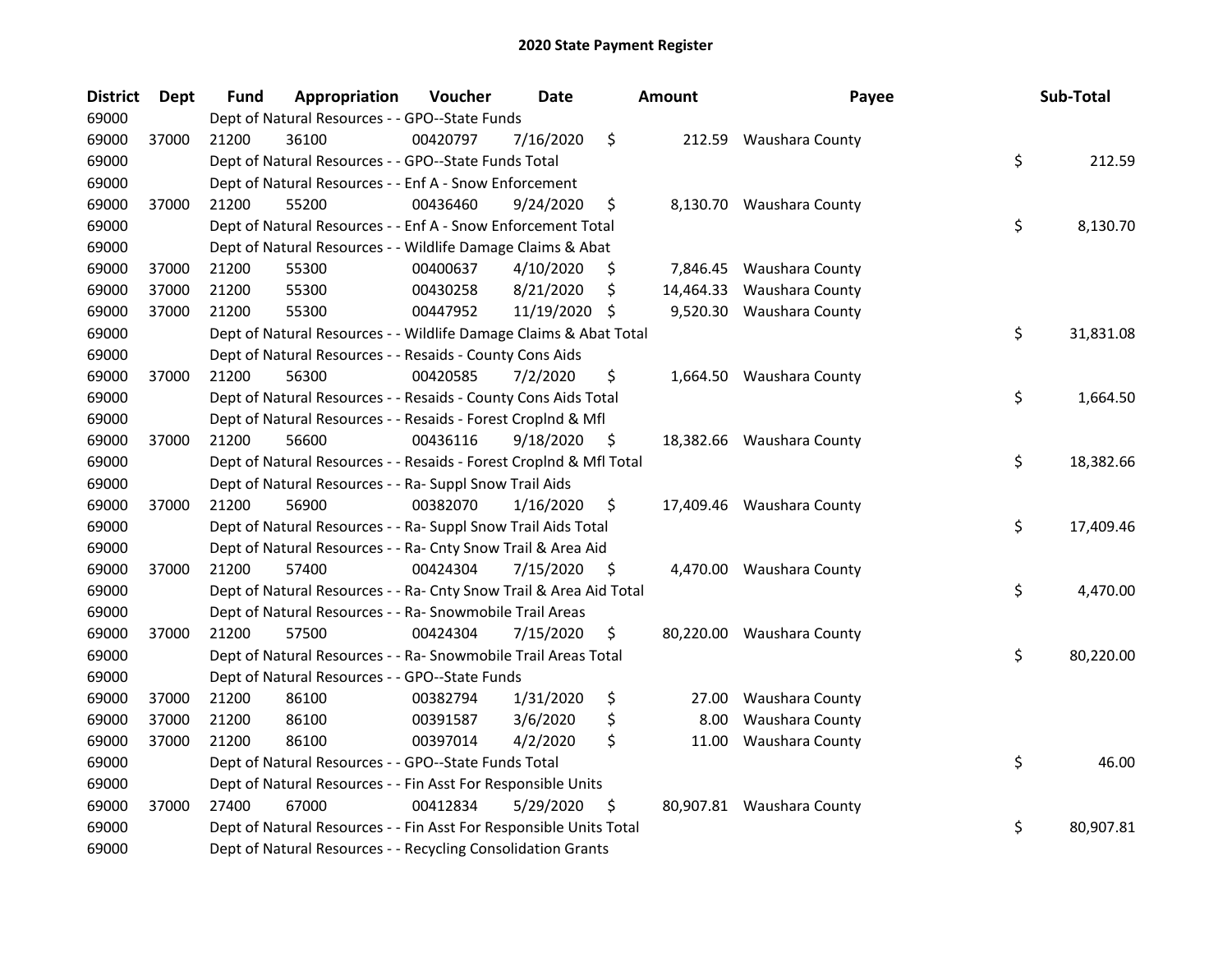| <b>District</b> | <b>Dept</b> | <b>Fund</b> | Appropriation                                                      | Voucher  | <b>Date</b> | <b>Amount</b>    | Payee                      | Sub-Total        |
|-----------------|-------------|-------------|--------------------------------------------------------------------|----------|-------------|------------------|----------------------------|------------------|
| 69000           | 37000       | 27400       | 67300                                                              | 00412834 | 5/29/2020   | \$<br>5,986.97   | Waushara County            |                  |
| 69000           |             |             | Dept of Natural Resources - - Recycling Consolidation Grants Total |          |             |                  |                            | \$<br>5,986.97   |
| 69000           |             |             | Dept of Natural Resources - - Land Acquisition                     |          |             |                  |                            |                  |
| 69000           | 37000       | 36300       | <b>TA100</b>                                                       | 00436042 | 9/22/2020   | \$<br>3.00       | Waushara County            |                  |
| 69000           |             |             | Dept of Natural Resources - - Land Acquisition Total               |          |             |                  |                            | \$<br>3.00       |
| 69000           |             |             | WI Dept of Transportation - - Eldly&Disa Co/Aid Sf                 |          |             |                  |                            |                  |
| 69000           | 39500       | 21100       | 16800                                                              | 00481777 | 1/16/2020   | \$<br>87,353.00  | Waushara County            |                  |
| 69000           | 39500       | 21100       | 16800                                                              | 00516286 | 4/20/2020   | \$<br>405.19     | Waushara County            |                  |
| 69000           |             |             | WI Dept of Transportation - - Eldly&Disa Co/Aid Sf Total           |          |             |                  |                            | \$<br>87,758.19  |
| 69000           |             |             | WI Dept of Transportation - - Hwy Sfty Loc Aid Ffd                 |          |             |                  |                            |                  |
| 69000           | 39500       | 21100       | 18500                                                              | 00502272 | 3/13/2020   | \$               | 3,785.93 Waushara County   |                  |
| 69000           |             |             | WI Dept of Transportation - - Hwy Sfty Loc Aid Ffd Total           |          |             |                  |                            | \$<br>3,785.93   |
| 69000           |             |             | WI Dept of Transportation - - Trans Aids To Co.-Sf                 |          |             |                  |                            |                  |
| 69000           | 39500       | 21100       | 19000                                                              | 00475492 | 1/6/2020    | \$<br>236,182.11 | Waushara County            |                  |
| 69000           | 39500       | 21100       | 19000                                                              | 00542339 | 7/6/2020    | \$<br>472,364.22 | Waushara County            |                  |
| 69000           | 39500       | 21100       | 19000                                                              | 00585165 | 10/5/2020   | \$               | 236,182.12 Waushara County |                  |
| 69000           |             |             | WI Dept of Transportation - - Trans Aids To Co.-Sf Total           |          |             |                  |                            | \$<br>944,728.45 |
| 69000           |             |             | WI Dept of Transportation - - Local Rds, Grants Sf                 |          |             |                  |                            |                  |
| 69000           | 39500       | 21100       | 27000                                                              | 00478969 | 1/7/2020    | \$<br>256,357.28 | Waushara County            |                  |
| 69000           |             |             | WI Dept of Transportation - - Local Rds, Grants Sf Total           |          |             |                  |                            | \$<br>256,357.28 |
| 69000           |             |             | WI Dept of Transportation - - Loc Rd Imp Prg St Fd                 |          |             |                  |                            |                  |
| 69000           | 39500       | 21100       | 27800                                                              | 00480764 | 1/14/2020   | \$<br>141,883.35 | Waushara County            |                  |
| 69000           | 39500       | 21100       | 27800                                                              | 00556607 | 7/31/2020   | \$<br>3,842.46   | Waushara County            |                  |
| 69000           |             |             | WI Dept of Transportation - - Loc Rd Imp Prg St Fd Total           |          |             |                  |                            | \$<br>145,725.81 |
| 69000           |             |             | WI Dept of Transportation - - St Hwy Rehab, Sf                     |          |             |                  |                            |                  |
| 69000           | 39500       | 21100       | 36300                                                              | 00525759 | 5/13/2020   | \$               | 416.61 Waushara County     |                  |
| 69000           |             |             | WI Dept of Transportation - - St Hwy Rehab, Sf Total               |          |             |                  |                            | \$<br>416.61     |
| 69000           |             |             | WI Dept of Transportation - - Hwy Mgmt & Opers Sf                  |          |             |                  |                            |                  |
| 69000           | 39500       | 21100       | 36500                                                              | 00491151 | 2/11/2020   | \$<br>378.00     | Waushara County            |                  |
| 69000           | 39500       | 21100       | 36500                                                              | 00504923 | 3/23/2020   | \$<br>189.00     | Waushara County            |                  |
| 69000           | 39500       | 21100       | 36500                                                              | 00517239 | 4/22/2020   | \$<br>189.00     | Waushara County            |                  |
| 69000           | 39500       | 21100       | 36500                                                              | 00539289 | 6/19/2020   | \$<br>84.05      | Waushara County            |                  |
| 69000           | 39500       | 21100       | 36500                                                              | 00552175 | 7/15/2020   | \$<br>646.66     | Waushara County            |                  |
| 69000           | 39500       | 21100       | 36500                                                              | 00588790 | 9/23/2020   | \$<br>378.00     | Waushara County            |                  |
| 69000           | 39500       | 21100       | 36500                                                              | 00598568 | 10/14/2020  | \$<br>189.00     | Waushara County            |                  |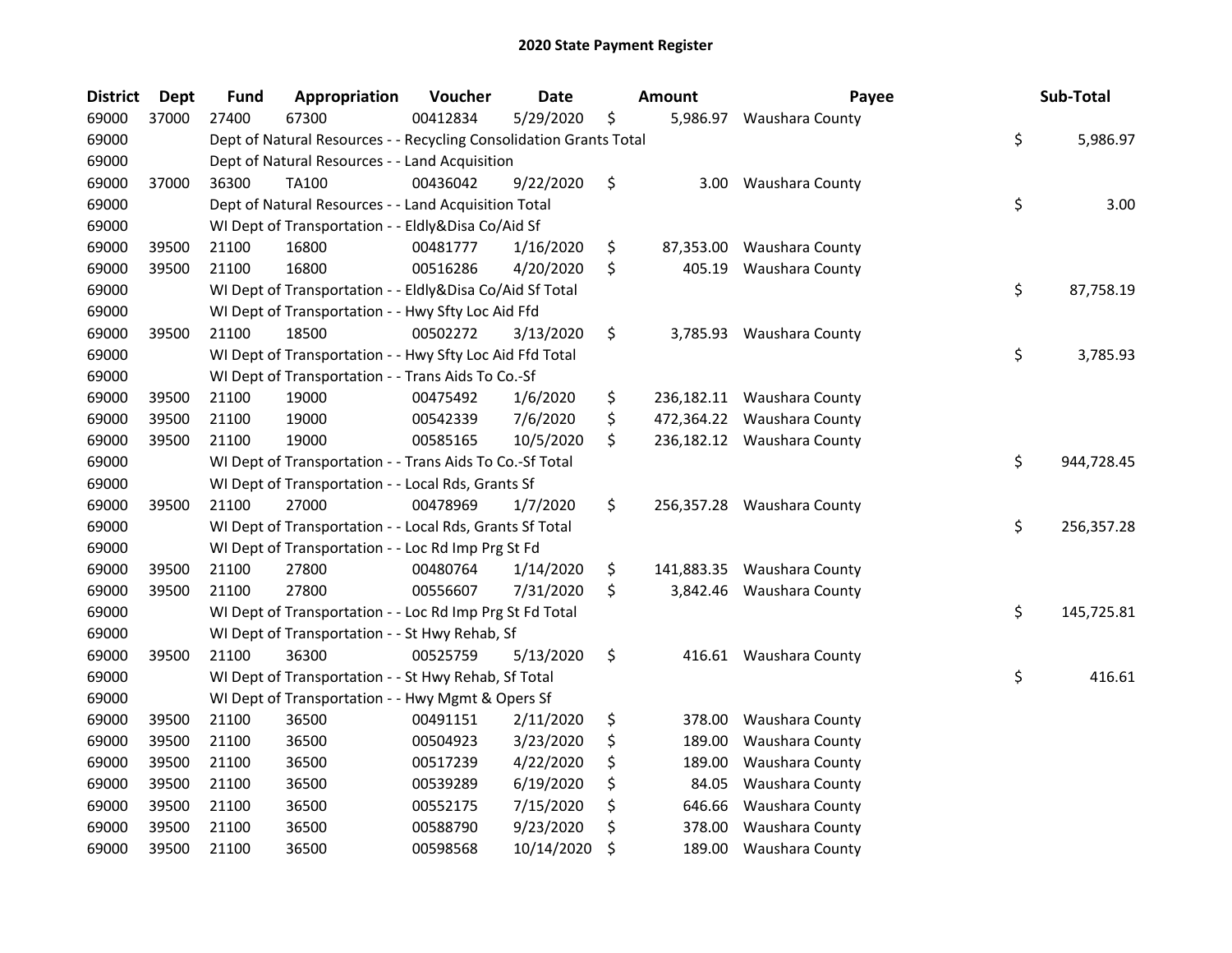| <b>District</b> | <b>Dept</b> | <b>Fund</b> | Appropriation                                           | Voucher  | <b>Date</b> |     | Amount     | Payee                     | Sub-Total      |
|-----------------|-------------|-------------|---------------------------------------------------------|----------|-------------|-----|------------|---------------------------|----------------|
| 69000           | 39500       | 21100       | 36500                                                   | 00615246 | 11/12/2020  | \$  | 189.00     | Waushara County           |                |
| 69000           | 39500       | 21100       | 36500                                                   | 00626657 | 12/14/2020  | -\$ | 189.00     | Waushara County           |                |
| 69000           |             |             | WI Dept of Transportation - - Hwy Mgmt & Opers Sf Total |          |             |     |            |                           | \$<br>2,431.71 |
| 69000           |             |             | WI Dept of Transportation - - Routine Maint Sf          |          |             |     |            |                           |                |
| 69000           | 39500       | 21100       | 36800                                                   | 00491151 | 2/11/2020   | \$  | 112,032.13 | Waushara County           |                |
| 69000           | 39500       | 21100       | 36800                                                   | 00492651 | 2/20/2020   | \$  | 16,562.22  | Waushara County           |                |
| 69000           | 39500       | 21100       | 36800                                                   | 00492652 | 2/20/2020   | \$  | 4,549.23   | Waushara County           |                |
| 69000           | 39500       | 21100       | 36800                                                   | 00499218 | 3/4/2020    | \$  | 55,400.99  | Waushara County           |                |
| 69000           | 39500       | 21100       | 36800                                                   | 00502363 | 3/13/2020   | \$  | 1,410.51   | Waushara County           |                |
| 69000           | 39500       | 21100       | 36800                                                   | 00504219 | 3/19/2020   | \$  | 140,755.99 | Waushara County           |                |
| 69000           | 39500       | 21100       | 36800                                                   | 00509772 | 3/31/2020   | \$  | 1,426.46   | Waushara County           |                |
| 69000           | 39500       | 21100       | 36800                                                   | 00510196 | 4/2/2020    | \$  | 2,432.24   | Waushara County           |                |
| 69000           | 39500       | 21100       | 36800                                                   | 00510319 | 4/1/2020    | \$  | 537.32     | Waushara County           |                |
| 69000           | 39500       | 21100       | 36800                                                   | 00517234 | 4/22/2020   | \$  | 963.12     | Waushara County           |                |
| 69000           | 39500       | 21100       | 36800                                                   | 00519809 | 4/28/2020   | \$  | 85,955.51  | Waushara County           |                |
| 69000           | 39500       | 21100       | 36800                                                   | 00520337 | 4/29/2020   | \$  | 176.41     | Waushara County           |                |
| 69000           | 39500       | 21100       | 36800                                                   | 00521972 | 5/4/2020    | \$  | 15,267.00  | Waushara County           |                |
| 69000           | 39500       | 21100       | 36800                                                   | 00525759 | 5/13/2020   | \$  | 4,461.67   | Waushara County           |                |
| 69000           | 39500       | 21100       | 36800                                                   | 00531885 | 6/2/2020    | \$  | 71,564.17  | Waushara County           |                |
| 69000           | 39500       | 21100       | 36800                                                   | 00539284 | 6/19/2020   | \$  | 3,247.12   | Waushara County           |                |
| 69000           | 39500       | 21100       | 36800                                                   | 00547190 | 7/6/2020    | \$  | 84,898.13  | Waushara County           |                |
| 69000           | 39500       | 21100       | 36800                                                   | 00551444 | 7/14/2020   | \$  | 63,756.19  | Waushara County           |                |
| 69000           | 39500       | 21100       | 36800                                                   | 00552175 | 7/15/2020   | \$  | 2,909.57   | Waushara County           |                |
| 69000           | 39500       | 21100       | 36800                                                   | 00559317 | 7/31/2020   | \$  | 81,489.55  | Waushara County           |                |
| 69000           | 39500       | 21100       | 36800                                                   | 00560441 | 8/3/2020    | \$  | 47,902.74  | Waushara County           |                |
| 69000           | 39500       | 21100       | 36800                                                   | 00566269 | 8/14/2020   | \$  | 2,881.74   | Waushara County           |                |
| 69000           | 39500       | 21100       | 36800                                                   | 00581821 | 9/14/2020   | \$  | 58,660.43  | Waushara County           |                |
| 69000           | 39500       | 21100       | 36800                                                   | 00582834 | 9/15/2020   | \$  | 50,656.75  | Waushara County           |                |
| 69000           | 39500       | 21100       | 36800                                                   | 00584081 | 9/17/2020   | \$  | 116,880.63 | Waushara County           |                |
| 69000           | 39500       | 21100       | 36800                                                   | 00588790 | 9/23/2020   | \$  | 2,943.55   | Waushara County           |                |
| 69000           | 39500       | 21100       | 36800                                                   | 00591183 | 9/28/2020   | \$  | 1,114.61   | Waushara County           |                |
| 69000           | 39500       | 21100       | 36800                                                   | 00591185 | 9/28/2020   | \$  | 1,031.51   | Waushara County           |                |
| 69000           | 39500       | 21100       | 36800                                                   | 00591309 | 9/28/2020   | \$  | 117,276.84 | Waushara County           |                |
| 69000           | 39500       | 21100       | 36800                                                   | 00598568 | 10/14/2020  | \$  | 363.55     | Waushara County           |                |
| 69000           | 39500       | 21100       | 36800                                                   | 00603367 | 10/21/2020  | \$  |            | 61,010.11 Waushara County |                |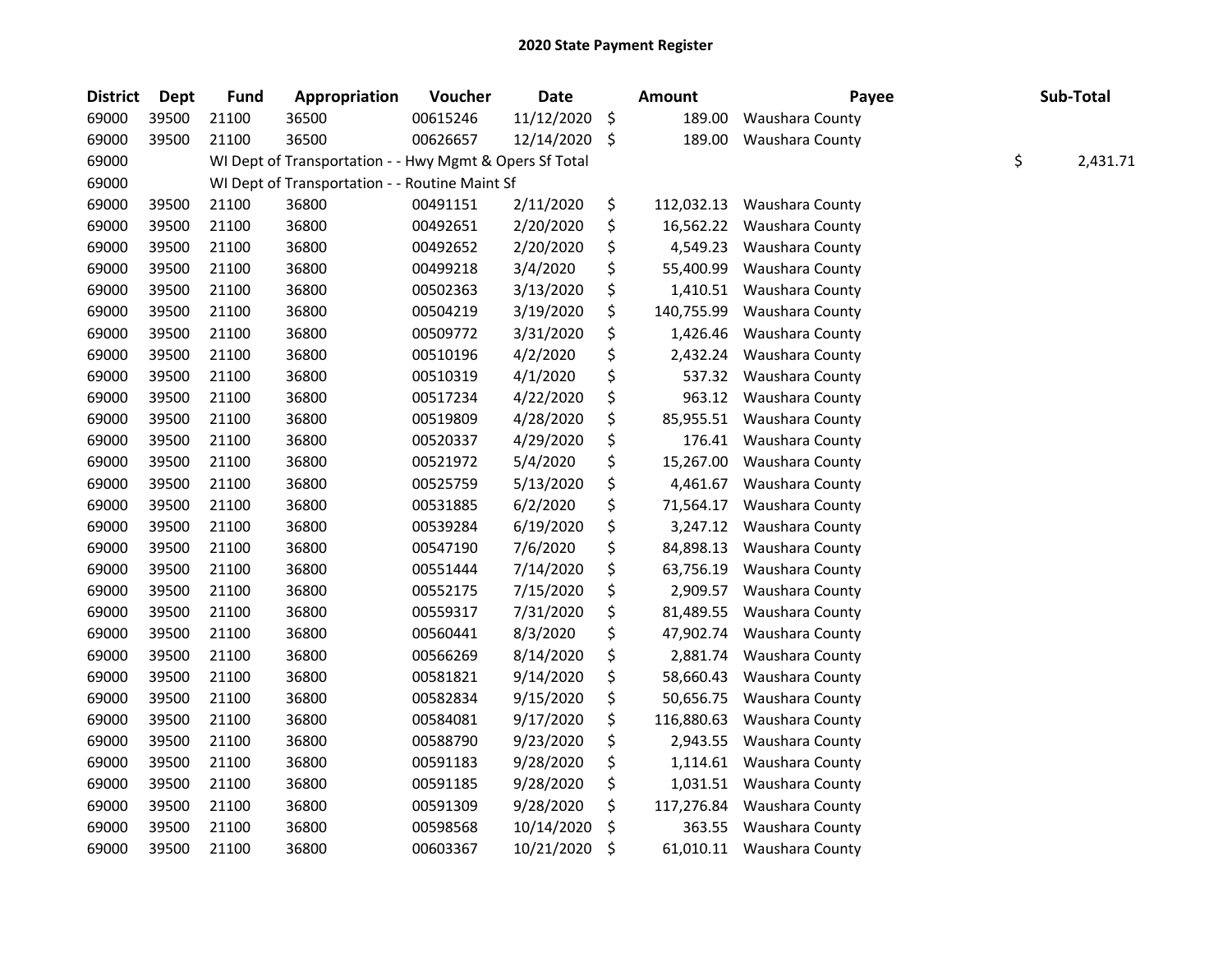| <b>District</b> | Dept  | <b>Fund</b> | Appropriation                                                  | Voucher  | <b>Date</b> |         | <b>Amount</b> | Payee           | Sub-Total          |
|-----------------|-------|-------------|----------------------------------------------------------------|----------|-------------|---------|---------------|-----------------|--------------------|
| 69000           | 39500 | 21100       | 36800                                                          | 00614507 | 11/12/2020  | -\$     | 55.30         | Waushara County |                    |
| 69000           | 39500 | 21100       | 36800                                                          | 00615246 | 11/12/2020  | \$      | 1,022.01      | Waushara County |                    |
| 69000           | 39500 | 21100       | 36800                                                          | 00617784 | 11/19/2020  | \$      | 104,656.36    | Waushara County |                    |
| 69000           | 39500 | 21100       | 36800                                                          | 00626657 | 12/14/2020  | \$      | 2,624.61      | Waushara County |                    |
| 69000           | 39500 | 21100       | 36800                                                          | 00628505 | 12/16/2020  | -\$     | 95,887.80     | Waushara County |                    |
| 69000           |       |             | WI Dept of Transportation - - Routine Maint Sf Total           |          |             |         |               |                 | \$<br>1,414,764.07 |
| 69000           |       |             | Department of Corrections - - General Program Operations       |          |             |         |               |                 |                    |
| 69000           | 41000 | 10000       | 10100                                                          | 00355368 | 4/29/2020   | \$      | 23.00         | Waushara County |                    |
| 69000           | 41000 | 10000       | 10100                                                          | 00359208 | 5/29/2020   | \$      | 190.00        | Waushara County |                    |
| 69000           | 41000 | 10000       | 10100                                                          | 00391557 | 10/30/2020  | \$      | 23.00         | Waushara County |                    |
| 69000           | 41000 | 10000       | 10100                                                          | 00393607 | 11/12/2020  | \$      | 23.00         | Waushara County |                    |
| 69000           | 41000 | 10000       | 10100                                                          | 00394582 | 11/13/2020  | \$      | 23.00         | Waushara County |                    |
| 69000           | 41000 | 10000       | 10100                                                          | 00401051 | 12/22/2020  | \$      | 600.00        | Waushara County |                    |
| 69000           |       |             | Department of Corrections - - General Program Operations Total |          |             |         |               |                 | \$<br>882.00       |
| 69000           |       |             | Department of Corrections - - Corrections Contracts And Agre   |          |             |         |               |                 |                    |
| 69000           | 41000 | 10000       | 11400                                                          | 00336158 | 1/21/2020   | \$      | 3,962.42      | Waushara County |                    |
| 69000           | 41000 | 10000       | 11400                                                          | 00342576 | 2/19/2020   | \$      | 3,962.42      | Waushara County |                    |
| 69000           | 41000 | 10000       | 11400                                                          | 00348434 | 3/18/2020   | \$      | 1,595.26      | Waushara County |                    |
| 69000           | 41000 | 10000       | 11400                                                          | 00350085 | 3/27/2020   | \$      | 257.30        | Waushara County |                    |
| 69000           | 41000 | 10000       | 11400                                                          | 00354266 | 4/17/2020   | \$      | 6,895.64      | Waushara County |                    |
| 69000           | 41000 | 10000       | 11400                                                          | 00355127 | 4/23/2020   | \$      | 51.46         | Waushara County |                    |
| 69000           | 41000 | 10000       | 11400                                                          | 00360372 | 5/19/2020   | \$      | 4,682.86      | Waushara County |                    |
| 69000           | 41000 | 10000       | 11400                                                          | 00360620 | 5/22/2020   | \$      | 1,543.80      | Waushara County |                    |
| 69000           | 41000 | 10000       | 11400                                                          | 00365460 | 6/23/2020   | \$      | 1,595.26      | Waushara County |                    |
| 69000           | 41000 | 10000       | 11400                                                          | 00366339 | 6/17/2020   | \$      | 4,734.32      | Waushara County |                    |
| 69000           | 41000 | 10000       | 11400                                                          | 00370904 | 7/17/2020   | \$      | 1,543.80      | Waushara County |                    |
| 69000           | 41000 | 10000       | 11400                                                          | 00371244 | 7/16/2020   | \$      | 6,175.20      | Waushara County |                    |
| 69000           | 41000 | 10000       | 11400                                                          | 00378402 | 8/18/2020   | \$      | 8,748.20      | Waushara County |                    |
| 69000           | 41000 | 10000       | 11400                                                          | 00380092 | 8/27/2020   | \$      | 102.92        | Waushara County |                    |
| 69000           | 41000 | 10000       | 11400                                                          | 00383606 | 9/16/2020   | \$      | 10,497.84     | Waushara County |                    |
| 69000           | 41000 | 10000       | 11400                                                          | 00389678 | 10/20/2020  | \$      | 9,108.42      | Waushara County |                    |
| 69000           | 41000 | 10000       | 11400                                                          | 00395524 | 11/20/2020  | \$      | 8,748.20      | Waushara County |                    |
| 69000           | 41000 | 10000       | 11400                                                          | 00399032 | 12/10/2020  | \$      | 5,248.92      | Waushara County |                    |
| 69000           | 41000 | 10000       | 11400                                                          | 00399039 | 12/10/2020  | $\zeta$ | 8,851.12      | Waushara County |                    |
| 69000           | 41000 | 10000       | 11400                                                          | 00399042 | 12/11/2020  | \$      | 12,916.46     | Waushara County |                    |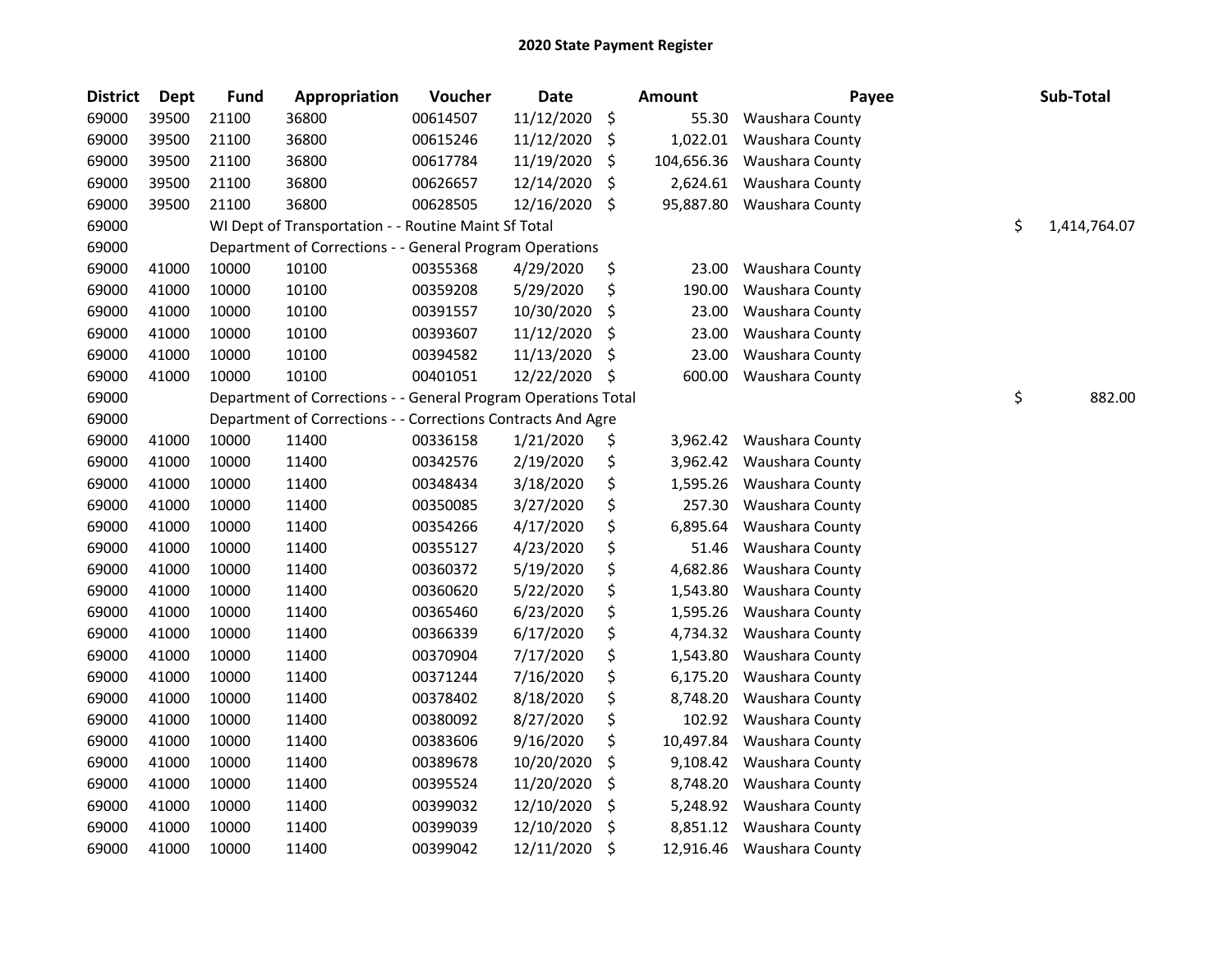| <b>District</b> | Dept  | <b>Fund</b> | Appropriation                                                      | Voucher  | <b>Date</b>   |     | Amount     | Payee                                                                                                         | Sub-Total          |
|-----------------|-------|-------------|--------------------------------------------------------------------|----------|---------------|-----|------------|---------------------------------------------------------------------------------------------------------------|--------------------|
| 69000           | 41000 | 10000       | 11400                                                              | 00399045 | 12/10/2020    | \$  | 9,674.48   | Waushara County                                                                                               |                    |
| 69000           | 41000 | 10000       | 11400                                                              | 00400951 | 12/22/2020 \$ |     |            | 3,859.50 Waushara County                                                                                      |                    |
| 69000           |       |             | Department of Corrections - - Corrections Contracts And Agre Total |          |               |     |            |                                                                                                               | \$<br>114,755.80   |
| 69000           |       |             |                                                                    |          |               |     |            | Department of Corrections - - Reimbursing Counties For Probation, Extended Supervision And Parole Holds       |                    |
| 69000           | 41000 | 10000       | 11600                                                              | 00392784 | 11/5/2020     | \$. |            | 25,360.00 Waushara County                                                                                     |                    |
| 69000           |       |             |                                                                    |          |               |     |            | Department of Corrections - - Reimbursing Counties For Probation, Extended Supervision And Parole Holds Total | \$<br>25,360.00    |
| 69000           |       |             | Child Abuse & Neglect Prev Bd - - General Aids                     |          |               |     |            |                                                                                                               |                    |
| 69000           | 43300 | 10000       | 99000                                                              | 00002402 | 4/24/2020     | \$  |            | 8,988.40 Waushara County                                                                                      |                    |
| 69000           |       |             | Child Abuse & Neglect Prev Bd - - General Aids Total               |          |               |     |            |                                                                                                               | \$<br>8,988.40     |
| 69000           |       |             | Department of Health Services - - State/Federal Aids               |          |               |     |            |                                                                                                               |                    |
| 69000           | 43500 | 10000       | 00000                                                              | 92007    | $1/1/2020$ \$ |     | 176,820.00 | Waushara County                                                                                               |                    |
| 69000           | 43500 | 10000       | 00000                                                              | 92008    | $2/1/2020$ \$ |     | 129,767.00 | Waushara County                                                                                               |                    |
| 69000           | 43500 | 10000       | 00000                                                              | 92009    | $3/1/2020$ \$ |     | 72,130.00  | Waushara County                                                                                               |                    |
| 69000           | 43500 | 10000       | 00000                                                              | 92010    | $4/1/2020$ \$ |     | 198,964.00 | Waushara County                                                                                               |                    |
| 69000           | 43500 | 10000       | 00000                                                              | 92011    | $5/1/2020$ \$ |     | 118,745.00 | Waushara County                                                                                               |                    |
| 69000           | 43500 | 10000       | 00000                                                              | 92012    | $6/1/2020$ \$ |     | 6,138.00   | Waushara County                                                                                               |                    |
| 69000           | 43500 | 10000       | 00000                                                              | 92013    | $6/1/2020$ \$ |     | 6,804.00   | Waushara County                                                                                               |                    |
| 69000           | 43500 | 10000       | 00000                                                              | 92100    | 7/1/2020 \$   |     | 575,873.00 | Waushara County                                                                                               |                    |
| 69000           | 43500 | 10000       | 00000                                                              | 92101    | $8/1/2020$ \$ |     | 55,884.00  | Waushara County                                                                                               |                    |
| 69000           | 43500 | 10000       | 00000                                                              | 92102    | $9/1/2020$ \$ |     | 3,701.00   | Waushara County                                                                                               |                    |
| 69000           | 43500 | 10000       | 00000                                                              | 92103    | 10/1/2020 \$  |     | 77,809.00  | Waushara County                                                                                               |                    |
| 69000           | 43500 | 10000       | 00000                                                              | 92105    | 12/1/2020 \$  |     | 114,821.00 | Waushara County                                                                                               |                    |
| 69000           |       |             | Department of Health Services - - State/Federal Aids Total         |          |               |     |            |                                                                                                               | \$<br>1,537,456.00 |
| 69000           |       |             | Department of Health Services - - General Program Operations       |          |               |     |            |                                                                                                               |                    |
| 69000           | 43500 | 10000       | 40100                                                              | 00361065 | 6/3/2020      | \$  | 1.50       | Waushara County                                                                                               |                    |
| 69000           | 43500 | 10000       | 40100                                                              | 00393979 | 12/1/2020     | \$  | 1.50       | Waushara County                                                                                               |                    |
| 69000           | 43500 | 10000       | 40100                                                              | 00395652 | 12/8/2020     | \$  | 1.50       | Waushara County                                                                                               |                    |
| 69000           | 43500 | 10000       | 40100                                                              | 00395662 | 12/8/2020     | \$  | 1.00       | Waushara County                                                                                               |                    |
| 69000           | 43500 | 10000       | 40100                                                              | 00395663 | 12/8/2020     |     | 15.00      | Waushara County                                                                                               |                    |
| 69000           |       |             | Department of Health Services - - General Program Operations Total |          |               |     |            |                                                                                                               | \$<br>20.50        |
| 69000           |       |             | Department of Health Services - - Medical Assistance State Admin   |          |               |     |            |                                                                                                               |                    |
| 69000           | 43500 | 10000       | 44000                                                              | 00361065 | 6/3/2020      | \$  | 1.50       | Waushara County                                                                                               |                    |
| 69000           | 43500 | 10000       | 44000                                                              | 00393979 | 12/1/2020     | \$  | 1.50       | Waushara County                                                                                               |                    |
| 69000           | 43500 | 10000       | 44000                                                              | 00395652 | 12/8/2020     | \$  | 1.50       | Waushara County                                                                                               |                    |
| 69000           | 43500 | 10000       | 44000                                                              | 00395662 | 12/8/2020     | \$  | 1.00       | Waushara County                                                                                               |                    |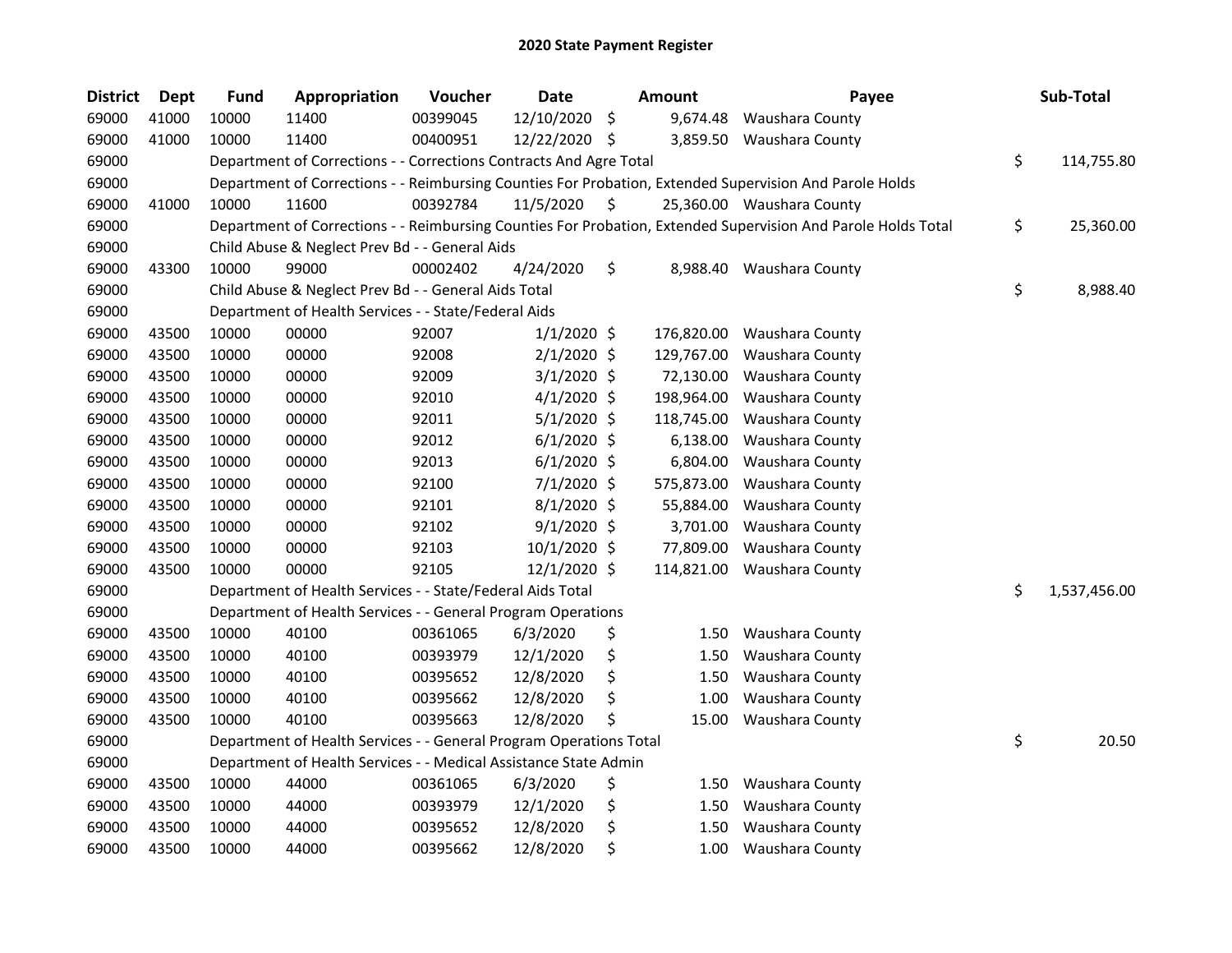| <b>District</b> | Dept  | <b>Fund</b> | Appropriation                                                          | Voucher  | <b>Date</b> |     | <b>Amount</b> | Payee           | Sub-Total    |
|-----------------|-------|-------------|------------------------------------------------------------------------|----------|-------------|-----|---------------|-----------------|--------------|
| 69000           | 43500 | 10000       | 44000                                                                  | 00395663 | 12/8/2020   | \$  | 15.00         | Waushara County |              |
| 69000           |       |             | Department of Health Services - - Medical Assistance State Admin Total |          |             |     |               |                 | \$<br>20.50  |
| 69000           |       |             | Department of Health Services - - Administrative And Support-Fis       |          |             |     |               |                 |              |
| 69000           | 43500 | 10000       | 82100                                                                  | 00367941 | 7/14/2020   | -S  | 5.00          | Waushara County |              |
| 69000           |       |             | Department of Health Services - - Administrative And Support-Fis Total |          |             |     |               |                 | \$<br>5.00   |
| 69000           |       |             | Dept of Children and Families - - Fees For Administrative Servic       |          |             |     |               |                 |              |
| 69000           | 43700 | 10000       | 23100                                                                  | 00065146 | 1/27/2020   | \$. | 45.00         | Waushara County |              |
| 69000           | 43700 | 10000       | 23100                                                                  | 00069757 | 5/1/2020    | \$  | 140.00        | Waushara County |              |
| 69000           | 43700 | 10000       | 23100                                                                  | 00073039 | 7/23/2020   | \$  | 45.00         | Waushara County |              |
| 69000           |       |             | Dept of Children and Families - - Fees For Administrative Servic Total |          |             |     |               |                 | \$<br>230.00 |
| 69000           |       |             | Dept of Children and Families - - General Aids                         |          |             |     |               |                 |              |
| 69000           | 43700 | 10000       | 99000                                                                  | 00064544 | 1/6/2020    | \$  | 24,431.74     | Waushara County |              |
| 69000           | 43700 | 10000       | 99000                                                                  | 00065396 | 1/30/2020   | \$  | 62,493.88     | Waushara County |              |
| 69000           | 43700 | 10000       | 99000                                                                  | 00065694 | 2/5/2020    | \$  | 20,574.89     | Waushara County |              |
| 69000           | 43700 | 10000       | 99000                                                                  | 00065822 | 2/11/2020   | \$  | 144.00        | Waushara County |              |
| 69000           | 43700 | 10000       | 99000                                                                  | 00066363 | 2/25/2020   | \$  | 4,880.26      | Waushara County |              |
| 69000           | 43700 | 10000       | 99000                                                                  | 00066886 | 3/5/2020    | \$  | 70,400.61     | Waushara County |              |
| 69000           | 43700 | 10000       | 99000                                                                  | 00066964 | 3/5/2020    | \$  | 833.36        | Waushara County |              |
| 69000           | 43700 | 10000       | 99000                                                                  | 00067859 | 3/31/2020   | \$  | 520.00        | Waushara County |              |
| 69000           | 43700 | 10000       | 99000                                                                  | 00068319 | 4/7/2020    | \$  | 912.52        | Waushara County |              |
| 69000           | 43700 | 10000       | 99000                                                                  | 00068320 | 4/6/2020    | \$  | 145,826.96    | Waushara County |              |
| 69000           | 43700 | 10000       | 99000                                                                  | 00068760 | 4/10/2020   | \$  | 4,524.00      | Waushara County |              |
| 69000           | 43700 | 10000       | 99000                                                                  | 00069160 | 4/21/2020   | \$  | 33,835.00     | Waushara County |              |
| 69000           | 43700 | 10000       | 99000                                                                  | 00069416 | 4/30/2020   | \$  | 70,184.35     | Waushara County |              |
| 69000           | 43700 | 10000       | 99000                                                                  | 00069945 | 5/5/2020    | \$  | 56,042.63     | Waushara County |              |
| 69000           | 43700 | 10000       | 99000                                                                  | 00070085 | 5/8/2020    | \$  | 1,200.00      | Waushara County |              |
| 69000           | 43700 | 10000       | 99000                                                                  | 00070905 | 6/5/2020    | \$  | 77,150.37     | Waushara County |              |
| 69000           | 43700 | 10000       | 99000                                                                  | 00071500 | 6/17/2020   | \$  | 22,654.57     | Waushara County |              |
| 69000           | 43700 | 10000       | 99000                                                                  | 00072041 | 6/30/2020   | \$  | 9,916.00      | Waushara County |              |
| 69000           | 43700 | 10000       | 99000                                                                  | 00072360 | 7/6/2020    | \$  | 31,408.99     | Waushara County |              |
| 69000           | 43700 | 10000       | 99000                                                                  | 00073367 | 7/30/2020   | \$  | 67,646.53     | Waushara County |              |
| 69000           | 43700 | 10000       | 99000                                                                  | 00073602 | 8/5/2020    | \$  | 14,330.52     | Waushara County |              |
| 69000           | 43700 | 10000       | 99000                                                                  | 00073918 | 8/12/2020   | \$  | 16,124.00     | Waushara County |              |
| 69000           | 43700 | 10000       | 99000                                                                  | 00074712 | 9/8/2020    | \$  | 13,384.50     | Waushara County |              |
| 69000           | 43700 | 10000       | 99000                                                                  | 00074817 | 9/10/2020   | \$  | 464,516.30    | Waushara County |              |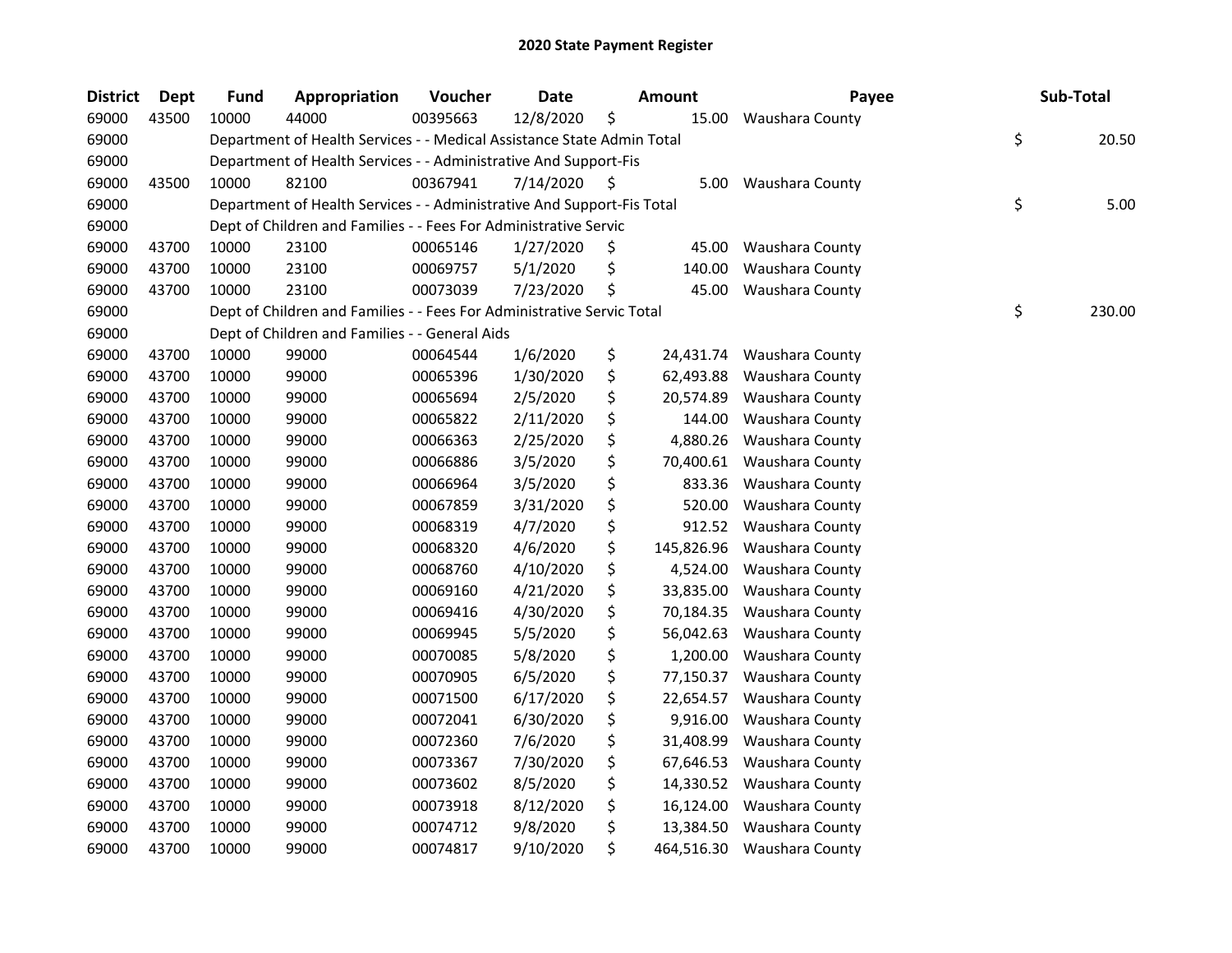| <b>District</b> | <b>Dept</b> | <b>Fund</b> | Appropriation                                              | Voucher  | <b>Date</b> | Amount          | Payee           | Sub-Total          |
|-----------------|-------------|-------------|------------------------------------------------------------|----------|-------------|-----------------|-----------------|--------------------|
| 69000           | 43700       | 10000       | 99000                                                      | 00075164 | 9/17/2020   | \$<br>38,503.00 | Waushara County |                    |
| 69000           | 43700       | 10000       | 99000                                                      | 00075165 | 9/17/2020   | \$<br>1,546.00  | Waushara County |                    |
| 69000           | 43700       | 10000       | 99000                                                      | 00075252 | 9/18/2020   | \$<br>16,175.16 | Waushara County |                    |
| 69000           | 43700       | 10000       | 99000                                                      | 00075948 | 10/5/2020   | \$<br>54,889.94 | Waushara County |                    |
| 69000           | 43700       | 10000       | 99000                                                      | 00076840 | 10/30/2020  | \$<br>59,877.04 | Waushara County |                    |
| 69000           | 43700       | 10000       | 99000                                                      | 00077068 | 11/5/2020   | \$<br>10,544.43 | Waushara County |                    |
| 69000           | 43700       | 10000       | 99000                                                      | 00077190 | 11/6/2020   | \$<br>3,496.00  | Waushara County |                    |
| 69000           | 43700       | 10000       | 99000                                                      | 00077295 | 11/10/2020  | \$<br>3,590.00  | Waushara County |                    |
| 69000           | 43700       | 10000       | 99000                                                      | 00078198 | 12/4/2020   | \$<br>4,790.00  | Waushara County |                    |
| 69000           | 43700       | 10000       | 99000                                                      | 00078288 | 12/7/2020   | \$<br>11,503.83 | Waushara County |                    |
| 69000           |             |             | Dept of Children and Families - - General Aids Total       |          |             |                 |                 | \$<br>1,418,851.38 |
| 69000           |             |             | Dept of Workforce Development - - Auxiliary Services       |          |             |                 |                 |                    |
| 69000           | 44500       | 10000       | 13000                                                      | 00304299 | 11/3/2020   | \$<br>45.00     | Waushara County |                    |
| 69000           | 44500       | 10000       | 13000                                                      | 00307432 | 12/2/2020   | \$<br>40.00     | Waushara County |                    |
| 69000           |             |             | Dept of Workforce Development - - Auxiliary Services Total |          |             |                 |                 | \$<br>85.00        |
| 69000           |             |             | Dept of Workforce Development - - Ui Admin Fed             |          |             |                 |                 |                    |
| 69000           | 44500       | 10000       | 15100                                                      | 00267676 | 1/14/2020   | \$<br>45.00     | Waushara County |                    |
| 69000           | 44500       | 10000       | 15100                                                      | 00270916 | 2/4/2020    | \$<br>20.00     | Waushara County |                    |
| 69000           | 44500       | 10000       | 15100                                                      | 00275646 | 3/3/2020    | \$<br>15.00     | Waushara County |                    |
| 69000           | 44500       | 10000       | 15100                                                      | 00280631 | 4/2/2020    | \$<br>25.00     | Waushara County |                    |
| 69000           | 44500       | 10000       | 15100                                                      | 00284523 | 5/4/2020    | \$<br>10.00     | Waushara County |                    |
| 69000           | 44500       | 10000       | 15100                                                      | 00287373 | 6/2/2020    | \$<br>30.00     | Waushara County |                    |
| 69000           | 44500       | 10000       | 15100                                                      | 00290192 | 7/2/2020    | \$<br>15.00     | Waushara County |                    |
| 69000           | 44500       | 10000       | 15100                                                      | 00293629 | 8/4/2020    | \$<br>10.00     | Waushara County |                    |
| 69000           | 44500       | 10000       | 15100                                                      | 00300339 | 10/2/2020   | \$<br>15.00     | Waushara County |                    |
| 69000           |             |             | Dept of Workforce Development - - Ui Admin Fed Total       |          |             |                 |                 | \$<br>185.00       |
| 69000           |             |             | Dept of Workforce Development - - Title Ib Aids State GPR  |          |             |                 |                 |                    |
| 69000           | 44500       | 10000       | 50900                                                      | 00268791 | 1/23/2020   | \$<br>5.96      | Waushara County |                    |
| 69000           | 44500       | 10000       | 50900                                                      | 00275853 | 3/9/2020    | \$<br>11.93     | Waushara County |                    |
| 69000           | 44500       | 10000       | 50900                                                      | 00276765 | 3/18/2020   | \$<br>0.85      | Waushara County |                    |
| 69000           | 44500       | 10000       | 50900                                                      | 00281584 | 4/15/2020   | \$<br>2.56      | Waushara County |                    |
| 69000           | 44500       | 10000       | 50900                                                      | 00281585 | 4/15/2020   | \$<br>13.63     | Waushara County |                    |
| 69000           | 44500       | 10000       | 50900                                                      | 00284148 | 5/6/2020    | \$<br>4.26      | Waushara County |                    |
| 69000           | 44500       | 10000       | 50900                                                      | 00284289 | 5/6/2020    | \$<br>3.41      | Waushara County |                    |
| 69000           | 44500       | 10000       | 50900                                                      | 00286478 | 6/4/2020    | \$<br>3.41      | Waushara County |                    |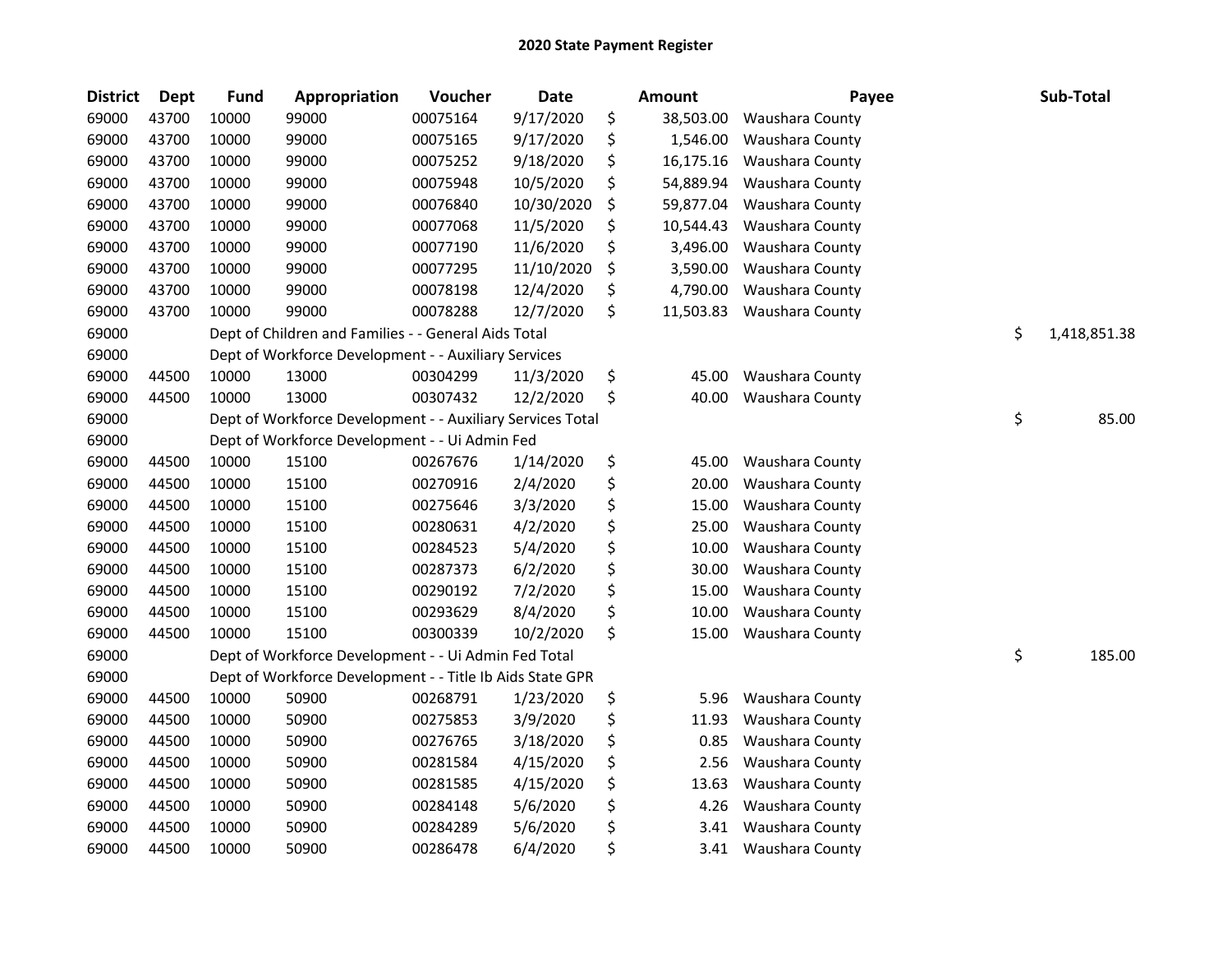| <b>District</b> | <b>Dept</b> | <b>Fund</b> | Appropriation                                                         | Voucher  | <b>Date</b> | Amount         | Payee           |    | Sub-Total |
|-----------------|-------------|-------------|-----------------------------------------------------------------------|----------|-------------|----------------|-----------------|----|-----------|
| 69000           | 44500       | 10000       | 50900                                                                 | 00288333 | 6/12/2020   | \$<br>1.70     | Waushara County |    |           |
| 69000           | 44500       | 10000       | 50900                                                                 | 00289546 | 7/9/2020    | \$<br>6.82     | Waushara County |    |           |
| 69000           | 44500       | 10000       | 50900                                                                 | 00292566 | 8/5/2020    | \$<br>3.41     | Waushara County |    |           |
| 69000           | 44500       | 10000       | 50900                                                                 | 00293039 | 8/5/2020    | \$<br>0.85     | Waushara County |    |           |
| 69000           | 44500       | 10000       | 50900                                                                 | 00296730 | 9/14/2020   | \$<br>2.56     | Waushara County |    |           |
| 69000           | 44500       | 10000       | 50900                                                                 | 00300603 | 10/14/2020  | \$<br>0.85     | Waushara County |    |           |
| 69000           | 44500       | 10000       | 50900                                                                 | 00303991 | 11/12/2020  | \$<br>9.37     | Waushara County |    |           |
| 69000           | 44500       | 10000       | 50900                                                                 | 00304352 | 11/3/2020   | \$<br>5.96     | Waushara County |    |           |
| 69000           |             |             | Dept of Workforce Development - - Title Ib Aids State GPR Total       |          |             |                |                 | \$ | 77.53     |
| 69000           |             |             | Dept of Workforce Development - - Title Ib Aids Federal Prf           |          |             |                |                 |    |           |
| 69000           | 44500       | 10000       | 54400                                                                 | 00268791 | 1/23/2020   | \$<br>22.04    | Waushara County |    |           |
| 69000           | 44500       | 10000       | 54400                                                                 | 00275853 | 3/9/2020    | \$<br>44.07    | Waushara County |    |           |
| 69000           | 44500       | 10000       | 54400                                                                 | 00276765 | 3/18/2020   | \$<br>3.15     | Waushara County |    |           |
| 69000           | 44500       | 10000       | 54400                                                                 | 00281584 | 4/15/2020   | \$<br>9.44     | Waushara County |    |           |
| 69000           | 44500       | 10000       | 54400                                                                 | 00281585 | 4/15/2020   | \$<br>50.37    | Waushara County |    |           |
| 69000           | 44500       | 10000       | 54400                                                                 | 00284148 | 5/6/2020    | \$<br>15.74    | Waushara County |    |           |
| 69000           | 44500       | 10000       | 54400                                                                 | 00284289 | 5/6/2020    | \$<br>12.59    | Waushara County |    |           |
| 69000           | 44500       | 10000       | 54400                                                                 | 00286478 | 6/4/2020    | \$<br>12.59    | Waushara County |    |           |
| 69000           | 44500       | 10000       | 54400                                                                 | 00288333 | 6/12/2020   | \$<br>6.30     | Waushara County |    |           |
| 69000           | 44500       | 10000       | 54400                                                                 | 00289546 | 7/9/2020    | \$<br>25.18    | Waushara County |    |           |
| 69000           | 44500       | 10000       | 54400                                                                 | 00292566 | 8/5/2020    | \$<br>12.59    | Waushara County |    |           |
| 69000           | 44500       | 10000       | 54400                                                                 | 00293039 | 8/5/2020    | \$<br>3.15     | Waushara County |    |           |
| 69000           | 44500       | 10000       | 54400                                                                 | 00296729 | 9/14/2020   | \$<br>4.00     | Waushara County |    |           |
| 69000           | 44500       | 10000       | 54400                                                                 | 00296730 | 9/14/2020   | \$<br>9.44     | Waushara County |    |           |
| 69000           | 44500       | 10000       | 54400                                                                 | 00300603 | 10/14/2020  | \$<br>3.15     | Waushara County |    |           |
| 69000           | 44500       | 10000       | 54400                                                                 | 00303991 | 11/12/2020  | \$<br>34.63    | Waushara County |    |           |
| 69000           | 44500       | 10000       | 54400                                                                 | 00304352 | 11/3/2020   | \$<br>22.04    | Waushara County |    |           |
| 69000           |             |             | Dept of Workforce Development - - Title Ib Aids Federal Prf Total     |          |             |                |                 | \$ | 290.47    |
| 69000           |             |             | Dept of Workforce Development - - Wc Ops Uninsured Emplyr Admin       |          |             |                |                 |    |           |
| 69000           | 44500       | 22700       | 17700                                                                 | 00281683 | 4/10/2020   | \$<br>25.00    | Waushara County |    |           |
| 69000           | 44500       | 22700       | 17700                                                                 | 00281684 | 4/10/2020   | \$<br>10.00    | Waushara County |    |           |
| 69000           | 44500       | 22700       | 17700                                                                 | 00296494 | 9/1/2020    | \$<br>5.00     | Waushara County |    |           |
| 69000           |             |             | Dept of Workforce Development - - Wc Ops Uninsured Emplyr Admin Total |          |             |                |                 | \$ | 40.00     |
| 69000           |             |             | Department of Justice - - Crime Laboratories, Dna                     |          |             |                |                 |    |           |
| 69000           | 45500       | 10000       | 22100                                                                 | 00085895 | 7/15/2020   | \$<br>1,610.00 | Waushara County |    |           |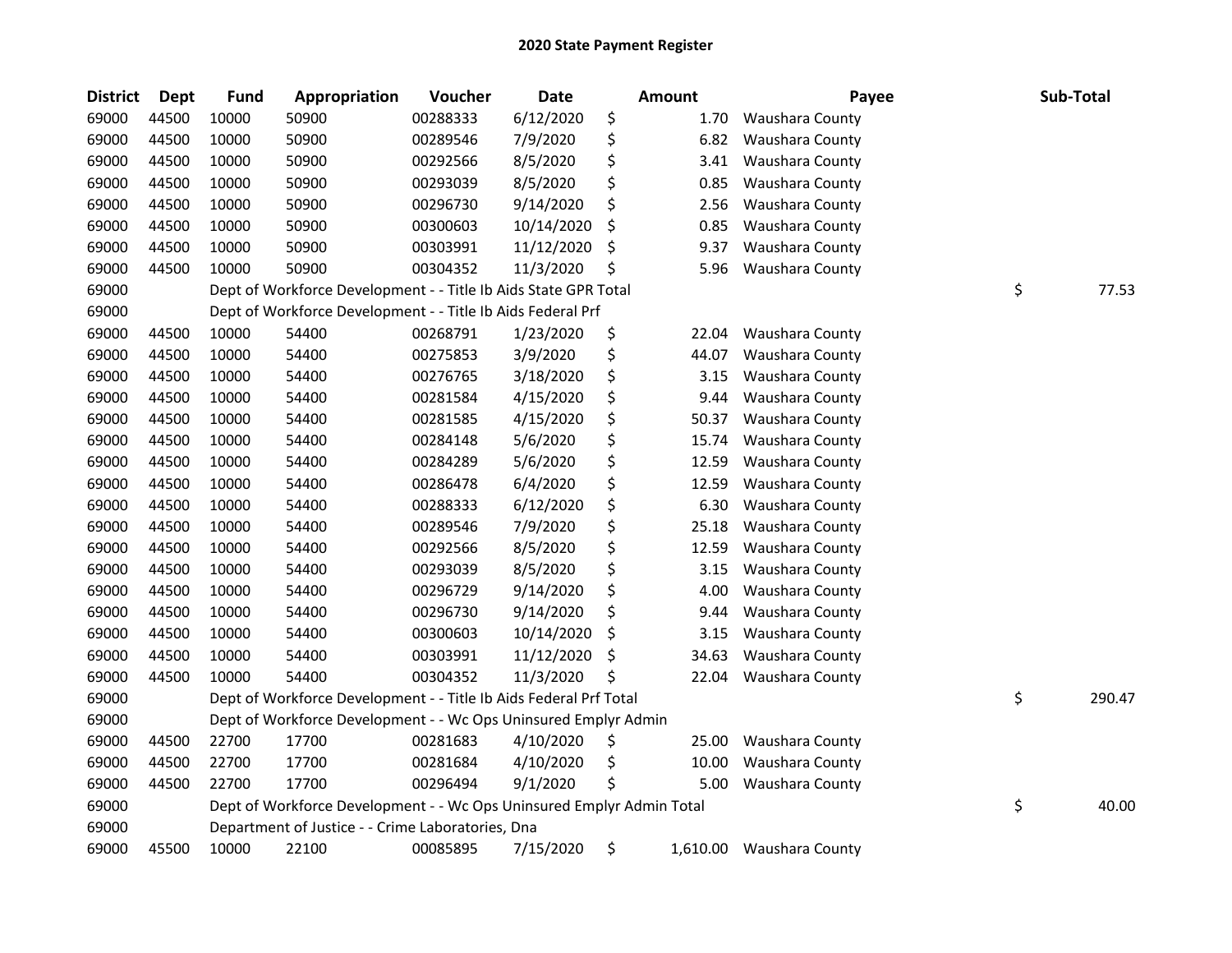| <b>District</b> | <b>Dept</b> | Fund  | Appropriation                                                           | Voucher  | <b>Date</b>   |         | <b>Amount</b> | Payee                     | Sub-Total       |
|-----------------|-------------|-------|-------------------------------------------------------------------------|----------|---------------|---------|---------------|---------------------------|-----------------|
| 69000           |             |       | Department of Justice - - Crime Laboratories, Dna Total                 |          |               |         |               |                           | \$<br>1,610.00  |
| 69000           |             |       | Department of Justice - - Law Enforcement Train, Local                  |          |               |         |               |                           |                 |
| 69000           | 45500       | 10000 | 23100                                                                   | 00092111 | 12/11/2020 \$ |         |               | 160.00 Waushara County    |                 |
| 69000           | 45500       | 10000 | 23100                                                                   | 00092112 | 12/11/2020    | -S      | 5,920.00      | Waushara County           |                 |
| 69000           |             |       | Department of Justice - - Law Enforcement Train, Local Total            |          |               |         |               |                           | \$<br>6,080.00  |
| 69000           |             |       | Department of Justice - - Federal Aid, Local Assistance                 |          |               |         |               |                           |                 |
| 69000           | 45500       | 10000 | 25100                                                                   | 00080680 | 3/4/2020      | \$      | 3,985.00      | Waushara County           |                 |
| 69000           | 45500       | 10000 | 25100                                                                   | 00089522 | 10/26/2020    | \$      | 406.49        | Waushara County           |                 |
| 69000           |             |       | Department of Justice - - Federal Aid, Local Assistance Total           |          |               |         |               |                           | \$<br>4,391.49  |
| 69000           |             |       | Department of Justice - - Alt Prosecution Alcohol Drugs                 |          |               |         |               |                           |                 |
| 69000           | 45500       | 10000 | 27100                                                                   | 00079877 | 2/25/2020     | \$      | 20,096.36     | Waushara County           |                 |
| 69000           | 45500       | 10000 | 27100                                                                   | 00082538 | 4/21/2020     | \$      | 18,884.25     | Waushara County           |                 |
| 69000           | 45500       | 10000 | 27100                                                                   | 00086516 | 7/28/2020     | \$      | 28,060.79     | Waushara County           |                 |
| 69000           | 45500       | 10000 | 27100                                                                   | 00089708 | 11/5/2020     | \$      | 21,282.63     | Waushara County           |                 |
| 69000           |             |       | Department of Justice - - Alt Prosecution Alcohol Drugs Total           |          |               |         |               |                           | \$<br>88,324.03 |
| 69000           |             |       | Department of Justice - - Crime Victim Witness Assist                   |          |               |         |               |                           |                 |
| 69000           | 45500       | 10000 | 53200                                                                   | 00080523 | 2/25/2020     | \$      | 18,638.27     | Waushara County           |                 |
| 69000           | 45500       | 10000 | 53200                                                                   | 00086069 | 7/16/2020     | \$      | 17,912.18     | Waushara County           |                 |
| 69000           |             |       | Department of Justice - - Crime Victim Witness Assist Total             |          |               |         |               |                           | \$<br>36,550.45 |
| 69000           |             |       | Department of Military Affairs - - Emergency Response Equipment         |          |               |         |               |                           |                 |
| 69000           | 46500       | 10000 | 30800                                                                   | 00084112 | 10/13/2020 \$ |         |               | 4,401.28 Waushara County  |                 |
| 69000           |             |       | Department of Military Affairs - - Emergency Response Equipment Total   |          |               |         |               |                           | \$<br>4,401.28  |
| 69000           |             |       | Department of Military Affairs - - St Emerg Response Bd Grant Pif       |          |               |         |               |                           |                 |
| 69000           | 46500       | 27200 | 36400                                                                   | 00072518 | 1/23/2020     | $\zeta$ | 9,198.89      | Waushara County           |                 |
| 69000           |             |       | Department of Military Affairs - - St Emerg Response Bd Grant Pif Total |          |               |         |               |                           | \$<br>9,198.89  |
| 69000           |             |       | Department of Veterans Affairs - - County Grants                        |          |               |         |               |                           |                 |
| 69000           | 48500       | 58200 | 26700                                                                   | 00077498 | 2/24/2020     | \$      |               | 10,000.00 Waushara County |                 |
| 69000           |             |       | Department of Veterans Affairs - - County Grants Total                  |          |               |         |               |                           | \$<br>10,000.00 |
| 69000           |             |       | Department of Veterans Affairs - - Veterans Transportation Grant        |          |               |         |               |                           |                 |
| 69000           | 48500       | 58200 | 28000                                                                   | 00087001 | 12/9/2020     | \$      |               | 1,154.36 Waushara County  |                 |
| 69000           |             |       | Department of Veterans Affairs - - Veterans Transportation Grant Total  |          |               |         |               |                           | \$<br>1,154.36  |
| 69000           |             |       | Department of Administration - - Federal Aid                            |          |               |         |               |                           |                 |
| 69000           | 50500       | 10000 | 14200                                                                   | 00126792 | 8/12/2020     | \$      |               | 54,450.61 Waushara County |                 |
| 69000           | 50500       | 10000 | 14200                                                                   | 00130295 | 10/2/2020     | \$      | 258,233.77    | Waushara County           |                 |
| 69000           | 50500       | 10000 | 14200                                                                   | 00132327 | 11/13/2020    | \$      |               | 54,284.52 Waushara County |                 |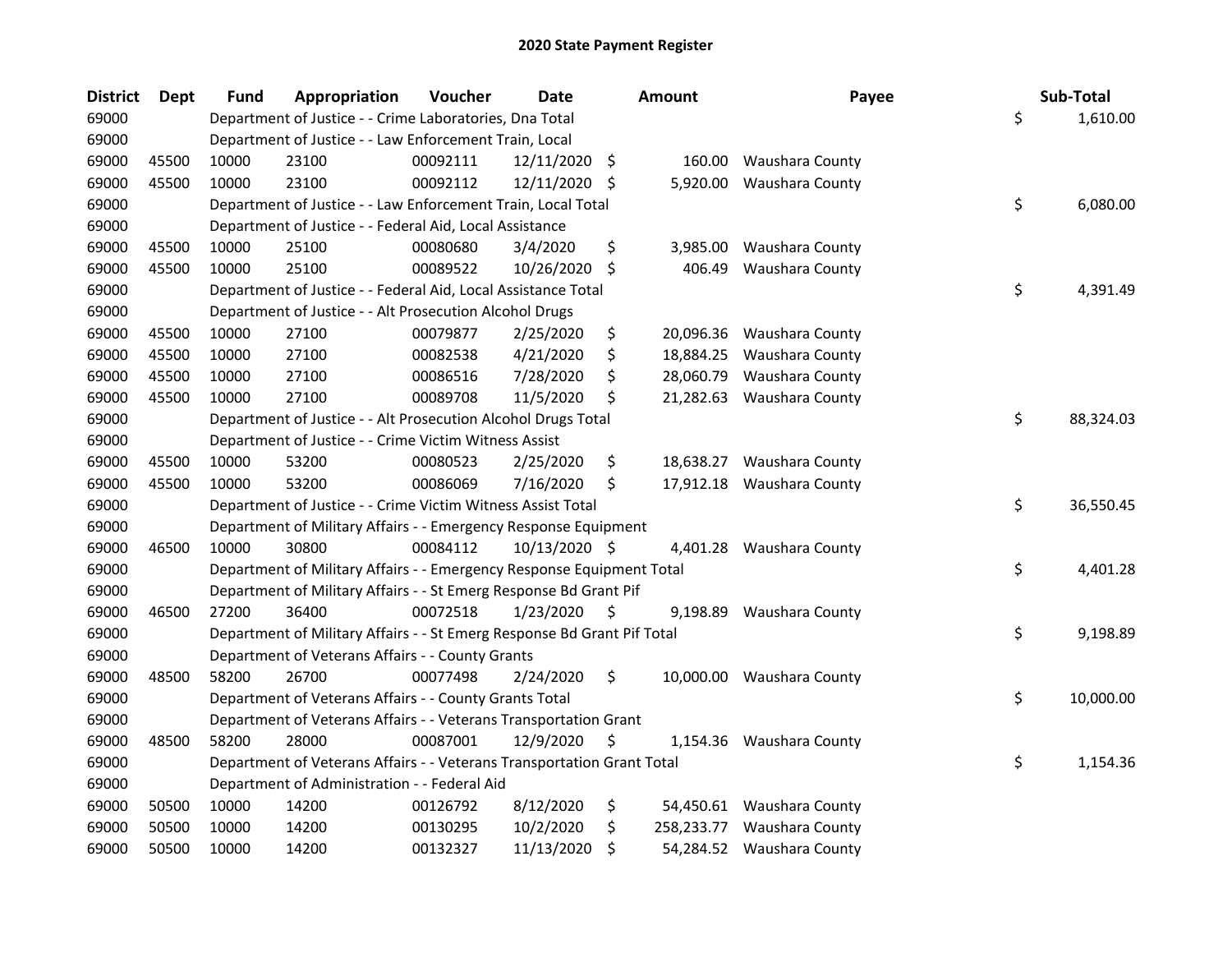| <b>District</b> | Dept  | <b>Fund</b> | Appropriation                                                                                     | Voucher  | Date       |                    | <b>Amount</b> | Payee           | Sub-Total        |
|-----------------|-------|-------------|---------------------------------------------------------------------------------------------------|----------|------------|--------------------|---------------|-----------------|------------------|
| 69000           | 50500 | 10000       | 14200                                                                                             | 00135400 | 12/10/2020 | $\ddot{\varsigma}$ | 120,307.73    | Waushara County |                  |
| 69000           | 50500 | 10000       | 14200                                                                                             | 00136641 | 12/17/2020 | \$                 | 42,302.77     | Waushara County |                  |
| 69000           |       |             | Department of Administration - - Federal Aid Total                                                |          |            |                    |               |                 | \$<br>529,579.40 |
| 69000           |       |             | Department of Administration - - Low-Income Assistance Grants                                     |          |            |                    |               |                 |                  |
| 69000           | 50500 | 23500       | 37100                                                                                             | 00115864 | 1/15/2020  | \$                 | 12,020.45     | Waushara County |                  |
| 69000           | 50500 | 23500       | 37100                                                                                             | 00117650 | 2/18/2020  | \$                 | 5,010.13      | Waushara County |                  |
| 69000           | 50500 | 23500       | 37100                                                                                             | 00119384 | 3/17/2020  | \$                 | 9,809.92      | Waushara County |                  |
| 69000           | 50500 | 23500       | 37100                                                                                             | 00121835 | 4/29/2020  | \$                 | 3,578.07      | Waushara County |                  |
| 69000           | 50500 | 23500       | 37100                                                                                             | 00122619 | 5/15/2020  | \$                 | 10,379.71     | Waushara County |                  |
| 69000           | 50500 | 23500       | 37100                                                                                             | 00123933 | 6/16/2020  | \$                 | 8,241.74      | Waushara County |                  |
| 69000           | 50500 | 23500       | 37100                                                                                             | 00126076 | 7/29/2020  | \$                 | 8,293.34      | Waushara County |                  |
| 69000           | 50500 | 23500       | 37100                                                                                             | 00127902 | 8/31/2020  | \$                 | 5,757.23      | Waushara County |                  |
| 69000           | 50500 | 23500       | 37100                                                                                             | 00128746 | 9/15/2020  | \$                 | 11,633.13     | Waushara County |                  |
| 69000           | 50500 | 23500       | 37100                                                                                             | 00131691 | 10/29/2020 | \$                 | 7,912.64      | Waushara County |                  |
| 69000           | 50500 | 23500       | 37100                                                                                             | 00133605 | 12/1/2020  | \$                 | 9,910.22      | Waushara County |                  |
| 69000           | 50500 | 23500       | 37100                                                                                             | 00137221 | 12/22/2020 | \$                 | 3,743.50      | Waushara County |                  |
| 69000           |       |             | Department of Administration - - Low-Income Assistance Grants Total                               |          |            |                    |               |                 | \$<br>96,290.08  |
| 69000           |       |             | Department of Administration - - Land Information Program; Loca                                   |          |            |                    |               |                 |                  |
| 69000           | 50500 | 26900       | 17300                                                                                             | 00115565 | 1/9/2020   | \$                 | 25,000.00     | Waushara County |                  |
| 69000           | 50500 | 26900       | 17300                                                                                             | 00117387 | 3/11/2020  | \$                 | 1,000.00      | Waushara County |                  |
| 69000           | 50500 | 26900       | 17300                                                                                             | 00119456 | 4/3/2020   | \$                 | 57,432.00     | Waushara County |                  |
| 69000           | 50500 | 26900       | 17300                                                                                             | 00123243 | 6/3/2020   | \$                 | 20,000.00     | Waushara County |                  |
| 69000           | 50500 | 26900       | 17300                                                                                             | 00132703 | 11/12/2020 | \$                 | 20,000.00     | Waushara County |                  |
| 69000           |       |             | Department of Administration - - Land Information Program; Loca Total                             |          |            |                    |               |                 | \$<br>123,432.00 |
| 69000           |       |             | Elections Commission - - 2018 Hava Election Security                                              |          |            |                    |               |                 |                  |
| 69000           | 51000 | 22000       | 18200                                                                                             | 00004248 | 8/18/2020  | \$                 | 31,621.20     | Waushara County |                  |
| 69000           | 51000 | 22000       | 18200                                                                                             | 00004342 | 8/28/2020  | \$                 | 9,358.40      | Waushara County |                  |
| 69000           | 51000 | 22000       | 18200                                                                                             | 00004988 | 12/16/2020 | \$                 | 10,000.00     | Waushara County |                  |
| 69000           |       |             | Elections Commission - - 2018 Hava Election Security Total                                        |          |            |                    |               |                 | \$<br>50,979.60  |
| 69000           |       |             | Public Defender Board - - Trial Representation                                                    |          |            |                    |               |                 |                  |
| 69000           | 55000 | 10000       | 10300                                                                                             | 00247294 | 5/15/2020  | \$                 | 7.50          | Waushara County |                  |
| 69000           |       |             | Public Defender Board - - Trial Representation Total                                              |          |            |                    |               |                 | \$<br>7.50       |
| 69000           |       |             | Public Defender Board - - Transcript, Discovery and Records Provided to the Public Defender Board |          |            |                    |               |                 |                  |
| 69000           | 55000 | 10000       | 10600                                                                                             | 00229728 | 1/9/2020   | \$                 | 18.00         | Waushara County |                  |
| 69000           | 55000 | 10000       | 10600                                                                                             | 00234910 | 2/14/2020  | \$                 | 50.20         | Waushara County |                  |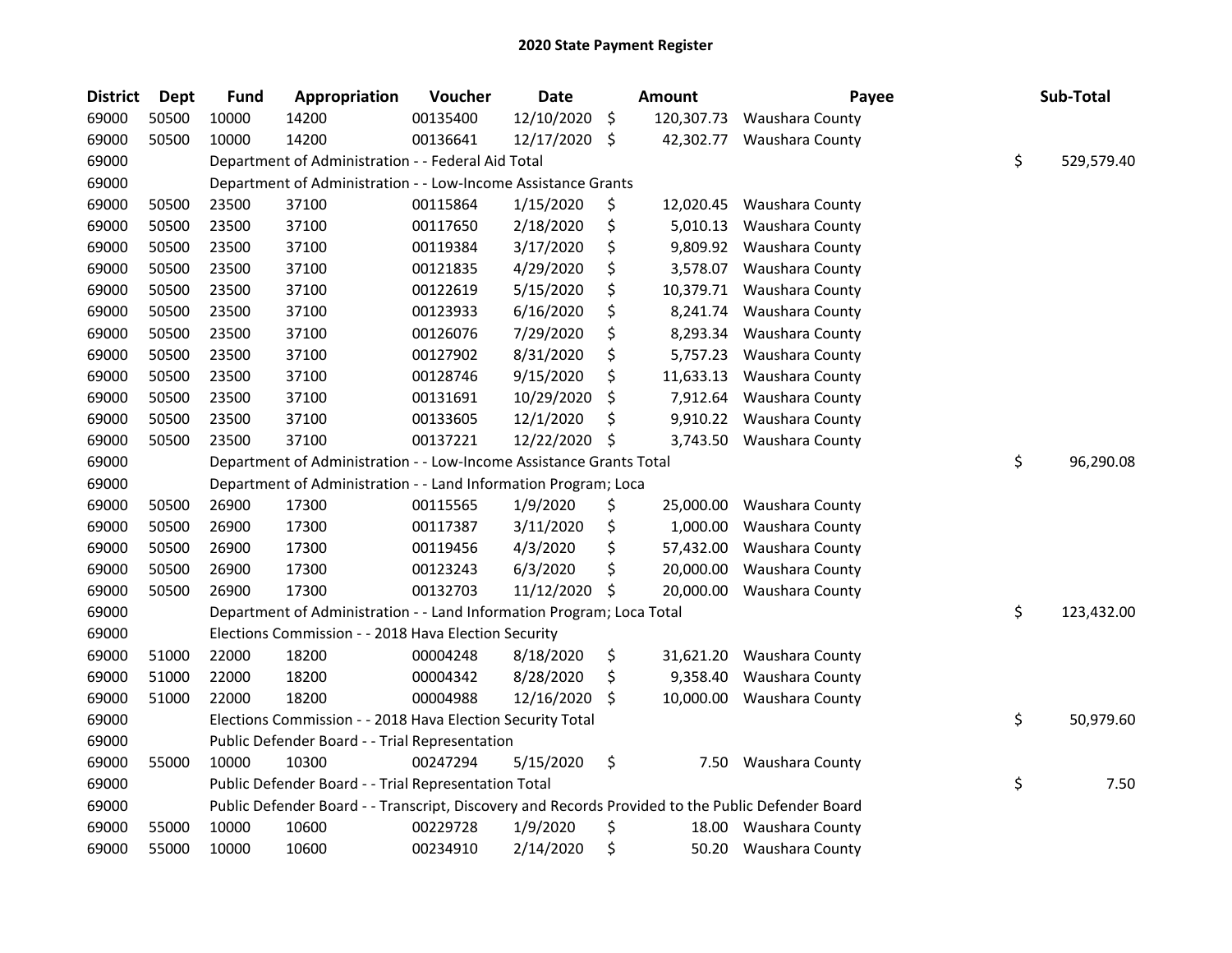| <b>District</b> | Dept  | <b>Fund</b> | Appropriation                                                    | Voucher  | <b>Date</b> |     | Amount    | Payee                                                                                                   | Sub-Total       |
|-----------------|-------|-------------|------------------------------------------------------------------|----------|-------------|-----|-----------|---------------------------------------------------------------------------------------------------------|-----------------|
| 69000           | 55000 | 10000       | 10600                                                            | 00234922 | 2/14/2020   | \$  | 994.20    | Waushara County                                                                                         |                 |
| 69000           | 55000 | 10000       | 10600                                                            | 00234923 | 2/14/2020   | \$  | 4.20      | Waushara County                                                                                         |                 |
| 69000           | 55000 | 10000       | 10600                                                            | 00235741 | 2/21/2020   | \$  | 1.40      | Waushara County                                                                                         |                 |
| 69000           | 55000 | 10000       | 10600                                                            | 00238185 | 3/13/2020   | \$  | 183.20    | Waushara County                                                                                         |                 |
| 69000           | 55000 | 10000       | 10600                                                            | 00253197 | 6/23/2020   | \$  | 71.20     | Waushara County                                                                                         |                 |
| 69000           | 55000 | 10000       | 10600                                                            | 00253351 | 6/26/2020   | \$  | 0.20      | Waushara County                                                                                         |                 |
| 69000           | 55000 | 10000       | 10600                                                            | 00253352 | 6/26/2020   | \$  | 71.20     | Waushara County                                                                                         |                 |
| 69000           | 55000 | 10000       | 10600                                                            | 00256000 | 7/15/2020   | \$  | 86.80     | Waushara County                                                                                         |                 |
| 69000           | 55000 | 10000       | 10600                                                            | 00260399 | 9/2/2020    | \$  | 998.00    | Waushara County                                                                                         |                 |
| 69000           | 55000 | 10000       | 10600                                                            | 00264804 | 10/19/2020  | \$  | 47.80     | Waushara County                                                                                         |                 |
| 69000           | 55000 | 10000       | 10600                                                            | 00270719 | 12/11/2020  | \$  | 0.40      | Waushara County                                                                                         |                 |
| 69000           | 55000 | 10000       | 10600                                                            | 00270925 | 12/15/2020  | \$  | 549.00    | Waushara County                                                                                         |                 |
| 69000           |       |             |                                                                  |          |             |     |           | Public Defender Board - - Transcript, Discovery and Records Provided to the Public Defender Board Total | \$<br>3,075.80  |
| 69000           |       |             | Department of Revenue - - Warrants and Satisfactions             |          |             |     |           |                                                                                                         |                 |
| 69000           | 56600 | 10000       | 10100                                                            | 00156697 | 2/14/2020   | \$  | 360.00    | Waushara County                                                                                         |                 |
| 69000           | 56600 | 10000       | 10100                                                            | 00158985 | 2/19/2020   | \$  | 210.50    | Waushara County                                                                                         |                 |
| 69000           | 56600 | 10000       | 10100                                                            | 00177936 | 8/14/2020   | \$  | 365.00    | Waushara County                                                                                         |                 |
| 69000           |       |             | Department of Revenue - - Warrants and Satisfactions Total       |          |             |     |           |                                                                                                         | \$<br>935.50    |
| 69000           |       |             | Circuit Courts - - Circuit Court Costs                           |          |             |     |           |                                                                                                         |                 |
| 69000           | 62500 | 10000       | 10500                                                            | 00001804 | 1/17/2020   | \$  | 29,892.00 | Waushara County                                                                                         |                 |
| 69000           | 62500 | 10000       | 10500                                                            | 00001998 | 7/17/2020   | \$  | 65,242.00 | Waushara County                                                                                         |                 |
| 69000           |       |             | Circuit Courts - - Circuit Court Costs Total                     |          |             |     |           |                                                                                                         | \$<br>95,134.00 |
| 69000           |       |             | Shared Revenue and Tax Relief - - County And Municipal Aid       |          |             |     |           |                                                                                                         |                 |
| 69000           | 83500 | 10000       | 10500                                                            | 00069289 | 7/27/2020   | -\$ |           | 8,267.52 Waushara County                                                                                |                 |
| 69000           |       |             | Shared Revenue and Tax Relief - - County And Municipal Aid Total |          |             |     |           |                                                                                                         | \$<br>8,267.52  |
| 69000           |       |             | Shared Revenue and Tax Relief - - Exempt Computer Aid            |          |             |     |           |                                                                                                         |                 |
| 69000           | 83500 | 10000       | 10900                                                            | 00064641 | 7/27/2020   | \$  |           | 6,576.41 Waushara County                                                                                |                 |
| 69000           |       |             | Shared Revenue and Tax Relief - - Exempt Computer Aid Total      |          |             |     |           |                                                                                                         | \$<br>6,576.41  |
| 69000           |       |             | Shared Revenue and Tax Relief - - Utility Aid                    |          |             |     |           |                                                                                                         |                 |
| 69000           | 83500 | 10000       | 11000                                                            | 00069289 | 7/27/2020   | \$  |           | 12,000.28 Waushara County                                                                               |                 |
| 69000           | 83500 | 10000       | 11000                                                            | 00073260 | 11/16/2020  | \$  |           | 80,729.97 Waushara County                                                                               |                 |
| 69000           |       |             | Shared Revenue and Tax Relief - - Utility Aid Total              |          |             |     |           |                                                                                                         | \$<br>92,730.25 |
| 69000           |       |             | Shared Revenue and Tax Relief - - Personal Property Aid          |          |             |     |           |                                                                                                         |                 |
| 69000           | 83500 | 10000       | 11100                                                            | 00060004 | 5/4/2020    | \$  |           | 55,867.23 Waushara County                                                                               |                 |
| 69000           |       |             | Shared Revenue and Tax Relief - - Personal Property Aid Total    |          |             |     |           |                                                                                                         | \$<br>55,867.23 |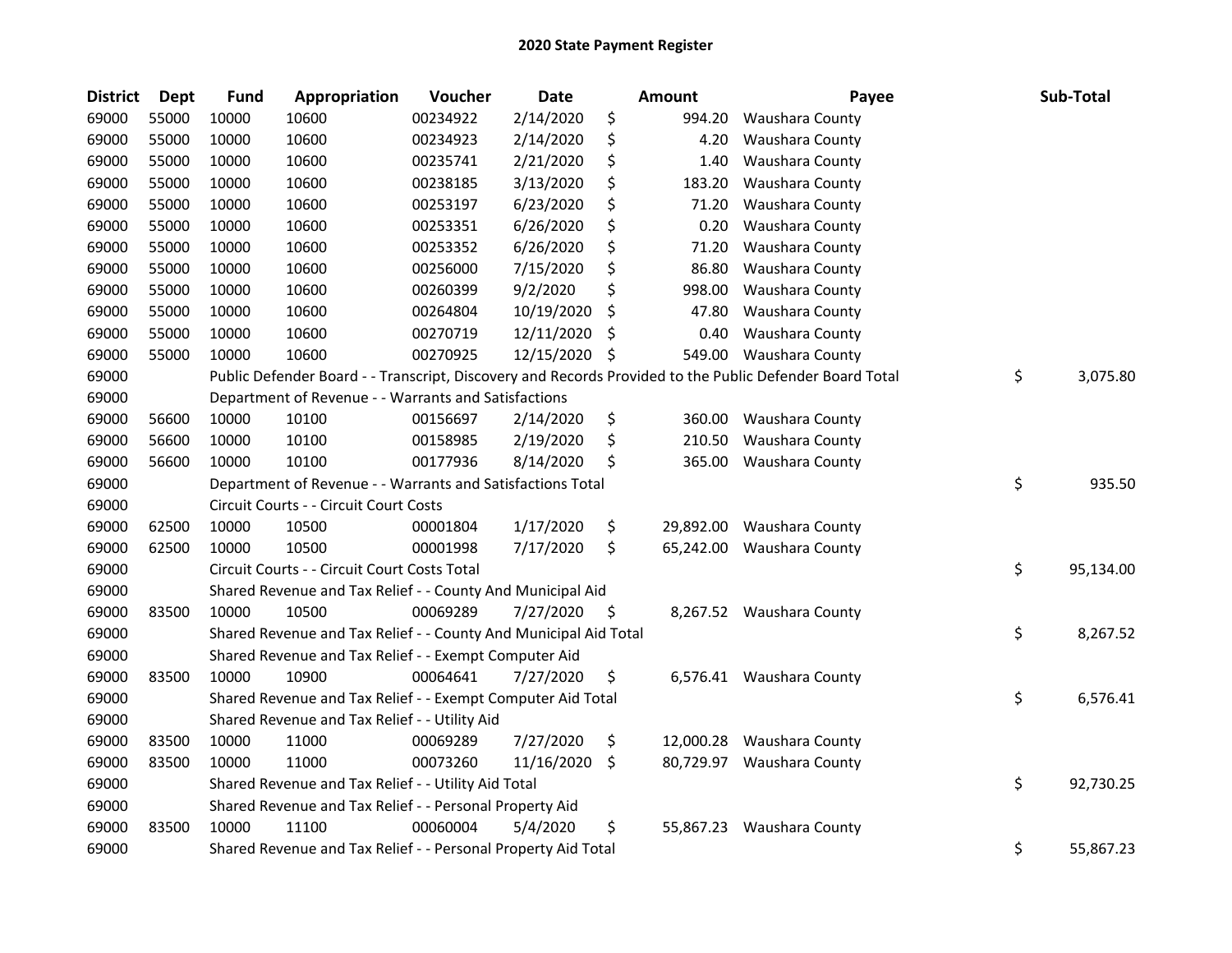| <b>District</b> | <b>Dept</b> | <b>Fund</b> | Appropriation                                                         | <b>Voucher</b> | Date      |    | Amount       | Payee           | Sub-Total     |
|-----------------|-------------|-------------|-----------------------------------------------------------------------|----------------|-----------|----|--------------|-----------------|---------------|
| 69000           |             |             | Shared Revenue and Tax Relief - - School Lvy Tx/First Dollar Cr       |                |           |    |              |                 |               |
| 69000           | 83500       | 10000       | 30200                                                                 | 00064042       | 7/27/2020 |    | 867.146.49   | Waushara County |               |
| 69000           | 83500       | 10000       | 30200                                                                 | 00067435       | 7/27/2020 | S. | 3.752.628.80 | Waushara County |               |
| 69000           |             |             | Shared Revenue and Tax Relief - - School Lvy Tx/First Dollar Cr Total |                |           |    |              |                 | 4,619,775.29  |
| 69000           |             |             | Shared Revenue and Tax Relief - - Lottery & Gaming Credit             |                |           |    |              |                 |               |
| 69000           | 83500       | 52100       | 36300                                                                 | 00055764       | 3/23/2020 | S. | 1,101,479.93 | Waushara County |               |
| 69000           |             |             | Shared Revenue and Tax Relief - - Lottery & Gaming Credit Total       |                |           |    |              |                 | 1,101,479.93  |
| 69000 Total     |             |             |                                                                       |                |           |    |              |                 | 13,337,915.90 |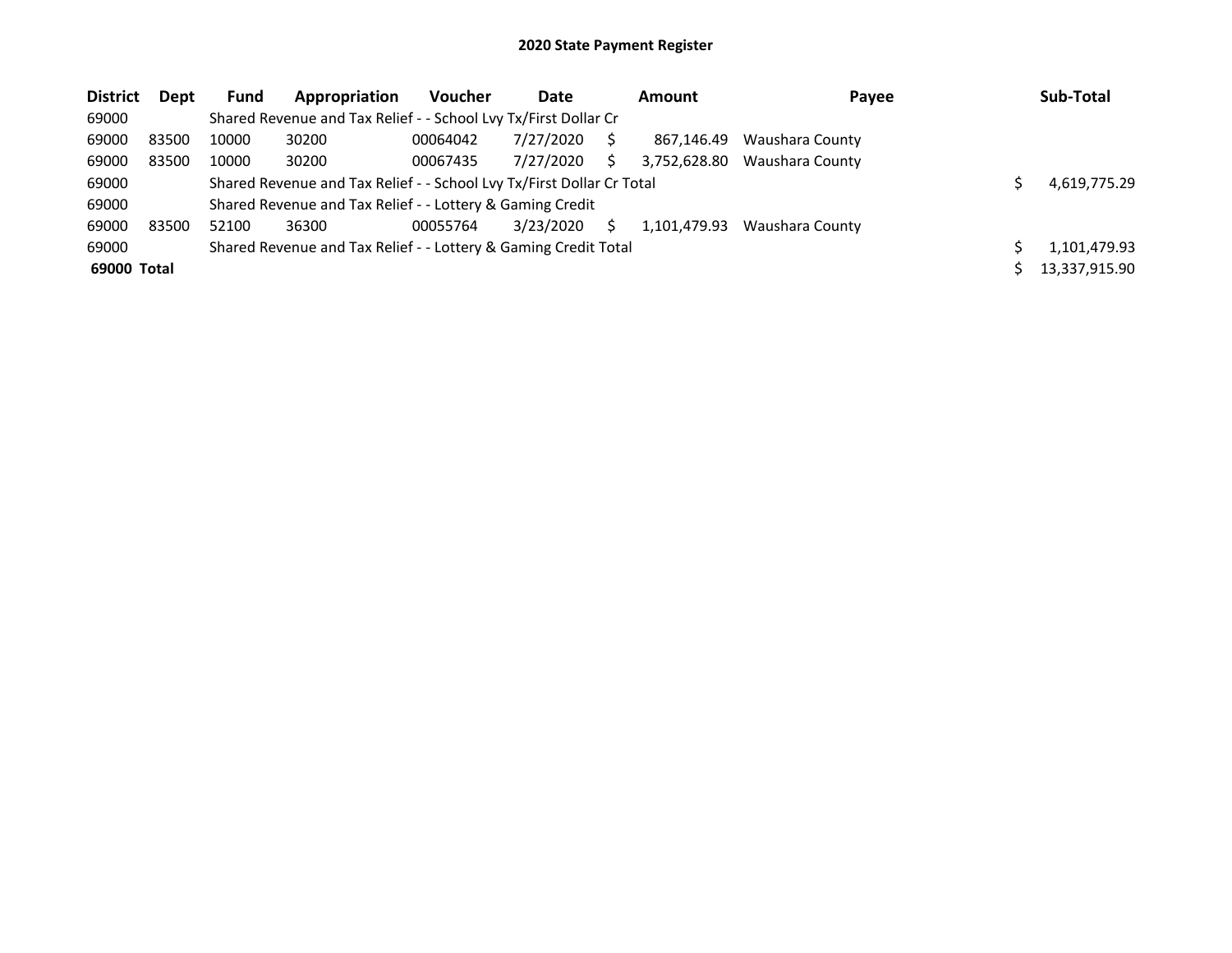| <b>District</b> | <b>Dept</b> | Fund  | Appropriation                                                      | <b>Voucher</b> | Date       |     | <b>Amount</b> | Payee                   | Sub-Total       |
|-----------------|-------------|-------|--------------------------------------------------------------------|----------------|------------|-----|---------------|-------------------------|-----------------|
| 69002           |             |       | Dept of Safety & Prof Services - - Fire Dues Distribution          |                |            |     |               |                         |                 |
| 69002           | 16500       | 10000 | 22500                                                              | 00037318       | 7/20/2020  | \$  |               | 4,042.56 Town Of Aurora |                 |
| 69002           |             |       | Dept of Safety & Prof Services - - Fire Dues Distribution Total    |                |            |     |               |                         | \$<br>4,042.56  |
| 69002           |             |       | Dept of Natural Resources - - Resaids - Cnty Forst, CI & Mfl       |                |            |     |               |                         |                 |
| 69002           | 37000       | 21200 | 57100                                                              | 00417965       | 6/18/2020  | \$  | 45.60         | Town Of Aurora          |                 |
| 69002           |             |       | Dept of Natural Resources - - Resaids - Cnty Forst, Cl & Mfl Total |                |            |     |               |                         | \$<br>45.60     |
| 69002           |             |       | WI Dept of Transportation - - Trns Aids To Mnc.-Sf                 |                |            |     |               |                         |                 |
| 69002           | 39500       | 21100 | 19100                                                              | 00477265       | 1/6/2020   | \$  | 18,166.05     | Town Of Aurora          |                 |
| 69002           | 39500       | 21100 | 19100                                                              | 00507120       | 4/6/2020   | \$  | 18,166.05     | Town Of Aurora          |                 |
| 69002           | 39500       | 21100 | 19100                                                              | 00544112       | 7/6/2020   | \$  | 18,166.05     | Town Of Aurora          |                 |
| 69002           | 39500       | 21100 | 19100                                                              | 00586938       | 10/5/2020  | Ŝ.  | 18,166.05     | Town Of Aurora          |                 |
| 69002           |             |       | WI Dept of Transportation - - Trns Aids To Mnc.-Sf Total           |                |            |     |               |                         | \$<br>72,664.20 |
| 69002           |             |       | Department of Administration - - Federal Aid                       |                |            |     |               |                         |                 |
| 69002           | 50500       | 10000 | 14200                                                              | 00132324       | 11/13/2020 | -\$ | 497.50        | Town Of Aurora          |                 |
| 69002           | 50500       | 10000 | 14200                                                              | 00135376       | 12/10/2020 | \$  | 4,103.20      | Town Of Aurora          |                 |
| 69002           |             |       | Department of Administration - - Federal Aid Total                 |                |            |     |               |                         | \$<br>4,600.70  |
| 69002           |             |       | Shared Revenue and Tax Relief - - County And Municipal Aid         |                |            |     |               |                         |                 |
| 69002           | 83500       | 10000 | 10500                                                              | 00069264       | 7/27/2020  | S.  | 2,292.41      | Town Of Aurora          |                 |
| 69002           | 83500       | 10000 | 10500                                                              | 00073235       | 11/16/2020 | Ŝ.  | 12.990.32     | Town Of Aurora          |                 |
| 69002           |             |       | Shared Revenue and Tax Relief - - County And Municipal Aid Total   |                |            |     |               |                         | \$<br>15,282.73 |
| 69002           |             |       | Shared Revenue and Tax Relief - - Exempt Computer Aid              |                |            |     |               |                         |                 |
| 69002           | 83500       | 10000 | 10900                                                              | 00066297       | 7/27/2020  | \$  | 33.26         | Town Of Aurora          |                 |
| 69002           |             |       | Shared Revenue and Tax Relief - - Exempt Computer Aid Total        |                |            |     |               |                         | \$<br>33.26     |
| 69002           |             |       | Shared Revenue and Tax Relief - - Personal Property Aid            |                |            |     |               |                         |                 |
| 69002           | 83500       | 10000 | 11100                                                              | 00061727       | 5/4/2020   | \$  | 1,543.37      | Town Of Aurora          |                 |
| 69002           |             |       | Shared Revenue and Tax Relief - - Personal Property Aid Total      |                |            |     |               |                         | \$<br>1,543.37  |
| 69002 Total     |             |       |                                                                    |                |            |     |               |                         | \$<br>98,212.42 |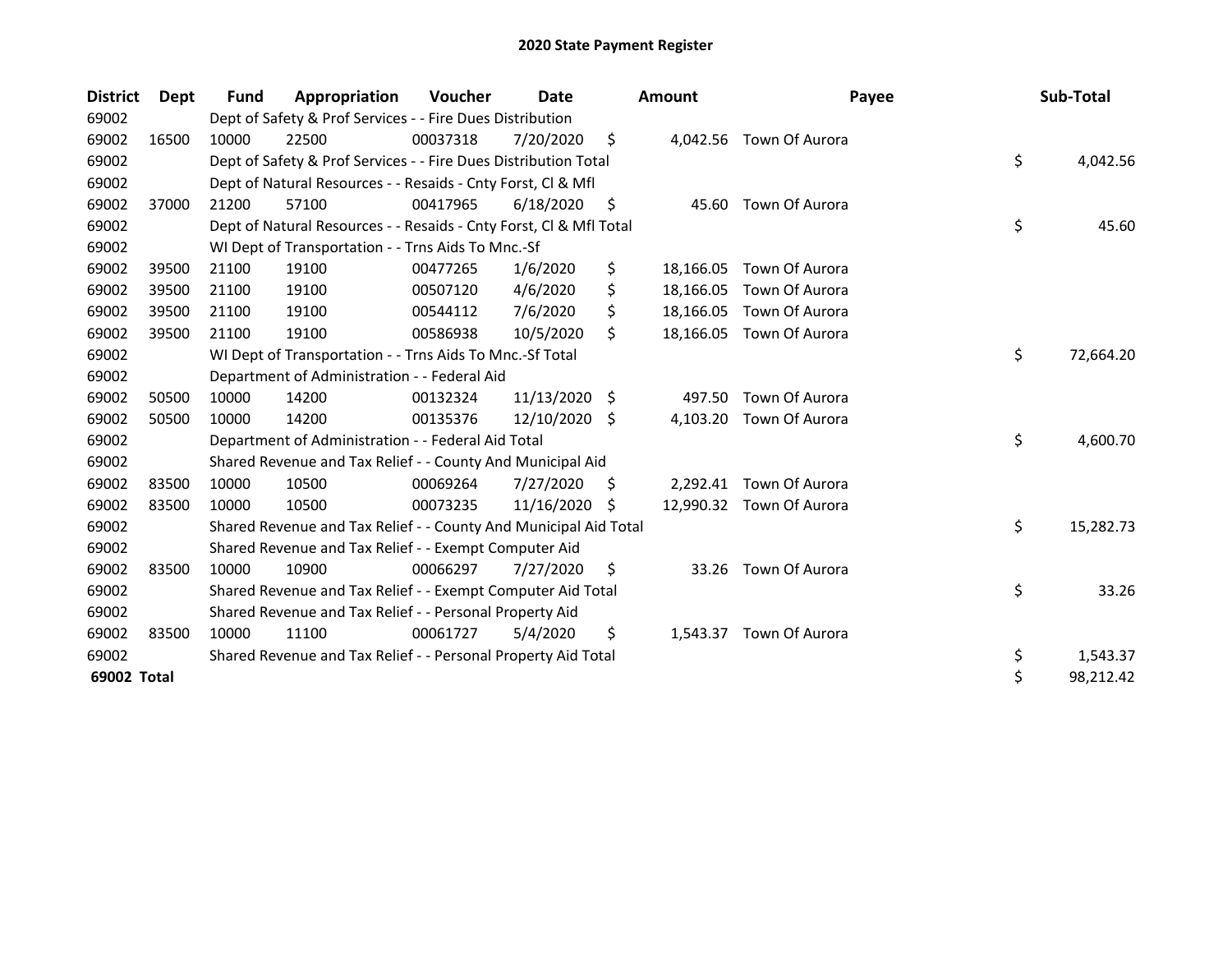| <b>District</b> | Dept  | <b>Fund</b> | Appropriation                                                      | Voucher  | Date          |     | <b>Amount</b> | Payee                        | Sub-Total        |
|-----------------|-------|-------------|--------------------------------------------------------------------|----------|---------------|-----|---------------|------------------------------|------------------|
| 69004           |       |             | Dept of Safety & Prof Services - - Fire Dues Distribution          |          |               |     |               |                              |                  |
| 69004           | 16500 | 10000       | 22500                                                              | 00037319 | 7/20/2020     | \$  |               | 4,128.19 Town Of Bloomfield  |                  |
| 69004           |       |             | Dept of Safety & Prof Services - - Fire Dues Distribution Total    |          |               |     |               |                              | \$<br>4,128.19   |
| 69004           |       |             | Dept of Natural Resources - - Aids In Lieu Of Taxes - Gener        |          |               |     |               |                              |                  |
| 69004           | 37000 | 10000       | 50300                                                              | 00403871 | 4/21/2020     | \$, |               | 23.43 Town Of Bloomfield     |                  |
| 69004           |       |             | Dept of Natural Resources - - Aids In Lieu Of Taxes - Gener Total  |          |               |     |               |                              | \$<br>23.43      |
| 69004           |       |             | Dept of Natural Resources - - Resaids - Cnty Forst, Cl & Mfl       |          |               |     |               |                              |                  |
| 69004           | 37000 | 21200       | 57100                                                              | 00417966 | 6/18/2020     | \$  |               | 309.26 Town Of Bloomfield    |                  |
| 69004           |       |             | Dept of Natural Resources - - Resaids - Cnty Forst, Cl & Mfl Total |          |               |     |               |                              | \$<br>309.26     |
| 69004           |       |             | WI Dept of Transportation - - Trns Aids To Mnc.-Sf                 |          |               |     |               |                              |                  |
| 69004           | 39500 | 21100       | 19100                                                              | 00477266 | 1/6/2020      | \$  | 29,348.19     | Town Of Bloomfield           |                  |
| 69004           | 39500 | 21100       | 19100                                                              | 00507121 | 4/6/2020      | \$  |               | 29,348.19 Town Of Bloomfield |                  |
| 69004           | 39500 | 21100       | 19100                                                              | 00544113 | 7/6/2020      | \$  |               | 29,348.19 Town Of Bloomfield |                  |
| 69004           | 39500 | 21100       | 19100                                                              | 00586939 | 10/5/2020     | \$  |               | 29,348.19 Town Of Bloomfield |                  |
| 69004           |       |             | WI Dept of Transportation - - Trns Aids To Mnc.-Sf Total           |          |               |     |               |                              | \$<br>117,392.76 |
| 69004           |       |             | Department of Administration - - Federal Aid                       |          |               |     |               |                              |                  |
| 69004           | 50500 | 10000       | 14200                                                              | 00135377 | 12/10/2020 \$ |     |               | 4,246.49 Town Of Bloomfield  |                  |
| 69004           |       |             | Department of Administration - - Federal Aid Total                 |          |               |     |               |                              | \$<br>4,246.49   |
| 69004           |       |             | Elections Commission - - 2018 Hava Election Security               |          |               |     |               |                              |                  |
| 69004           | 51000 | 22000       | 18200                                                              | 00004519 | 9/9/2020      | \$  |               | 884.20 Town Of Bloomfield    |                  |
| 69004           |       |             | Elections Commission - - 2018 Hava Election Security Total         |          |               |     |               |                              | \$<br>884.20     |
| 69004           |       |             | Shared Revenue and Tax Relief - - County And Municipal Aid         |          |               |     |               |                              |                  |
| 69004           | 83500 | 10000       | 10500                                                              | 00069265 | 7/27/2020     | S   |               | 2,944.01 Town Of Bloomfield  |                  |
| 69004           | 83500 | 10000       | 10500                                                              | 00073236 | 11/16/2020    | -S  |               | 16,682.71 Town Of Bloomfield |                  |
| 69004           |       |             | Shared Revenue and Tax Relief - - County And Municipal Aid Total   |          |               |     |               |                              | \$<br>19,626.72  |
| 69004           |       |             | Shared Revenue and Tax Relief - - Exempt Computer Aid              |          |               |     |               |                              |                  |
| 69004           | 83500 | 10000       | 10900                                                              | 00066298 | 7/27/2020     | \$  |               | 57.16 Town Of Bloomfield     |                  |
| 69004           |       |             | Shared Revenue and Tax Relief - - Exempt Computer Aid Total        |          |               |     |               |                              | \$<br>57.16      |
| 69004           |       |             | Shared Revenue and Tax Relief - - Personal Property Aid            |          |               |     |               |                              |                  |
| 69004           | 83500 | 10000       | 11100                                                              | 00061728 | 5/4/2020      | \$  |               | 68.39 Town Of Bloomfield     |                  |
| 69004           |       |             | Shared Revenue and Tax Relief - - Personal Property Aid Total      |          |               |     |               |                              | \$<br>68.39      |
| 69004 Total     |       |             |                                                                    |          |               |     |               |                              | \$<br>146,736.60 |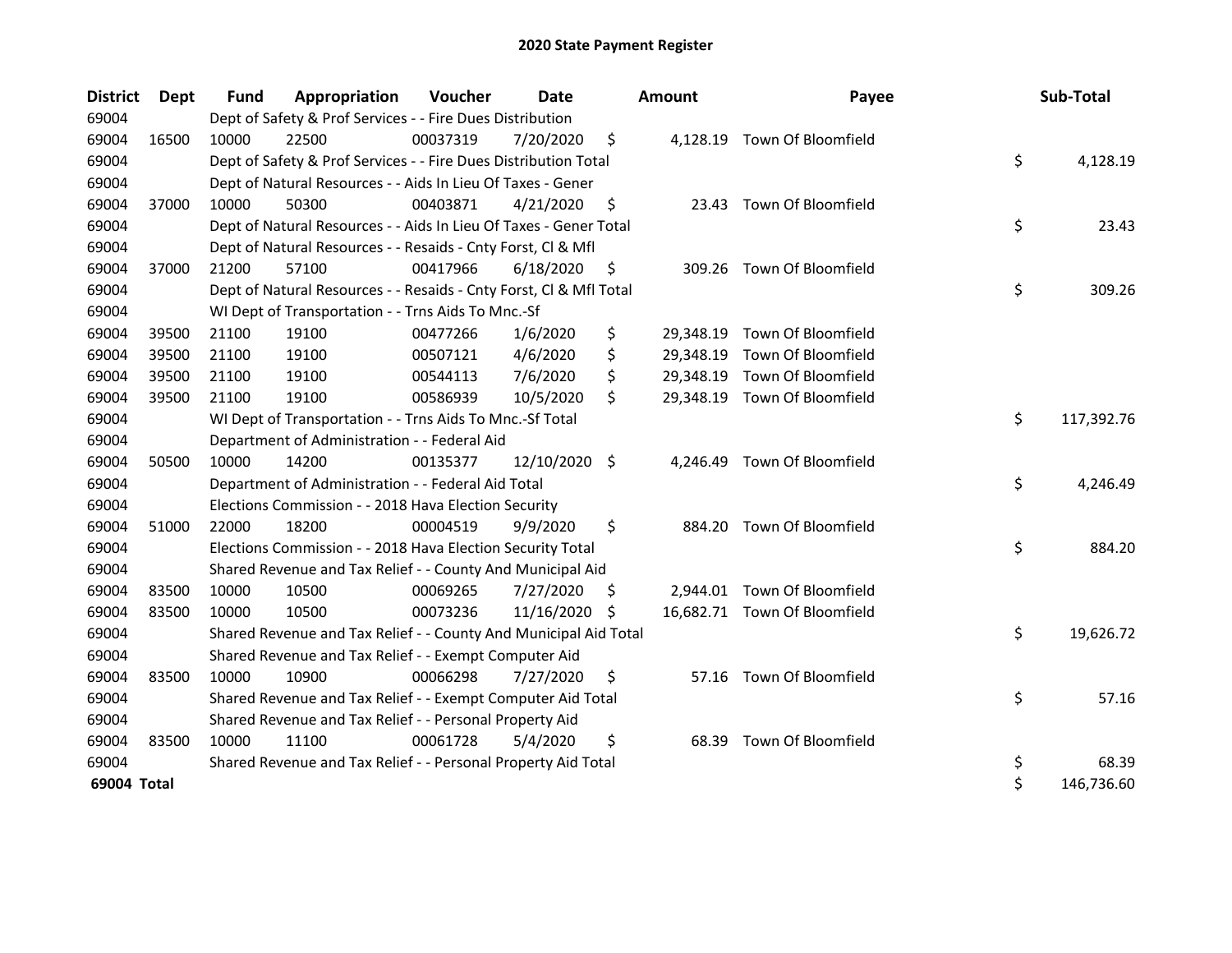| <b>District</b> | <b>Dept</b> | Fund  | Appropriation                                                      | Voucher  | Date          |    | <b>Amount</b> | Payee                    | Sub-Total        |
|-----------------|-------------|-------|--------------------------------------------------------------------|----------|---------------|----|---------------|--------------------------|------------------|
| 69006           |             |       | Dept of Safety & Prof Services - - Fire Dues Distribution          |          |               |    |               |                          |                  |
| 69006           | 16500       | 10000 | 22500                                                              | 00037320 | 7/20/2020     | \$ |               | 3,213.70 Town Of Coloma  |                  |
| 69006           |             |       | Dept of Safety & Prof Services - - Fire Dues Distribution Total    |          |               |    |               |                          | \$<br>3,213.70   |
| 69006           |             |       | Dept of Natural Resources - - Aids In Lieu Of Taxes - Gener        |          |               |    |               |                          |                  |
| 69006           | 37000       | 10000 | 50300                                                              | 00385880 | 1/28/2020     | \$ |               | 15,768.69 Town Of Coloma |                  |
| 69006           | 37000       | 10000 | 50300                                                              | 00385881 | 1/28/2020     | \$ |               | 8,817.45 Town Of Coloma  |                  |
| 69006           | 37000       | 10000 | 50300                                                              | 00403795 | 4/21/2020     | \$ |               | 415.87 Town Of Coloma    |                  |
| 69006           |             |       | Dept of Natural Resources - - Aids In Lieu Of Taxes - Gener Total  |          |               |    |               |                          | \$<br>25,002.01  |
| 69006           |             |       | Dept of Natural Resources - - GPO -Federal Funds                   |          |               |    |               |                          |                  |
| 69006           | 37000       | 21200 | 38100                                                              | 00393902 | 3/10/2020     | \$ |               | 840.40 Town Of Coloma    |                  |
| 69006           |             |       | Dept of Natural Resources - - GPO -Federal Funds Total             |          |               |    |               |                          | \$<br>840.40     |
| 69006           |             |       | Dept of Natural Resources - - Enf A - Boating Enforcement          |          |               |    |               |                          |                  |
| 69006           | 37000       | 21200 | 55000                                                              | 00393902 | 3/10/2020     | \$ |               | 1,721.80 Town Of Coloma  |                  |
| 69006           |             |       | Dept of Natural Resources - - Enf A - Boating Enforcement Total    |          |               |    |               |                          | \$<br>1,721.80   |
| 69006           |             |       | Dept of Natural Resources - - Resaids - Cnty Forst, Cl & Mfl       |          |               |    |               |                          |                  |
| 69006           | 37000       | 21200 | 57100                                                              | 00417967 | 6/18/2020     | \$ |               | 665.72 Town Of Coloma    |                  |
| 69006           |             |       | Dept of Natural Resources - - Resaids - Cnty Forst, Cl & Mfl Total |          |               |    |               |                          | \$<br>665.72     |
| 69006           |             |       | Dept of Natural Resources - - Aids In Lieu Of Taxes - Sum S        |          |               |    |               |                          |                  |
| 69006           | 37000       | 21200 | 57900                                                              | 00403794 | 4/21/2020     | \$ |               | 269.62 Town Of Coloma    |                  |
| 69006           |             |       | Dept of Natural Resources - - Aids In Lieu Of Taxes - Sum S Total  |          |               |    |               |                          | \$<br>269.62     |
| 69006           |             |       | WI Dept of Transportation - - Trns Aids To Mnc.-Sf                 |          |               |    |               |                          |                  |
| 69006           | 39500       | 21100 | 19100                                                              | 00477267 | 1/6/2020      | \$ |               | 33,585.84 Town Of Coloma |                  |
| 69006           | 39500       | 21100 | 19100                                                              | 00507122 | 4/6/2020      | \$ |               | 33,585.84 Town Of Coloma |                  |
| 69006           | 39500       | 21100 | 19100                                                              | 00544114 | 7/6/2020      | \$ | 33,585.84     | Town Of Coloma           |                  |
| 69006           | 39500       | 21100 | 19100                                                              | 00586940 | 10/5/2020     | \$ |               | 33,585.84 Town Of Coloma |                  |
| 69006           |             |       | WI Dept of Transportation - - Trns Aids To Mnc.-Sf Total           |          |               |    |               |                          | \$<br>134,343.36 |
| 69006           |             |       | Department of Administration - - Federal Aid                       |          |               |    |               |                          |                  |
| 69006           | 50500       | 10000 | 14200                                                              | 00135378 | 12/11/2020 \$ |    |               | 11,090.04 Town Of Coloma |                  |
| 69006           |             |       | Department of Administration - - Federal Aid Total                 |          |               |    |               |                          | \$<br>11,090.04  |
| 69006           |             |       | Shared Revenue and Tax Relief - - County And Municipal Aid         |          |               |    |               |                          |                  |
| 69006           | 83500       | 10000 | 10500                                                              | 00069266 | 7/27/2020     | \$ |               | 1,058.31 Town Of Coloma  |                  |
| 69006           | 83500       | 10000 | 10500                                                              | 00073237 | 11/16/2020    | -S |               | 5,997.09 Town Of Coloma  |                  |
| 69006           |             |       | Shared Revenue and Tax Relief - - County And Municipal Aid Total   |          |               |    |               |                          | \$<br>7,055.40   |
| 69006           |             |       | Shared Revenue and Tax Relief - - Exempt Computer Aid              |          |               |    |               |                          |                  |
| 69006           | 83500       | 10000 | 10900                                                              | 00066299 | 7/27/2020     | \$ |               | 4.16 Town Of Coloma      |                  |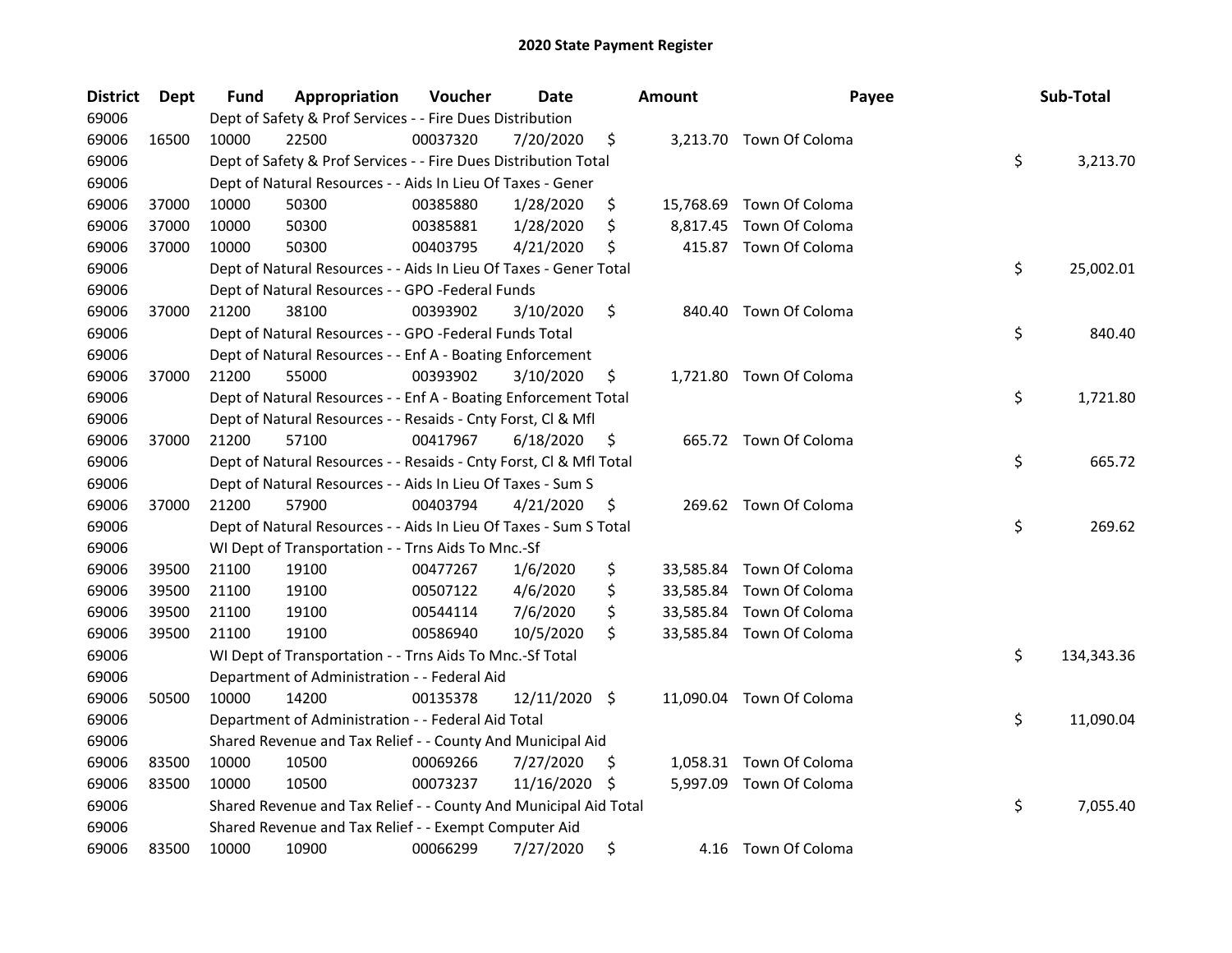| <b>District</b> | Dept  | <b>Fund</b> | Appropriation                                                       | <b>Voucher</b> | Date       |    | <b>Amount</b> | Payee          |     | Sub-Total  |
|-----------------|-------|-------------|---------------------------------------------------------------------|----------------|------------|----|---------------|----------------|-----|------------|
| 69006           |       |             | Shared Revenue and Tax Relief - - Exempt Computer Aid Total         |                |            |    |               |                | \$, | 4.16       |
| 69006           |       |             | Shared Revenue and Tax Relief - - Utility Aid                       |                |            |    |               |                |     |            |
| 69006           | 83500 | 10000       | 11000                                                               | 00069266       | 7/27/2020  | S  | 801.75        | Town Of Coloma |     |            |
| 69006           | 83500 | 10000       | 11000                                                               | 00073237       | 11/16/2020 | -S | 4,676.39      | Town Of Coloma |     |            |
| 69006           |       |             | Shared Revenue and Tax Relief - - Utility Aid Total                 |                |            |    |               |                | \$  | 5,478.14   |
| 69006           |       |             | Shared Revenue and Tax Relief - - Personal Property Aid             |                |            |    |               |                |     |            |
| 69006           | 83500 | 10000       | 11100                                                               | 00061729       | 5/4/2020   |    | 217.18        | Town Of Coloma |     |            |
| 69006           |       |             | Shared Revenue and Tax Relief - - Personal Property Aid Total       |                |            |    |               |                | \$  | 217.18     |
| 69006           |       |             | Shared Revenue and Tax Relief - - Payments For Municipal Svcs       |                |            |    |               |                |     |            |
| 69006           | 83500 | 10000       | 50100                                                               | 00054648       | 2/3/2020   | Ś  | 145.69        | Town Of Coloma |     |            |
| 69006           |       |             | Shared Revenue and Tax Relief - - Payments For Municipal Svcs Total |                |            |    |               |                | \$  | 145.69     |
| 69006 Total     |       |             |                                                                     |                |            |    |               |                |     | 190,047.22 |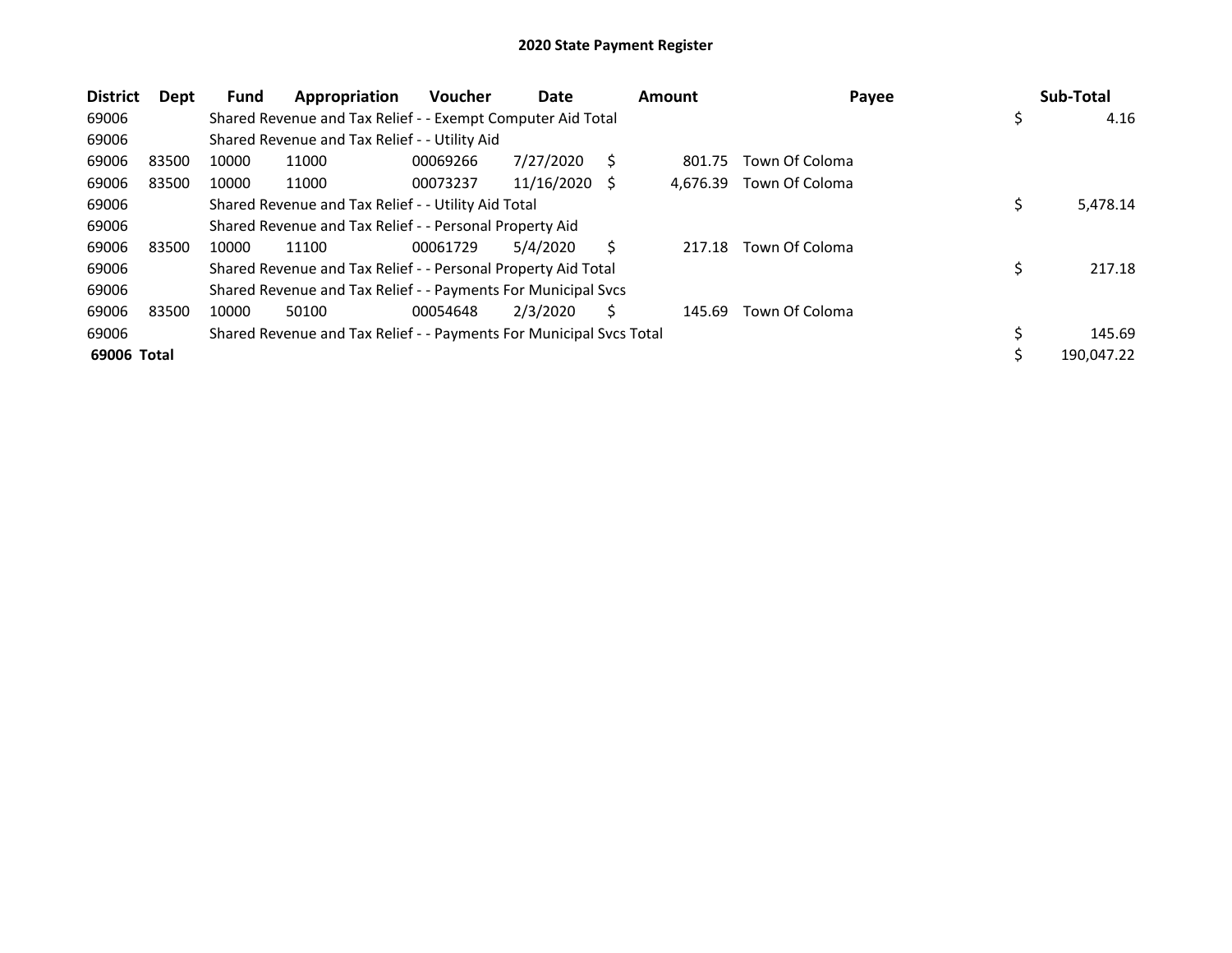| <b>District</b> | Dept  | <b>Fund</b> | Appropriation                                                      | Voucher  | Date          | <b>Amount</b>  | Payee                    | Sub-Total        |
|-----------------|-------|-------------|--------------------------------------------------------------------|----------|---------------|----------------|--------------------------|------------------|
| 69008           |       |             | Dept of Safety & Prof Services - - Fire Dues Distribution          |          |               |                |                          |                  |
| 69008           | 16500 | 10000       | 22500                                                              | 00037321 | 7/20/2020     | \$             | 3,989.67 Town Of Dakota  |                  |
| 69008           |       |             | Dept of Safety & Prof Services - - Fire Dues Distribution Total    |          |               |                |                          | \$<br>3,989.67   |
| 69008           |       |             | Dept of Natural Resources - - Aids In Lieu Of Taxes - Gener        |          |               |                |                          |                  |
| 69008           | 37000 | 10000       | 50300                                                              | 00385948 | 1/28/2020     | \$             | 30,230.79 Town Of Dakota |                  |
| 69008           | 37000 | 10000       | 50300                                                              | 00385949 | 1/28/2020     | \$<br>7,354.15 | Town Of Dakota           |                  |
| 69008           | 37000 | 10000       | 50300                                                              | 00405380 | 4/21/2020     | \$<br>51.05    | Town Of Dakota           |                  |
| 69008           | 37000 | 10000       | 50300                                                              | 00405381 | 4/21/2020     | \$<br>2.04     | Town Of Dakota           |                  |
| 69008           | 37000 | 10000       | 50300                                                              | 00405383 | 4/21/2020     | \$<br>963.46   | Town Of Dakota           |                  |
| 69008           |       |             | Dept of Natural Resources - - Aids In Lieu Of Taxes - Gener Total  |          |               |                |                          | \$<br>38,601.49  |
| 69008           |       |             | Dept of Natural Resources - - Resaids - Cnty Forst, Cl & Mfl       |          |               |                |                          |                  |
| 69008           | 37000 | 21200       | 57100                                                              | 00417968 | 6/18/2020     | \$             | 401.83 Town Of Dakota    |                  |
| 69008           |       |             | Dept of Natural Resources - - Resaids - Cnty Forst, Cl & Mfl Total |          |               |                |                          | \$<br>401.83     |
| 69008           |       |             | Dept of Natural Resources - - Aids In Lieu Of Taxes - Sum S        |          |               |                |                          |                  |
| 69008           | 37000 | 21200       | 57900                                                              | 00405379 | 4/21/2020     | \$             | 173.42 Town Of Dakota    |                  |
| 69008           | 37000 | 21200       | 57900                                                              | 00405382 | 4/21/2020     | \$<br>10.56    | Town Of Dakota           |                  |
| 69008           | 37000 | 21200       | 57900                                                              | 00405384 | 4/21/2020     | \$             | 160.19 Town Of Dakota    |                  |
| 69008           |       |             | Dept of Natural Resources - - Aids In Lieu Of Taxes - Sum S Total  |          |               |                |                          | \$<br>344.17     |
| 69008           |       |             | WI Dept of Transportation - - Trns Aids To Mnc.-Sf                 |          |               |                |                          |                  |
| 69008           | 39500 | 21100       | 19100                                                              | 00477268 | 1/6/2020      | \$             | 26,325.99 Town Of Dakota |                  |
| 69008           | 39500 | 21100       | 19100                                                              | 00507123 | 4/6/2020      | \$             | 26,325.99 Town Of Dakota |                  |
| 69008           | 39500 | 21100       | 19100                                                              | 00544115 | 7/6/2020      | \$             | 26,325.99 Town Of Dakota |                  |
| 69008           | 39500 | 21100       | 19100                                                              | 00586941 | 10/5/2020     | \$             | 26,325.99 Town Of Dakota |                  |
| 69008           |       |             | WI Dept of Transportation - - Trns Aids To Mnc.-Sf Total           |          |               |                |                          | \$<br>105,303.96 |
| 69008           |       |             | WI Dept of Transportation - - Loc Rd Imp Prg St Fd                 |          |               |                |                          |                  |
| 69008           | 39500 | 21100       | 27800                                                              | 00597137 | 10/9/2020     | \$             | 24,106.58 Town Of Dakota |                  |
| 69008           |       |             | WI Dept of Transportation - - Loc Rd Imp Prg St Fd Total           |          |               |                |                          | \$<br>24,106.58  |
| 69008           |       |             | Department of Administration - - Federal Aid                       |          |               |                |                          |                  |
| 69008           | 50500 | 10000       | 14200                                                              | 00135379 | 12/10/2020 \$ |                | 11,076.67 Town Of Dakota |                  |
| 69008           |       |             | Department of Administration - - Federal Aid Total                 |          |               |                |                          | \$<br>11,076.67  |
| 69008           |       |             | Elections Commission - - 2018 Hava Election Security               |          |               |                |                          |                  |
| 69008           | 51000 | 22000       | 18200                                                              | 00004516 | 9/9/2020      | \$<br>852.30   | Town Of Dakota           |                  |
| 69008           |       |             | Elections Commission - - 2018 Hava Election Security Total         |          |               |                |                          | \$<br>852.30     |
| 69008           |       |             | Shared Revenue and Tax Relief - - County And Municipal Aid         |          |               |                |                          |                  |
| 69008           | 83500 | 10000       | 10500                                                              | 00069267 | 7/27/2020     | \$             | 2,825.95 Town Of Dakota  |                  |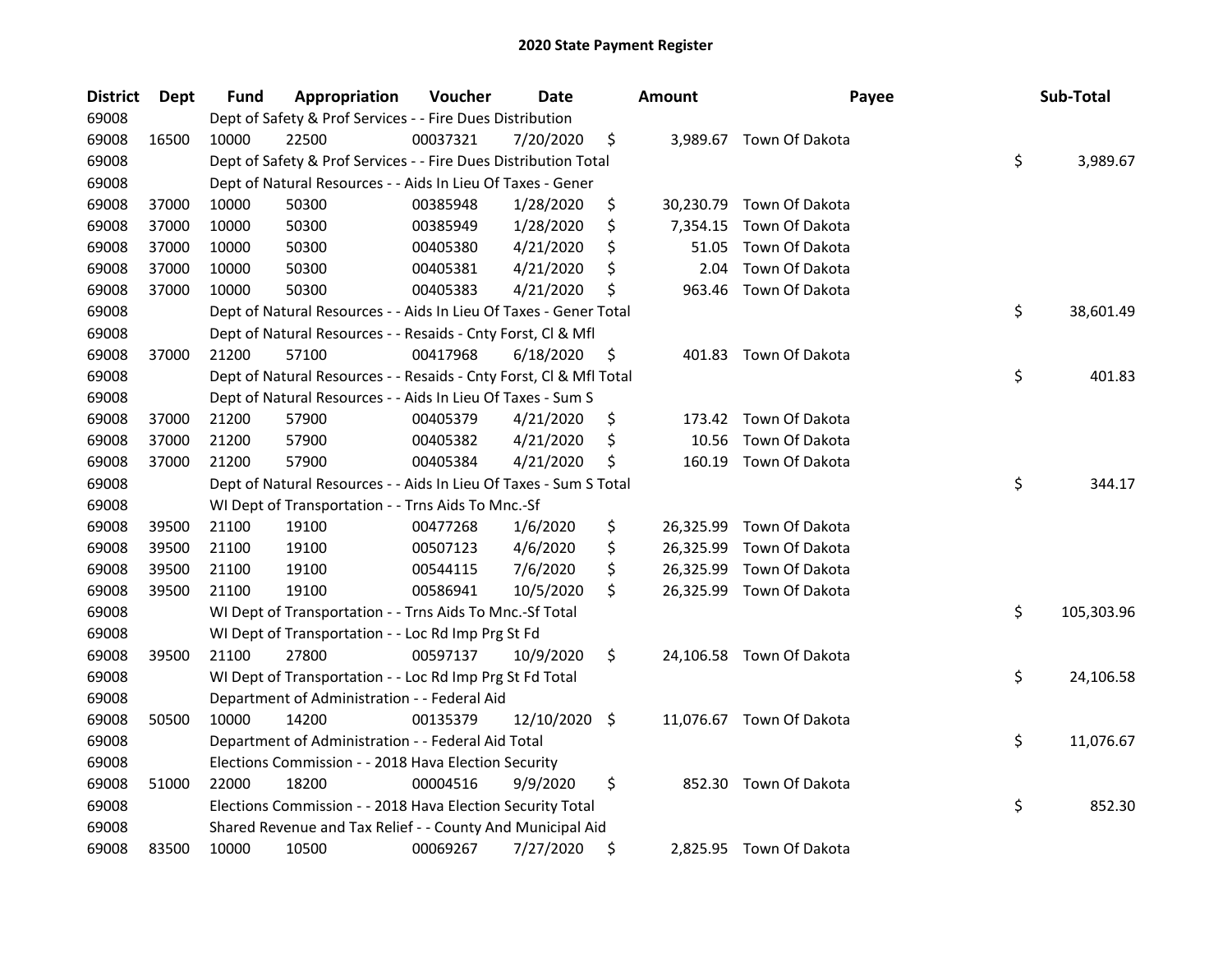| <b>District</b> | <b>Dept</b> | <b>Fund</b> | Appropriation                                                                 | <b>Voucher</b> | Date            |    | <b>Amount</b> | Payee          | Sub-Total        |
|-----------------|-------------|-------------|-------------------------------------------------------------------------------|----------------|-----------------|----|---------------|----------------|------------------|
| 69008           | 83500       | 10000       | 10500                                                                         | 00073238       | $11/16/2020$ \$ |    | 16,013.73     | Town Of Dakota |                  |
| 69008           |             |             | Shared Revenue and Tax Relief - - County And Municipal Aid Total              |                |                 |    |               |                | \$<br>18,839.68  |
| 69008           |             |             | Shared Revenue and Tax Relief - - Exempt Computer Aid                         |                |                 |    |               |                |                  |
| 69008           | 83500       | 10000       | 10900                                                                         | 00066300       | 7/27/2020       | S  | 62.35         | Town Of Dakota |                  |
| 69008           |             |             | Shared Revenue and Tax Relief - - Exempt Computer Aid Total                   |                |                 |    |               |                | \$<br>62.35      |
| 69008           |             |             | Shared Revenue and Tax Relief - - Utility Aid                                 |                |                 |    |               |                |                  |
| 69008           | 83500       | 10000       | 11000                                                                         | 00069267       | 7/27/2020       | S. | 335.80        | Town Of Dakota |                  |
| 69008           | 83500       | 10000       | 11000                                                                         | 00073238       | $11/16/2020$ \$ |    | 1,908.52      | Town Of Dakota |                  |
| 69008           |             |             | Shared Revenue and Tax Relief - - Utility Aid Total                           |                |                 |    |               |                | \$<br>2,244.32   |
| 69008           |             |             | Shared Revenue and Tax Relief - - Personal Property Aid                       |                |                 |    |               |                |                  |
| 69008           | 83500       | 10000       | 11100                                                                         | 00061730       | 5/4/2020        | Ŝ. | 1,002.07      | Town Of Dakota |                  |
| 69008           |             |             | Shared Revenue and Tax Relief - - Personal Property Aid Total                 |                |                 |    |               |                | \$<br>1,002.07   |
| 69008           |             |             | Shared Revenue and Tax Relief - - State Aid; Video Service Provider Fee       |                |                 |    |               |                |                  |
| 69008           | 83500       | 10000       | 11200                                                                         | 00064538       | 7/27/2020       | S  | 559.65        | Town Of Dakota |                  |
| 69008           |             |             | Shared Revenue and Tax Relief - - State Aid; Video Service Provider Fee Total |                |                 |    |               |                | \$<br>559.65     |
| 69008           |             |             | Shared Revenue and Tax Relief - - Lottery & Gaming Credit                     |                |                 |    |               |                |                  |
| 69008           | 83500       | 52100       | 36300                                                                         | 00055603       | 3/23/2020       | S. | 4,786.48      | Town Of Dakota |                  |
| 69008           |             |             | Shared Revenue and Tax Relief - - Lottery & Gaming Credit Total               |                |                 |    |               |                | \$<br>4,786.48   |
| 69008 Total     |             |             |                                                                               |                |                 |    |               |                | \$<br>212,171.22 |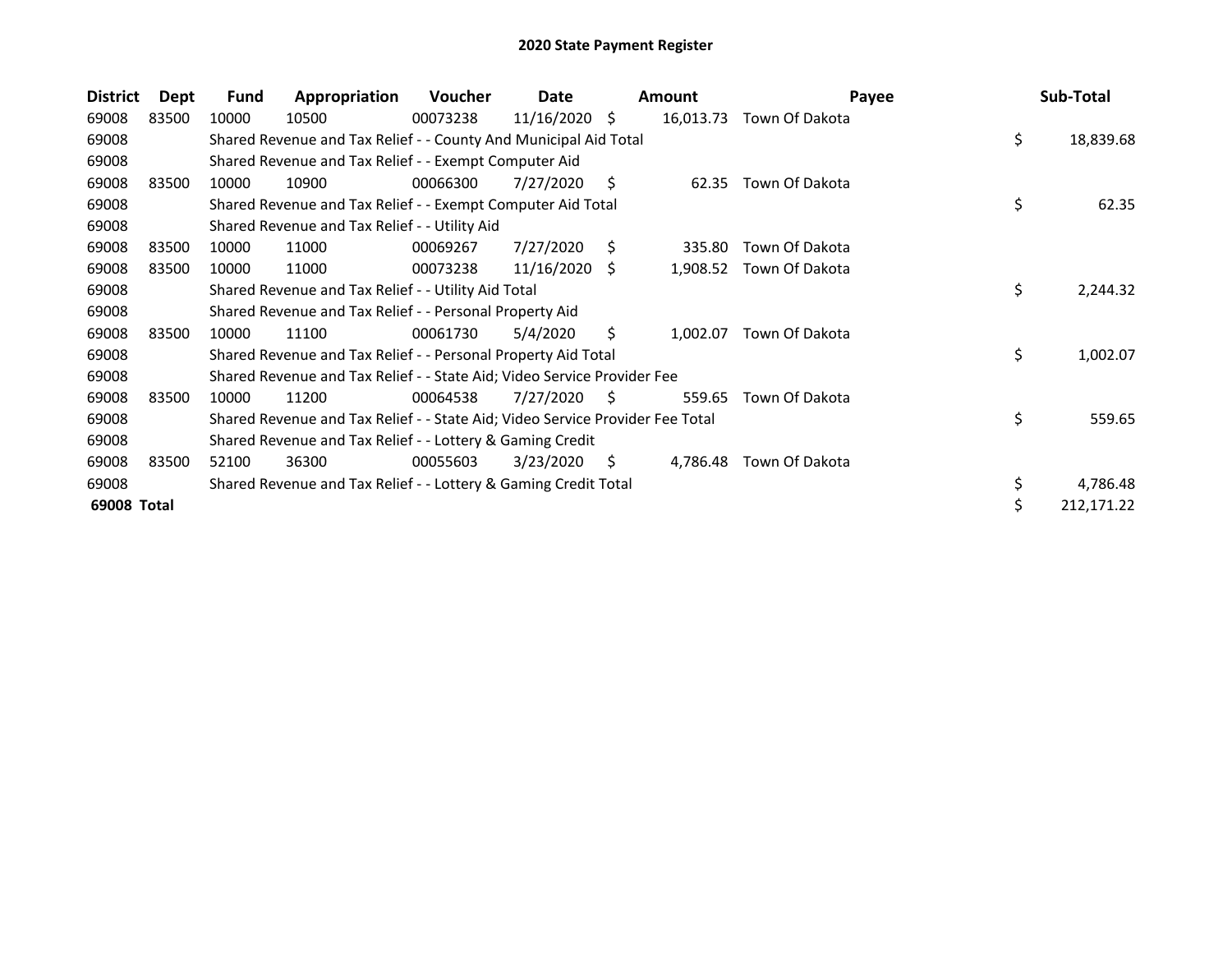| <b>District</b> | Dept  | Fund  | Appropriation                                                      | Voucher  | <b>Date</b> |     | <b>Amount</b> | Payee                       | Sub-Total        |
|-----------------|-------|-------|--------------------------------------------------------------------|----------|-------------|-----|---------------|-----------------------------|------------------|
| 69010           |       |       | Dept of Safety & Prof Services - - Fire Dues Distribution          |          |             |     |               |                             |                  |
| 69010           | 16500 | 10000 | 22500                                                              | 00037322 | 7/17/2020   | \$  |               | 3,263.84 Town Of Deerfield  |                  |
| 69010           |       |       | Dept of Safety & Prof Services - - Fire Dues Distribution Total    |          |             |     |               |                             | \$<br>3,263.84   |
| 69010           |       |       | Dept of Natural Resources - - Aids In Lieu Of Taxes - Gener        |          |             |     |               |                             |                  |
| 69010           | 37000 | 10000 | 50300                                                              | 00385914 | 1/27/2020   | \$  |               | 36,614.42 Town Of Deerfield |                  |
| 69010           |       |       | Dept of Natural Resources - - Aids In Lieu Of Taxes - Gener Total  |          |             |     |               |                             | \$<br>36,614.42  |
| 69010           |       |       | Dept of Natural Resources - - GPO -Federal Funds                   |          |             |     |               |                             |                  |
| 69010           | 37000 | 21200 | 38100                                                              | 00393912 | 3/6/2020    | \$  |               | 1,727.58 Town Of Deerfield  |                  |
| 69010           |       |       | Dept of Natural Resources - - GPO -Federal Funds Total             |          |             |     |               |                             | \$<br>1,727.58   |
| 69010           |       |       | Dept of Natural Resources - - Enf A - Boating Enforcement          |          |             |     |               |                             |                  |
| 69010           | 37000 | 21200 | 55000                                                              | 00393912 | 3/6/2020    | \$  |               | 3,539.41 Town Of Deerfield  |                  |
| 69010           |       |       | Dept of Natural Resources - - Enf A - Boating Enforcement Total    |          |             |     |               |                             | \$<br>3,539.41   |
| 69010           |       |       | Dept of Natural Resources - - Resaids - Cnty Forst, Cl & Mfl       |          |             |     |               |                             |                  |
| 69010           | 37000 | 21200 | 57100                                                              | 00417969 | 6/18/2020   | \$. |               | 776.32 Town Of Deerfield    |                  |
| 69010           |       |       | Dept of Natural Resources - - Resaids - Cnty Forst, Cl & Mfl Total |          |             |     |               |                             | \$<br>776.32     |
| 69010           |       |       | Dept of Natural Resources - - Aids In Lieu Of Taxes - Sum S        |          |             |     |               |                             |                  |
| 69010           | 37000 | 21200 | 57900                                                              | 00404383 | 4/21/2020   | \$  |               | 130.44 Town Of Deerfield    |                  |
| 69010           |       |       | Dept of Natural Resources - - Aids In Lieu Of Taxes - Sum S Total  |          |             |     |               |                             | \$<br>130.44     |
| 69010           |       |       | WI Dept of Transportation - - Trns Aids To Mnc.-Sf                 |          |             |     |               |                             |                  |
| 69010           | 39500 | 21100 | 19100                                                              | 00477269 | 1/6/2020    | \$  |               | 32,311.26 Town Of Deerfield |                  |
| 69010           | 39500 | 21100 | 19100                                                              | 00507124 | 4/6/2020    | \$  |               | 32,311.26 Town Of Deerfield |                  |
| 69010           | 39500 | 21100 | 19100                                                              | 00544116 | 7/6/2020    | \$  |               | 32,311.26 Town Of Deerfield |                  |
| 69010           | 39500 | 21100 | 19100                                                              | 00586942 | 10/5/2020   | \$  |               | 32,311.26 Town Of Deerfield |                  |
| 69010           |       |       | WI Dept of Transportation - - Trns Aids To Mnc.-Sf Total           |          |             |     |               |                             | \$<br>129,245.04 |
| 69010           |       |       | Department of Administration - - Federal Aid                       |          |             |     |               |                             |                  |
| 69010           | 50500 | 10000 | 14200                                                              | 00135380 | 12/9/2020   | \$  |               | 10,629.32 Town Of Deerfield |                  |
| 69010           |       |       | Department of Administration - - Federal Aid Total                 |          |             |     |               |                             | \$<br>10,629.32  |
| 69010           |       |       | Elections Commission - - 2018 Hava Election Security               |          |             |     |               |                             |                  |
| 69010           | 51000 | 22000 | 18200                                                              | 00004073 | 8/3/2020    | \$  |               | 709.30 Town Of Deerfield    |                  |
| 69010           |       |       | Elections Commission - - 2018 Hava Election Security Total         |          |             |     |               |                             | \$<br>709.30     |
| 69010           |       |       | Shared Revenue and Tax Relief - - County And Municipal Aid         |          |             |     |               |                             |                  |
| 69010           | 83500 | 10000 | 10500                                                              | 00069268 | 7/27/2020   | S   |               | 957.80 Town Of Deerfield    |                  |
| 69010           | 83500 | 10000 | 10500                                                              | 00073239 | 11/16/2020  | S   |               | 5,427.55 Town Of Deerfield  |                  |
| 69010           |       |       | Shared Revenue and Tax Relief - - County And Municipal Aid Total   |          |             |     |               |                             | \$<br>6,385.35   |
| 69010           |       |       | Shared Revenue and Tax Relief - - Exempt Computer Aid              |          |             |     |               |                             |                  |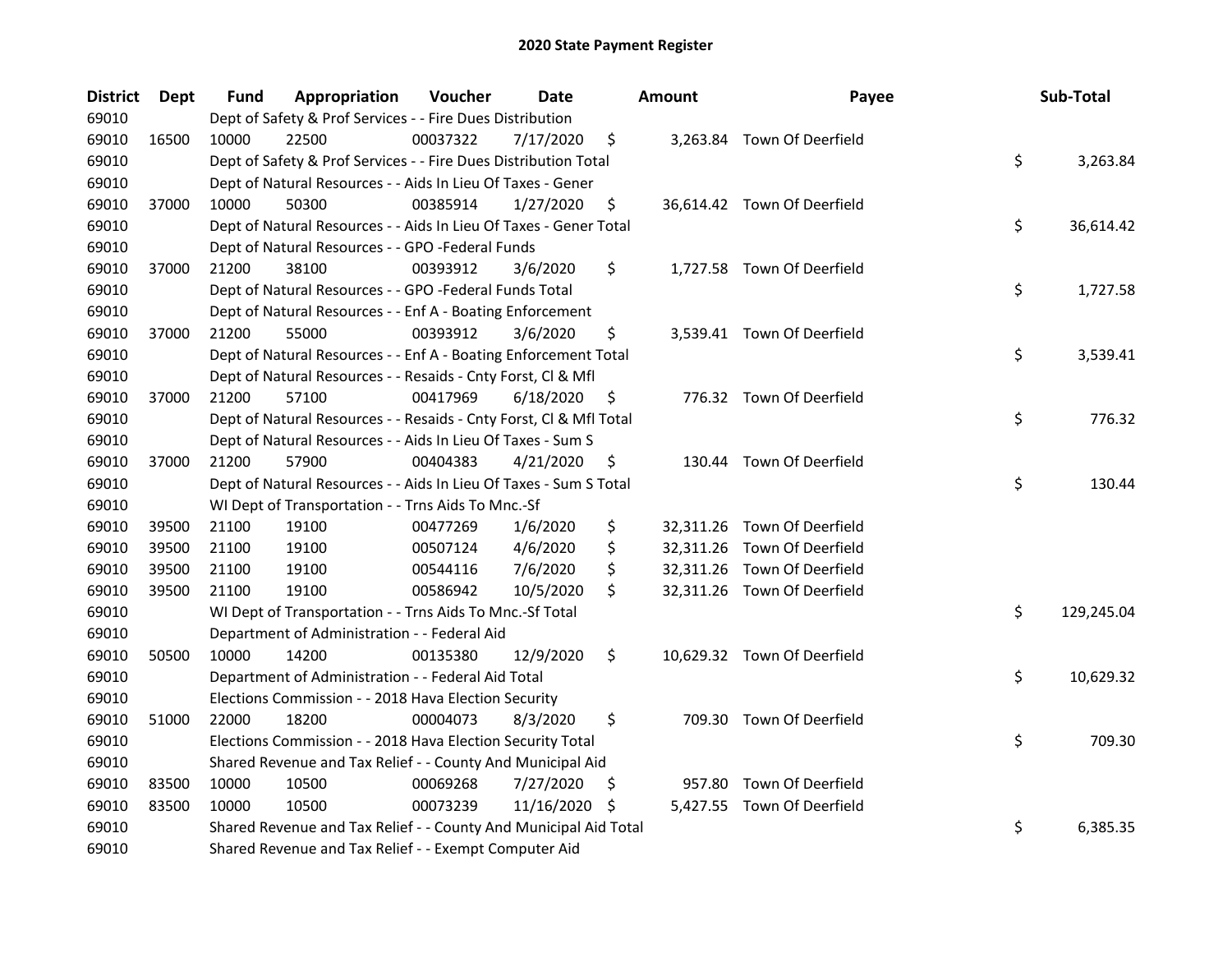| <b>District</b> | Dept  | <b>Fund</b> | Appropriation                                                 | <b>Voucher</b> | Date       |   | <b>Amount</b> | Payee             | Sub-Total  |
|-----------------|-------|-------------|---------------------------------------------------------------|----------------|------------|---|---------------|-------------------|------------|
| 69010           | 83500 | 10000       | 10900                                                         | 00066301       | 7/27/2020  |   | 2.08          | Town Of Deerfield |            |
| 69010           |       |             | Shared Revenue and Tax Relief - - Exempt Computer Aid Total   |                |            |   |               |                   | 2.08       |
| 69010           |       |             | Shared Revenue and Tax Relief - - Utility Aid                 |                |            |   |               |                   |            |
| 69010           | 83500 | 10000       | 11000                                                         | 00069268       | 7/27/2020  |   | 266.28        | Town Of Deerfield |            |
| 69010           | 83500 | 10000       | 11000                                                         | 00073239       | 11/16/2020 | S | 1,505.57      | Town Of Deerfield |            |
| 69010           |       |             | Shared Revenue and Tax Relief - - Utility Aid Total           |                |            |   |               |                   | 1,771.85   |
| 69010           |       |             | Shared Revenue and Tax Relief - - Personal Property Aid       |                |            |   |               |                   |            |
| 69010           | 83500 | 10000       | 11100                                                         | 00061731       | 5/4/2020   |   | 56.37         | Town Of Deerfield |            |
| 69010           |       |             | Shared Revenue and Tax Relief - - Personal Property Aid Total |                |            |   |               |                   | 56.37      |
| 69010 Total     |       |             |                                                               |                |            |   |               |                   | 194,851.32 |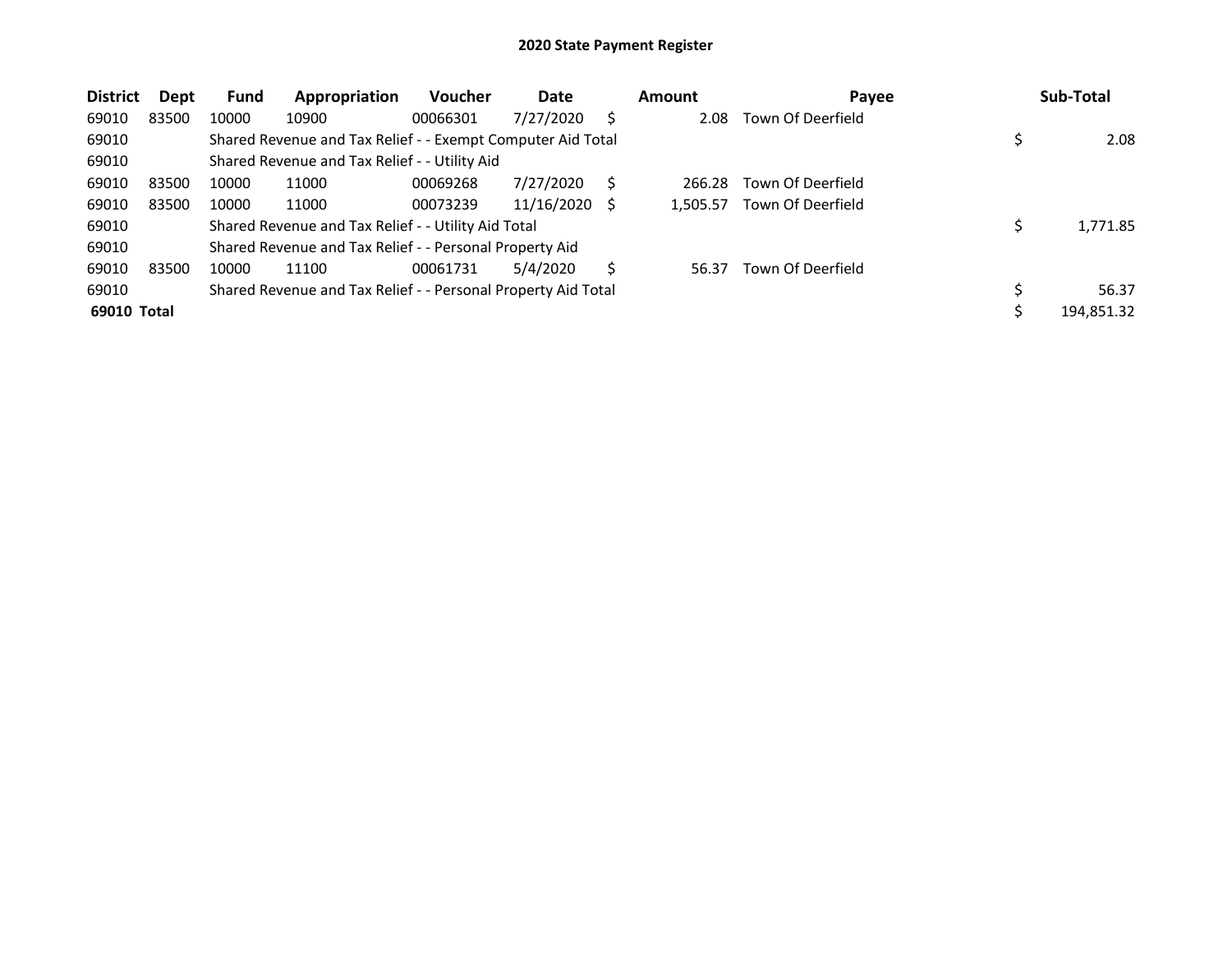| <b>District</b> | Dept  | Fund  | Appropriation                                                        | Voucher  | Date          |      | <b>Amount</b> | Payee                     | Sub-Total        |
|-----------------|-------|-------|----------------------------------------------------------------------|----------|---------------|------|---------------|---------------------------|------------------|
| 69012           |       |       | Dept of Safety & Prof Services - - Fire Dues Distribution            |          |               |      |               |                           |                  |
| 69012           | 16500 | 10000 | 22500                                                                | 00037323 | 7/20/2020     | \$   |               | 2,742.99 Town Of Hancock  |                  |
| 69012           |       |       | Dept of Safety & Prof Services - - Fire Dues Distribution Total      |          |               |      |               |                           | \$<br>2,742.99   |
| 69012           |       |       | Dept of Natural Resources - - Aids In Lieu Of Taxes - Gener          |          |               |      |               |                           |                  |
| 69012           | 37000 | 10000 | 50300                                                                | 00385899 | 1/28/2020     | \$   | 2,900.29      | Town Of Hancock           |                  |
| 69012           | 37000 | 10000 | 50300                                                                | 00404058 | 4/21/2020     | \$   | 161.58        | <b>Town Of Hancock</b>    |                  |
| 69012           |       |       | Dept of Natural Resources - - Aids In Lieu Of Taxes - Gener Total    |          |               |      |               |                           | \$<br>3,061.87   |
| 69012           |       |       | Dept of Natural Resources - - Resaids - Cnty Forst, Cl & Mfl         |          |               |      |               |                           |                  |
| 69012           | 37000 | 21200 | 57100                                                                | 00417970 | 6/18/2020     | \$   |               | 400.29 Town Of Hancock    |                  |
| 69012           |       |       | Dept of Natural Resources - - Resaids - Cnty Forst, Cl & Mfl Total   |          |               |      |               |                           | \$<br>400.29     |
| 69012           |       |       | Dept of Natural Resources - - Aids In Lieu Of Taxes - Sum S          |          |               |      |               |                           |                  |
| 69012           | 37000 | 21200 | 57900                                                                | 00404056 | 4/21/2020     | \$   | 13.97         | Town Of Hancock           |                  |
| 69012           | 37000 | 21200 | 57900                                                                | 00404057 | 4/21/2020     | \$   | 1,135.20      | Town Of Hancock           |                  |
| 69012           |       |       | Dept of Natural Resources - - Aids In Lieu Of Taxes - Sum S Total    |          |               |      |               |                           | \$<br>1,149.17   |
| 69012           |       |       | WI Dept of Transportation - - Trns Aids To Mnc.-Sf                   |          |               |      |               |                           |                  |
| 69012           | 39500 | 21100 | 19100                                                                | 00477270 | 1/6/2020      | \$   |               | 25,454.13 Town Of Hancock |                  |
| 69012           | 39500 | 21100 | 19100                                                                | 00507125 | 4/6/2020      | \$   |               | 25,454.13 Town Of Hancock |                  |
| 69012           | 39500 | 21100 | 19100                                                                | 00544117 | 7/6/2020      | \$   |               | 25,454.13 Town Of Hancock |                  |
| 69012           | 39500 | 21100 | 19100                                                                | 00586943 | 10/5/2020     | \$   |               | 25,454.15 Town Of Hancock |                  |
| 69012           |       |       | WI Dept of Transportation - - Trns Aids To Mnc.-Sf Total             |          |               |      |               |                           | \$<br>101,816.54 |
| 69012           |       |       | WI Dept of Transportation - - Supplemental Transportation Aids       |          |               |      |               |                           |                  |
| 69012           | 39500 | 21100 | 19600                                                                | 00477592 | 1/6/2020      | \$   |               | 17,967.63 Town Of Hancock |                  |
| 69012           |       |       | WI Dept of Transportation - - Supplemental Transportation Aids Total |          |               |      |               |                           | \$<br>17,967.63  |
| 69012           |       |       | WI Dept of Transportation - - Loc Rd Imp Prg St Fd                   |          |               |      |               |                           |                  |
| 69012           | 39500 | 21100 | 27800                                                                | 00626661 | 12/14/2020 \$ |      |               | 15,595.64 Town Of Hancock |                  |
| 69012           |       |       | WI Dept of Transportation - - Loc Rd Imp Prg St Fd Total             |          |               |      |               |                           | \$<br>15,595.64  |
| 69012           |       |       | Department of Administration - - Federal Aid                         |          |               |      |               |                           |                  |
| 69012           | 50500 | 10000 | 14200                                                                | 00135381 | 12/10/2020    | - \$ |               | 8,779.00 Town Of Hancock  |                  |
| 69012           | 50500 | 10000 | 14200                                                                | 00136634 | 12/17/2020    | \$   |               | 434.24 Town Of Hancock    |                  |
| 69012           |       |       | Department of Administration - - Federal Aid Total                   |          |               |      |               |                           | \$<br>9,213.24   |
| 69012           |       |       | Elections Commission - - 2018 Hava Election Security                 |          |               |      |               |                           |                  |
| 69012           | 51000 | 22000 | 18200                                                                | 00003935 | 7/24/2020     | \$   |               | 565.20 Town Of Hancock    |                  |
| 69012           |       |       | Elections Commission - - 2018 Hava Election Security Total           |          |               |      |               |                           | \$<br>565.20     |
| 69012           |       |       | Shared Revenue and Tax Relief - - County And Municipal Aid           |          |               |      |               |                           |                  |
| 69012           | 83500 | 10000 | 10500                                                                | 00069269 | 7/27/2020     | \$   |               | 1,192.21 Town Of Hancock  |                  |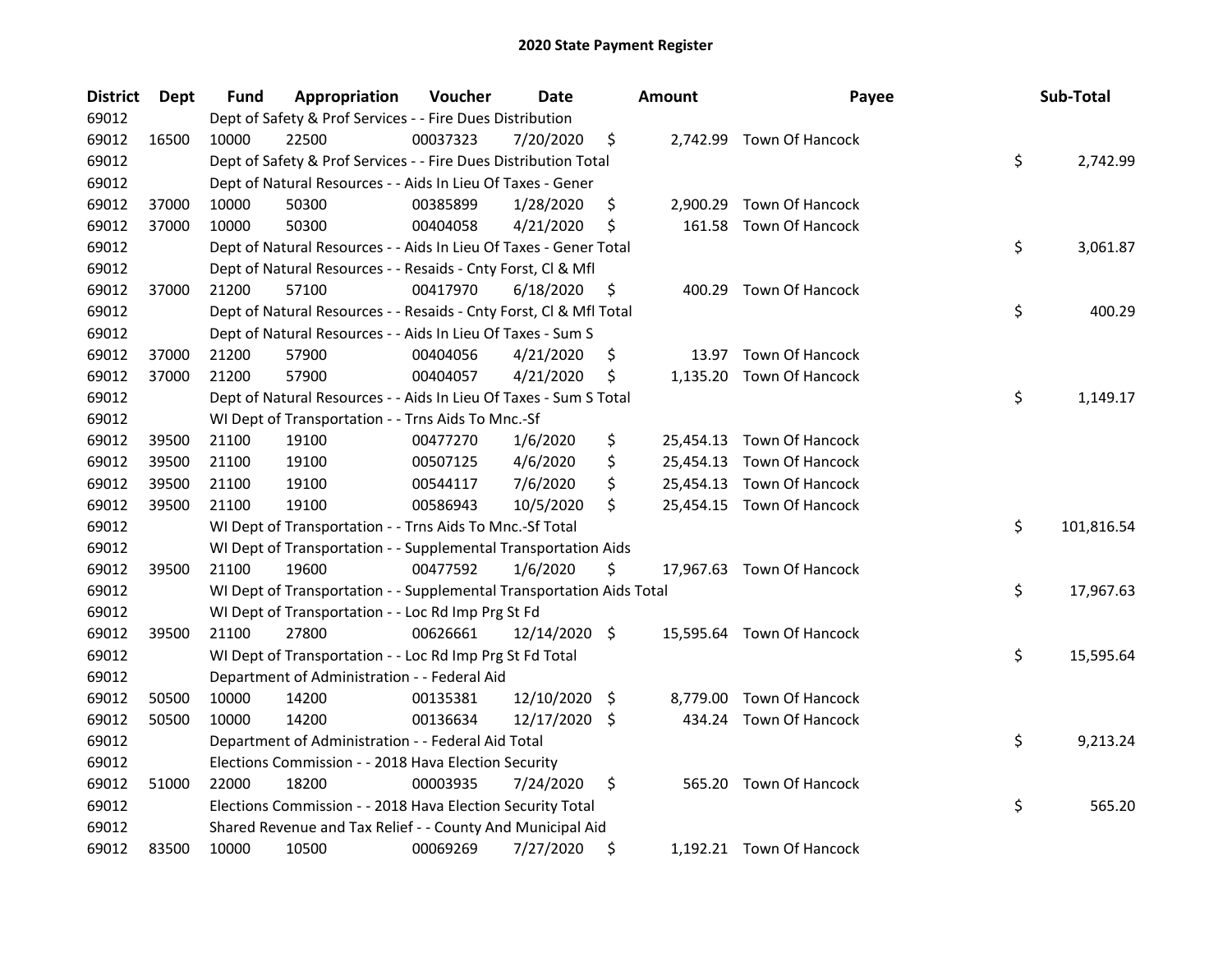| <b>District</b> | Dept  | Fund  | Appropriation                                                       | <b>Voucher</b> | Date       |    | <b>Amount</b> | Payee                  | Sub-Total      |
|-----------------|-------|-------|---------------------------------------------------------------------|----------------|------------|----|---------------|------------------------|----------------|
| 69012           | 83500 | 10000 | 10500                                                               | 00073240       | 11/16/2020 | -S | 6,755.85      | <b>Town Of Hancock</b> |                |
| 69012           |       |       | Shared Revenue and Tax Relief - - County And Municipal Aid Total    |                |            |    |               |                        | \$<br>7,948.06 |
| 69012           |       |       | Shared Revenue and Tax Relief - - Exempt Computer Aid               |                |            |    |               |                        |                |
| 69012           | 83500 | 10000 | 10900                                                               | 00066302       | 7/27/2020  | S  | 1.03          | Town Of Hancock        |                |
| 69012           |       |       | Shared Revenue and Tax Relief - - Exempt Computer Aid Total         |                |            |    |               |                        | \$<br>1.03     |
| 69012           |       |       | Shared Revenue and Tax Relief - - Utility Aid                       |                |            |    |               |                        |                |
| 69012           | 83500 | 10000 | 11000                                                               | 00069269       | 7/27/2020  | S  | 409.36        | <b>Town Of Hancock</b> |                |
| 69012           | 83500 | 10000 | 11000                                                               | 00073240       | 11/16/2020 | -S | 7,716.83      | <b>Town Of Hancock</b> |                |
| 69012           |       |       | Shared Revenue and Tax Relief - - Utility Aid Total                 |                |            |    |               |                        | \$<br>8,126.19 |
| 69012           |       |       | Shared Revenue and Tax Relief - - Personal Property Aid             |                |            |    |               |                        |                |
| 69012           | 83500 | 10000 | 11100                                                               | 00061732       | 5/4/2020   | S  | 35.66         | <b>Town Of Hancock</b> |                |
| 69012           |       |       | Shared Revenue and Tax Relief - - Personal Property Aid Total       |                |            |    |               |                        | \$<br>35.66    |
| 69012           |       |       | Shared Revenue and Tax Relief - - Payments For Municipal Svcs       |                |            |    |               |                        |                |
| 69012           | 83500 | 10000 | 50100                                                               | 00054681       | 2/3/2020   | S  | 298.60        | <b>Town Of Hancock</b> |                |
| 69012           |       |       | Shared Revenue and Tax Relief - - Payments For Municipal Svcs Total |                |            |    |               |                        | 298.60         |
| 69012 Total     |       |       |                                                                     |                |            |    |               |                        | 168,922.11     |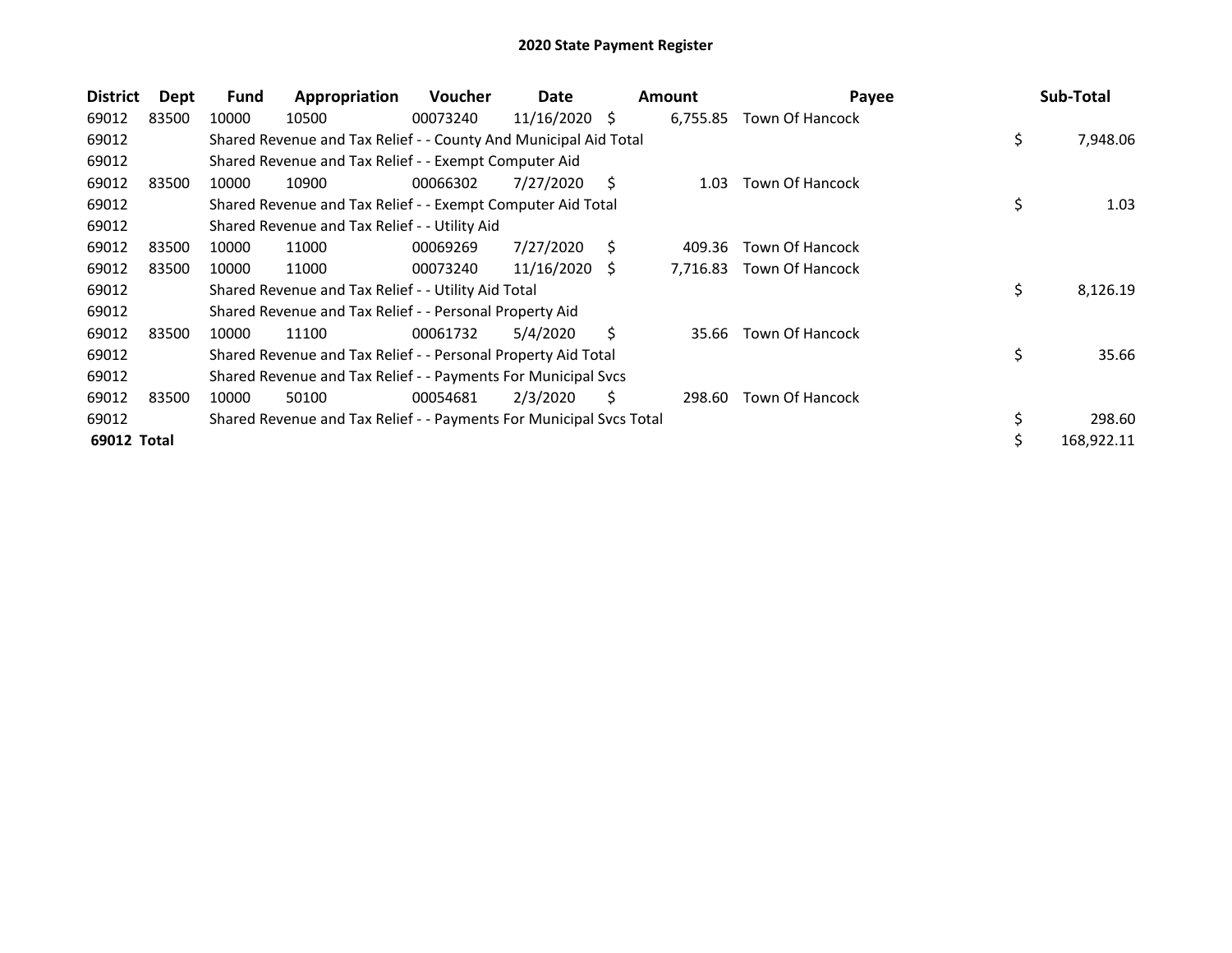| <b>District</b> | <b>Dept</b> | Fund  | Appropriation                                                      | Voucher  | <b>Date</b>   |    | <b>Amount</b> |                        | Payee | Sub-Total  |
|-----------------|-------------|-------|--------------------------------------------------------------------|----------|---------------|----|---------------|------------------------|-------|------------|
| 69014           |             |       | Dept of Safety & Prof Services - - Fire Dues Distribution          |          |               |    |               |                        |       |            |
| 69014           | 16500       | 10000 | 22500                                                              | 00037324 | 7/20/2020     | \$ |               | 6,008.76 Town Of Leon  |       |            |
| 69014           |             |       | Dept of Safety & Prof Services - - Fire Dues Distribution Total    |          |               |    |               |                        | \$    | 6,008.76   |
| 69014           |             |       | Dept of Natural Resources - - Aids In Lieu Of Taxes - Gener        |          |               |    |               |                        |       |            |
| 69014           | 37000       | 10000 | 50300                                                              | 00385935 | 1/28/2020     | \$ |               | 17,789.82 Town Of Leon |       |            |
| 69014           | 37000       | 10000 | 50300                                                              | 00404834 | 4/21/2020     | \$ |               | 239.29 Town Of Leon    |       |            |
| 69014           |             |       | Dept of Natural Resources - - Aids In Lieu Of Taxes - Gener Total  |          |               |    |               |                        | \$    | 18,029.11  |
| 69014           |             |       | Dept of Natural Resources - - Resaids - Cnty Forst, Cl & Mfl       |          |               |    |               |                        |       |            |
| 69014           | 37000       | 21200 | 57100                                                              | 00417971 | 6/18/2020     | \$ |               | 852.01 Town Of Leon    |       |            |
| 69014           |             |       | Dept of Natural Resources - - Resaids - Cnty Forst, Cl & Mfl Total |          |               |    |               |                        | \$    | 852.01     |
| 69014           |             |       | Dept of Natural Resources - - Aids In Lieu Of Taxes - Sum S        |          |               |    |               |                        |       |            |
| 69014           | 37000       | 21200 | 57900                                                              | 00404835 | 4/21/2020     | \$ |               | 233.55 Town Of Leon    |       |            |
| 69014           |             |       | Dept of Natural Resources - - Aids In Lieu Of Taxes - Sum S Total  |          |               |    |               |                        | \$    | 233.55     |
| 69014           |             |       | WI Dept of Transportation - - Trns Aids To Mnc.-Sf                 |          |               |    |               |                        |       |            |
| 69014           | 39500       | 21100 | 19100                                                              | 00477271 | 1/6/2020      | \$ |               | 32,330.97 Town Of Leon |       |            |
| 69014           | 39500       | 21100 | 19100                                                              | 00507126 | 4/6/2020      | \$ |               | 32,330.97 Town Of Leon |       |            |
| 69014           | 39500       | 21100 | 19100                                                              | 00544118 | 7/6/2020      | \$ |               | 32,330.97 Town Of Leon |       |            |
| 69014           | 39500       | 21100 | 19100                                                              | 00586944 | 10/5/2020     | \$ |               | 32,330.97 Town Of Leon |       |            |
| 69014           |             |       | WI Dept of Transportation - - Trns Aids To Mnc.-Sf Total           |          |               |    |               |                        | \$    | 129,323.88 |
| 69014           |             |       | WI Dept of Transportation - - Loc Rd Imp Prg St Fd                 |          |               |    |               |                        |       |            |
| 69014           | 39500       | 21100 | 27800                                                              | 00478962 | 1/7/2020      | \$ |               | 22,559.25 Town Of Leon |       |            |
| 69014           |             |       | WI Dept of Transportation - - Loc Rd Imp Prg St Fd Total           |          |               |    |               |                        | \$    | 22,559.25  |
| 69014           |             |       | Department of Administration - - Federal Aid                       |          |               |    |               |                        |       |            |
| 69014           | 50500       | 10000 | 14200                                                              | 00135382 | 12/10/2020 \$ |    |               | 11,358.17 Town Of Leon |       |            |
| 69014           |             |       | Department of Administration - - Federal Aid Total                 |          |               |    |               |                        | \$    | 11,358.17  |
| 69014           |             |       | Shared Revenue and Tax Relief - - County And Municipal Aid         |          |               |    |               |                        |       |            |
| 69014           | 83500       | 10000 | 10500                                                              | 00069270 | 7/27/2020     | -Ş |               | 2,064.11 Town Of Leon  |       |            |
| 69014           | 83500       | 10000 | 10500                                                              | 00073241 | 11/16/2020    | \$ |               | 11,696.64 Town Of Leon |       |            |
| 69014           |             |       | Shared Revenue and Tax Relief - - County And Municipal Aid Total   |          |               |    |               |                        | \$    | 13,760.75  |
| 69014           |             |       | Shared Revenue and Tax Relief - - Exempt Computer Aid              |          |               |    |               |                        |       |            |
| 69014           | 83500       | 10000 | 10900                                                              | 00066303 | 7/27/2020     | \$ |               | 3.11 Town Of Leon      |       |            |
| 69014           |             |       | Shared Revenue and Tax Relief - - Exempt Computer Aid Total        |          |               |    |               |                        | \$    | 3.11       |
| 69014           |             |       | Shared Revenue and Tax Relief - - Utility Aid                      |          |               |    |               |                        |       |            |
| 69014           | 83500       | 10000 | 11000                                                              | 00069270 | 7/27/2020     | \$ | 143.15        | Town Of Leon           |       |            |
| 69014           | 83500       | 10000 | 11000                                                              | 00073241 | 11/16/2020    | \$ |               | 736.48 Town Of Leon    |       |            |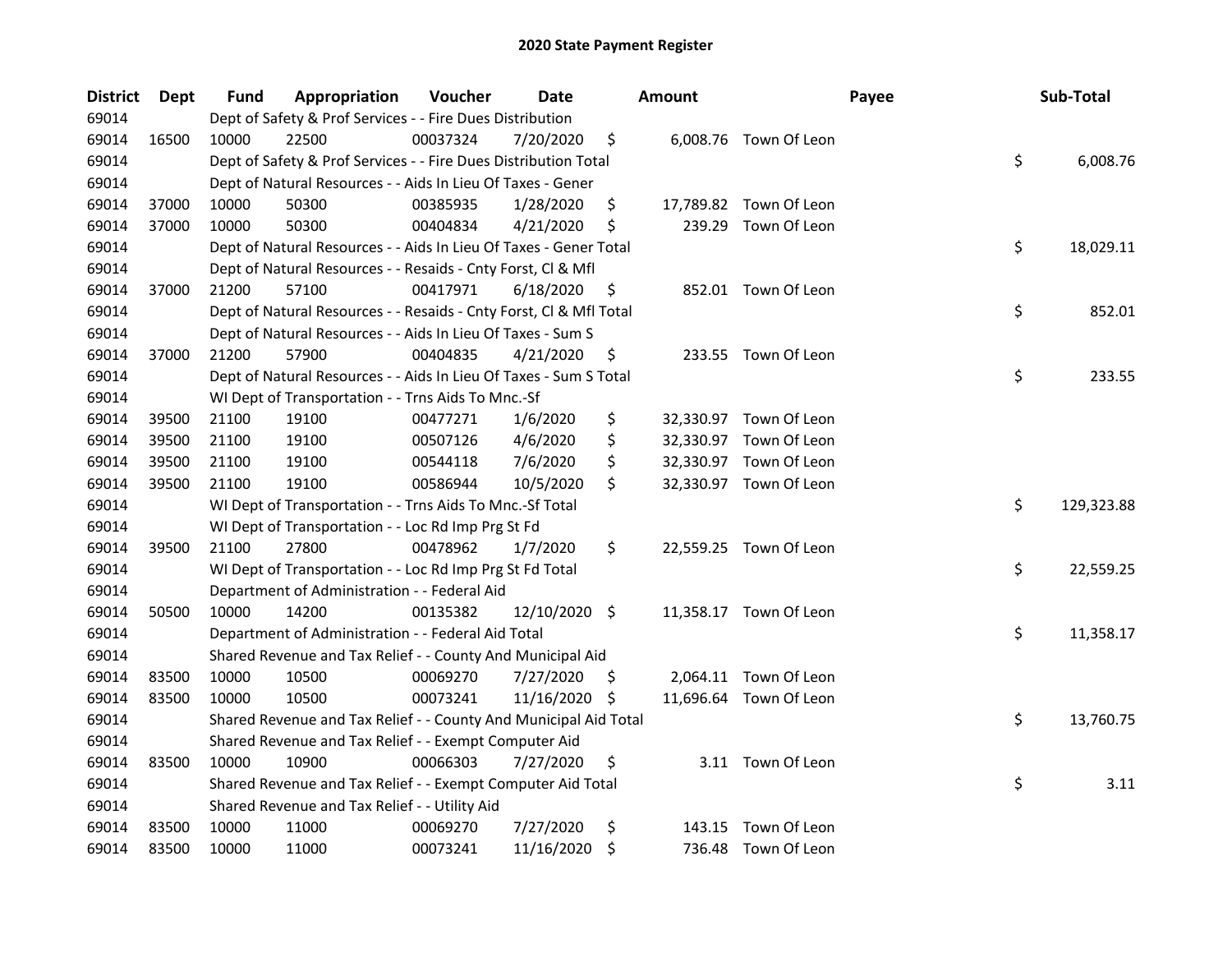| <b>District</b> | Dept  | Fund  | Appropriation                                                 | <b>Voucher</b> | Date     | Amount |              | Payee | Sub-Total  |
|-----------------|-------|-------|---------------------------------------------------------------|----------------|----------|--------|--------------|-------|------------|
| 69014           |       |       | Shared Revenue and Tax Relief - - Utility Aid Total           |                |          |        |              |       | 879.63     |
| 69014           |       |       | Shared Revenue and Tax Relief - - Personal Property Aid       |                |          |        |              |       |            |
| 69014           | 83500 | 10000 | 11100                                                         | 00061733       | 5/4/2020 | 188.45 | Town Of Leon |       |            |
| 69014           |       |       | Shared Revenue and Tax Relief - - Personal Property Aid Total |                |          |        |              |       | 188.45     |
| 69014 Total     |       |       |                                                               |                |          |        |              |       | 203,196.67 |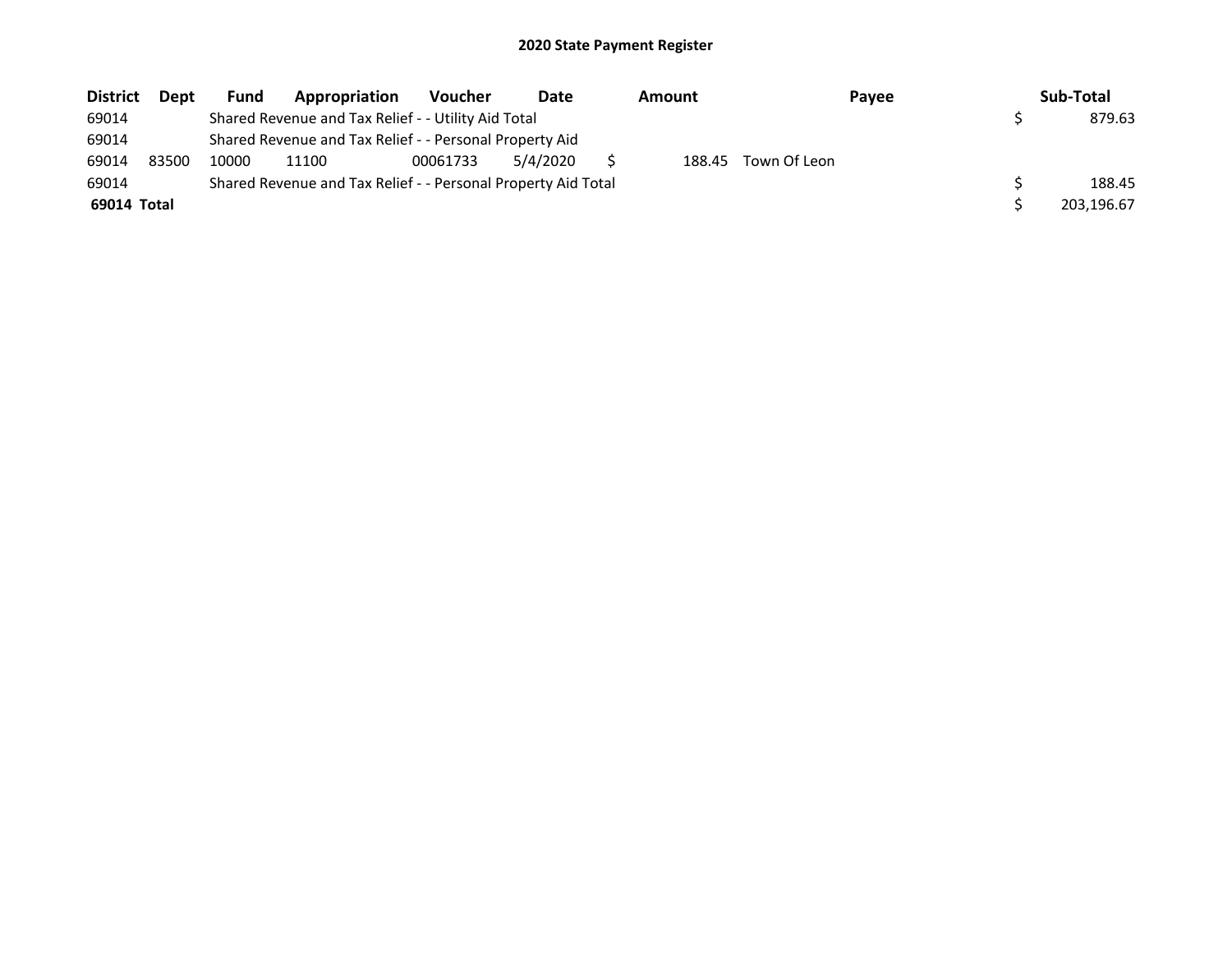| <b>District</b> | <b>Dept</b> | Fund  | Appropriation                                                      | Voucher  | Date          | <b>Amount</b> | Payee                    | Sub-Total        |
|-----------------|-------------|-------|--------------------------------------------------------------------|----------|---------------|---------------|--------------------------|------------------|
| 69016           |             |       | Dept of Safety & Prof Services - - Fire Dues Distribution          |          |               |               |                          |                  |
| 69016           | 16500       | 10000 | 22500                                                              | 00037325 | 7/20/2020     | \$            | 11,924.44 Town Of Marion |                  |
| 69016           |             |       | Dept of Safety & Prof Services - - Fire Dues Distribution Total    |          |               |               |                          | \$<br>11,924.44  |
| 69016           |             |       | Dept of Natural Resources - - Aids In Lieu Of Taxes - Gener        |          |               |               |                          |                  |
| 69016           | 37000       | 10000 | 50300                                                              | 00385890 | 1/28/2020     | \$            | 3,016.18 Town Of Marion  |                  |
| 69016           | 37000       | 10000 | 50300                                                              | 00385891 | 1/28/2020     | \$            | 502.81 Town Of Marion    |                  |
| 69016           |             |       | Dept of Natural Resources - - Aids In Lieu Of Taxes - Gener Total  |          |               |               |                          | \$<br>3,518.99   |
| 69016           |             |       | Dept of Natural Resources - - GPO -Federal Funds                   |          |               |               |                          |                  |
| 69016           | 37000       | 21200 | 38100                                                              | 00394180 | 3/6/2020      | \$            | 1,900.72 Town Of Marion  |                  |
| 69016           |             |       | Dept of Natural Resources - - GPO -Federal Funds Total             |          |               |               |                          | \$<br>1,900.72   |
| 69016           |             |       | Dept of Natural Resources - - Enf A - Boating Enforcement          |          |               |               |                          |                  |
| 69016           | 37000       | 21200 | 55000                                                              | 00394180 | 3/6/2020      | \$            | 3,894.17 Town Of Marion  |                  |
| 69016           |             |       | Dept of Natural Resources - - Enf A - Boating Enforcement Total    |          |               |               |                          | \$<br>3,894.17   |
| 69016           |             |       | Dept of Natural Resources - - Resaids - Cnty Forst, Cl & Mfl       |          |               |               |                          |                  |
| 69016           | 37000       | 21200 | 57100                                                              | 00417972 | 6/18/2020     | \$            | 450.58 Town Of Marion    |                  |
| 69016           |             |       | Dept of Natural Resources - - Resaids - Cnty Forst, Cl & Mfl Total |          |               |               |                          | \$<br>450.58     |
| 69016           |             |       | Dept of Natural Resources - - Aids In Lieu Of Taxes - Sum S        |          |               |               |                          |                  |
| 69016           | 37000       | 21200 | 57900                                                              | 00403903 | 4/21/2020     | \$            | 149.78 Town Of Marion    |                  |
| 69016           |             |       | Dept of Natural Resources - - Aids In Lieu Of Taxes - Sum S Total  |          |               |               |                          | \$<br>149.78     |
| 69016           |             |       | WI Dept of Transportation - - Trns Aids To Mnc.-Sf                 |          |               |               |                          |                  |
| 69016           | 39500       | 21100 | 19100                                                              | 00477272 | 1/6/2020      | \$            | 36,509.49 Town Of Marion |                  |
| 69016           | 39500       | 21100 | 19100                                                              | 00507127 | 4/6/2020      | \$            | 36,509.49 Town Of Marion |                  |
| 69016           | 39500       | 21100 | 19100                                                              | 00544119 | 7/6/2020      | \$            | 36,509.49 Town Of Marion |                  |
| 69016           | 39500       | 21100 | 19100                                                              | 00586945 | 10/5/2020     | \$            | 36,509.49 Town Of Marion |                  |
| 69016           |             |       | WI Dept of Transportation - - Trns Aids To Mnc.-Sf Total           |          |               |               |                          | \$<br>146,037.96 |
| 69016           |             |       | Department of Justice - - Law Enforcement Train, Local             |          |               |               |                          |                  |
| 69016           | 45500       | 10000 | 23100                                                              | 00091318 | 12/4/2020     | \$            | 640.00 Town Of Marion    |                  |
| 69016           |             |       | Department of Justice - - Law Enforcement Train, Local Total       |          |               |               |                          | \$<br>640.00     |
| 69016           |             |       | Department of Administration - - Federal Aid                       |          |               |               |                          |                  |
| 69016           | 50500       | 10000 | 14200                                                              | 00135383 | 12/10/2020 \$ |               | 31,649.85 Town Of Marion |                  |
| 69016           |             |       | Department of Administration - - Federal Aid Total                 |          |               |               |                          | \$<br>31,649.85  |
| 69016           |             |       | Elections Commission - - 2018 Hava Election Security               |          |               |               |                          |                  |
| 69016           | 51000       | 22000 | 18200                                                              | 00004461 | 9/9/2020      | \$            | 1,696.00 Town Of Marion  |                  |
| 69016           |             |       | Elections Commission - - 2018 Hava Election Security Total         |          |               |               |                          | \$<br>1,696.00   |
| 69016           |             |       | Shared Revenue and Tax Relief - - County And Municipal Aid         |          |               |               |                          |                  |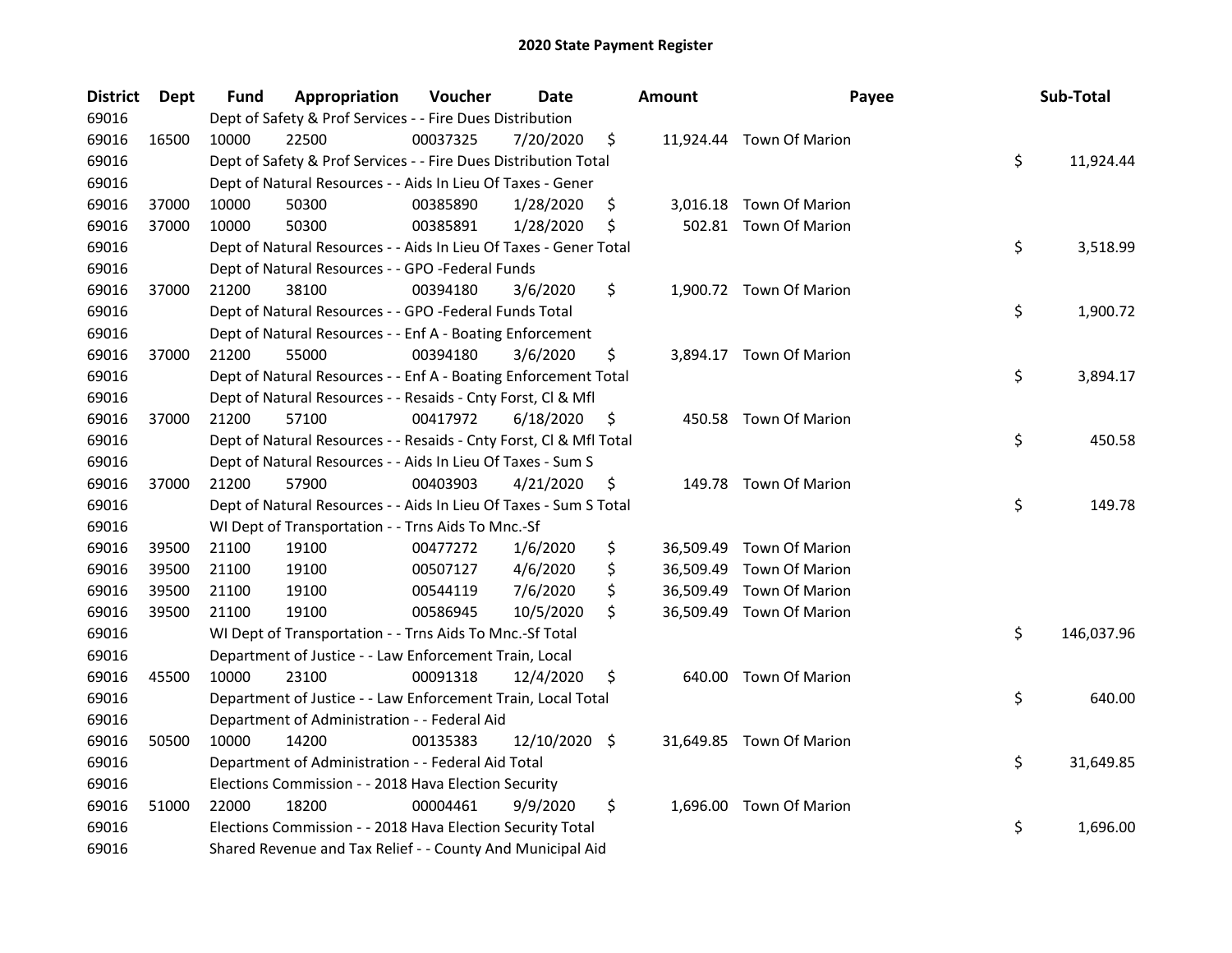| <b>District</b> | Dept  | <b>Fund</b> | Appropriation                                                                 | <b>Voucher</b> | Date          |    | <b>Amount</b> | Payee                 | Sub-Total       |
|-----------------|-------|-------------|-------------------------------------------------------------------------------|----------------|---------------|----|---------------|-----------------------|-----------------|
| 69016           | 83500 | 10000       | 10500                                                                         | 00069271       | 7/27/2020     | S. | 3,034.04      | Town Of Marion        |                 |
| 69016           | 83500 | 10000       | 10500                                                                         | 00073242       | 11/16/2020    | S  | 17,192.91     | <b>Town Of Marion</b> |                 |
| 69016           |       |             | Shared Revenue and Tax Relief - - County And Municipal Aid Total              |                |               |    |               |                       | \$<br>20,226.95 |
| 69016           |       |             | Shared Revenue and Tax Relief - - Exempt Computer Aid                         |                |               |    |               |                       |                 |
| 69016           | 83500 | 10000       | 10900                                                                         | 00066304       | 7/27/2020     | S  | 47.81         | <b>Town Of Marion</b> |                 |
| 69016           |       |             | Shared Revenue and Tax Relief - - Exempt Computer Aid Total                   |                |               |    |               |                       | \$<br>47.81     |
| 69016           |       |             | Shared Revenue and Tax Relief - - Utility Aid                                 |                |               |    |               |                       |                 |
| 69016           | 83500 | 10000       | 11000                                                                         | 00069271       | 7/27/2020     | S. | 73.88         | <b>Town Of Marion</b> |                 |
| 69016           | 83500 | 10000       | 11000                                                                         | 00073242       | 11/16/2020 \$ |    | 448.10        | <b>Town Of Marion</b> |                 |
| 69016           |       |             | Shared Revenue and Tax Relief - - Utility Aid Total                           |                |               |    |               |                       | \$<br>521.98    |
| 69016           |       |             | Shared Revenue and Tax Relief - - Personal Property Aid                       |                |               |    |               |                       |                 |
| 69016           | 83500 | 10000       | 11100                                                                         | 00061734       | 5/4/2020      | S. | 521.87        | <b>Town Of Marion</b> |                 |
| 69016           |       |             | Shared Revenue and Tax Relief - - Personal Property Aid Total                 |                |               |    |               |                       | \$<br>521.87    |
| 69016           |       |             | Shared Revenue and Tax Relief - - State Aid; Video Service Provider Fee       |                |               |    |               |                       |                 |
| 69016           | 83500 | 10000       | 11200                                                                         | 00064539       | 7/27/2020     | S. | 1,792.93      | Town Of Marion        |                 |
| 69016           |       |             | Shared Revenue and Tax Relief - - State Aid; Video Service Provider Fee Total |                |               |    |               |                       | \$<br>1,792.93  |
| 69016 Total     |       |             |                                                                               |                |               |    |               |                       | 224,974.03      |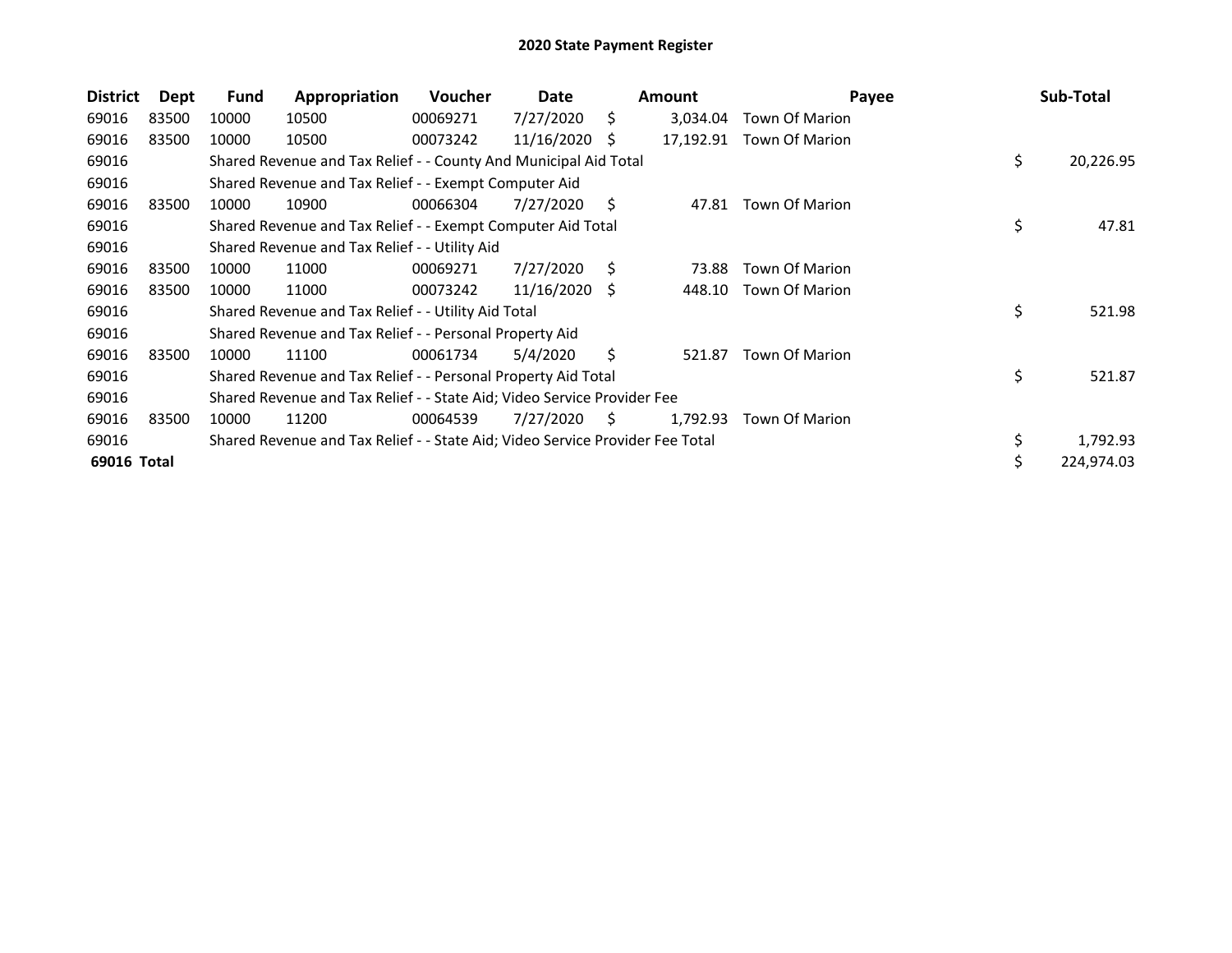| <b>District</b> | Dept  | Fund  | Appropriation                                                      | Voucher  | Date       |    | <b>Amount</b> | Payee                          | Sub-Total        |
|-----------------|-------|-------|--------------------------------------------------------------------|----------|------------|----|---------------|--------------------------------|------------------|
| 69018           |       |       | Dept of Safety & Prof Services - - Fire Dues Distribution          |          |            |    |               |                                |                  |
| 69018           | 16500 | 10000 | 22500                                                              | 00037326 | 7/20/2020  | \$ |               | 6,981.04 Town Of Mount Morris  |                  |
| 69018           |       |       | Dept of Safety & Prof Services - - Fire Dues Distribution Total    |          |            |    |               |                                | \$<br>6,981.04   |
| 69018           |       |       | Dept of Natural Resources - - Aids In Lieu Of Taxes - Gener        |          |            |    |               |                                |                  |
| 69018           | 37000 | 10000 | 50300                                                              | 00385887 | 1/28/2020  | \$ |               | 4,337.79 Town Of Mount Morris  |                  |
| 69018           | 37000 | 10000 | 50300                                                              | 00403862 | 4/21/2020  | \$ |               | 162.72 Town Of Mount Morris    |                  |
| 69018           |       |       | Dept of Natural Resources - - Aids In Lieu Of Taxes - Gener Total  |          |            |    |               |                                | \$<br>4,500.51   |
| 69018           |       |       | Dept of Natural Resources - - Resaids - Cnty Forst, Cl & Mfl       |          |            |    |               |                                |                  |
| 69018           | 37000 | 21200 | 57100                                                              | 00417973 | 6/18/2020  | \$ |               | 750.33 Town Of Mount Morris    |                  |
| 69018           |       |       | Dept of Natural Resources - - Resaids - Cnty Forst, Cl & Mfl Total |          |            |    |               |                                | \$<br>750.33     |
| 69018           |       |       | Dept of Natural Resources - - Aids In Lieu Of Taxes - Sum S        |          |            |    |               |                                |                  |
| 69018           | 37000 | 21200 | 57900                                                              | 00403861 | 4/21/2020  | \$ |               | 543.02 Town Of Mount Morris    |                  |
| 69018           |       |       | Dept of Natural Resources - - Aids In Lieu Of Taxes - Sum S Total  |          |            |    |               |                                | \$<br>543.02     |
| 69018           |       |       | WI Dept of Transportation - - Trns Aids To Mnc.-Sf                 |          |            |    |               |                                |                  |
| 69018           | 39500 | 21100 | 19100                                                              | 00477273 | 1/6/2020   | \$ |               | 32,528.07 Town Of Mount Morris |                  |
| 69018           | 39500 | 21100 | 19100                                                              | 00507128 | 4/6/2020   | \$ |               | 32,528.07 Town Of Mount Morris |                  |
| 69018           | 39500 | 21100 | 19100                                                              | 00544120 | 7/6/2020   | \$ |               | 32,528.07 Town Of Mount Morris |                  |
| 69018           | 39500 | 21100 | 19100                                                              | 00586946 | 10/5/2020  | \$ |               | 32,528.07 Town Of Mount Morris |                  |
| 69018           |       |       | WI Dept of Transportation - - Trns Aids To Mnc.-Sf Total           |          |            |    |               |                                | \$<br>130,112.28 |
| 69018           |       |       | Department of Administration - - Federal Aid                       |          |            |    |               |                                |                  |
| 69018           | 50500 | 10000 | 14200                                                              | 00130290 | 10/2/2020  | \$ |               | 5,595.23 Town Of Mount Morris  |                  |
| 69018           | 50500 | 10000 | 14200                                                              | 00135384 | 12/10/2020 | \$ |               | 27,666.05 Town Of Mount Morris |                  |
| 69018           |       |       | Department of Administration - - Federal Aid Total                 |          |            |    |               |                                | \$<br>33,261.28  |
| 69018           |       |       | Elections Commission - - 2018 Hava Election Security               |          |            |    |               |                                |                  |
| 69018           | 51000 | 22000 | 18200                                                              | 00003758 | 7/6/2020   | \$ |               | 1,069.00 Town Of Mount Morris  |                  |
| 69018           |       |       | Elections Commission - - 2018 Hava Election Security Total         |          |            |    |               |                                | \$<br>1,069.00   |
| 69018           |       |       | Shared Revenue and Tax Relief - - County And Municipal Aid         |          |            |    |               |                                |                  |
| 69018           | 83500 | 10000 | 10500                                                              | 00069272 | 7/27/2020  | \$ |               | 1,624.06 Town Of Mount Morris  |                  |
| 69018           | 83500 | 10000 | 10500                                                              | 00073243 | 11/16/2020 | S  |               | 9,203.01 Town Of Mount Morris  |                  |
| 69018           |       |       | Shared Revenue and Tax Relief - - County And Municipal Aid Total   |          |            |    |               |                                | \$<br>10,827.07  |
| 69018           |       |       | Shared Revenue and Tax Relief - - Exempt Computer Aid              |          |            |    |               |                                |                  |
| 69018           | 83500 | 10000 | 10900                                                              | 00066305 | 7/27/2020  | \$ | 18.70         | <b>Town Of Mount Morris</b>    |                  |
| 69018           |       |       | Shared Revenue and Tax Relief - - Exempt Computer Aid Total        |          |            |    |               |                                | \$<br>18.70      |
| 69018           |       |       | Shared Revenue and Tax Relief - - Personal Property Aid            |          |            |    |               |                                |                  |
| 69018           | 83500 | 10000 | 11100                                                              | 00061735 | 5/4/2020   | \$ |               | 883.46 Town Of Mount Morris    |                  |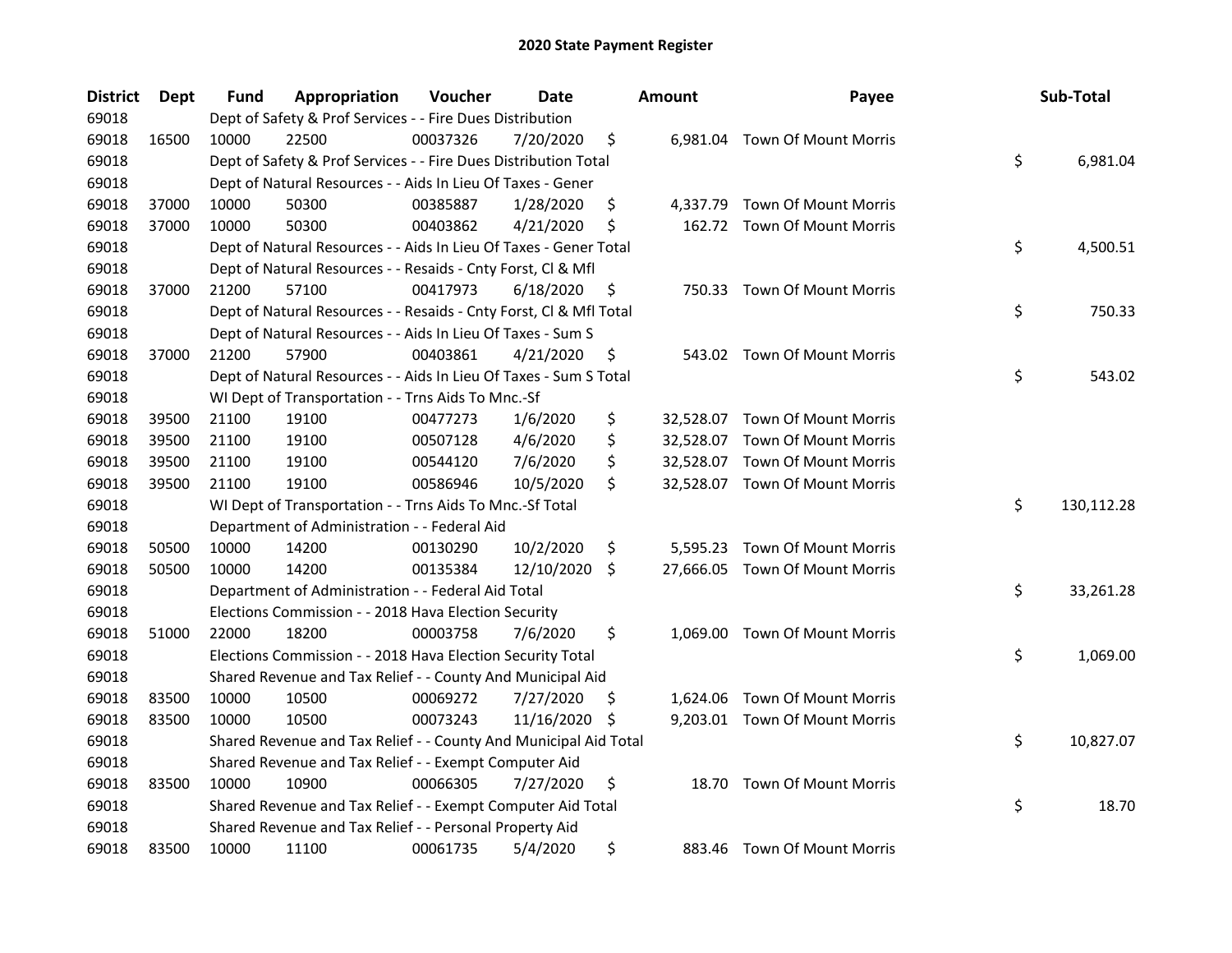| <b>District</b> | Dept | Fund | <b>Appropriation</b>                                          | <b>Voucher</b> | Date | Amount | Payee | Sub-Total  |
|-----------------|------|------|---------------------------------------------------------------|----------------|------|--------|-------|------------|
| 69018           |      |      | Shared Revenue and Tax Relief - - Personal Property Aid Total |                |      |        |       | 883.46     |
| 69018 Total     |      |      |                                                               |                |      |        |       | 188.946.69 |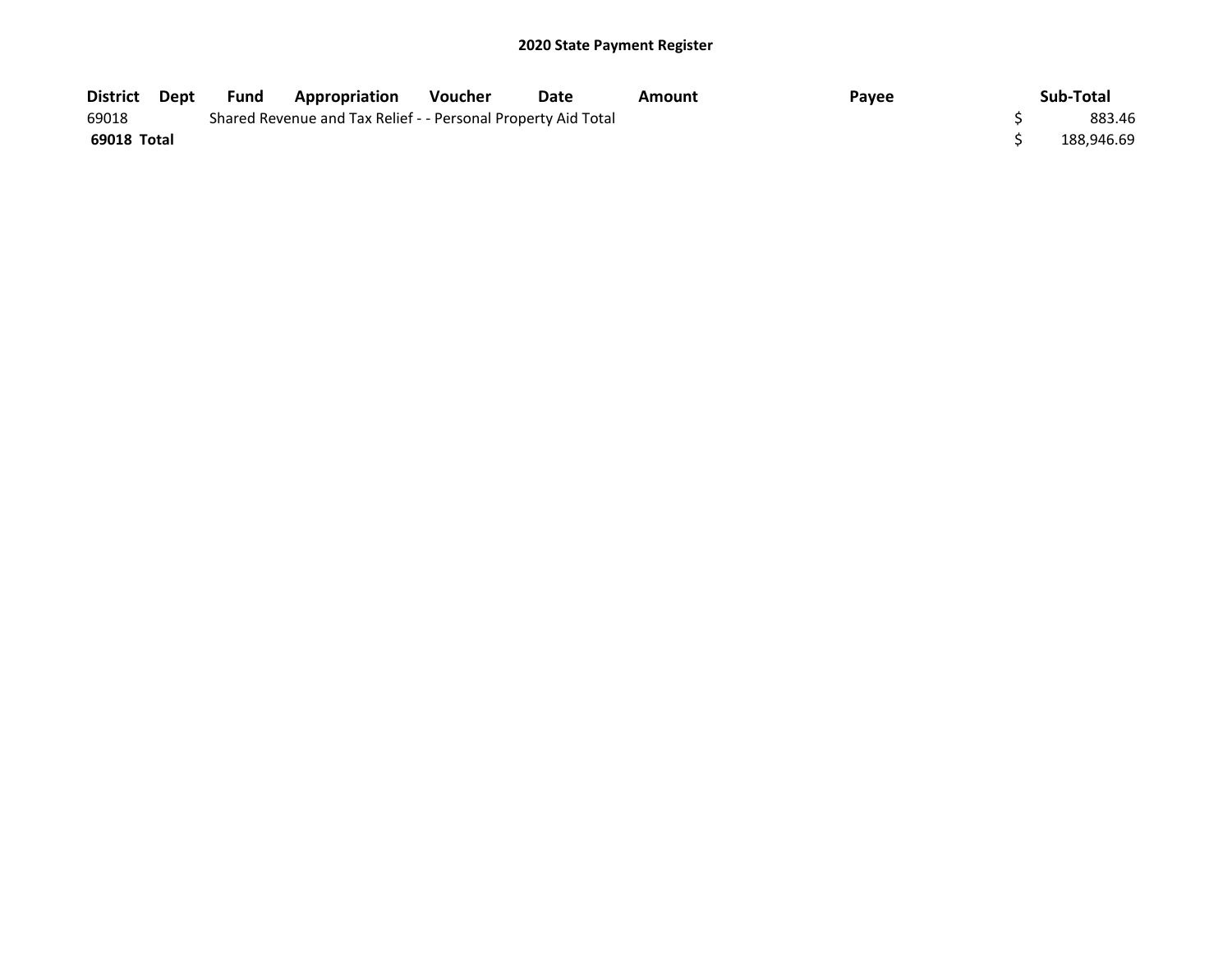| <b>District</b> | Dept  | Fund  | Appropriation                                                        | Voucher  | <b>Date</b>   |     | <b>Amount</b> | Payee                   | Sub-Total        |
|-----------------|-------|-------|----------------------------------------------------------------------|----------|---------------|-----|---------------|-------------------------|------------------|
| 69020           |       |       | Dept of Safety & Prof Services - - Fire Dues Distribution            |          |               |     |               |                         |                  |
| 69020           | 16500 | 10000 | 22500                                                                | 00037327 | 7/20/2020     | \$  |               | 2,126.73 Town Of Oasis  |                  |
| 69020           |       |       | Dept of Safety & Prof Services - - Fire Dues Distribution Total      |          |               |     |               |                         | \$<br>2,126.73   |
| 69020           |       |       | Dept of Natural Resources - - Aids In Lieu Of Taxes - Gener          |          |               |     |               |                         |                  |
| 69020           | 37000 | 10000 | 50300                                                                | 00385923 | 1/28/2020     | \$  |               | 11,757.87 Town Of Oasis |                  |
| 69020           | 37000 | 10000 | 50300                                                                | 00404494 | 4/21/2020     | \$  |               | 64.22 Town Of Oasis     |                  |
| 69020           |       |       | Dept of Natural Resources - - Aids In Lieu Of Taxes - Gener Total    |          |               |     |               |                         | \$<br>11,822.09  |
| 69020           |       |       | Dept of Natural Resources - - Resaids - Cnty Forst, Cl & Mfl         |          |               |     |               |                         |                  |
| 69020           | 37000 | 21200 | 57100                                                                | 00417974 | 6/18/2020     | \$  |               | 320.57 Town Of Oasis    |                  |
| 69020           |       |       | Dept of Natural Resources - - Resaids - Cnty Forst, Cl & Mfl Total   |          |               |     |               |                         | \$<br>320.57     |
| 69020           |       |       | WI Dept of Transportation - - Trns Aids To Mnc.-Sf                   |          |               |     |               |                         |                  |
| 69020           | 39500 | 21100 | 19100                                                                | 00477274 | 1/6/2020      | \$  |               | 21,135.25 Town Of Oasis |                  |
| 69020           | 39500 | 21100 | 19100                                                                | 00507129 | 4/6/2020      | \$  |               | 21,135.25 Town Of Oasis |                  |
| 69020           | 39500 | 21100 | 19100                                                                | 00544121 | 7/6/2020      | \$  | 21,135.25     | Town Of Oasis           |                  |
| 69020           | 39500 | 21100 | 19100                                                                | 00586947 | 10/5/2020     | \$  |               | 21,135.25 Town Of Oasis |                  |
| 69020           |       |       | WI Dept of Transportation - - Trns Aids To Mnc.-Sf Total             |          |               |     |               |                         | \$<br>84,541.00  |
| 69020           |       |       | WI Dept of Transportation - - Supplemental Transportation Aids       |          |               |     |               |                         |                  |
| 69020           | 39500 | 21100 | 19600                                                                | 00477593 | 1/6/2020      | \$  |               | 14,919.00 Town Of Oasis |                  |
| 69020           |       |       | WI Dept of Transportation - - Supplemental Transportation Aids Total |          |               |     |               |                         | \$<br>14,919.00  |
| 69020           |       |       | Department of Administration - - Federal Aid                         |          |               |     |               |                         |                  |
| 69020           | 50500 | 10000 | 14200                                                                | 00135385 | 12/10/2020 \$ |     | 6,839.17      | Town Of Oasis           |                  |
| 69020           | 50500 | 10000 | 14200                                                                | 00136635 | 12/17/2020 \$ |     | 700.58        | Town Of Oasis           |                  |
| 69020           |       |       | Department of Administration - - Federal Aid Total                   |          |               |     |               |                         | \$<br>7,539.75   |
| 69020           |       |       | Shared Revenue and Tax Relief - - County And Municipal Aid           |          |               |     |               |                         |                  |
| 69020           | 83500 | 10000 | 10500                                                                | 00069273 | 7/27/2020     | \$. | 856.96        | Town Of Oasis           |                  |
| 69020           | 83500 | 10000 | 10500                                                                | 00073244 | 11/16/2020    | S   |               | 4,856.13 Town Of Oasis  |                  |
| 69020           |       |       | Shared Revenue and Tax Relief - - County And Municipal Aid Total     |          |               |     |               |                         | \$<br>5,713.09   |
| 69020           |       |       | Shared Revenue and Tax Relief - - Exempt Computer Aid                |          |               |     |               |                         |                  |
| 69020           | 83500 | 10000 | 10900                                                                | 00066306 | 7/27/2020     | \$  | 55.08         | Town Of Oasis           |                  |
| 69020           |       |       | Shared Revenue and Tax Relief - - Exempt Computer Aid Total          |          |               |     |               |                         | \$<br>55.08      |
| 69020           |       |       | Shared Revenue and Tax Relief - - Personal Property Aid              |          |               |     |               |                         |                  |
| 69020           | 83500 | 10000 | 11100                                                                | 00061736 | 5/4/2020      | \$  |               | 301.19 Town Of Oasis    |                  |
| 69020           |       |       | Shared Revenue and Tax Relief - - Personal Property Aid Total        |          |               |     |               |                         | \$<br>301.19     |
| 69020 Total     |       |       |                                                                      |          |               |     |               |                         | \$<br>127,338.50 |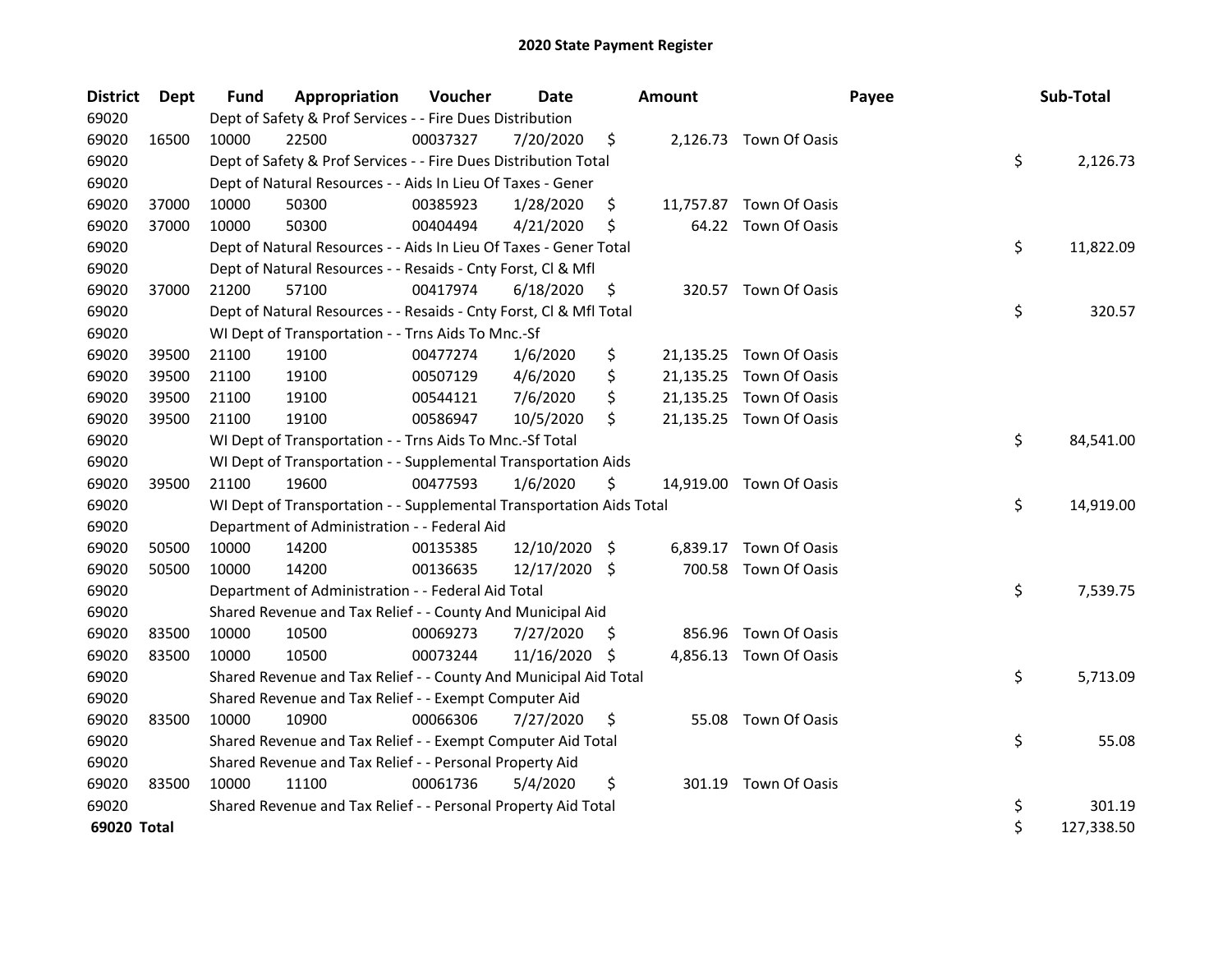| <b>District</b> | Dept  | Fund  | Appropriation                                                        | Voucher  | <b>Date</b>   |     | <b>Amount</b> | Payee                         | Sub-Total        |
|-----------------|-------|-------|----------------------------------------------------------------------|----------|---------------|-----|---------------|-------------------------------|------------------|
| 69022           |       |       | Dept of Safety & Prof Services - - Fire Dues Distribution            |          |               |     |               |                               |                  |
| 69022           | 16500 | 10000 | 22500                                                                | 00037328 | 7/20/2020     | \$  |               | 1,929.61 Plainfield, Town of  |                  |
| 69022           |       |       | Dept of Safety & Prof Services - - Fire Dues Distribution Total      |          |               |     |               |                               | \$<br>1,929.61   |
| 69022           |       |       | Dept of Natural Resources - - Aids In Lieu Of Taxes - Gener          |          |               |     |               |                               |                  |
| 69022           | 37000 | 10000 | 50300                                                                | 00405414 | 4/21/2020     | \$  |               | 127.67 Plainfield, Town of    |                  |
| 69022           |       |       | Dept of Natural Resources - - Aids In Lieu Of Taxes - Gener Total    |          |               |     |               |                               | \$<br>127.67     |
| 69022           |       |       | Dept of Natural Resources - - Resaids - Cnty Forst, Cl & Mfl         |          |               |     |               |                               |                  |
| 69022           | 37000 | 21200 | 57100                                                                | 00417975 | 6/18/2020     | \$  |               | 248.19 Plainfield, Town of    |                  |
| 69022           |       |       | Dept of Natural Resources - - Resaids - Cnty Forst, Cl & Mfl Total   |          |               |     |               |                               | \$<br>248.19     |
| 69022           |       |       | Dept of Natural Resources - - Aids In Lieu Of Taxes - Sum S          |          |               |     |               |                               |                  |
| 69022           | 37000 | 21200 | 57900                                                                | 00405413 | 4/21/2020     | \$  |               | 249.43 Plainfield, Town of    |                  |
| 69022           |       |       | Dept of Natural Resources - - Aids In Lieu Of Taxes - Sum S Total    |          |               |     |               |                               | \$<br>249.43     |
| 69022           |       |       | WI Dept of Transportation - - Trns Aids To Mnc.-Sf                   |          |               |     |               |                               |                  |
| 69022           | 39500 | 21100 | 19100                                                                | 00477275 | 1/6/2020      | \$  |               | 34,287.51 Plainfield, Town of |                  |
| 69022           | 39500 | 21100 | 19100                                                                | 00507130 | 4/6/2020      | \$  |               | 34,287.51 Plainfield, Town of |                  |
| 69022           | 39500 | 21100 | 19100                                                                | 00544122 | 7/6/2020      | \$  |               | 34,287.51 Plainfield, Town of |                  |
| 69022           | 39500 | 21100 | 19100                                                                | 00586948 | 10/5/2020     | \$  |               | 34,287.52 Plainfield, Town of |                  |
| 69022           |       |       | WI Dept of Transportation - - Trns Aids To Mnc.-Sf Total             |          |               |     |               |                               | \$<br>137,150.05 |
| 69022           |       |       | WI Dept of Transportation - - Supplemental Transportation Aids       |          |               |     |               |                               |                  |
| 69022           | 39500 | 21100 | 19600                                                                | 00477594 | 1/6/2020      | \$  |               | 22,113.33 Plainfield, Town of |                  |
| 69022           |       |       | WI Dept of Transportation - - Supplemental Transportation Aids Total |          |               |     |               |                               | \$<br>22,113.33  |
| 69022           |       |       | Department of Administration - - Federal Aid                         |          |               |     |               |                               |                  |
| 69022           | 50500 | 10000 | 14200                                                                | 00135386 | 12/10/2020 \$ |     |               | 7,734.11 Plainfield, Town of  |                  |
| 69022           |       |       | Department of Administration - - Federal Aid Total                   |          |               |     |               |                               | \$<br>7,734.11   |
| 69022           |       |       | Elections Commission - - 2018 Hava Election Security                 |          |               |     |               |                               |                  |
| 69022           | 51000 | 22000 | 18200                                                                | 00003532 | 6/30/2020     | \$  |               | 512.40 Plainfield, Town of    |                  |
| 69022           |       |       | Elections Commission - - 2018 Hava Election Security Total           |          |               |     |               |                               | \$<br>512.40     |
| 69022           |       |       | Shared Revenue and Tax Relief - - County And Municipal Aid           |          |               |     |               |                               |                  |
| 69022           | 83500 | 10000 | 10500                                                                | 00069274 | 7/27/2020     | S   | 2,039.36      | Plainfield, Town of           |                  |
| 69022           | 83500 | 10000 | 10500                                                                | 00073245 | 11/16/2020    | \$. | 11,556.36     | Plainfield, Town of           |                  |
| 69022           |       |       | Shared Revenue and Tax Relief - - County And Municipal Aid Total     |          |               |     |               |                               | \$<br>13,595.72  |
| 69022           |       |       | Shared Revenue and Tax Relief - - Exempt Computer Aid                |          |               |     |               |                               |                  |
| 69022           | 83500 | 10000 | 10900                                                                | 00066307 | 7/27/2020     | \$  |               | 182.91 Plainfield, Town of    |                  |
| 69022           |       |       | Shared Revenue and Tax Relief - - Exempt Computer Aid Total          |          |               |     |               |                               | \$<br>182.91     |
| 69022           |       |       | Shared Revenue and Tax Relief - - Utility Aid                        |          |               |     |               |                               |                  |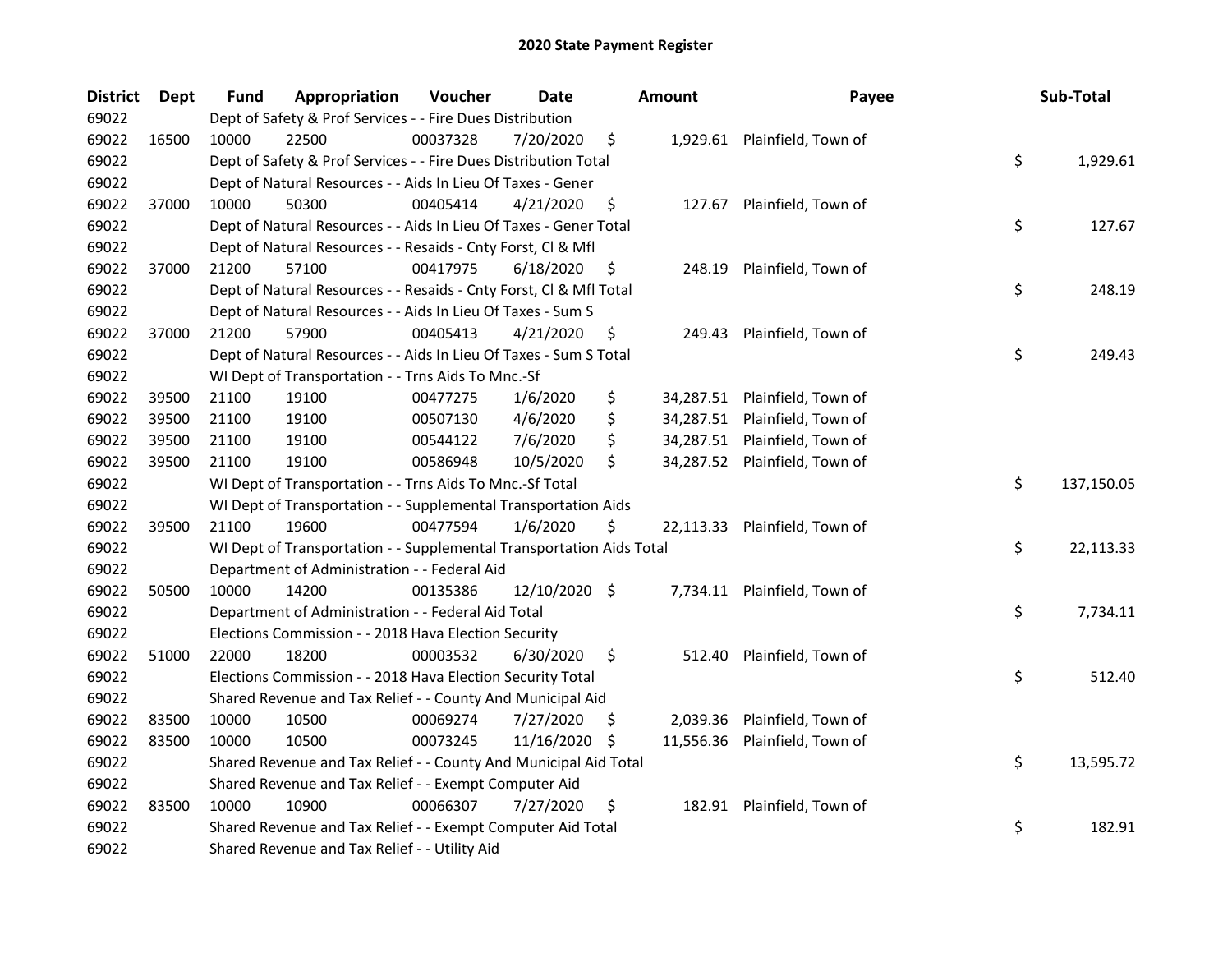| <b>District</b> | Dept  | Fund  | Appropriation                                                 | <b>Voucher</b> | Date       | <b>Amount</b> | Payee               | Sub-Total  |
|-----------------|-------|-------|---------------------------------------------------------------|----------------|------------|---------------|---------------------|------------|
| 69022           | 83500 | 10000 | 11000                                                         | 00069274       | 7/27/2020  | 4.31          | Plainfield, Town of |            |
| 69022           | 83500 | 10000 | 11000                                                         | 00073245       | 11/16/2020 | 49.61         | Plainfield, Town of |            |
| 69022           |       |       | Shared Revenue and Tax Relief - - Utility Aid Total           |                |            |               |                     | 53.92      |
| 69022           |       |       | Shared Revenue and Tax Relief - - Personal Property Aid       |                |            |               |                     |            |
| 69022           | 83500 | 10000 | 11100                                                         | 00061737       | 5/4/2020   | 3.035.97      | Plainfield, Town of |            |
| 69022           |       |       | Shared Revenue and Tax Relief - - Personal Property Aid Total |                |            |               |                     | 3,035.97   |
| 69022 Total     |       |       |                                                               |                |            |               |                     | 186,933.31 |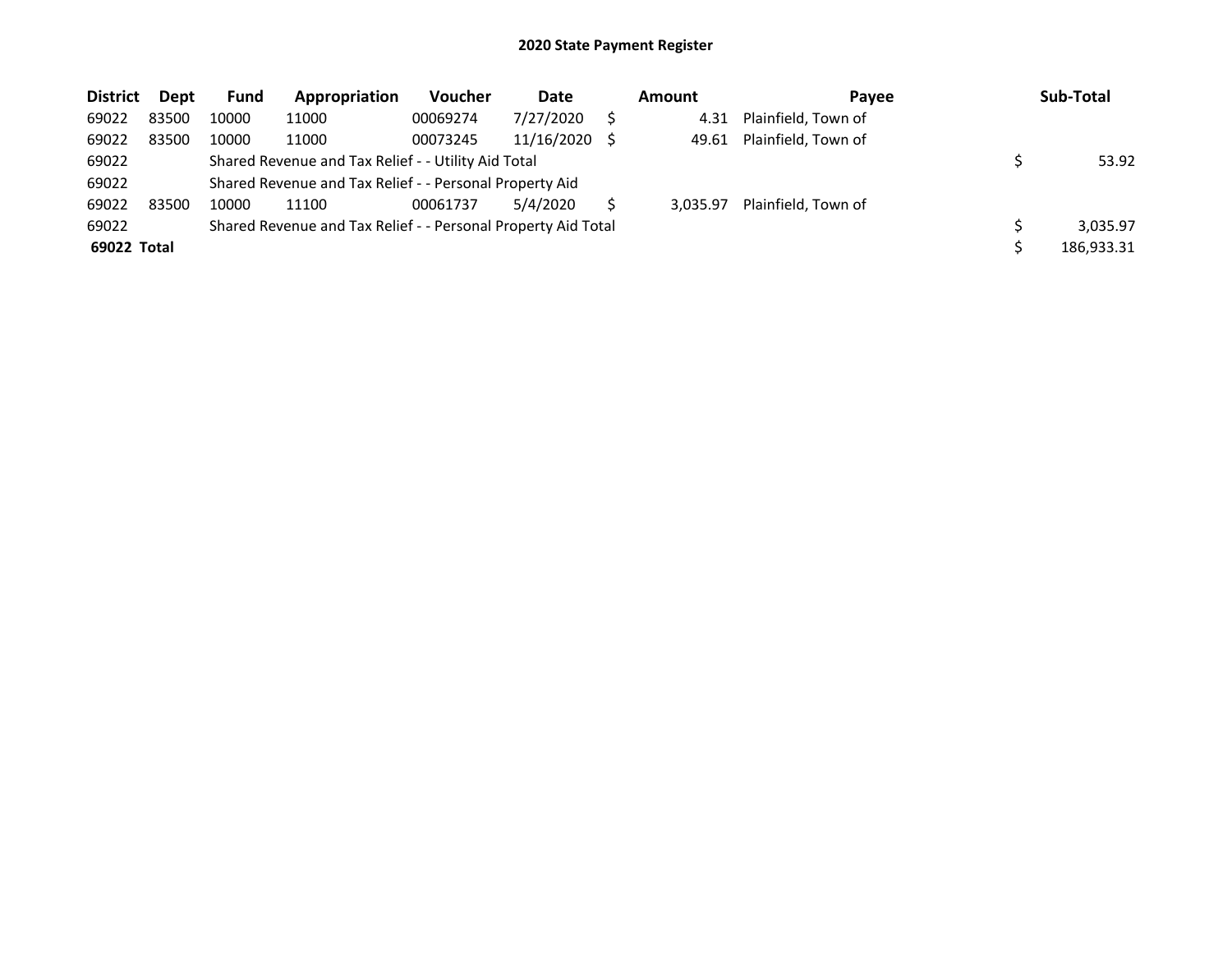| <b>District</b> | <b>Dept</b> | Fund  | Appropriation                                                        | Voucher  | Date          |     | <b>Amount</b> | Payee                       | Sub-Total       |
|-----------------|-------------|-------|----------------------------------------------------------------------|----------|---------------|-----|---------------|-----------------------------|-----------------|
| 69024           |             |       | Dept of Safety & Prof Services - - Fire Dues Distribution            |          |               |     |               |                             |                 |
| 69024           | 16500       | 10000 | 22500                                                                | 00037329 | 7/20/2020     | \$  |               | 2,707.08 Town Of Poy Sippi  |                 |
| 69024           |             |       | Dept of Safety & Prof Services - - Fire Dues Distribution Total      |          |               |     |               |                             | \$<br>2,707.08  |
| 69024           |             |       | Dept of Natural Resources - - Aids In Lieu Of Taxes - Gener          |          |               |     |               |                             |                 |
| 69024           | 37000       | 10000 | 50300                                                                | 00385894 | 1/28/2020     | \$  |               | 23,387.92 Town Of Poy Sippi |                 |
| 69024           | 37000       | 10000 | 50300                                                                | 00403972 | 4/21/2020     | \$  |               | 1,473.86 Town Of Poy Sippi  |                 |
| 69024           | 37000       | 10000 | 50300                                                                | 00403973 | 4/21/2020     | \$  |               | 24.72 Town Of Poy Sippi     |                 |
| 69024           |             |       | Dept of Natural Resources - - Aids In Lieu Of Taxes - Gener Total    |          |               |     |               |                             | \$<br>24,886.50 |
| 69024           |             |       | Dept of Natural Resources - - Resaids - Cnty Forst, Cl & Mfl         |          |               |     |               |                             |                 |
| 69024           | 37000       | 21200 | 57100                                                                | 00417976 | 6/18/2020     | \$, |               | 101.14 Town Of Poy Sippi    |                 |
| 69024           |             |       | Dept of Natural Resources - - Resaids - Cnty Forst, Cl & Mfl Total   |          |               |     |               |                             | \$<br>101.14    |
| 69024           |             |       | Dept of Natural Resources - - Aids In Lieu Of Taxes - Sum S          |          |               |     |               |                             |                 |
| 69024           | 37000       | 21200 | 57900                                                                | 00403974 | 4/21/2020     | \$, |               | 853.70 Town Of Poy Sippi    |                 |
| 69024           |             |       | Dept of Natural Resources - - Aids In Lieu Of Taxes - Sum S Total    |          |               |     |               |                             | \$<br>853.70    |
| 69024           |             |       | WI Dept of Transportation - - Trns Aids To Mnc.-Sf                   |          |               |     |               |                             |                 |
| 69024           | 39500       | 21100 | 19100                                                                | 00477276 | 1/6/2020      | \$  |               | 14,437.67 Town Of Poy Sippi |                 |
| 69024           | 39500       | 21100 | 19100                                                                | 00507131 | 4/6/2020      | \$  |               | 14,437.67 Town Of Poy Sippi |                 |
| 69024           | 39500       | 21100 | 19100                                                                | 00544123 | 7/6/2020      | \$  |               | 14,437.67 Town Of Poy Sippi |                 |
| 69024           | 39500       | 21100 | 19100                                                                | 00586949 | 10/5/2020     | \$  |               | 14,437.69 Town Of Poy Sippi |                 |
| 69024           |             |       | WI Dept of Transportation - - Trns Aids To Mnc.-Sf Total             |          |               |     |               |                             | \$<br>57,750.70 |
| 69024           |             |       | WI Dept of Transportation - - Supplemental Transportation Aids       |          |               |     |               |                             |                 |
| 69024           | 39500       | 21100 | 19600                                                                | 00477595 | 1/6/2020      | \$  |               | 10,191.30 Town Of Poy Sippi |                 |
| 69024           |             |       | WI Dept of Transportation - - Supplemental Transportation Aids Total |          |               |     |               |                             | \$<br>10,191.30 |
| 69024           |             |       | Department of Administration - - Federal Aid                         |          |               |     |               |                             |                 |
| 69024           | 50500       | 10000 | 14200                                                                | 00135387 | 12/10/2020 \$ |     |               | 9,195.07 Town Of Poy Sippi  |                 |
| 69024           |             |       | Department of Administration - - Federal Aid Total                   |          |               |     |               |                             | \$<br>9,195.07  |
| 69024           |             |       | Department of Administration - - Telecom Access; School Dist         |          |               |     |               |                             |                 |
| 69024           | 50500       | 25500 | 46600                                                                | 00126820 | 9/2/2020      | \$  |               | 500.00 Town Of Poy Sippi    |                 |
| 69024           |             |       | Department of Administration - - Telecom Access; School Dist Total   |          |               |     |               |                             | \$<br>500.00    |
| 69024           |             |       | Elections Commission - - 2018 Hava Election Security                 |          |               |     |               |                             |                 |
| 69024           | 51000       | 22000 | 18200                                                                | 00004008 | 7/30/2020     | \$  |               | 791.80 Town Of Poy Sippi    |                 |
| 69024           |             |       | Elections Commission - - 2018 Hava Election Security Total           |          |               |     |               |                             | \$<br>791.80    |
| 69024           |             |       | Shared Revenue and Tax Relief - - County And Municipal Aid           |          |               |     |               |                             |                 |
| 69024           | 83500       | 10000 | 10500                                                                | 00069275 | 7/27/2020     | \$. |               | 5,596.27 Town Of Poy Sippi  |                 |
| 69024           | 83500       | 10000 | 10500                                                                | 00073246 | 11/16/2020    | \$  |               | 31,712.22 Town Of Poy Sippi |                 |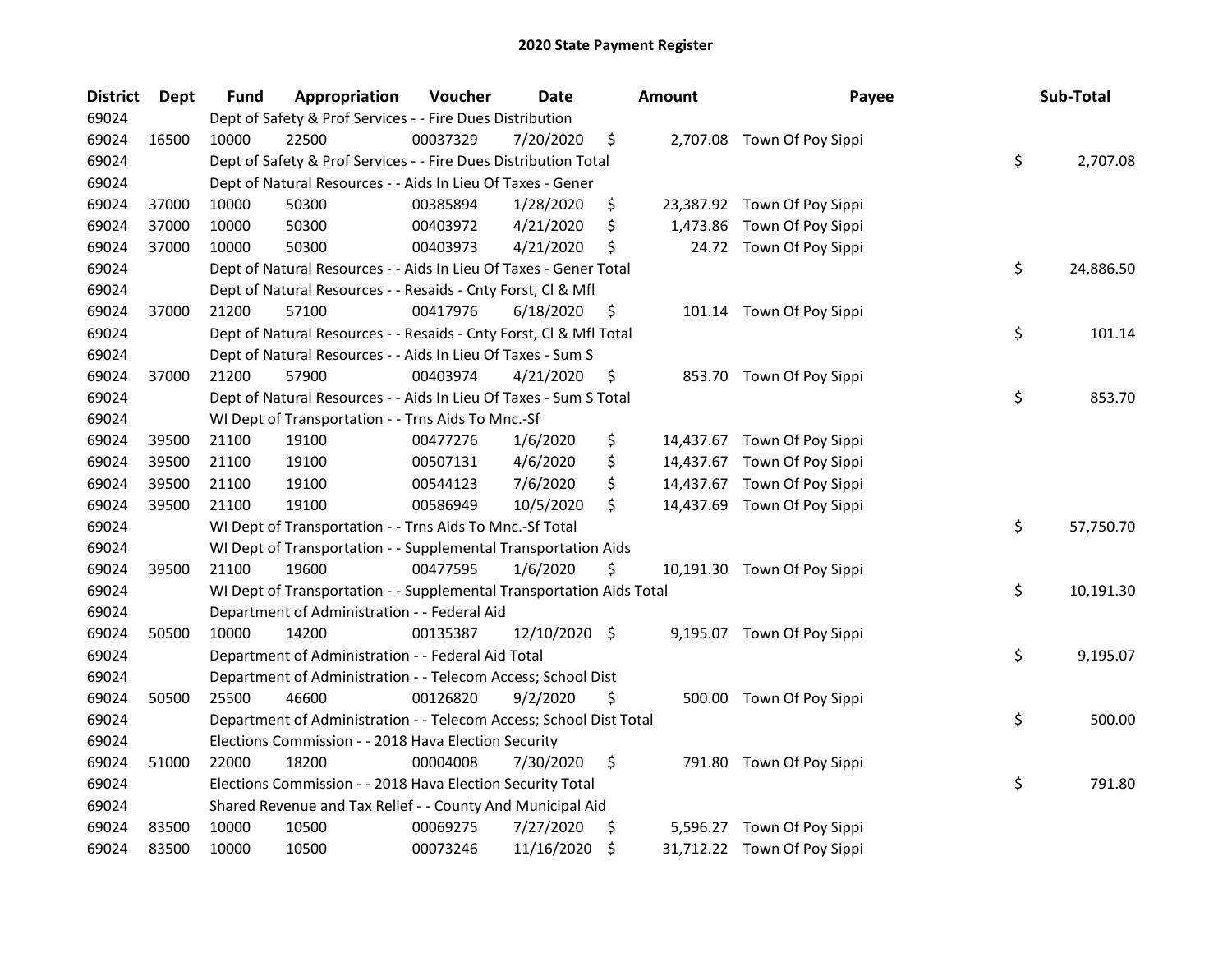| <b>District</b> | Dept  | Fund  | Appropriation                                                    | <b>Voucher</b> | Date       |    | Amount | Payee             |    | Sub-Total  |
|-----------------|-------|-------|------------------------------------------------------------------|----------------|------------|----|--------|-------------------|----|------------|
| 69024           |       |       | Shared Revenue and Tax Relief - - County And Municipal Aid Total |                |            |    |        |                   | \$ | 37,308.49  |
| 69024           |       |       | Shared Revenue and Tax Relief - - Exempt Computer Aid            |                |            |    |        |                   |    |            |
| 69024           | 83500 | 10000 | 10900                                                            | 00066308       | 7/27/2020  | S  | 34.30  | Town Of Poy Sippi |    |            |
| 69024           |       |       | Shared Revenue and Tax Relief - - Exempt Computer Aid Total      |                |            |    |        |                   |    | 34.30      |
| 69024           |       |       | Shared Revenue and Tax Relief - - Utility Aid                    |                |            |    |        |                   |    |            |
| 69024           | 83500 | 10000 | 11000                                                            | 00069275       | 7/27/2020  | S  | 66.25  | Town Of Poy Sippi |    |            |
| 69024           | 83500 | 10000 | 11000                                                            | 00073246       | 11/16/2020 | -S | 384.12 | Town Of Poy Sippi |    |            |
| 69024           |       |       | Shared Revenue and Tax Relief - - Utility Aid Total              |                |            |    |        |                   | \$ | 450.37     |
| 69024           |       |       | Shared Revenue and Tax Relief - - Personal Property Aid          |                |            |    |        |                   |    |            |
| 69024           | 83500 | 10000 | 11100                                                            | 00061738       | 5/4/2020   | S  | 168.33 | Town Of Poy Sippi |    |            |
| 69024           |       |       | Shared Revenue and Tax Relief - - Personal Property Aid Total    |                |            |    |        |                   | Ś  | 168.33     |
| 69024 Total     |       |       |                                                                  |                |            |    |        |                   | Ś  | 144,938.78 |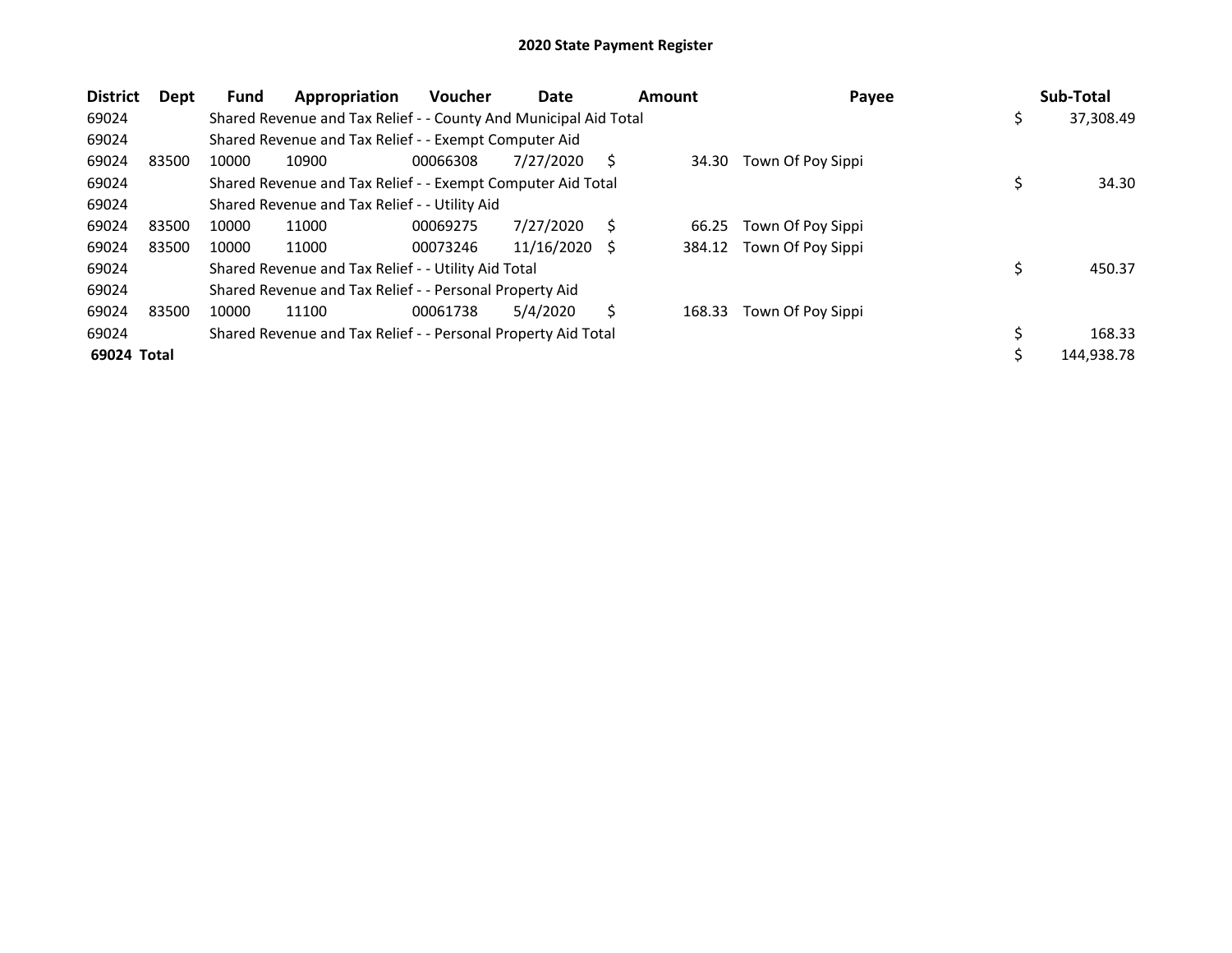| <b>District</b> | <b>Dept</b> | Fund  | Appropriation                                                        | Voucher  | <b>Date</b> |     | <b>Amount</b> | Payee                      | Sub-Total        |
|-----------------|-------------|-------|----------------------------------------------------------------------|----------|-------------|-----|---------------|----------------------------|------------------|
| 69026           |             |       | Dept of Safety & Prof Services - - Fire Dues Distribution            |          |             |     |               |                            |                  |
| 69026           | 16500       | 10000 | 22500                                                                | 00037330 | 7/20/2020   | \$  |               | 2,282.00 Town Of Richford  |                  |
| 69026           |             |       | Dept of Safety & Prof Services - - Fire Dues Distribution Total      |          |             |     |               |                            | \$<br>2,282.00   |
| 69026           |             |       | Dept of Natural Resources - - Aids In Lieu Of Taxes - Gener          |          |             |     |               |                            |                  |
| 69026           | 37000       | 10000 | 50300                                                                | 00385907 | 1/28/2020   | \$  |               | 30,489.08 Town Of Richford |                  |
| 69026           | 37000       | 10000 | 50300                                                                | 00385908 | 1/28/2020   | \$  | 4,719.67      | Town Of Richford           |                  |
| 69026           | 37000       | 10000 | 50300                                                                | 00404301 | 4/21/2020   | \$  |               | 1,200.92 Town Of Richford  |                  |
| 69026           |             |       | Dept of Natural Resources - - Aids In Lieu Of Taxes - Gener Total    |          |             |     |               |                            | \$<br>36,409.67  |
| 69026           |             |       | Dept of Natural Resources - - Resaids - Cnty Forst, Cl & Mfl         |          |             |     |               |                            |                  |
| 69026           | 37000       | 21200 | 57100                                                                | 00417977 | 6/18/2020   | \$  |               | 562.53 Town Of Richford    |                  |
| 69026           |             |       | Dept of Natural Resources - - Resaids - Cnty Forst, Cl & Mfl Total   |          |             |     |               |                            | \$<br>562.53     |
| 69026           |             |       | Dept of Natural Resources - - Aids In Lieu Of Taxes - Sum S          |          |             |     |               |                            |                  |
| 69026           | 37000       | 21200 | 57900                                                                | 00404302 | 4/21/2020   | \$  |               | 631.59 Town Of Richford    |                  |
| 69026           |             |       | Dept of Natural Resources - - Aids In Lieu Of Taxes - Sum S Total    |          |             |     |               |                            | \$<br>631.59     |
| 69026           |             |       | WI Dept of Transportation - - Trns Aids To Mnc.-Sf                   |          |             |     |               |                            |                  |
| 69026           | 39500       | 21100 | 19100                                                                | 00477277 | 1/6/2020    | \$  |               | 25,783.26 Town Of Richford |                  |
| 69026           | 39500       | 21100 | 19100                                                                | 00507132 | 4/6/2020    | \$  |               | 25,783.26 Town Of Richford |                  |
| 69026           | 39500       | 21100 | 19100                                                                | 00544124 | 7/6/2020    | \$  |               | 25,783.26 Town Of Richford |                  |
| 69026           | 39500       | 21100 | 19100                                                                | 00586950 | 10/5/2020   | \$  |               | 25,783.27 Town Of Richford |                  |
| 69026           |             |       | WI Dept of Transportation - - Trns Aids To Mnc.-Sf Total             |          |             |     |               |                            | \$<br>103,133.05 |
| 69026           |             |       | WI Dept of Transportation - - Supplemental Transportation Aids       |          |             |     |               |                            |                  |
| 69026           | 39500       | 21100 | 19600                                                                | 00477596 | 1/6/2020    | \$  |               | 16,058.05 Town Of Richford |                  |
| 69026           |             |       | WI Dept of Transportation - - Supplemental Transportation Aids Total |          |             |     |               |                            | \$<br>16,058.05  |
| 69026           |             |       | Department of Administration - - Federal Aid                         |          |             |     |               |                            |                  |
| 69026           | 50500       | 10000 | 14200                                                                | 00130291 | 10/2/2020   | \$  | 338.88        | Town Of Richford           |                  |
| 69026           | 50500       | 10000 | 14200                                                                | 00135388 | 12/10/2020  | S.  |               | 8,794.45 Town Of Richford  |                  |
| 69026           |             |       | Department of Administration - - Federal Aid Total                   |          |             |     |               |                            | \$<br>9,133.33   |
| 69026           |             |       | Elections Commission - - 2018 Hava Election Security                 |          |             |     |               |                            |                  |
| 69026           | 51000       | 22000 | 18200                                                                | 00003887 | 7/20/2020   | \$  |               | 488.20 Town Of Richford    |                  |
| 69026           |             |       | Elections Commission - - 2018 Hava Election Security Total           |          |             |     |               |                            | \$<br>488.20     |
| 69026           |             |       | Shared Revenue and Tax Relief - - County And Municipal Aid           |          |             |     |               |                            |                  |
| 69026           | 83500       | 10000 | 10500                                                                | 00069276 | 7/27/2020   | \$, | 994.88        | Town Of Richford           |                  |
| 69026           | 83500       | 10000 | 10500                                                                | 00073247 | 11/16/2020  | S   |               | 5,637.64 Town Of Richford  |                  |
| 69026           |             |       | Shared Revenue and Tax Relief - - County And Municipal Aid Total     |          |             |     |               |                            | \$<br>6,632.52   |
| 69026           |             |       | Shared Revenue and Tax Relief - - Exempt Computer Aid                |          |             |     |               |                            |                  |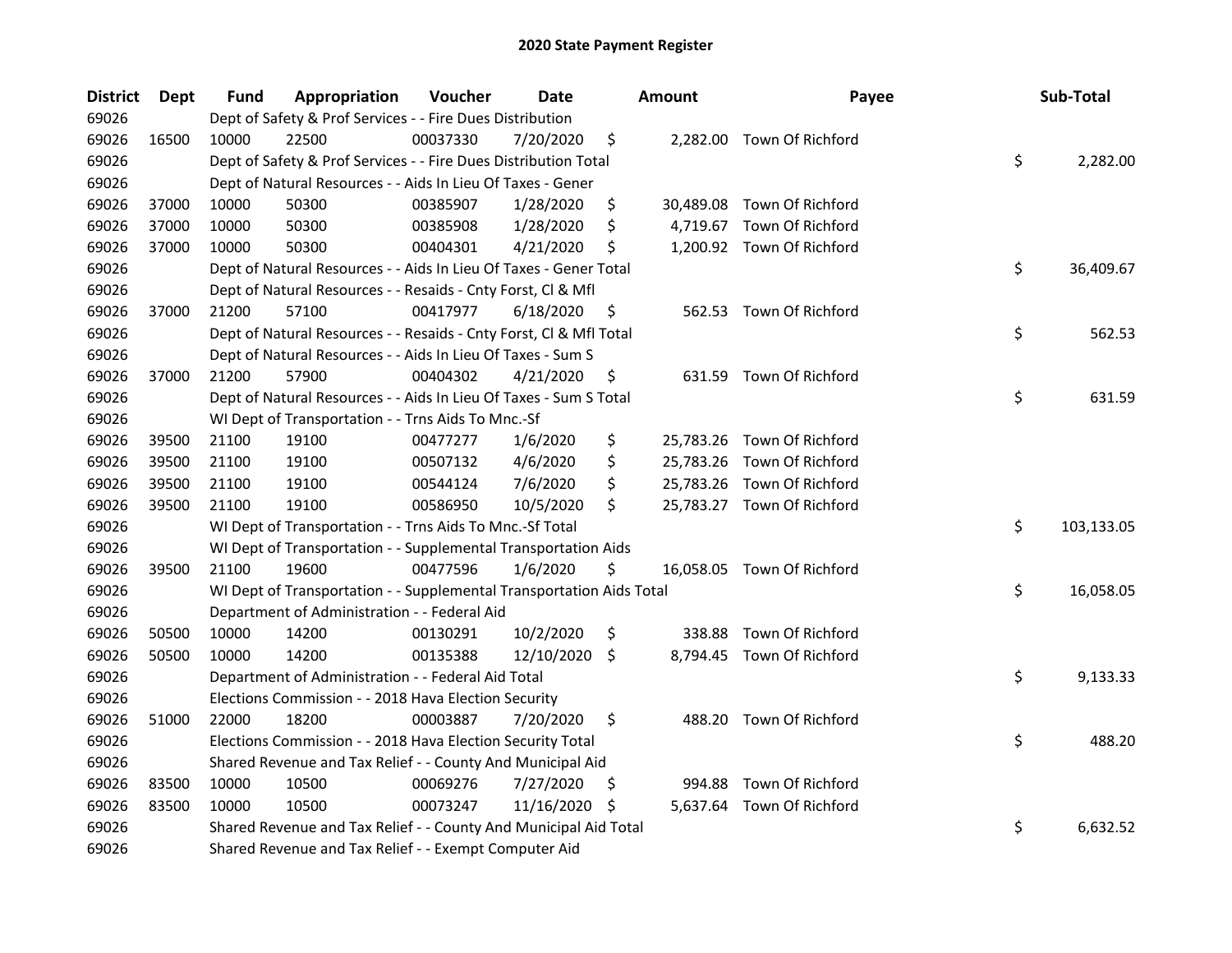| <b>District</b> | Dept  | <b>Fund</b> | Appropriation                                                 | <b>Voucher</b> | Date       |   | <b>Amount</b> | Payee            | Sub-Total  |
|-----------------|-------|-------------|---------------------------------------------------------------|----------------|------------|---|---------------|------------------|------------|
| 69026           | 83500 | 10000       | 10900                                                         | 00066309       | 7/27/2020  | S | 28.06         | Town Of Richford |            |
| 69026           |       |             | Shared Revenue and Tax Relief - - Exempt Computer Aid Total   |                |            |   |               |                  | 28.06      |
| 69026           |       |             | Shared Revenue and Tax Relief - - Utility Aid                 |                |            |   |               |                  |            |
| 69026           | 83500 | 10000       | 11000                                                         | 00069276       | 7/27/2020  |   | 38.85         | Town Of Richford |            |
| 69026           | 83500 | 10000       | 11000                                                         | 00073247       | 11/16/2020 | S | 271.06        | Town Of Richford |            |
| 69026           |       |             | Shared Revenue and Tax Relief - - Utility Aid Total           |                |            |   |               |                  | 309.91     |
| 69026           |       |             | Shared Revenue and Tax Relief - - Personal Property Aid       |                |            |   |               |                  |            |
| 69026           | 83500 | 10000       | 11100                                                         | 00061739       | 5/4/2020   | S | 28.14         | Town Of Richford |            |
| 69026           |       |             | Shared Revenue and Tax Relief - - Personal Property Aid Total |                |            |   |               |                  | 28.14      |
| 69026 Total     |       |             |                                                               |                |            |   |               |                  | 175,697.05 |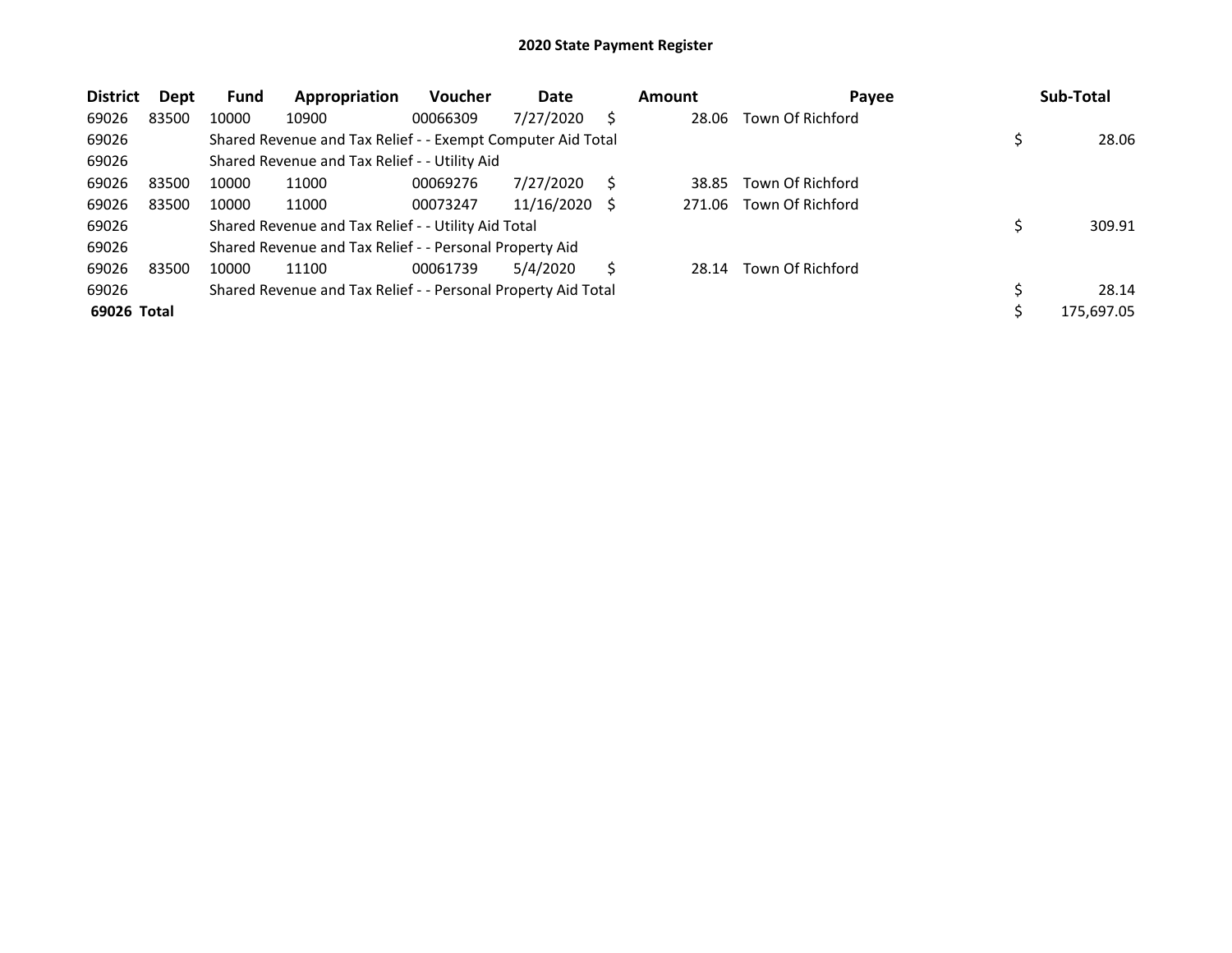| <b>District</b> | <b>Dept</b> | Fund  | Appropriation                                                      | Voucher  | Date          |     | <b>Amount</b> |                        | Payee | Sub-Total |
|-----------------|-------------|-------|--------------------------------------------------------------------|----------|---------------|-----|---------------|------------------------|-------|-----------|
| 69028           |             |       | Dept of Safety & Prof Services - - Fire Dues Distribution          |          |               |     |               |                        |       |           |
| 69028           | 16500       | 10000 | 22500                                                              | 00037331 | 7/20/2020     | \$  |               | 2,703.26 Town Of Rose  |       |           |
| 69028           |             |       | Dept of Safety & Prof Services - - Fire Dues Distribution Total    |          |               |     |               |                        | \$    | 2,703.26  |
| 69028           |             |       | Dept of Natural Resources - - Aids In Lieu Of Taxes - Gener        |          |               |     |               |                        |       |           |
| 69028           | 37000       | 10000 | 50300                                                              | 00385896 | 1/28/2020     | \$  |               | 2,499.78 Town Of Rose  |       |           |
| 69028           | 37000       | 10000 | 50300                                                              | 00404014 | 4/21/2020     | \$  | 153.99        | Town Of Rose           |       |           |
| 69028           |             |       | Dept of Natural Resources - - Aids In Lieu Of Taxes - Gener Total  |          |               |     |               |                        | \$    | 2,653.77  |
| 69028           |             |       | Dept of Natural Resources - - Resaids - Cnty Forst, Cl & Mfl       |          |               |     |               |                        |       |           |
| 69028           | 37000       | 21200 | 57100                                                              | 00417978 | 6/18/2020     | \$  |               | 774.04 Town Of Rose    |       |           |
| 69028           |             |       | Dept of Natural Resources - - Resaids - Cnty Forst, Cl & Mfl Total |          |               |     |               |                        | \$    | 774.04    |
| 69028           |             |       | Dept of Natural Resources - - Aids In Lieu Of Taxes - Sum S        |          |               |     |               |                        |       |           |
| 69028           | 37000       | 21200 | 57900                                                              | 00404015 | 4/21/2020     | \$, |               | 181.55 Town Of Rose    |       |           |
| 69028           |             |       | Dept of Natural Resources - - Aids In Lieu Of Taxes - Sum S Total  |          |               |     |               |                        | \$    | 181.55    |
| 69028           |             |       | WI Dept of Transportation - - Trns Aids To Mnc.-Sf                 |          |               |     |               |                        |       |           |
| 69028           | 39500       | 21100 | 19100                                                              | 00477278 | 1/6/2020      | \$  |               | 23,881.95 Town Of Rose |       |           |
| 69028           | 39500       | 21100 | 19100                                                              | 00507133 | 4/6/2020      | \$  |               | 23,881.95 Town Of Rose |       |           |
| 69028           | 39500       | 21100 | 19100                                                              | 00544125 | 7/6/2020      | \$  |               | 23,881.95 Town Of Rose |       |           |
| 69028           | 39500       | 21100 | 19100                                                              | 00586951 | 10/5/2020     | \$  |               | 23,881.95 Town Of Rose |       |           |
| 69028           |             |       | WI Dept of Transportation - - Trns Aids To Mnc.-Sf Total           |          |               |     |               |                        | \$    | 95,527.80 |
| 69028           |             |       | Department of Administration - - Federal Aid                       |          |               |     |               |                        |       |           |
| 69028           | 50500       | 10000 | 14200                                                              | 00135389 | 12/10/2020 \$ |     |               | 10,096.63 Town Of Rose |       |           |
| 69028           |             |       | Department of Administration - - Federal Aid Total                 |          |               |     |               |                        | \$    | 10,096.63 |
| 69028           |             |       | Elections Commission - - 2018 Hava Election Security               |          |               |     |               |                        |       |           |
| 69028           | 51000       | 22000 | 18200                                                              | 00004191 | 8/14/2020     | \$  |               | 655.40 Town Of Rose    |       |           |
| 69028           |             |       | Elections Commission - - 2018 Hava Election Security Total         |          |               |     |               |                        | \$    | 655.40    |
| 69028           |             |       | Shared Revenue and Tax Relief - - County And Municipal Aid         |          |               |     |               |                        |       |           |
| 69028           | 83500       | 10000 | 10500                                                              | 00069277 | 7/27/2020     | \$, |               | 1,147.74 Town Of Rose  |       |           |
| 69028           | 83500       | 10000 | 10500                                                              | 00073248 | 11/16/2020    | -S  |               | 6,503.83 Town Of Rose  |       |           |
| 69028           |             |       | Shared Revenue and Tax Relief - - County And Municipal Aid Total   |          |               |     |               |                        | \$    | 7,651.57  |
| 69028           |             |       | Shared Revenue and Tax Relief - - Exempt Computer Aid              |          |               |     |               |                        |       |           |
| 69028           | 83500       | 10000 | 10900                                                              | 00066310 | 7/27/2020     | \$  |               | 4.16 Town Of Rose      |       |           |
| 69028           |             |       | Shared Revenue and Tax Relief - - Exempt Computer Aid Total        |          |               |     |               |                        | \$    | 4.16      |
| 69028           |             |       | Shared Revenue and Tax Relief - - Utility Aid                      |          |               |     |               |                        |       |           |
| 69028           | 83500       | 10000 | 11000                                                              | 00069277 | 7/27/2020     | \$  |               | 1,795.08 Town Of Rose  |       |           |
| 69028           | 83500       | 10000 | 11000                                                              | 00073248 | 11/16/2020    | \$  |               | 10,359.55 Town Of Rose |       |           |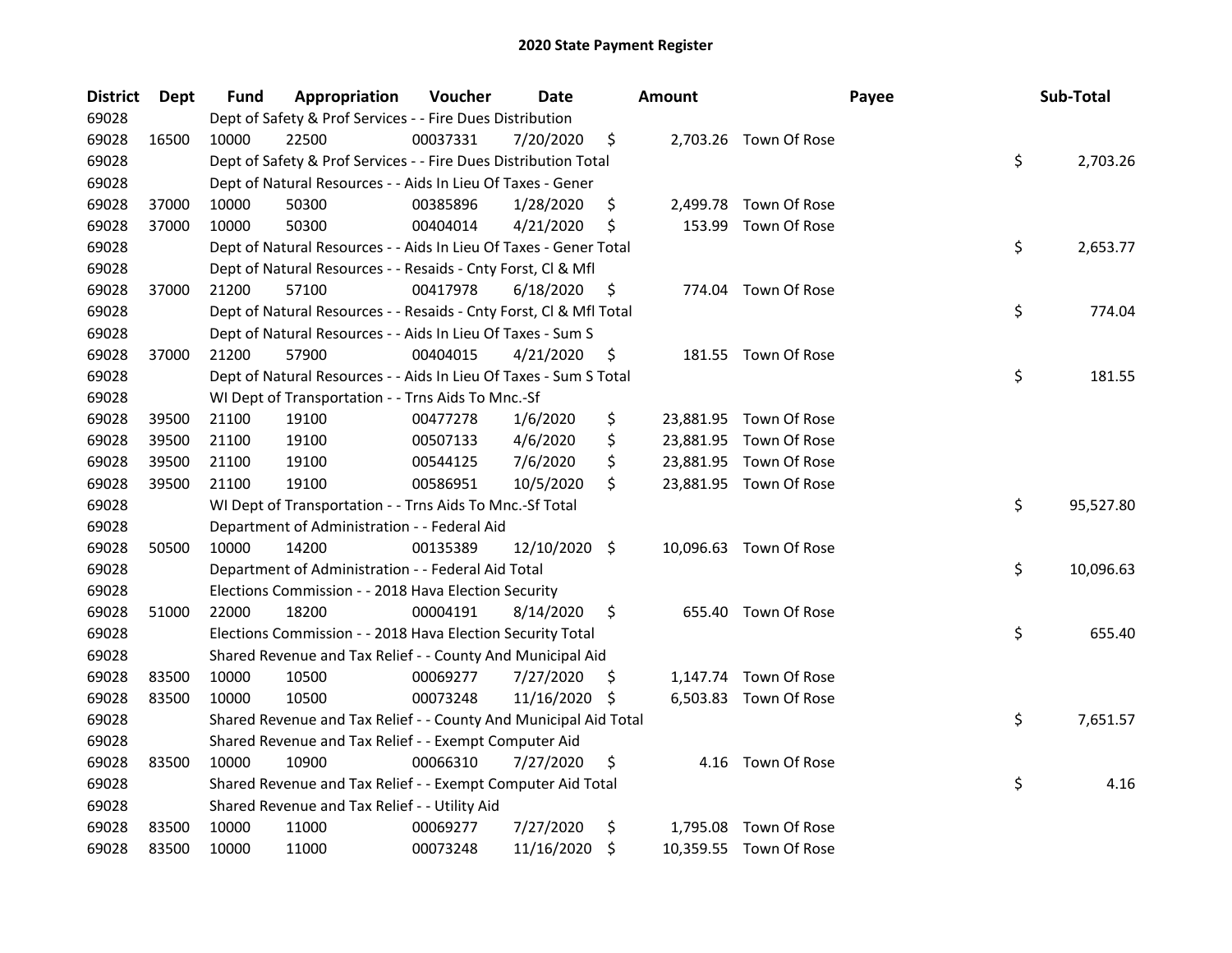| <b>District</b> | Dept  | <b>Fund</b> | Appropriation                                                       | <b>Voucher</b> | Date     | <b>Amount</b> |              | Payee | Sub-Total  |
|-----------------|-------|-------------|---------------------------------------------------------------------|----------------|----------|---------------|--------------|-------|------------|
| 69028           |       |             | Shared Revenue and Tax Relief - - Utility Aid Total                 |                |          |               |              |       | 12,154.63  |
| 69028           |       |             | Shared Revenue and Tax Relief - - Personal Property Aid             |                |          |               |              |       |            |
| 69028           | 83500 | 10000       | 11100                                                               | 00061740       | 5/4/2020 | 729.41        | Town Of Rose |       |            |
| 69028           |       |             | Shared Revenue and Tax Relief - - Personal Property Aid Total       |                |          |               |              |       | 729.41     |
| 69028           |       |             | Shared Revenue and Tax Relief - - Payments For Municipal Svcs       |                |          |               |              |       |            |
| 69028           | 83500 | 10000       | 50100                                                               | 00054676       | 2/3/2020 | 3.522.87      | Town Of Rose |       |            |
| 69028           |       |             | Shared Revenue and Tax Relief - - Payments For Municipal Svcs Total |                |          |               |              |       | 3.522.87   |
| 69028 Total     |       |             |                                                                     |                |          |               |              |       | 136,655.09 |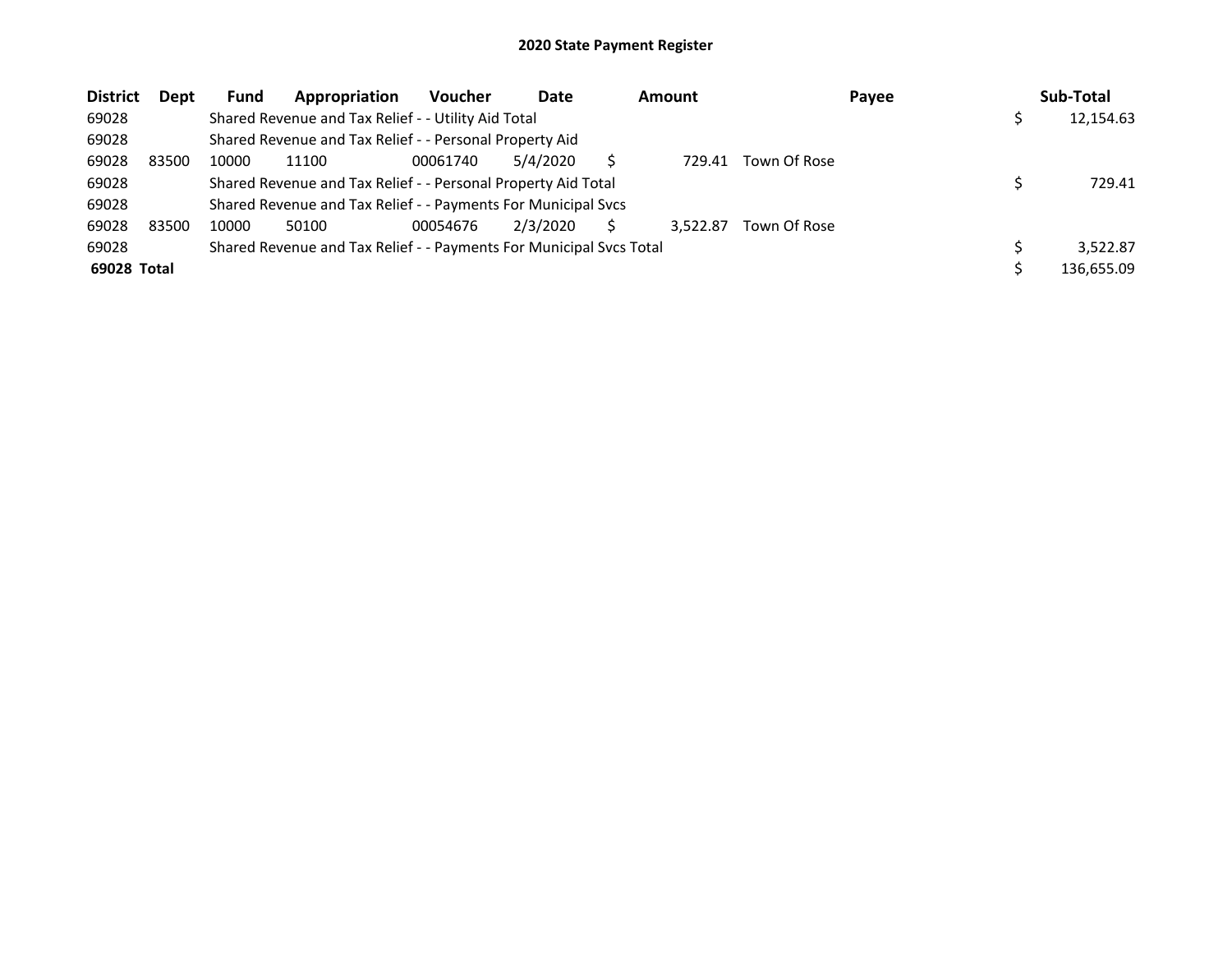| <b>District</b> | Dept  | <b>Fund</b> | Appropriation                                                      | Voucher  | Date          |     | Amount   | Payee                       | Sub-Total        |
|-----------------|-------|-------------|--------------------------------------------------------------------|----------|---------------|-----|----------|-----------------------------|------------------|
| 69030           |       |             | Dept of Safety & Prof Services - - Fire Dues Distribution          |          |               |     |          |                             |                  |
| 69030           | 16500 | 10000       | 22500                                                              | 00037332 | 7/20/2020     | \$  |          | 4,104.93 Town Of Saxeville  |                  |
| 69030           |       |             | Dept of Safety & Prof Services - - Fire Dues Distribution Total    |          |               |     |          |                             | \$<br>4,104.93   |
| 69030           |       |             | Dept of Natural Resources - - Resaids - Cnty Forst, Cl & Mfl       |          |               |     |          |                             |                  |
| 69030           | 37000 | 21200       | 57100                                                              | 00417979 | 6/18/2020     | \$, |          | 848.31 Town Of Saxeville    |                  |
| 69030           |       |             | Dept of Natural Resources - - Resaids - Cnty Forst, Cl & Mfl Total |          |               |     |          |                             | \$<br>848.31     |
| 69030           |       |             | WI Dept of Transportation - - Trns Aids To Mnc.-Sf                 |          |               |     |          |                             |                  |
| 69030           | 39500 | 21100       | 19100                                                              | 00477279 | 1/6/2020      | \$  |          | 24,729.48 Town Of Saxeville |                  |
| 69030           | 39500 | 21100       | 19100                                                              | 00507134 | 4/6/2020      | \$  |          | 24,729.48 Town Of Saxeville |                  |
| 69030           | 39500 | 21100       | 19100                                                              | 00544126 | 7/6/2020      | \$  |          | 24,729.48 Town Of Saxeville |                  |
| 69030           | 39500 | 21100       | 19100                                                              | 00586952 | 10/5/2020     | \$  |          | 24,729.48 Town Of Saxeville |                  |
| 69030           |       |             | WI Dept of Transportation - - Trns Aids To Mnc.-Sf Total           |          |               |     |          |                             | \$<br>98,917.92  |
| 69030           |       |             | Department of Administration - - Federal Aid                       |          |               |     |          |                             |                  |
| 69030           | 50500 | 10000       | 14200                                                              | 00132325 | 11/13/2020 \$ |     |          | 2,322.70 Town Of Saxeville  |                  |
| 69030           | 50500 | 10000       | 14200                                                              | 00135390 | 12/10/2020    | -S  |          | 11,516.74 Town Of Saxeville |                  |
| 69030           |       |             | Department of Administration - - Federal Aid Total                 |          |               |     |          |                             | \$<br>13,839.44  |
| 69030           |       |             | Elections Commission - - 2018 Hava Election Security               |          |               |     |          |                             |                  |
| 69030           | 51000 | 22000       | 18200                                                              | 00004042 | 8/4/2020      | \$  | 937.00   | Town Of Saxeville           |                  |
| 69030           |       |             | Elections Commission - - 2018 Hava Election Security Total         |          |               |     |          |                             | \$<br>937.00     |
| 69030           |       |             | Shared Revenue and Tax Relief - - County And Municipal Aid         |          |               |     |          |                             |                  |
| 69030           | 83500 | 10000       | 10500                                                              | 00069278 | 7/27/2020     | \$. | 1,769.23 | <b>Town Of Saxeville</b>    |                  |
| 69030           | 83500 | 10000       | 10500                                                              | 00073249 | 11/16/2020    | S   |          | 10,025.66 Town Of Saxeville |                  |
| 69030           |       |             | Shared Revenue and Tax Relief - - County And Municipal Aid Total   |          |               |     |          |                             | \$<br>11,794.89  |
| 69030           |       |             | Shared Revenue and Tax Relief - - Exempt Computer Aid              |          |               |     |          |                             |                  |
| 69030           | 83500 | 10000       | 10900                                                              | 00066311 | 7/27/2020     | \$  | 2.08     | Town Of Saxeville           |                  |
| 69030           |       |             | Shared Revenue and Tax Relief - - Exempt Computer Aid Total        |          |               |     |          |                             | \$<br>2.08       |
| 69030           |       |             | Shared Revenue and Tax Relief - - Personal Property Aid            |          |               |     |          |                             |                  |
| 69030           | 83500 | 10000       | 11100                                                              | 00061741 | 5/4/2020      | \$  | 113.73   | <b>Town Of Saxeville</b>    |                  |
| 69030           |       |             | Shared Revenue and Tax Relief - - Personal Property Aid Total      |          |               |     |          |                             | \$<br>113.73     |
| 69030 Total     |       |             |                                                                    |          |               |     |          |                             | \$<br>130,558.30 |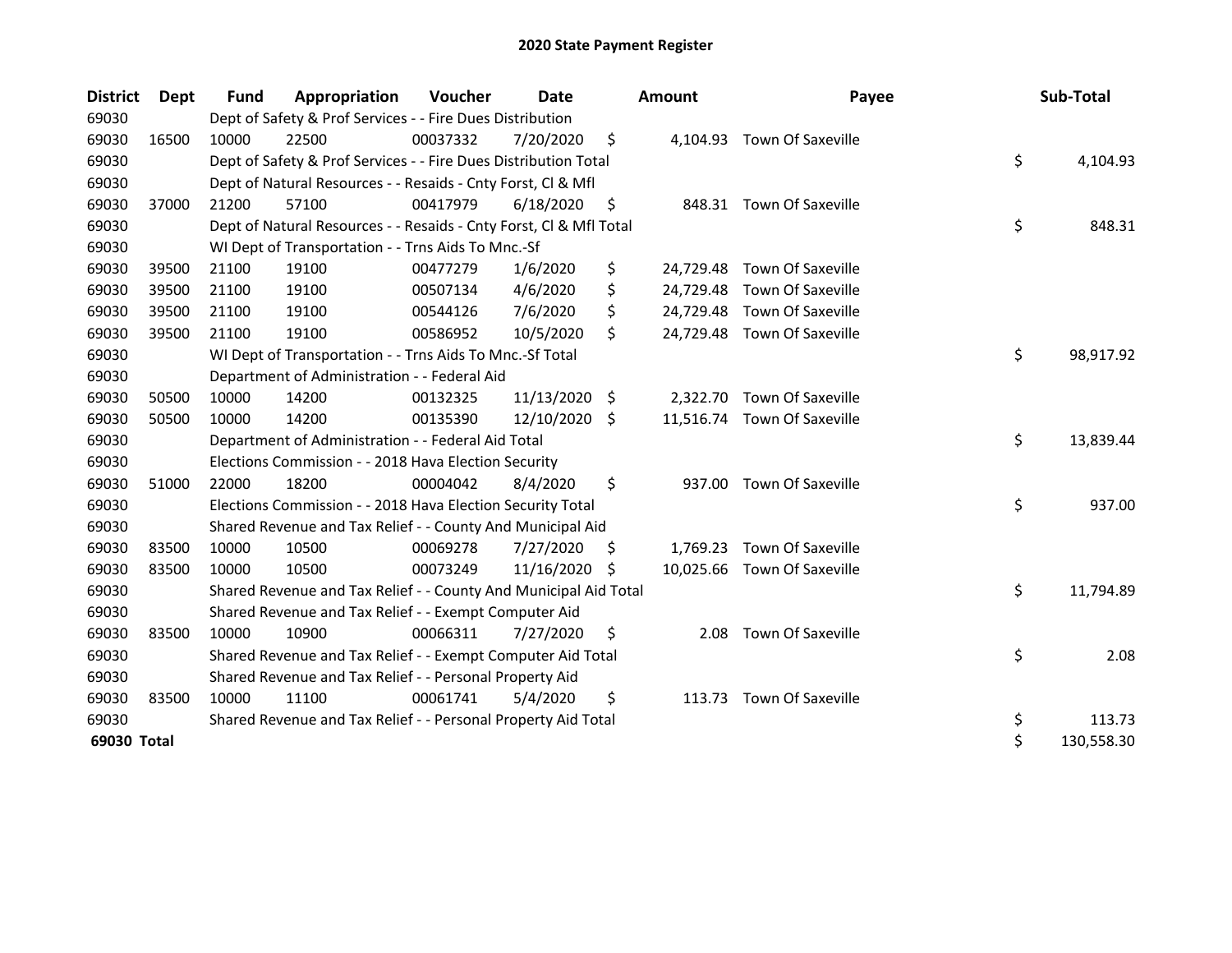| <b>District</b> | Dept  | Fund  | Appropriation                                                      | Voucher  | <b>Date</b>   |     | Amount    | Payee                         | Sub-Total        |
|-----------------|-------|-------|--------------------------------------------------------------------|----------|---------------|-----|-----------|-------------------------------|------------------|
| 69032           |       |       | Dept of Safety & Prof Services - - Fire Dues Distribution          |          |               |     |           |                               |                  |
| 69032           | 16500 | 10000 | 22500                                                              | 00037333 | 7/20/2020     | \$  |           | 8,098.56 Town Of Springwater  |                  |
| 69032           |       |       | Dept of Safety & Prof Services - - Fire Dues Distribution Total    |          |               |     |           |                               | \$<br>8,098.56   |
| 69032           |       |       | Dept of Natural Resources - - Aids In Lieu Of Taxes - Gener        |          |               |     |           |                               |                  |
| 69032           | 37000 | 10000 | 50300                                                              | 00385884 | 1/28/2020     | \$  |           | 13,095.74 Town Of Springwater |                  |
| 69032           | 37000 | 10000 | 50300                                                              | 00385885 | 1/28/2020     | \$  | 3,657.59  | Town Of Springwater           |                  |
| 69032           | 37000 | 10000 | 50300                                                              | 00403831 | 4/21/2020     | \$  |           | 1,544.91 Town Of Springwater  |                  |
| 69032           |       |       | Dept of Natural Resources - - Aids In Lieu Of Taxes - Gener Total  |          |               |     |           |                               | \$<br>18,298.24  |
| 69032           |       |       | Dept of Natural Resources - - Resaids - Cnty Forst, Cl & Mfl       |          |               |     |           |                               |                  |
| 69032           | 37000 | 21200 | 57100                                                              | 00417980 | 6/18/2020     | \$  |           | 713.36 Town Of Springwater    |                  |
| 69032           |       |       | Dept of Natural Resources - - Resaids - Cnty Forst, Cl & Mfl Total |          |               |     |           |                               | \$<br>713.36     |
| 69032           |       |       | Dept of Natural Resources - - Aids In Lieu Of Taxes - Sum S        |          |               |     |           |                               |                  |
| 69032           | 37000 | 21200 | 57900                                                              | 00403832 | 4/21/2020     | \$  |           | 387.12 Town Of Springwater    |                  |
| 69032           |       |       | Dept of Natural Resources - - Aids In Lieu Of Taxes - Sum S Total  |          |               |     |           |                               | \$<br>387.12     |
| 69032           |       |       | WI Dept of Transportation - - Trns Aids To Mnc.-Sf                 |          |               |     |           |                               |                  |
| 69032           | 39500 | 21100 | 19100                                                              | 00477280 | 1/6/2020      | \$  | 34,735.59 | Town Of Springwater           |                  |
| 69032           | 39500 | 21100 | 19100                                                              | 00507135 | 4/6/2020      | \$  | 34,735.59 | Town Of Springwater           |                  |
| 69032           | 39500 | 21100 | 19100                                                              | 00544127 | 7/6/2020      | \$  | 34,735.59 | Town Of Springwater           |                  |
| 69032           | 39500 | 21100 | 19100                                                              | 00586953 | 10/5/2020     | \$  |           | 34,735.59 Town Of Springwater |                  |
| 69032           |       |       | WI Dept of Transportation - - Trns Aids To Mnc.-Sf Total           |          |               |     |           |                               | \$<br>138,942.36 |
| 69032           |       |       | Department of Administration - - Federal Aid                       |          |               |     |           |                               |                  |
| 69032           | 50500 | 10000 | 14200                                                              | 00135391 | 12/10/2020 \$ |     |           | 10,947.32 Town Of Springwater |                  |
| 69032           |       |       | Department of Administration - - Federal Aid Total                 |          |               |     |           |                               | \$<br>10,947.32  |
| 69032           |       |       | Elections Commission - - 2018 Hava Election Security               |          |               |     |           |                               |                  |
| 69032           | 51000 | 22000 | 18200                                                              | 00004034 | 8/3/2020      | \$  |           | 1,172.40 Town Of Springwater  |                  |
| 69032           |       |       | Elections Commission - - 2018 Hava Election Security Total         |          |               |     |           |                               | \$<br>1,172.40   |
| 69032           |       |       | Shared Revenue and Tax Relief - - County And Municipal Aid         |          |               |     |           |                               |                  |
| 69032           | 83500 | 10000 | 10500                                                              | 00069279 | 7/27/2020     | \$. |           | 2,059.82 Town Of Springwater  |                  |
| 69032           | 83500 | 10000 | 10500                                                              | 00073250 | 11/16/2020    | \$. |           | 11,672.33 Town Of Springwater |                  |
| 69032           |       |       | Shared Revenue and Tax Relief - - County And Municipal Aid Total   |          |               |     |           |                               | \$<br>13,732.15  |
| 69032           |       |       | Shared Revenue and Tax Relief - - Exempt Computer Aid              |          |               |     |           |                               |                  |
| 69032           | 83500 | 10000 | 10900                                                              | 00066312 | 7/27/2020     | \$  | 7.27      | Town Of Springwater           |                  |
| 69032           |       |       | Shared Revenue and Tax Relief - - Exempt Computer Aid Total        |          |               |     |           |                               | \$<br>7.27       |
| 69032           |       |       | Shared Revenue and Tax Relief - - Utility Aid                      |          |               |     |           |                               |                  |
| 69032           | 83500 | 10000 | 11000                                                              | 00069279 | 7/27/2020     | \$  | 768.48    | Town Of Springwater           |                  |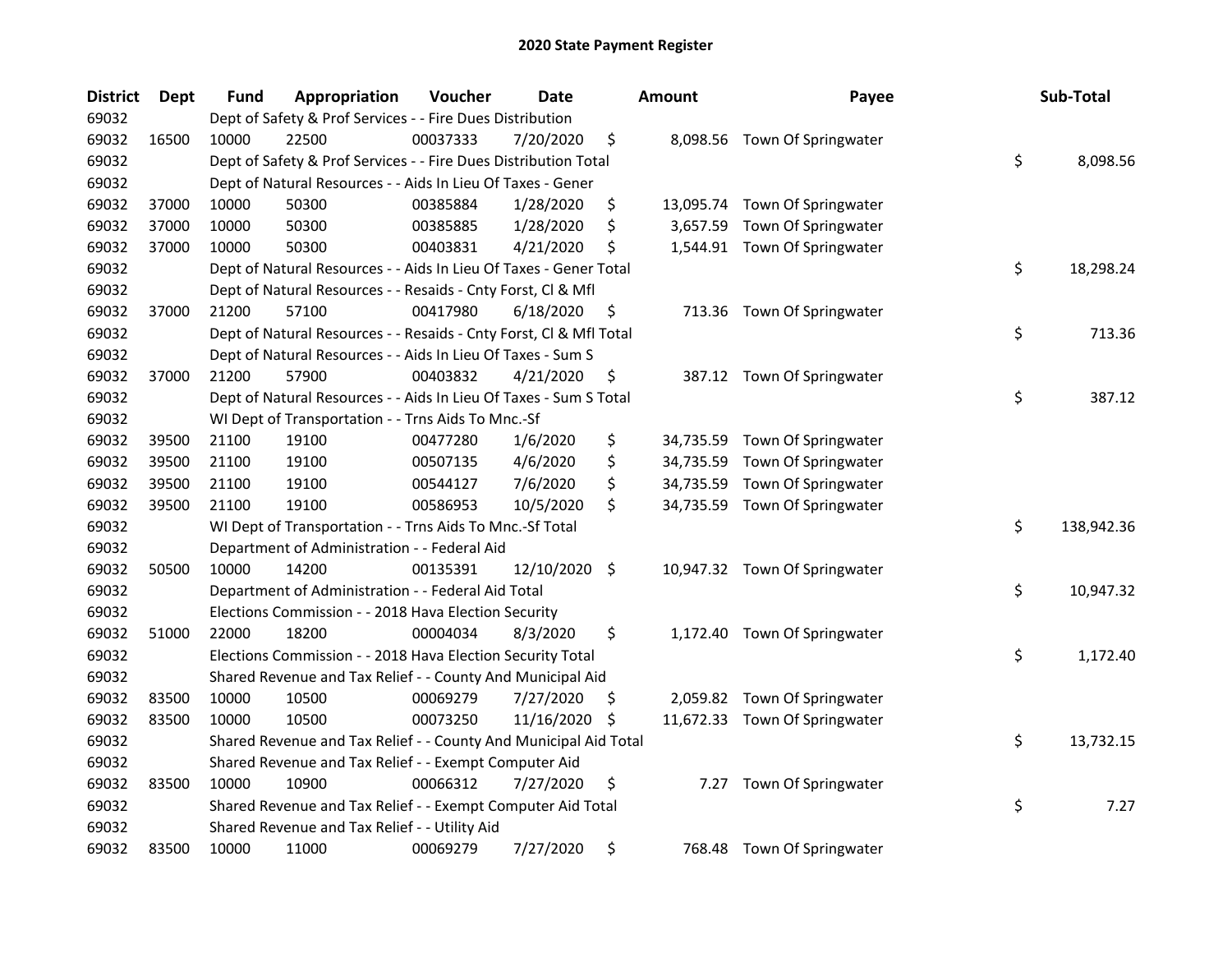| <b>District</b> | <b>Dept</b> | <b>Fund</b> | Appropriation                                                       | <b>Voucher</b> | Date       | Amount   | Payee               | Sub-Total  |
|-----------------|-------------|-------------|---------------------------------------------------------------------|----------------|------------|----------|---------------------|------------|
| 69032           | 83500       | 10000       | 11000                                                               | 00073250       | 11/16/2020 | 4.495.18 | Town Of Springwater |            |
| 69032           |             |             | Shared Revenue and Tax Relief - - Utility Aid Total                 |                |            |          |                     | 5,263.66   |
| 69032           |             |             | Shared Revenue and Tax Relief - - Personal Property Aid             |                |            |          |                     |            |
| 69032           | 83500       | 10000       | 11100                                                               | 00061742       | 5/4/2020   | 455.00   | Town Of Springwater |            |
| 69032           |             |             | Shared Revenue and Tax Relief - - Personal Property Aid Total       |                |            |          |                     | 455.00     |
| 69032           |             |             | Shared Revenue and Tax Relief - - Payments For Municipal Svcs       |                |            |          |                     |            |
| 69032           | 83500       | 10000       | 50100                                                               | 00054657       | 2/3/2020   | 3.206.33 | Town Of Springwater |            |
| 69032           |             |             | Shared Revenue and Tax Relief - - Payments For Municipal Svcs Total |                |            |          |                     | 3.206.33   |
| 69032 Total     |             |             |                                                                     |                |            |          |                     | 201,223.77 |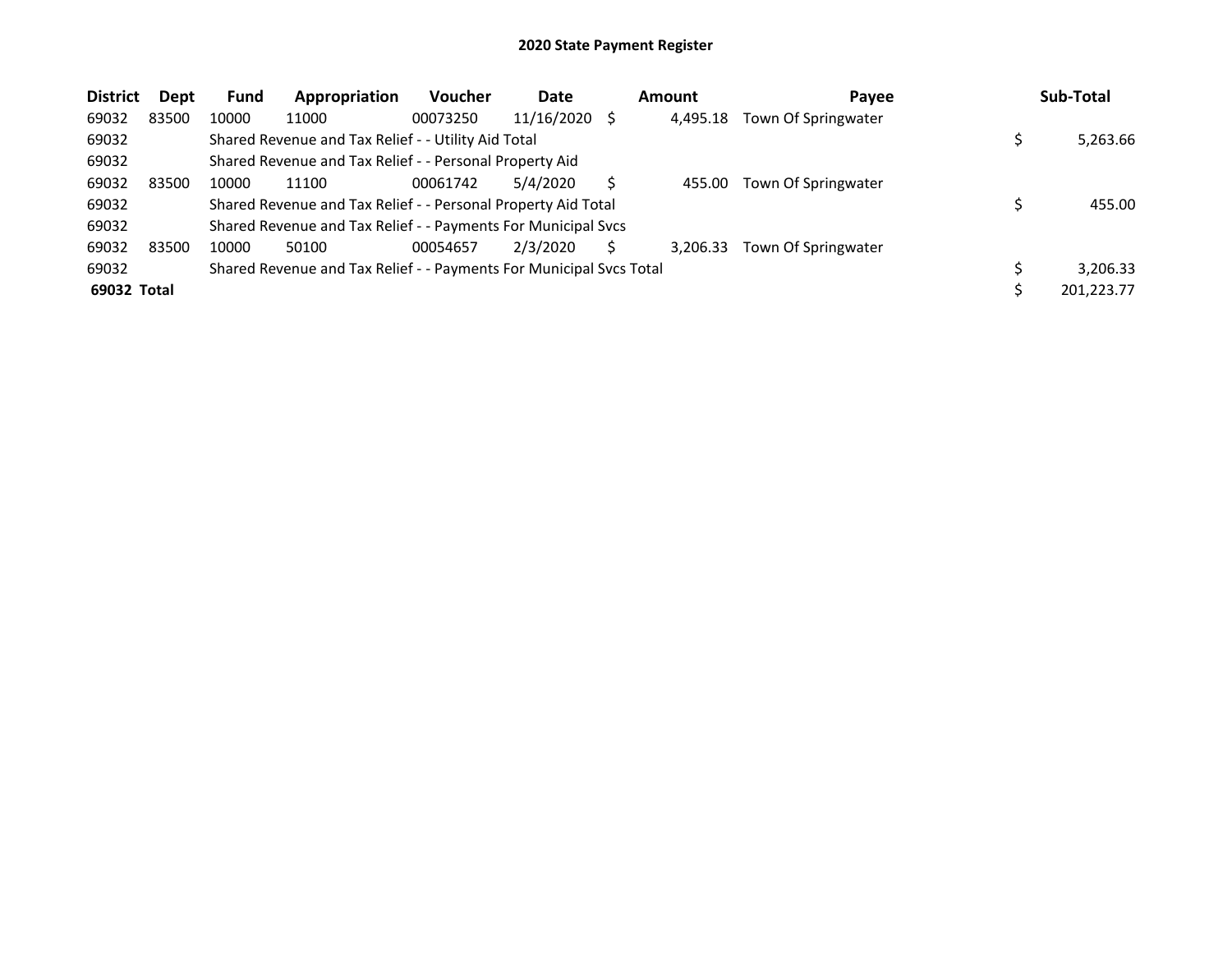| <b>District</b> | <b>Dept</b> | Fund  | Appropriation                                                        | Voucher  | Date          |     | <b>Amount</b> | Payee                    | Sub-Total       |
|-----------------|-------------|-------|----------------------------------------------------------------------|----------|---------------|-----|---------------|--------------------------|-----------------|
| 69034           |             |       | Dept of Safety & Prof Services - - Fire Dues Distribution            |          |               |     |               |                          |                 |
| 69034           | 16500       | 10000 | 22500                                                                | 00037334 | 7/20/2020     | \$  |               | 1,872.47 Town Of Warren  |                 |
| 69034           |             |       | Dept of Safety & Prof Services - - Fire Dues Distribution Total      |          |               |     |               |                          | \$<br>1,872.47  |
| 69034           |             |       | Dept of Natural Resources - - Aids In Lieu Of Taxes - Gener          |          |               |     |               |                          |                 |
| 69034           | 37000       | 10000 | 50300                                                                | 00385879 | 1/28/2020     | \$  |               | 2,158.91 Town Of Warren  |                 |
| 69034           | 37000       | 10000 | 50300                                                                | 00403760 | 4/21/2020     | \$  | 115.60        | Town Of Warren           |                 |
| 69034           |             |       | Dept of Natural Resources - - Aids In Lieu Of Taxes - Gener Total    |          |               |     |               |                          | \$<br>2,274.51  |
| 69034           |             |       | Dept of Natural Resources - - Resaids - Cnty Forst, Cl & Mfl         |          |               |     |               |                          |                 |
| 69034           | 37000       | 21200 | 57100                                                                | 00417981 | 6/18/2020     | \$  |               | 217.58 Town Of Warren    |                 |
| 69034           |             |       | Dept of Natural Resources - - Resaids - Cnty Forst, Cl & Mfl Total   |          |               |     |               |                          | \$<br>217.58    |
| 69034           |             |       | WI Dept of Transportation - - Trns Aids To Mnc.-Sf                   |          |               |     |               |                          |                 |
| 69034           | 39500       | 21100 | 19100                                                                | 00477281 | 1/6/2020      | \$  |               | 21,223.93 Town Of Warren |                 |
| 69034           | 39500       | 21100 | 19100                                                                | 00507136 | 4/6/2020      | \$  |               | 21,223.93 Town Of Warren |                 |
| 69034           | 39500       | 21100 | 19100                                                                | 00544128 | 7/6/2020      | \$  |               | 21,223.93 Town Of Warren |                 |
| 69034           | 39500       | 21100 | 19100                                                                | 00586954 | 10/5/2020     | \$  |               | 21,223.94 Town Of Warren |                 |
| 69034           |             |       | WI Dept of Transportation - - Trns Aids To Mnc.-Sf Total             |          |               |     |               |                          | \$<br>84,895.73 |
| 69034           |             |       | WI Dept of Transportation - - Supplemental Transportation Aids       |          |               |     |               |                          |                 |
| 69034           | 39500       | 21100 | 19600                                                                | 00477597 | 1/6/2020      | \$  |               | 14,078.29 Town Of Warren |                 |
| 69034           |             |       | WI Dept of Transportation - - Supplemental Transportation Aids Total |          |               |     |               |                          | \$<br>14,078.29 |
| 69034           |             |       | Department of Administration - - Federal Aid                         |          |               |     |               |                          |                 |
| 69034           | 50500       | 10000 | 14200                                                                | 00126789 | 8/12/2020     | \$  |               | 1,440.00 Town Of Warren  |                 |
| 69034           | 50500       | 10000 | 14200                                                                | 00130292 | 10/2/2020     | \$  | 1,204.80      | Town Of Warren           |                 |
| 69034           | 50500       | 10000 | 14200                                                                | 00135392 | 12/10/2020    | \$  | 8,248.20      | Town Of Warren           |                 |
| 69034           | 50500       | 10000 | 14200                                                                | 00136636 | 12/17/2020 \$ |     |               | 1,111.80 Town Of Warren  |                 |
| 69034           |             |       | Department of Administration - - Federal Aid Total                   |          |               |     |               |                          | \$<br>12,004.80 |
| 69034           |             |       | Shared Revenue and Tax Relief - - County And Municipal Aid           |          |               |     |               |                          |                 |
| 69034           | 83500       | 10000 | 10500                                                                | 00069280 | 7/27/2020     | \$. |               | 1,692.60 Town Of Warren  |                 |
| 69034           | 83500       | 10000 | 10500                                                                | 00073251 | 11/16/2020    | \$  |               | 9,591.42 Town Of Warren  |                 |
| 69034           |             |       | Shared Revenue and Tax Relief - - County And Municipal Aid Total     |          |               |     |               |                          | \$<br>11,284.02 |
| 69034           |             |       | Shared Revenue and Tax Relief - - Exempt Computer Aid                |          |               |     |               |                          |                 |
| 69034           | 83500       | 10000 | 10900                                                                | 00066313 | 7/27/2020     | \$  |               | 10.40 Town Of Warren     |                 |
| 69034           |             |       | Shared Revenue and Tax Relief - - Exempt Computer Aid Total          |          |               |     |               |                          | \$<br>10.40     |
| 69034           |             |       | Shared Revenue and Tax Relief - - Personal Property Aid              |          |               |     |               |                          |                 |
| 69034           | 83500       | 10000 | 11100                                                                | 00061743 | 5/4/2020      | \$  | 118.47        | Town Of Warren           |                 |
| 69034           |             |       | Shared Revenue and Tax Relief - - Personal Property Aid Total        |          |               |     |               |                          | \$<br>118.47    |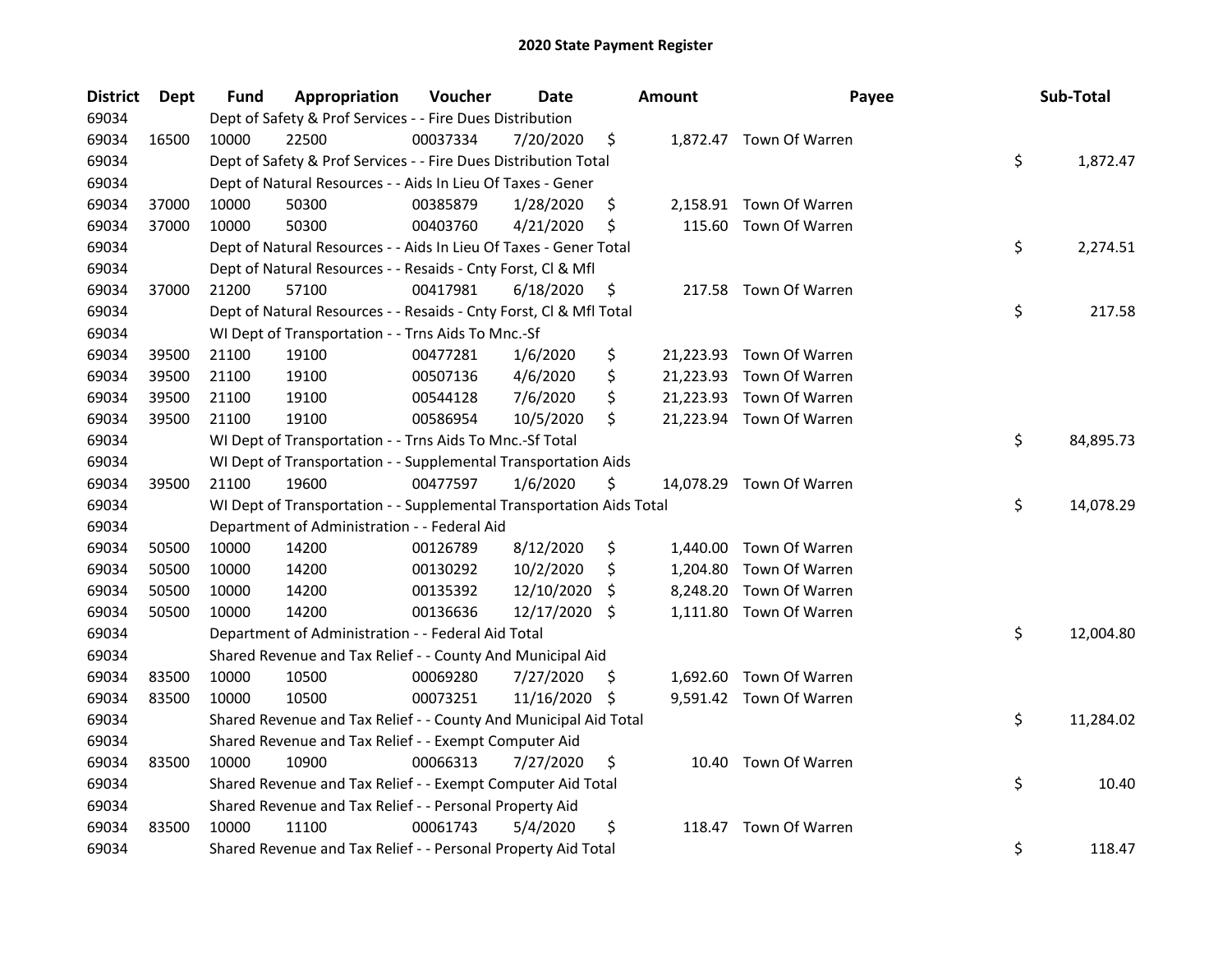| District Dept | <b>Fund Appropriation Voucher</b> | Date | Amount | Payee | Sub-Total  |
|---------------|-----------------------------------|------|--------|-------|------------|
| 69034 Total   |                                   |      |        |       | 126,756.27 |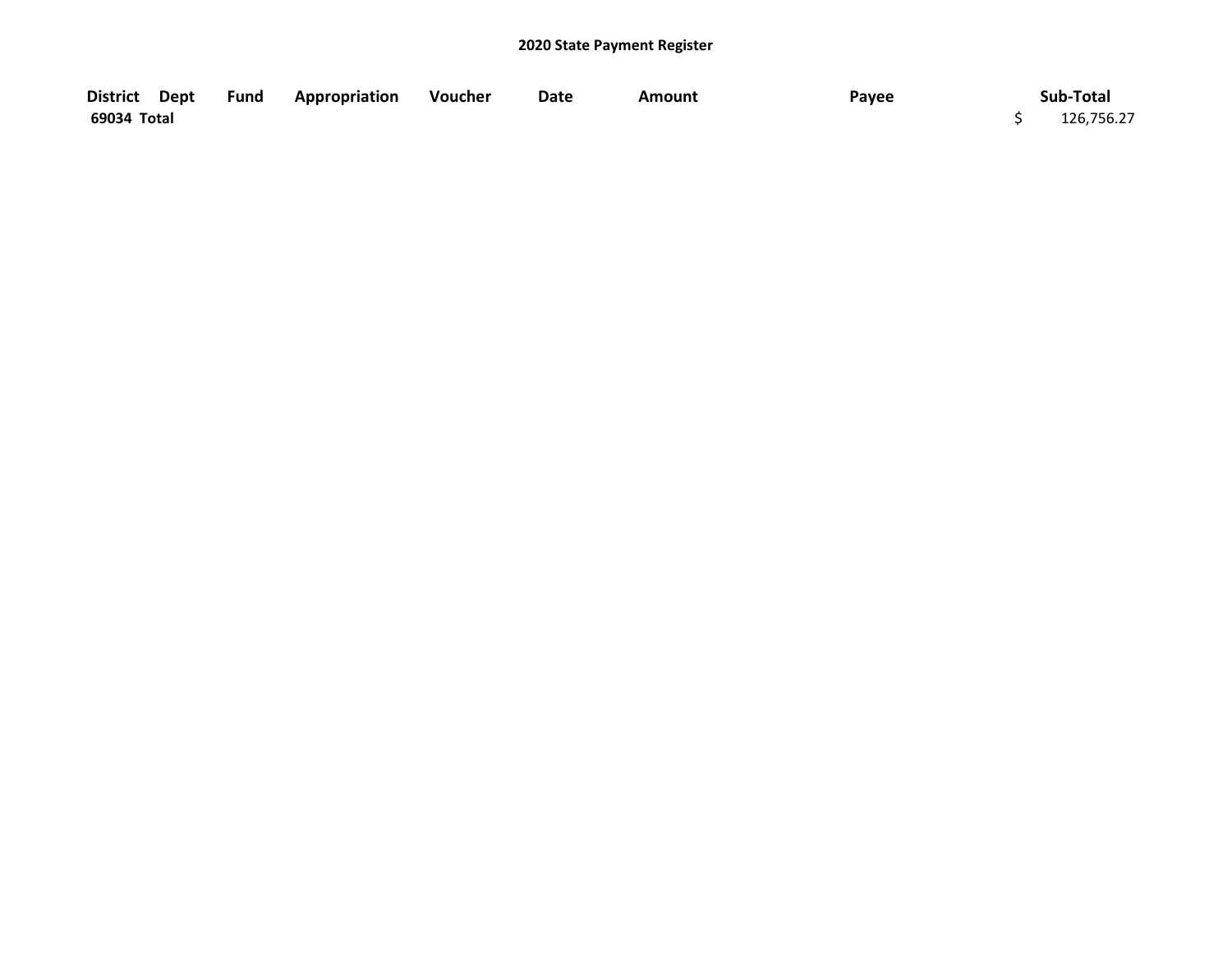| <b>District</b> | Dept  | Fund  | Appropriation                                                      | Voucher  | <b>Date</b>   |     | <b>Amount</b> | Payee                     | Sub-Total        |
|-----------------|-------|-------|--------------------------------------------------------------------|----------|---------------|-----|---------------|---------------------------|------------------|
| 69036           |       |       | Dept of Safety & Prof Services - - Fire Dues Distribution          |          |               |     |               |                           |                  |
| 69036           | 16500 | 10000 | 22500                                                              | 00037335 | 7/20/2020     | \$  |               | 4,765.55 Town Of Wautoma  |                  |
| 69036           |       |       | Dept of Safety & Prof Services - - Fire Dues Distribution Total    |          |               |     |               |                           | \$<br>4,765.55   |
| 69036           |       |       | Dept of Natural Resources - - Aids In Lieu Of Taxes - Gener        |          |               |     |               |                           |                  |
| 69036           | 37000 | 10000 | 50300                                                              | 00385925 | 1/28/2020     | \$  |               | 3,488.45 Town Of Wautoma  |                  |
| 69036           | 37000 | 10000 | 50300                                                              | 00404507 | 4/21/2020     | \$  |               | 777.52 Town Of Wautoma    |                  |
| 69036           |       |       | Dept of Natural Resources - - Aids In Lieu Of Taxes - Gener Total  |          |               |     |               |                           | \$<br>4,265.97   |
| 69036           |       |       | Dept of Natural Resources - - Resaids - Cnty Forst, Cl & Mfl       |          |               |     |               |                           |                  |
| 69036           | 37000 | 21200 | 57100                                                              | 00417982 | 6/18/2020     | \$  |               | 533.26 Town Of Wautoma    |                  |
| 69036           |       |       | Dept of Natural Resources - - Resaids - Cnty Forst, Cl & Mfl Total |          |               |     |               |                           | \$<br>533.26     |
| 69036           |       |       | Dept of Natural Resources - - Aids In Lieu Of Taxes - Sum S        |          |               |     |               |                           |                  |
| 69036           | 37000 | 21200 | 57900                                                              | 00404508 | 4/21/2020     | \$  |               | 247.40 Town Of Wautoma    |                  |
| 69036           |       |       | Dept of Natural Resources - - Aids In Lieu Of Taxes - Sum S Total  |          |               |     |               |                           | \$<br>247.40     |
| 69036           |       |       | WI Dept of Transportation - - Trns Aids To Mnc.-Sf                 |          |               |     |               |                           |                  |
| 69036           | 39500 | 21100 | 19100                                                              | 00477282 | 1/6/2020      | \$  |               | 27,252.36 Town Of Wautoma |                  |
| 69036           | 39500 | 21100 | 19100                                                              | 00507137 | 4/6/2020      | \$  |               | 27,252.36 Town Of Wautoma |                  |
| 69036           | 39500 | 21100 | 19100                                                              | 00544129 | 7/6/2020      | \$  |               | 27,252.36 Town Of Wautoma |                  |
| 69036           | 39500 | 21100 | 19100                                                              | 00586955 | 10/5/2020     | \$  |               | 27,252.36 Town Of Wautoma |                  |
| 69036           |       |       | WI Dept of Transportation - - Trns Aids To Mnc.-Sf Total           |          |               |     |               |                           | \$<br>109,009.44 |
| 69036           |       |       | Department of Administration - - Federal Aid                       |          |               |     |               |                           |                  |
| 69036           | 50500 | 10000 | 14200                                                              | 00135393 | 12/10/2020 \$ |     |               | 11,590.00 Town Of Wautoma |                  |
| 69036           |       |       | Department of Administration - - Federal Aid Total                 |          |               |     |               |                           | \$<br>11,590.00  |
| 69036           |       |       | Elections Commission - - 2018 Hava Election Security               |          |               |     |               |                           |                  |
| 69036           | 51000 | 22000 | 18200                                                              | 00003533 | 6/30/2020     | \$  |               | 1,099.80 Town Of Wautoma  |                  |
| 69036           |       |       | Elections Commission - - 2018 Hava Election Security Total         |          |               |     |               |                           | \$<br>1,099.80   |
| 69036           |       |       | Shared Revenue and Tax Relief - - County And Municipal Aid         |          |               |     |               |                           |                  |
| 69036           | 83500 | 10000 | 10500                                                              | 00069281 | 7/27/2020     | \$. | 2,309.89      | Town Of Wautoma           |                  |
| 69036           | 83500 | 10000 | 10500                                                              | 00073252 | 11/16/2020    | \$  |               | 13,089.35 Town Of Wautoma |                  |
| 69036           |       |       | Shared Revenue and Tax Relief - - County And Municipal Aid Total   |          |               |     |               |                           | \$<br>15,399.24  |
| 69036           |       |       | Shared Revenue and Tax Relief - - Exempt Computer Aid              |          |               |     |               |                           |                  |
| 69036           | 83500 | 10000 | 10900                                                              | 00066314 | 7/27/2020     | \$  |               | 248.38 Town Of Wautoma    |                  |
| 69036           |       |       | Shared Revenue and Tax Relief - - Exempt Computer Aid Total        |          |               |     |               |                           | \$<br>248.38     |
| 69036           |       |       | Shared Revenue and Tax Relief - - Utility Aid                      |          |               |     |               |                           |                  |
| 69036           | 83500 | 10000 | 11000                                                              | 00069281 | 7/27/2020     | \$  |               | 97.61 Town Of Wautoma     |                  |
| 69036           | 83500 | 10000 | 11000                                                              | 00073252 | 11/16/2020    | \$  |               | 534.07 Town Of Wautoma    |                  |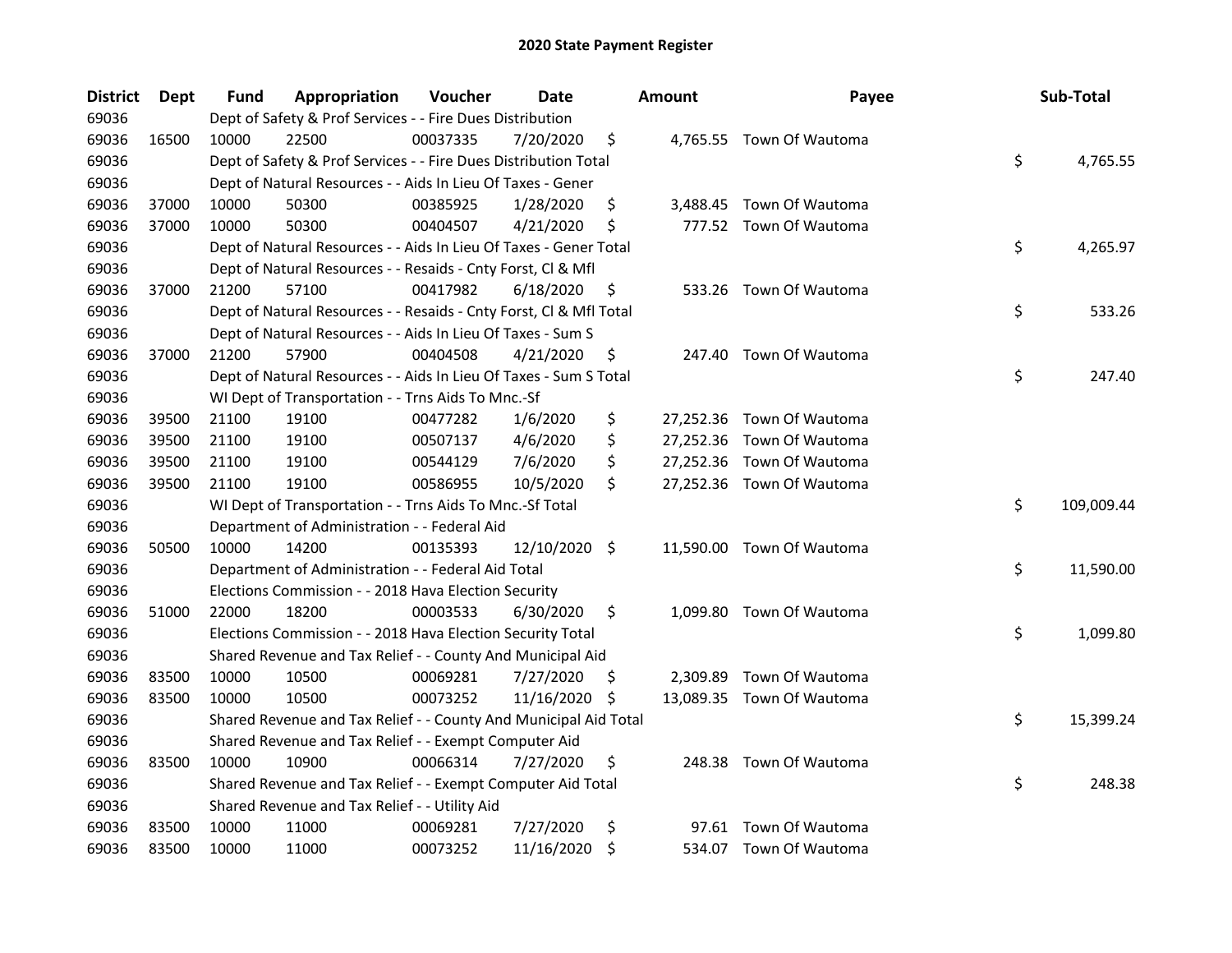| <b>District</b> | Dept  | <b>Fund</b> | Appropriation                                                                 | <b>Voucher</b> | Date      | <b>Amount</b> | Payee           | Sub-Total  |
|-----------------|-------|-------------|-------------------------------------------------------------------------------|----------------|-----------|---------------|-----------------|------------|
| 69036           |       |             | Shared Revenue and Tax Relief - - Utility Aid Total                           |                |           |               |                 | 631.68     |
| 69036           |       |             | Shared Revenue and Tax Relief - - Personal Property Aid                       |                |           |               |                 |            |
| 69036           | 83500 | 10000       | 11100                                                                         | 00061744       | 5/4/2020  | 1.213.64      | Town Of Wautoma |            |
| 69036           |       |             | Shared Revenue and Tax Relief - - Personal Property Aid Total                 |                |           |               |                 | 1,213.64   |
| 69036           |       |             | Shared Revenue and Tax Relief - - State Aid; Video Service Provider Fee       |                |           |               |                 |            |
| 69036           | 83500 | 10000       | 11200                                                                         | 00064540       | 7/27/2020 | 790.52        | Town Of Wautoma |            |
| 69036           |       |             | Shared Revenue and Tax Relief - - State Aid; Video Service Provider Fee Total |                |           |               |                 | 790.52     |
| 69036 Total     |       |             |                                                                               |                |           |               |                 | 149,794.88 |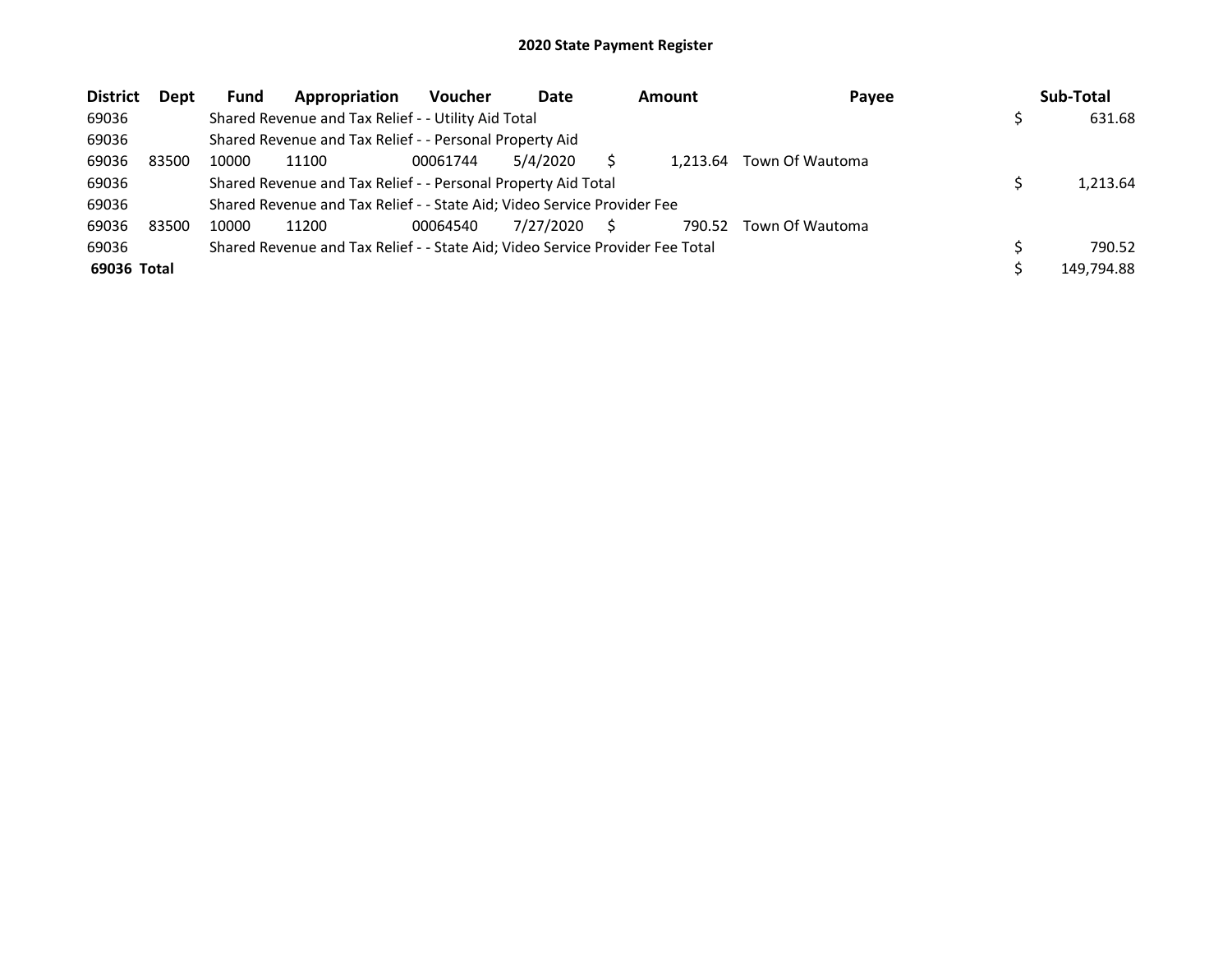| <b>District</b> | <b>Dept</b> | Fund  | Appropriation                                                      | Voucher  | <b>Date</b> | <b>Amount</b>  | Payee                      | Sub-Total       |
|-----------------|-------------|-------|--------------------------------------------------------------------|----------|-------------|----------------|----------------------------|-----------------|
| 69111           |             |       | Dept of Safety & Prof Services - - Fire Dues Distribution          |          |             |                |                            |                 |
| 69111           | 16500       | 10000 | 22500                                                              | 00037336 | 7/20/2020   | \$             | 1,234.08 Village Of Coloma |                 |
| 69111           |             |       | Dept of Safety & Prof Services - - Fire Dues Distribution Total    |          |             |                |                            | \$<br>1,234.08  |
| 69111           |             |       | Dept of Natural Resources - - General Program Operations --        |          |             |                |                            |                 |
| 69111           | 37000       | 21200 | 25400                                                              | 00407011 | 5/11/2020   | \$<br>434.75   | Village Of Coloma          |                 |
| 69111           | 37000       | 21200 | 25400                                                              | 00410599 | 5/18/2020   | \$<br>932.25   | Village Of Coloma          |                 |
| 69111           | 37000       | 21200 | 25400                                                              | 00410605 | 5/18/2020   | \$<br>1,043.00 | Village Of Coloma          |                 |
| 69111           | 37000       | 21200 | 25400                                                              | 00416220 | 6/11/2020   | \$<br>1,592.00 | Village Of Coloma          |                 |
| 69111           | 37000       | 21200 | 25400                                                              | 00416221 | 6/11/2020   | \$<br>894.00   | Village Of Coloma          |                 |
| 69111           | 37000       | 21200 | 25400                                                              | 00420075 | 6/29/2020   | \$<br>149.00   | Village Of Coloma          |                 |
| 69111           | 37000       | 21200 | 25400                                                              | 00444769 | 10/30/2020  | \$<br>410.25   | Village Of Coloma          |                 |
| 69111           | 37000       | 21200 | 25400                                                              | 00445116 | 11/4/2020   | \$<br>249.00   | Village Of Coloma          |                 |
| 69111           | 37000       | 21200 | 25400                                                              | 00446892 | 11/13/2020  | \$<br>124.50   | Village Of Coloma          |                 |
| 69111           | 37000       | 21200 | 25400                                                              | 00450058 | 12/4/2020   | \$<br>747.00   | Village Of Coloma          |                 |
| 69111           | 37000       | 21200 | 25400                                                              | 00450059 | 12/4/2020   | \$<br>124.50   | Village Of Coloma          |                 |
| 69111           |             |       | Dept of Natural Resources - - General Program Operations -- Total  |          |             |                |                            | \$<br>6,700.25  |
| 69111           |             |       | Dept of Natural Resources - - Resaids - Fire Suppress Grant        |          |             |                |                            |                 |
| 69111           | 37000       | 21200 | 54500                                                              | 00414472 | 6/9/2020    | \$<br>4,659.58 | Village Of Coloma          |                 |
| 69111           |             |       | Dept of Natural Resources - - Resaids - Fire Suppress Grant Total  |          |             |                |                            | \$<br>4,659.58  |
| 69111           |             |       | Dept of Natural Resources - - Resaids - Cnty Forst, Cl & Mfl       |          |             |                |                            |                 |
| 69111           | 37000       | 21200 | 57100                                                              | 00417983 | 6/18/2020   | \$             | 10.02 Village Of Coloma    |                 |
| 69111           |             |       | Dept of Natural Resources - - Resaids - Cnty Forst, Cl & Mfl Total |          |             |                |                            | \$<br>10.02     |
| 69111           |             |       | Dept of Natural Resources - - Resaids - Urban Forestry Grant       |          |             |                |                            |                 |
| 69111           | 37000       | 21200 | 58700                                                              | 00407764 | 5/4/2020    | \$<br>2,500.00 | Village Of Coloma          |                 |
| 69111           |             |       | Dept of Natural Resources - - Resaids - Urban Forestry Grant Total |          |             |                |                            | \$<br>2,500.00  |
| 69111           |             |       | WI Dept of Transportation - - Trns Aids To Mnc.-Sf                 |          |             |                |                            |                 |
| 69111           | 39500       | 21100 | 19100                                                              | 00477283 | 1/6/2020    | \$<br>7,539.78 | Village Of Coloma          |                 |
| 69111           | 39500       | 21100 | 19100                                                              | 00507138 | 4/6/2020    | \$<br>7,539.78 | Village Of Coloma          |                 |
| 69111           | 39500       | 21100 | 19100                                                              | 00544130 | 7/6/2020    | \$<br>7,539.78 | Village Of Coloma          |                 |
| 69111           | 39500       | 21100 | 19100                                                              | 00586956 | 10/5/2020   | \$<br>7,539.80 | Village Of Coloma          |                 |
| 69111           |             |       | WI Dept of Transportation - - Trns Aids To Mnc.-Sf Total           |          |             |                |                            | \$<br>30,159.14 |
| 69111           |             |       | Department of Administration - - Federal Aid                       |          |             |                |                            |                 |
| 69111           | 50500       | 10000 | 14200                                                              | 00135394 | 12/10/2020  | \$<br>7,430.00 | Village Of Coloma          |                 |
| 69111           | 50500       | 10000 | 14200                                                              | 00136637 | 12/17/2020  | \$<br>788.57   | Village Of Coloma          |                 |
| 69111           |             |       | Department of Administration - - Federal Aid Total                 |          |             |                |                            | \$<br>8,218.57  |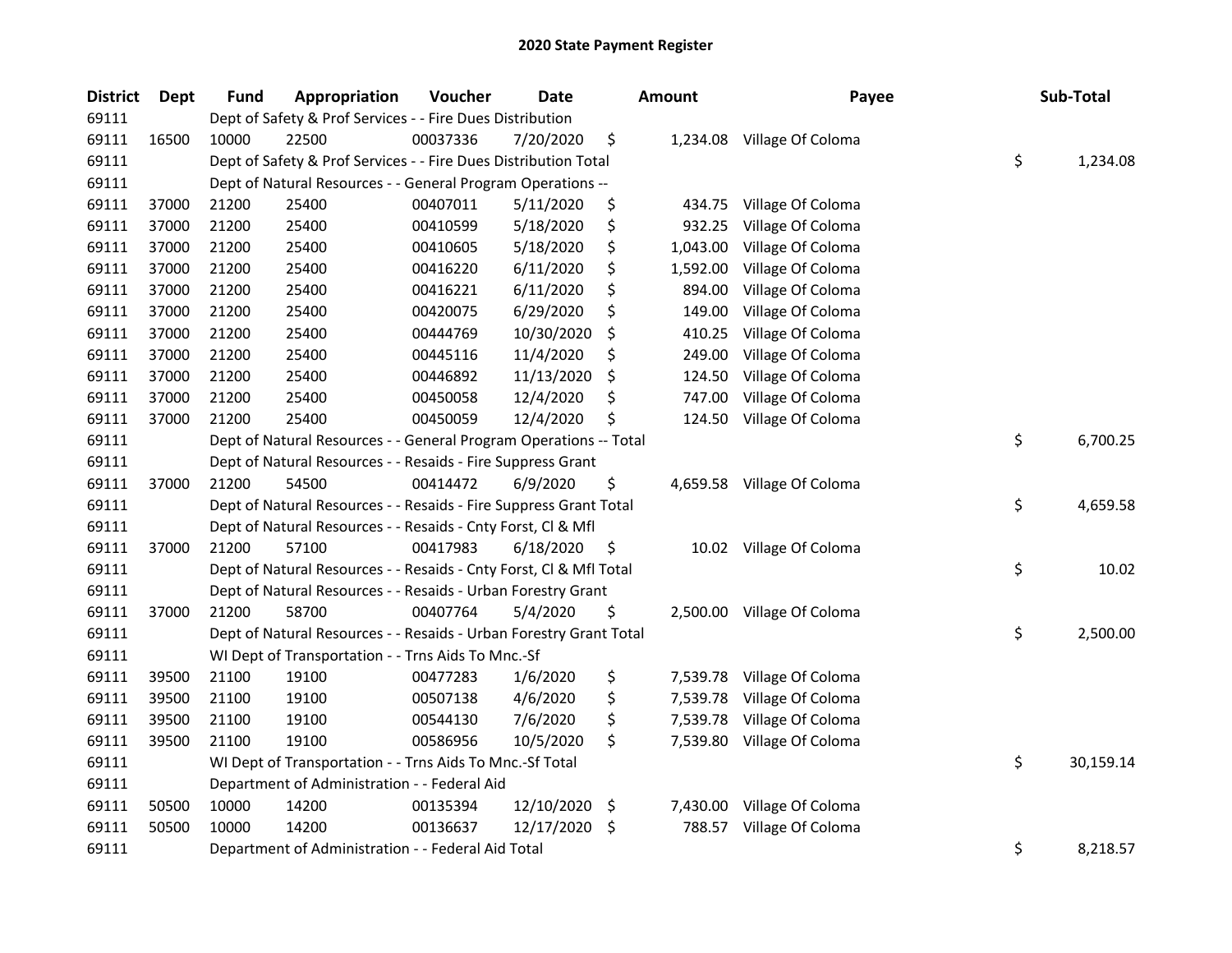| <b>District</b>    | <b>Dept</b> | <b>Fund</b> | Appropriation                                                                 | <b>Voucher</b> | Date       |    | <b>Amount</b> | Payee                       | Sub-Total       |
|--------------------|-------------|-------------|-------------------------------------------------------------------------------|----------------|------------|----|---------------|-----------------------------|-----------------|
| 69111              |             |             | Department of Administration - - Telecom Access; School Dist                  |                |            |    |               |                             |                 |
| 69111              | 50500       | 25500       | 46600                                                                         | 00126265       | 8/26/2020  | S  |               | 911.80 Village Of Coloma    |                 |
| 69111              |             |             | Department of Administration - - Telecom Access; School Dist Total            |                |            |    |               |                             | \$<br>911.80    |
| 69111              |             |             | Elections Commission - - 2018 Hava Election Security                          |                |            |    |               |                             |                 |
| 69111              | 51000       | 22000       | 18200                                                                         | 00003321       | 6/24/2020  | \$ | 475.00        | Village Of Coloma           |                 |
| 69111              |             |             | Elections Commission - - 2018 Hava Election Security Total                    |                |            |    |               |                             | \$<br>475.00    |
| 69111              |             |             | Shared Revenue and Tax Relief - - Expenditure Restraint Program               |                |            |    |               |                             |                 |
| 69111              | 83500       | 10000       | 10100                                                                         | 00069282       | 7/27/2020  | Ŝ. | 11.403.37     | Village Of Coloma           |                 |
| 69111              |             |             | Shared Revenue and Tax Relief - - Expenditure Restraint Program Total         |                |            |    |               |                             | \$<br>11,403.37 |
| 69111              |             |             | Shared Revenue and Tax Relief - - County And Municipal Aid                    |                |            |    |               |                             |                 |
| 69111              | 83500       | 10000       | 10500                                                                         | 00069282       | 7/27/2020  | S. | 12,838.61     | Village Of Coloma           |                 |
| 69111              | 83500       | 10000       | 10500                                                                         | 00073253       | 11/16/2020 | -S |               | 72,752.10 Village Of Coloma |                 |
| 69111              |             |             | Shared Revenue and Tax Relief - - County And Municipal Aid Total              |                |            |    |               |                             | \$<br>85,590.71 |
| 69111              |             |             | Shared Revenue and Tax Relief - - Exempt Computer Aid                         |                |            |    |               |                             |                 |
| 69111              | 83500       | 10000       | 10900                                                                         | 00066315       | 7/27/2020  | S  | 39.20         | Village Of Coloma           |                 |
| 69111              |             |             | Shared Revenue and Tax Relief - - Exempt Computer Aid Total                   |                |            |    |               |                             | \$<br>39.20     |
| 69111              |             |             | Shared Revenue and Tax Relief - - Personal Property Aid                       |                |            |    |               |                             |                 |
| 69111              | 83500       | 10000       | 11100                                                                         | 00061745       | 5/4/2020   | \$ | 2,042.57      | Village Of Coloma           |                 |
| 69111              | 83500       | 10000       | 11100                                                                         | 00062696       | 5/4/2020   | \$ | 3,263.14      | Village Of Coloma           |                 |
| 69111              |             |             | Shared Revenue and Tax Relief - - Personal Property Aid Total                 |                |            |    |               |                             | \$<br>5,305.71  |
| 69111              |             |             | Shared Revenue and Tax Relief - - State Aid; Video Service Provider Fee       |                |            |    |               |                             |                 |
| 69111              | 83500       | 10000       | 11200                                                                         | 00064541       | 7/27/2020  | \$ | 375.55        | Village Of Coloma           |                 |
| 69111              |             |             | Shared Revenue and Tax Relief - - State Aid; Video Service Provider Fee Total |                |            |    |               |                             | \$<br>375.55    |
| <b>69111 Total</b> |             |             |                                                                               |                |            |    |               |                             | 157,582.98      |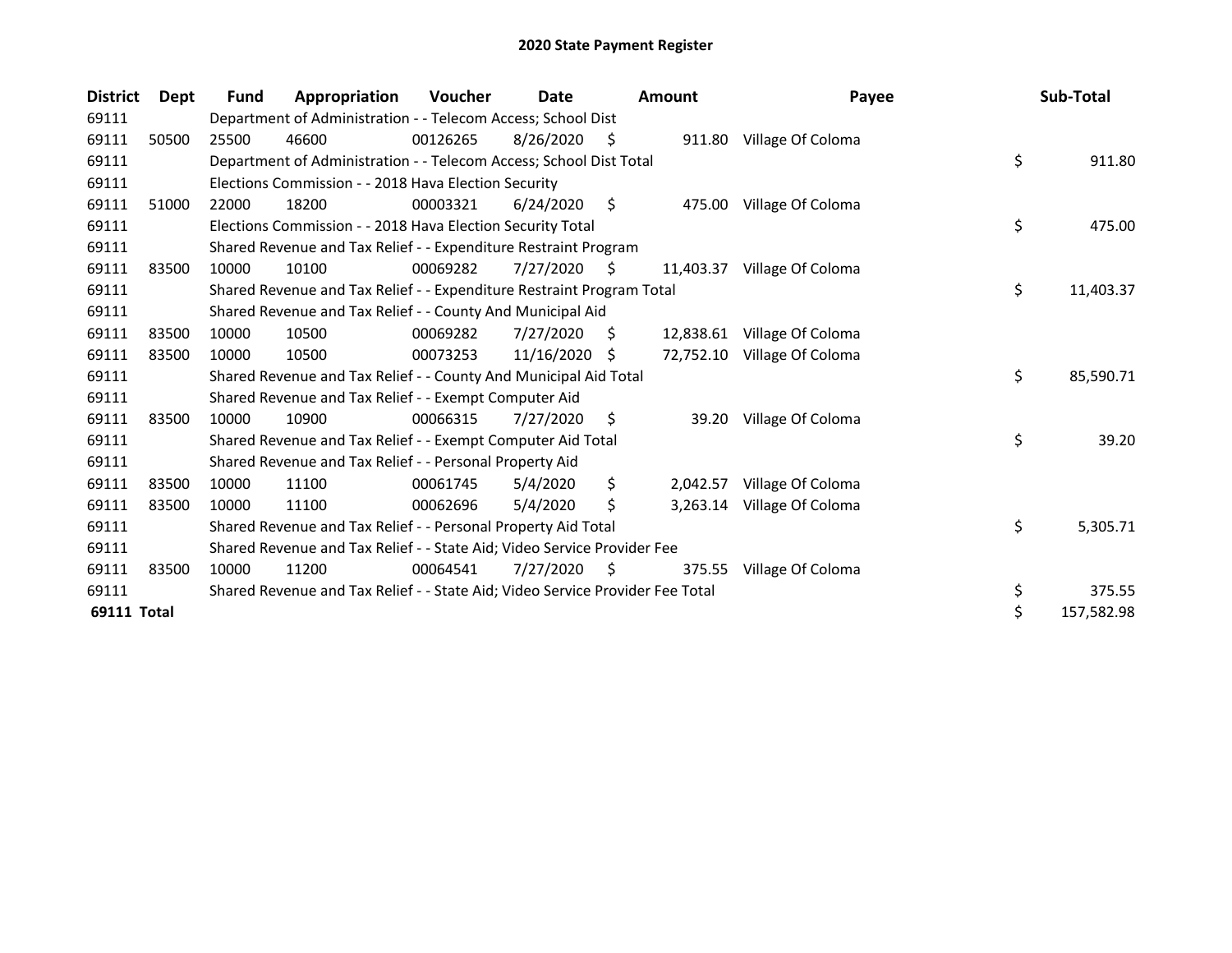| <b>District</b> | Dept  | Fund  | Appropriation                                                      | Voucher  | <b>Date</b>   |     | <b>Amount</b> | Payee                         | Sub-Total        |
|-----------------|-------|-------|--------------------------------------------------------------------|----------|---------------|-----|---------------|-------------------------------|------------------|
| 69136           |       |       | Dept of Safety & Prof Services - - Fire Dues Distribution          |          |               |     |               |                               |                  |
| 69136           | 16500 | 10000 | 22500                                                              | 00037337 | 7/20/2020     | \$  |               | 753.99 Village Of Hancock     |                  |
| 69136           |       |       | Dept of Safety & Prof Services - - Fire Dues Distribution Total    |          |               |     |               |                               | \$<br>753.99     |
| 69136           |       |       | Dept of Natural Resources - - Resaids - Cnty Forst, Cl & Mfl       |          |               |     |               |                               |                  |
| 69136           | 37000 | 21200 | 57100                                                              | 00417984 | 6/18/2020     | \$  | 8.48          | Village Of Hancock            |                  |
| 69136           |       |       | Dept of Natural Resources - - Resaids - Cnty Forst, Cl & Mfl Total |          |               |     |               |                               | \$<br>8.48       |
| 69136           |       |       | WI Dept of Transportation - - Hwy Sfty Loc Aid Ffd                 |          |               |     |               |                               |                  |
| 69136           | 39500 | 21100 | 18500                                                              | 00583955 | 9/17/2020     | \$  |               | 4,000.00 Village Of Hancock   |                  |
| 69136           |       |       | WI Dept of Transportation - - Hwy Sfty Loc Aid Ffd Total           |          |               |     |               |                               | \$<br>4,000.00   |
| 69136           |       |       | WI Dept of Transportation - - Trns Aids To Mnc.-Sf                 |          |               |     |               |                               |                  |
| 69136           | 39500 | 21100 | 19100                                                              | 00477284 | 1/6/2020      | \$  | 6,939.35      | Village Of Hancock            |                  |
| 69136           | 39500 | 21100 | 19100                                                              | 00507139 | 4/6/2020      | \$  | 6,939.35      | Village Of Hancock            |                  |
| 69136           | 39500 | 21100 | 19100                                                              | 00544131 | 7/6/2020      | \$  | 6,939.35      | Village Of Hancock            |                  |
| 69136           | 39500 | 21100 | 19100                                                              | 00586957 | 10/5/2020     | \$  |               | 6,939.37 Village Of Hancock   |                  |
| 69136           |       |       | WI Dept of Transportation - - Trns Aids To Mnc.-Sf Total           |          |               |     |               |                               | \$<br>27,757.42  |
| 69136           |       |       | Department of Justice - - Law Enforcement Train, Local             |          |               |     |               |                               |                  |
| 69136           | 45500 | 10000 | 23100                                                              | 00091460 | 12/4/2020     | \$  | 160.00        | Village Of Hancock            |                  |
| 69136           |       |       | Department of Justice - - Law Enforcement Train, Local Total       |          |               |     |               |                               | \$<br>160.00     |
| 69136           |       |       | Department of Administration - - Federal Aid                       |          |               |     |               |                               |                  |
| 69136           | 50500 | 10000 | 14200                                                              | 00135395 | 12/10/2020    | -\$ | 6,666.00      | Village Of Hancock            |                  |
| 69136           | 50500 | 10000 | 14200                                                              | 00136638 | 12/17/2020 \$ |     |               | 707.48 Village Of Hancock     |                  |
| 69136           |       |       | Department of Administration - - Federal Aid Total                 |          |               |     |               |                               | \$<br>7,373.48   |
| 69136           |       |       | Department of Administration - - Telecom Access; School Dist       |          |               |     |               |                               |                  |
| 69136           | 50500 | 25500 | 46600                                                              | 00126512 | 8/26/2020     | \$. |               | 911.80 Village Of Hancock     |                  |
| 69136           |       |       | Department of Administration - - Telecom Access; School Dist Total |          |               |     |               |                               | \$<br>911.80     |
| 69136           |       |       | Shared Revenue and Tax Relief - - County And Municipal Aid         |          |               |     |               |                               |                  |
| 69136           | 83500 | 10000 | 10500                                                              | 00069283 | 7/27/2020     | \$. |               | 22,737.77 Village Of Hancock  |                  |
| 69136           | 83500 | 10000 | 10500                                                              | 00073254 | 11/16/2020    | \$  |               | 128,847.35 Village Of Hancock |                  |
| 69136           |       |       | Shared Revenue and Tax Relief - - County And Municipal Aid Total   |          |               |     |               |                               | \$<br>151,585.12 |
| 69136           |       |       | Shared Revenue and Tax Relief - - Exempt Computer Aid              |          |               |     |               |                               |                  |
| 69136           | 83500 | 10000 | 10900                                                              | 00066316 | 7/27/2020     | \$  |               | 20.78 Village Of Hancock      |                  |
| 69136           |       |       | Shared Revenue and Tax Relief - - Exempt Computer Aid Total        |          |               |     |               |                               | \$<br>20.78      |
| 69136           |       |       | Shared Revenue and Tax Relief - - Personal Property Aid            |          |               |     |               |                               |                  |
| 69136           | 83500 | 10000 | 11100                                                              | 00061746 | 5/4/2020      | \$  |               | 33.64 Village Of Hancock      |                  |
| 69136           |       |       | Shared Revenue and Tax Relief - - Personal Property Aid Total      |          |               |     |               |                               | \$<br>33.64      |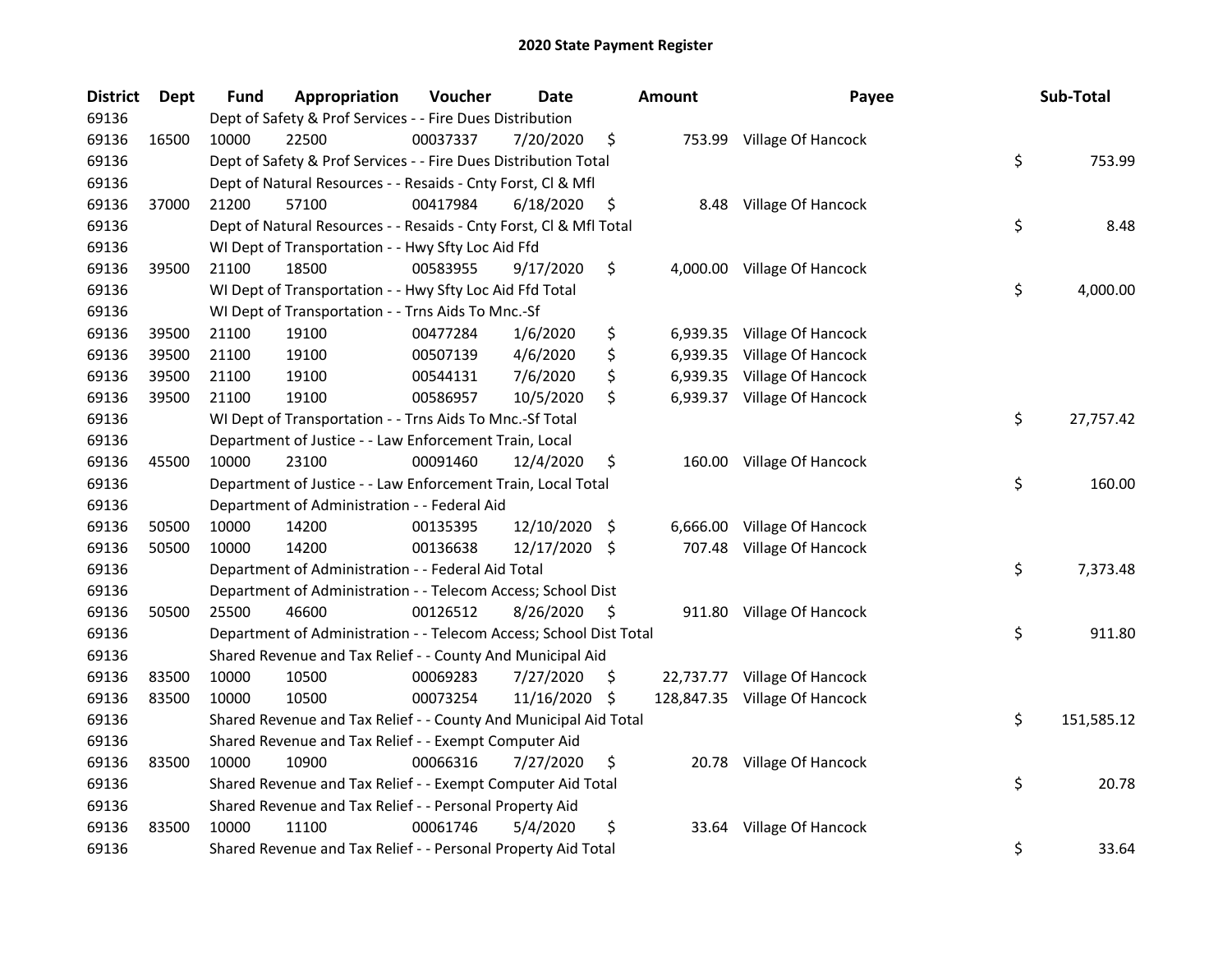|             | District Dept Fund Appropriation Voucher | Date | Amount | Payee | Sub-Total  |
|-------------|------------------------------------------|------|--------|-------|------------|
| 69136 Total |                                          |      |        |       | 192,604.71 |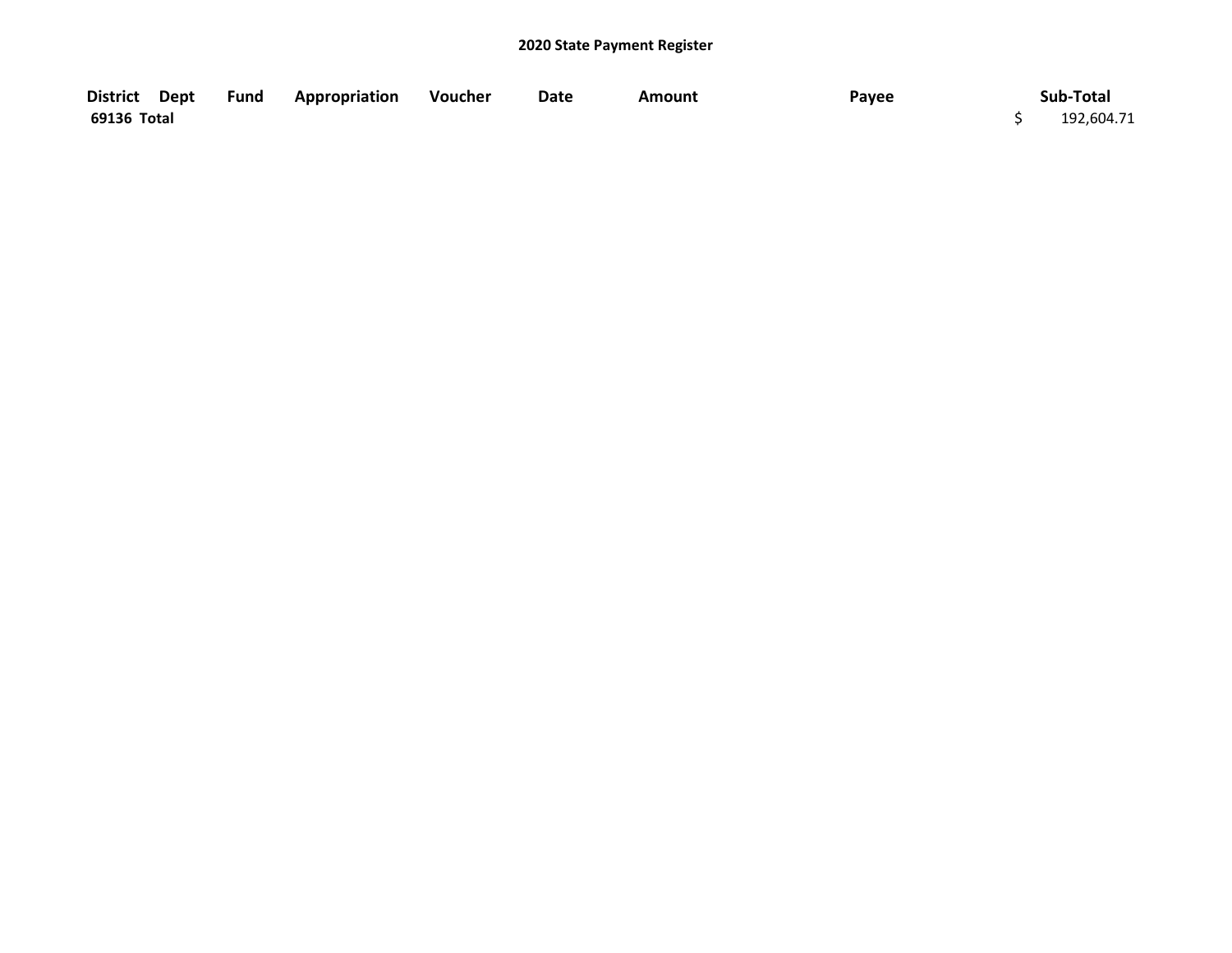| <b>District</b> | Dept  | <b>Fund</b> | Appropriation                                                      | Voucher  | <b>Date</b> |     | <b>Amount</b> | Payee                          | Sub-Total       |
|-----------------|-------|-------------|--------------------------------------------------------------------|----------|-------------|-----|---------------|--------------------------------|-----------------|
| 69146           |       |             | Dept of Safety & Prof Services - - Fire Dues Distribution          |          |             |     |               |                                |                 |
| 69146           | 16500 | 10000       | 22500                                                              | 00037338 | 7/20/2020   | \$  |               | 695.07 Village Of Lohrville    |                 |
| 69146           |       |             | Dept of Safety & Prof Services - - Fire Dues Distribution Total    |          |             |     |               |                                | \$<br>695.07    |
| 69146           |       |             | Dept of Natural Resources - - Resaids - Cnty Forst, Cl & Mfl       |          |             |     |               |                                |                 |
| 69146           | 37000 | 21200       | 57100                                                              | 00417985 | 6/18/2020   | \$  |               | 14.74 Village Of Lohrville     |                 |
| 69146           |       |             | Dept of Natural Resources - - Resaids - Cnty Forst, Cl & Mfl Total |          |             |     |               |                                | \$<br>14.74     |
| 69146           |       |             | WI Dept of Transportation - - Trns Aids To Mnc.-Sf                 |          |             |     |               |                                |                 |
| 69146           | 39500 | 21100       | 19100                                                              | 00477285 | 1/6/2020    | \$  |               | 3,581.05 Village Of Lohrville  |                 |
| 69146           | 39500 | 21100       | 19100                                                              | 00507140 | 4/6/2020    | \$  | 3,581.05      | Village Of Lohrville           |                 |
| 69146           | 39500 | 21100       | 19100                                                              | 00544132 | 7/6/2020    | \$  | 3,581.05      | Village Of Lohrville           |                 |
| 69146           | 39500 | 21100       | 19100                                                              | 00586958 | 10/5/2020   | \$  |               | 3,581.05 Village Of Lohrville  |                 |
| 69146           |       |             | WI Dept of Transportation - - Trns Aids To Mnc.-Sf Total           |          |             |     |               |                                | \$<br>14,324.20 |
| 69146           |       |             | WI Dept of Transportation - - Loc Rd Imp Prg St Fd                 |          |             |     |               |                                |                 |
| 69146           | 39500 | 21100       | 27800                                                              | 00483133 | 1/17/2020   | \$  |               | 19,575.06 Village Of Lohrville |                 |
| 69146           |       |             | WI Dept of Transportation - - Loc Rd Imp Prg St Fd Total           |          |             |     |               |                                | \$<br>19,575.06 |
| 69146           |       |             | Department of Administration - - Federal Aid                       |          |             |     |               |                                |                 |
| 69146           | 50500 | 10000       | 14200                                                              | 00126790 | 8/12/2020   | \$  | 252.68        | Village Of Lohrville           |                 |
| 69146           | 50500 | 10000       | 14200                                                              | 00130293 | 10/2/2020   | \$  | 227.49        | Village Of Lohrville           |                 |
| 69146           | 50500 | 10000       | 14200                                                              | 00135396 | 12/10/2020  | \$  | 5,876.83      | Village Of Lohrville           |                 |
| 69146           | 50500 | 10000       | 14200                                                              | 00136639 | 12/17/2020  | \$  | 674.68        | Village Of Lohrville           |                 |
| 69146           |       |             | Department of Administration - - Federal Aid Total                 |          |             |     |               |                                | \$<br>7,031.68  |
| 69146           |       |             | Shared Revenue and Tax Relief - - County And Municipal Aid         |          |             |     |               |                                |                 |
| 69146           | 83500 | 10000       | 10500                                                              | 00069284 | 7/27/2020   | \$. |               | 4,642.07 Village Of Lohrville  |                 |
| 69146           | 83500 | 10000       | 10500                                                              | 00073255 | 11/16/2020  | -\$ |               | 26,305.03 Village Of Lohrville |                 |
| 69146           |       |             | Shared Revenue and Tax Relief - - County And Municipal Aid Total   |          |             |     |               |                                | \$<br>30,947.10 |
| 69146           |       |             | Shared Revenue and Tax Relief - - Exempt Computer Aid              |          |             |     |               |                                |                 |
| 69146           | 83500 | 10000       | 10900                                                              | 00066317 | 7/27/2020   | \$  | 2.08          | Village Of Lohrville           |                 |
| 69146           |       |             | Shared Revenue and Tax Relief - - Exempt Computer Aid Total        |          |             |     |               |                                | \$<br>2.08      |
| 69146           |       |             | Shared Revenue and Tax Relief - - Utility Aid                      |          |             |     |               |                                |                 |
| 69146           | 83500 | 10000       | 11000                                                              | 00069284 | 7/27/2020   | \$  | 143.06        | Village Of Lohrville           |                 |
| 69146           | 83500 | 10000       | 11000                                                              | 00073255 | 11/16/2020  | -S  | 830.08        | Village Of Lohrville           |                 |
| 69146           |       |             | Shared Revenue and Tax Relief - - Utility Aid Total                |          |             |     |               |                                | \$<br>973.14    |
| 69146           |       |             | Shared Revenue and Tax Relief - - Personal Property Aid            |          |             |     |               |                                |                 |
| 69146           | 83500 | 10000       | 11100                                                              | 00061747 | 5/4/2020    | \$  | 47.24         | Village Of Lohrville           |                 |
| 69146           |       |             | Shared Revenue and Tax Relief - - Personal Property Aid Total      |          |             |     |               |                                | \$<br>47.24     |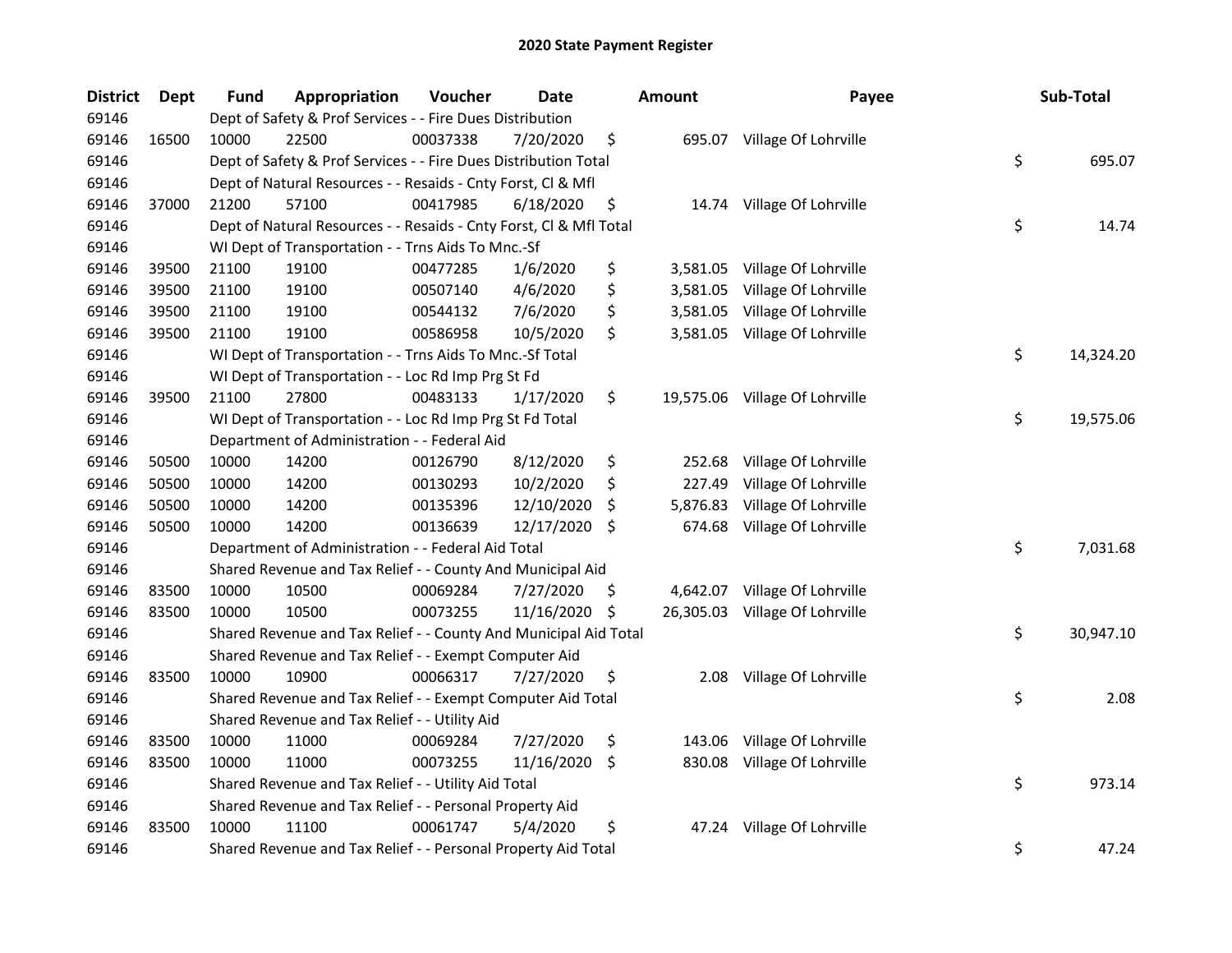| <b>District</b> | Dept  | <b>Fund</b> | Appropriation                                                                 | <b>Voucher</b> | Date         | <b>Amount</b> | Pavee                | Sub-Total |
|-----------------|-------|-------------|-------------------------------------------------------------------------------|----------------|--------------|---------------|----------------------|-----------|
| 69146           |       |             | Shared Revenue and Tax Relief - - State Aid; Video Service Provider Fee       |                |              |               |                      |           |
| 69146           | 83500 | 10000       | 11200                                                                         | 00064542       | 7/27/2020 \$ | 425.91        | Village Of Lohrville |           |
| 69146           |       |             | Shared Revenue and Tax Relief - - State Aid; Video Service Provider Fee Total |                |              |               |                      | 425.91    |
| 69146 Total     |       |             |                                                                               |                |              |               |                      | 74.036.22 |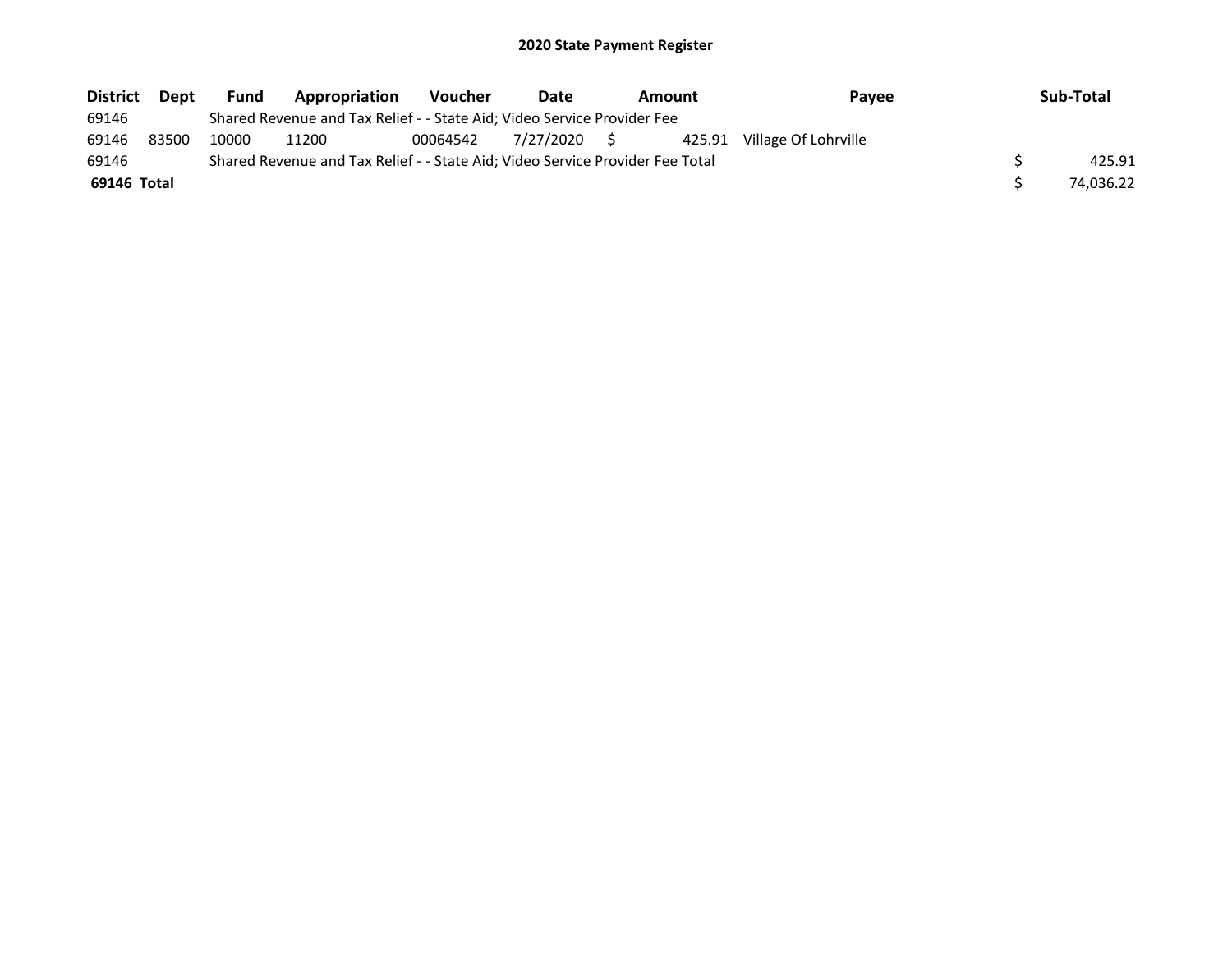| <b>District</b> | Dept  | <b>Fund</b> | Appropriation                                                         | Voucher  | Date          |     | <b>Amount</b> | Payee                            | Sub-Total       |
|-----------------|-------|-------------|-----------------------------------------------------------------------|----------|---------------|-----|---------------|----------------------------------|-----------------|
| 69171           |       |             | Dept of Safety & Prof Services - - Fire Dues Distribution             |          |               |     |               |                                  |                 |
| 69171           | 16500 | 10000       | 22500                                                                 | 00037339 | 7/20/2020     | \$  |               | 1,623.99 Village Of Plainfield   |                 |
| 69171           |       |             | Dept of Safety & Prof Services - - Fire Dues Distribution Total       |          |               |     |               |                                  | \$<br>1,623.99  |
| 69171           |       |             | Dept of Natural Resources - - General Program Operations --           |          |               |     |               |                                  |                 |
| 69171           | 37000 | 21200       | 25400                                                                 | 00410608 | 5/20/2020     | \$  |               | 647.00 Village Of Plainfield     |                 |
| 69171           | 37000 | 21200       | 25400                                                                 | 00412291 | 5/29/2020     | \$  | 24.50         | Village Of Plainfield            |                 |
| 69171           | 37000 | 21200       | 25400                                                                 | 00412294 | 5/29/2020     | \$  | 485.25        | Village Of Plainfield            |                 |
| 69171           | 37000 | 21200       | 25400                                                                 | 00416222 | 6/11/2020     | \$  | 633.75        | Village Of Plainfield            |                 |
| 69171           | 37000 | 21200       | 25400                                                                 | 00420078 | 6/29/2020     | \$  | 136.75        | Village Of Plainfield            |                 |
| 69171           | 37000 | 21200       | 25400                                                                 | 00454080 | 12/30/2020    | \$  |               | 136.75 Village Of Plainfield     |                 |
| 69171           |       |             | Dept of Natural Resources - - General Program Operations -- Total     |          |               |     |               |                                  | \$<br>2,064.00  |
| 69171           |       |             | WI Dept of Transportation - - Trns Aids To Mnc.-Sf                    |          |               |     |               |                                  |                 |
| 69171           | 39500 | 21100       | 19100                                                                 | 00477286 | 1/6/2020      | \$  | 7,394.32      | Village Of Plainfield            |                 |
| 69171           | 39500 | 21100       | 19100                                                                 | 00507141 | 4/6/2020      | \$  |               | 7,394.32 Village Of Plainfield   |                 |
| 69171           | 39500 | 21100       | 19100                                                                 | 00544133 | 7/6/2020      | \$  |               | 7,394.32 Village Of Plainfield   |                 |
| 69171           | 39500 | 21100       | 19100                                                                 | 00586959 | 10/5/2020     | \$  |               | 7,394.33 Village Of Plainfield   |                 |
| 69171           |       |             | WI Dept of Transportation - - Trns Aids To Mnc.-Sf Total              |          |               |     |               |                                  | \$<br>29,577.29 |
| 69171           |       |             | WI Dept of Transportation - - Loc Rd Imp Prg St Fd                    |          |               |     |               |                                  |                 |
| 69171           | 39500 | 21100       | 27800                                                                 | 00618391 | 11/23/2020 \$ |     |               | 8,254.67 Village Of Plainfield   |                 |
| 69171           |       |             | WI Dept of Transportation - - Loc Rd Imp Prg St Fd Total              |          |               |     |               |                                  | \$<br>8,254.67  |
| 69171           |       |             | Department of Justice - - Law Enforcement Train, Local                |          |               |     |               |                                  |                 |
| 69171           | 45500 | 10000       | 23100                                                                 | 00091818 | 12/9/2020     | \$  |               | 160.00 Village Of Plainfield     |                 |
| 69171           |       |             | Department of Justice - - Law Enforcement Train, Local Total          |          |               |     |               |                                  | \$<br>160.00    |
| 69171           |       |             | Department of Administration - - Federal Aid                          |          |               |     |               |                                  |                 |
| 69171           | 50500 | 10000       | 14200                                                                 | 00135397 | 12/10/2020 \$ |     |               | 14,024.18 Village Of Plainfield  |                 |
| 69171           |       |             | Department of Administration - - Federal Aid Total                    |          |               |     |               |                                  | \$<br>14,024.18 |
| 69171           |       |             | Department of Administration - - Telecom Access; School Dist          |          |               |     |               |                                  |                 |
| 69171           | 50500 | 25500       | 46600                                                                 | 00126812 | 8/28/2020     | \$  |               | 911.80 Village Of Plainfield     |                 |
| 69171           |       |             | Department of Administration - - Telecom Access; School Dist Total    |          |               |     |               |                                  | \$<br>911.80    |
| 69171           |       |             | Shared Revenue and Tax Relief - - Expenditure Restraint Program       |          |               |     |               |                                  |                 |
| 69171           | 83500 | 10000       | 10100                                                                 | 00069285 | 7/27/2020     | \$, |               | 4,831.21 Village Of Plainfield   |                 |
| 69171           |       |             | Shared Revenue and Tax Relief - - Expenditure Restraint Program Total |          |               |     |               |                                  | \$<br>4,831.21  |
| 69171           |       |             | Shared Revenue and Tax Relief - - County And Municipal Aid            |          |               |     |               |                                  |                 |
| 69171           | 83500 | 10000       | 10500                                                                 | 00069285 | 7/27/2020     | \$  |               | 22,916.60 Village Of Plainfield  |                 |
| 69171           | 83500 | 10000       | 10500                                                                 | 00073256 | 11/16/2020    | \$  |               | 129,860.70 Village Of Plainfield |                 |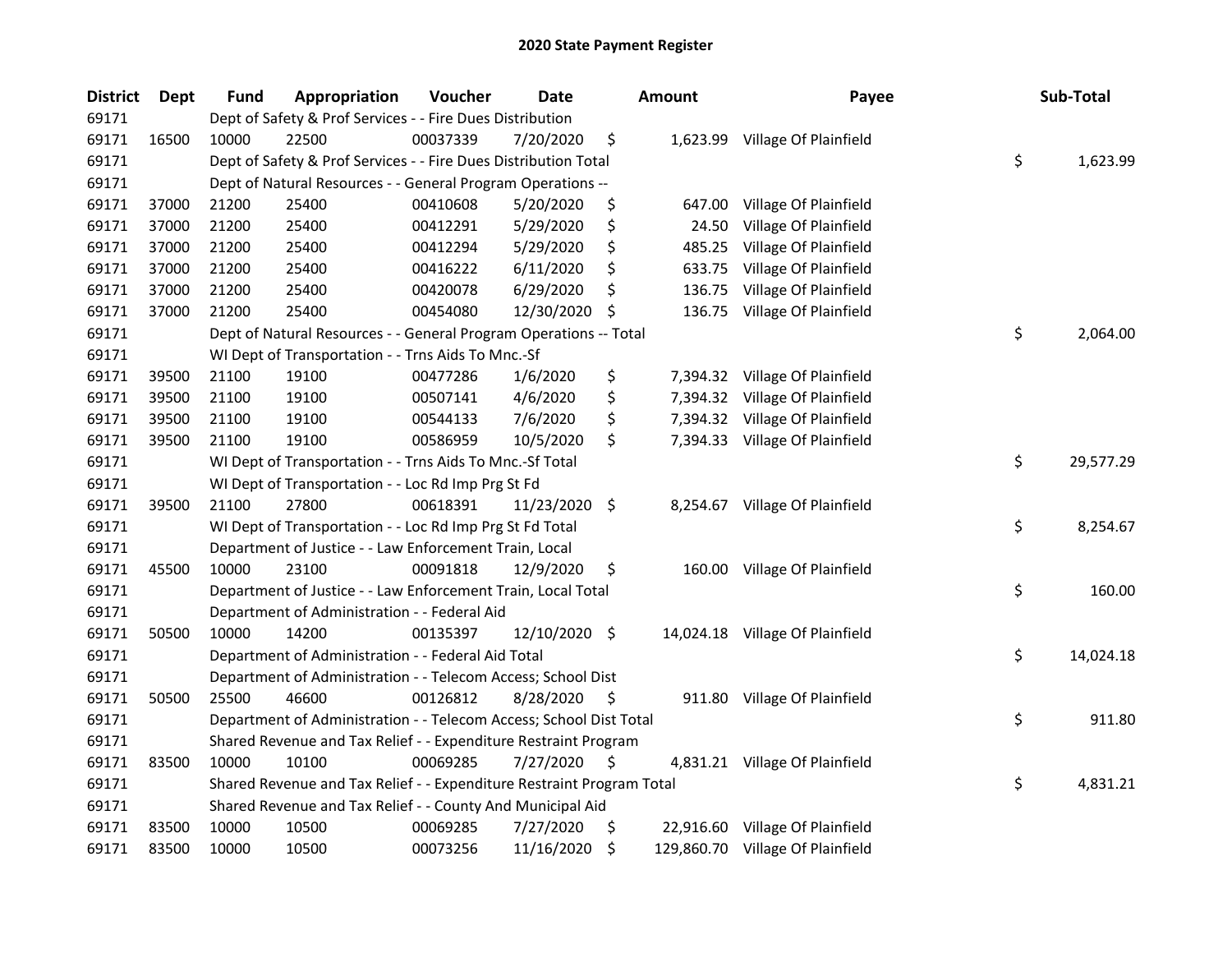| <b>District</b> | Dept  | <b>Fund</b> | Appropriation                                                                 | Voucher  | Date       |     | <b>Amount</b> | Payee                 | Sub-Total        |
|-----------------|-------|-------------|-------------------------------------------------------------------------------|----------|------------|-----|---------------|-----------------------|------------------|
| 69171           |       |             | Shared Revenue and Tax Relief - - County And Municipal Aid Total              |          |            |     |               |                       | \$<br>152,777.30 |
| 69171           |       |             | Shared Revenue and Tax Relief - - Exempt Computer Aid                         |          |            |     |               |                       |                  |
| 69171           | 83500 | 10000       | 10900                                                                         | 00066318 | 7/27/2020  | Ŝ.  | 318.01        | Village Of Plainfield |                  |
| 69171           | 83500 | 10000       | 10900                                                                         | 00067254 | 7/27/2020  | \$  | 1,055.64      | Village Of Plainfield |                  |
| 69171           |       |             | Shared Revenue and Tax Relief - - Exempt Computer Aid Total                   |          |            |     |               |                       | \$<br>1,373.65   |
| 69171           |       |             | Shared Revenue and Tax Relief - - Utility Aid                                 |          |            |     |               |                       |                  |
| 69171           | 83500 | 10000       | 11000                                                                         | 00069285 | 7/27/2020  | S   | 30.15         | Village Of Plainfield |                  |
| 69171           | 83500 | 10000       | 11000                                                                         | 00073256 | 11/16/2020 | -S  | 124.39        | Village Of Plainfield |                  |
| 69171           |       |             | Shared Revenue and Tax Relief - - Utility Aid Total                           |          |            |     |               |                       | \$<br>154.54     |
| 69171           |       |             | Shared Revenue and Tax Relief - - Personal Property Aid                       |          |            |     |               |                       |                  |
| 69171           | 83500 | 10000       | 11100                                                                         | 00061748 | 5/4/2020   | \$  | 2,520.38      | Village Of Plainfield |                  |
| 69171           | 83500 | 10000       | 11100                                                                         | 00062697 | 5/4/2020   | \$  | 1,008.92      | Village Of Plainfield |                  |
| 69171           |       |             | Shared Revenue and Tax Relief - - Personal Property Aid Total                 |          |            |     |               |                       | \$<br>3,529.30   |
| 69171           |       |             | Shared Revenue and Tax Relief - - State Aid; Video Service Provider Fee       |          |            |     |               |                       |                  |
| 69171           | 83500 | 10000       | 11200                                                                         | 00064543 | 7/27/2020  | S.  | 489.05        | Village Of Plainfield |                  |
| 69171           |       |             | Shared Revenue and Tax Relief - - State Aid; Video Service Provider Fee Total |          |            |     |               |                       | \$<br>489.05     |
| 69171           |       |             | Shared Revenue and Tax Relief - - Lottery & Gaming Credit                     |          |            |     |               |                       |                  |
| 69171           | 83500 | 52100       | 36300                                                                         | 00055604 | 3/23/2020  | \$. | 28.44         | Village Of Plainfield |                  |
| 69171           |       |             | Shared Revenue and Tax Relief - - Lottery & Gaming Credit Total               |          |            |     |               |                       | \$<br>28.44      |
| 69171 Total     |       |             |                                                                               |          |            |     |               |                       | \$<br>219,799.42 |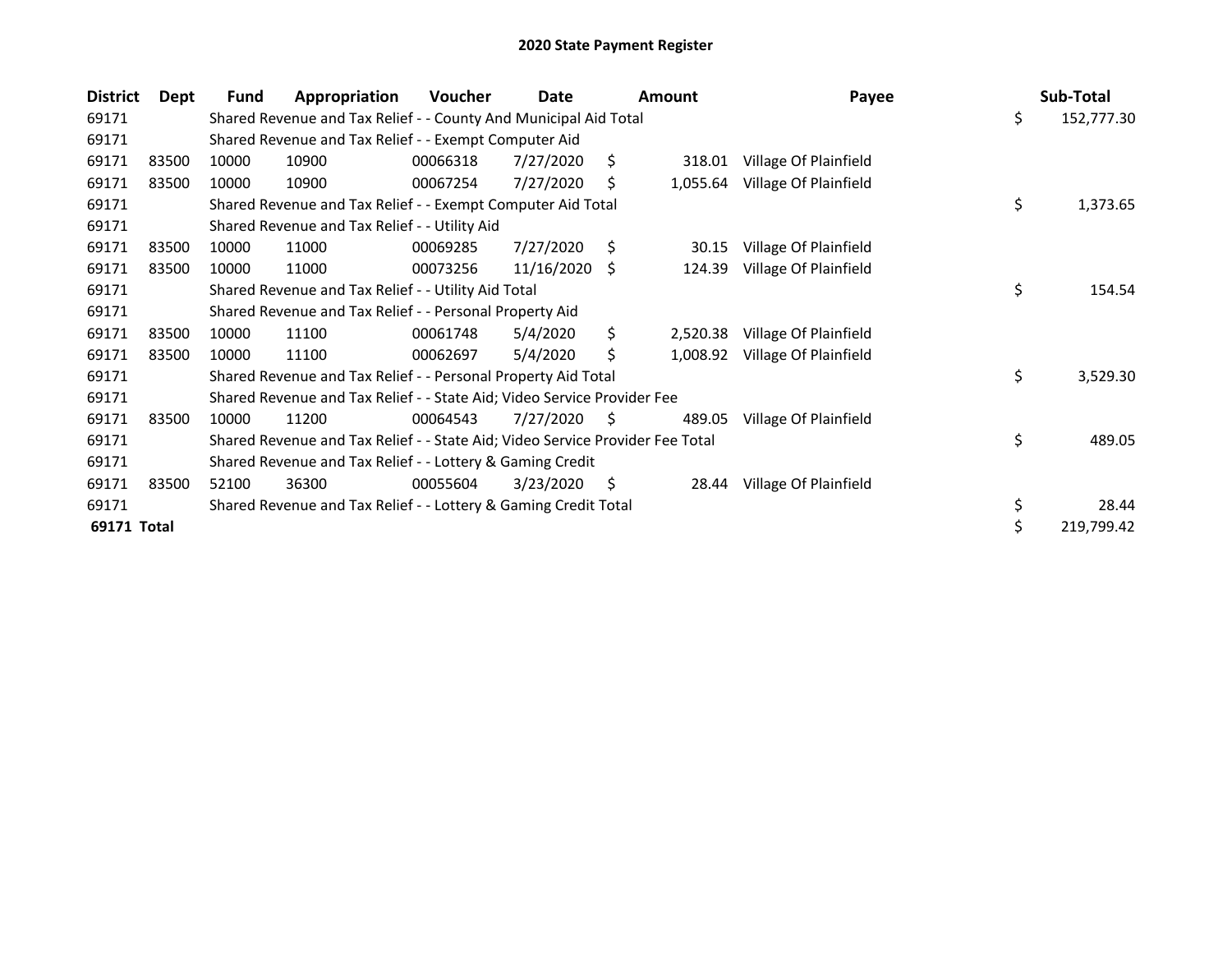| <b>District</b> | <b>Dept</b> | <b>Fund</b> | Appropriation                                                      | Voucher  | <b>Date</b> | <b>Amount</b>   | Payee                          | Sub-Total       |
|-----------------|-------------|-------------|--------------------------------------------------------------------|----------|-------------|-----------------|--------------------------------|-----------------|
| 69176           |             |             | Dept of Safety & Prof Services - - Fire Dues Distribution          |          |             |                 |                                |                 |
| 69176           | 16500       | 10000       | 22500                                                              | 00037340 | 7/17/2020   | \$              | 2,204.35 Village Of Redgranite |                 |
| 69176           |             |             | Dept of Safety & Prof Services - - Fire Dues Distribution Total    |          |             |                 |                                | \$<br>2,204.35  |
| 69176           |             |             | Dept of Natural Resources - - Aids In Lieu Of Taxes - Gener        |          |             |                 |                                |                 |
| 69176           | 37000       | 10000       | 50300                                                              | 00385943 | 1/27/2020   | \$<br>693.38    | Village Of Redgranite          |                 |
| 69176           | 37000       | 10000       | 50300                                                              | 00405128 | 4/21/2020   | \$<br>60.85     | Village Of Redgranite          |                 |
| 69176           |             |             | Dept of Natural Resources - - Aids In Lieu Of Taxes - Gener Total  |          |             |                 |                                | \$<br>754.23    |
| 69176           |             |             | Dept of Natural Resources - - Resaids - Cnty Forst, Cl & Mfl       |          |             |                 |                                |                 |
| 69176           | 37000       | 21200       | 57100                                                              | 00417986 | 6/18/2020   | \$<br>8.00      | Village Of Redgranite          |                 |
| 69176           |             |             | Dept of Natural Resources - - Resaids - Cnty Forst, Cl & Mfl Total |          |             |                 |                                | \$<br>8.00      |
| 69176           |             |             | WI Dept of Transportation - - Trns Aids To Mnc.-Sf                 |          |             |                 |                                |                 |
| 69176           | 39500       | 21100       | 19100                                                              | 00477287 | 1/6/2020    | \$<br>13,049.40 | Village Of Redgranite          |                 |
| 69176           | 39500       | 21100       | 19100                                                              | 00507142 | 4/6/2020    | \$<br>13,049.40 | Village Of Redgranite          |                 |
| 69176           | 39500       | 21100       | 19100                                                              | 00544134 | 7/6/2020    | \$<br>13,049.40 | Village Of Redgranite          |                 |
| 69176           | 39500       | 21100       | 19100                                                              | 00586960 | 10/5/2020   | \$<br>13,049.43 | Village Of Redgranite          |                 |
| 69176           |             |             | WI Dept of Transportation - - Trns Aids To Mnc.-Sf Total           |          |             |                 |                                | \$<br>52,197.63 |
| 69176           |             |             | Department of Corrections - - Energy Costs, Energy-Related A       |          |             |                 |                                |                 |
| 69176           | 41000       | 10000       | 10600                                                              | 00335158 | 1/15/2020   | \$<br>1,001.57  | Village Of Redgranite          |                 |
| 69176           | 41000       | 10000       | 10600                                                              | 00335159 | 1/15/2020   | \$<br>21,327.64 | Village Of Redgranite          |                 |
| 69176           | 41000       | 10000       | 10600                                                              | 00335162 | 1/15/2020   | \$<br>186.18    | Village Of Redgranite          |                 |
| 69176           | 41000       | 10000       | 10600                                                              | 00335164 | 1/15/2020   | \$<br>369.96    | Village Of Redgranite          |                 |
| 69176           | 41000       | 10000       | 10600                                                              | 00335166 | 1/15/2020   | \$<br>2,275.15  | Village Of Redgranite          |                 |
| 69176           | 41000       | 10000       | 10600                                                              | 00335168 | 1/15/2020   | \$<br>4,485.73  | Village Of Redgranite          |                 |
| 69176           | 41000       | 10000       | 10600                                                              | 00335170 | 1/15/2020   | \$<br>28,830.13 | Village Of Redgranite          |                 |
| 69176           | 41000       | 10000       | 10600                                                              | 00335175 | 1/15/2020   | \$<br>22,805.51 | Village Of Redgranite          |                 |
| 69176           | 41000       | 10000       | 10600                                                              | 00335178 | 1/15/2020   | \$<br>1,598.84  | Village Of Redgranite          |                 |
| 69176           | 41000       | 10000       | 10600                                                              | 00335180 | 1/15/2020   | \$<br>140.16    | Village Of Redgranite          |                 |
| 69176           | 41000       | 10000       | 10600                                                              | 00352449 | 4/15/2020   | \$<br>183.06    | Village Of Redgranite          |                 |
| 69176           | 41000       | 10000       | 10600                                                              | 00352452 | 4/15/2020   | \$<br>384.00    | Village Of Redgranite          |                 |
| 69176           | 41000       | 10000       | 10600                                                              | 00352456 | 4/15/2020   | \$<br>2,119.09  | Village Of Redgranite          |                 |
| 69176           | 41000       | 10000       | 10600                                                              | 00352459 | 4/15/2020   | \$<br>4,361.91  | Village Of Redgranite          |                 |
| 69176           | 41000       | 10000       | 10600                                                              | 00352460 | 4/15/2020   | \$<br>28,211.78 | Village Of Redgranite          |                 |
| 69176           | 41000       | 10000       | 10600                                                              | 00352464 | 4/15/2020   | \$<br>19,359.44 | Village Of Redgranite          |                 |
| 69176           | 41000       | 10000       | 10600                                                              | 00352466 | 4/15/2020   | \$<br>1,397.27  | Village Of Redgranite          |                 |
| 69176           | 41000       | 10000       | 10600                                                              | 00352467 | 4/15/2020   | \$<br>138.60    | Village Of Redgranite          |                 |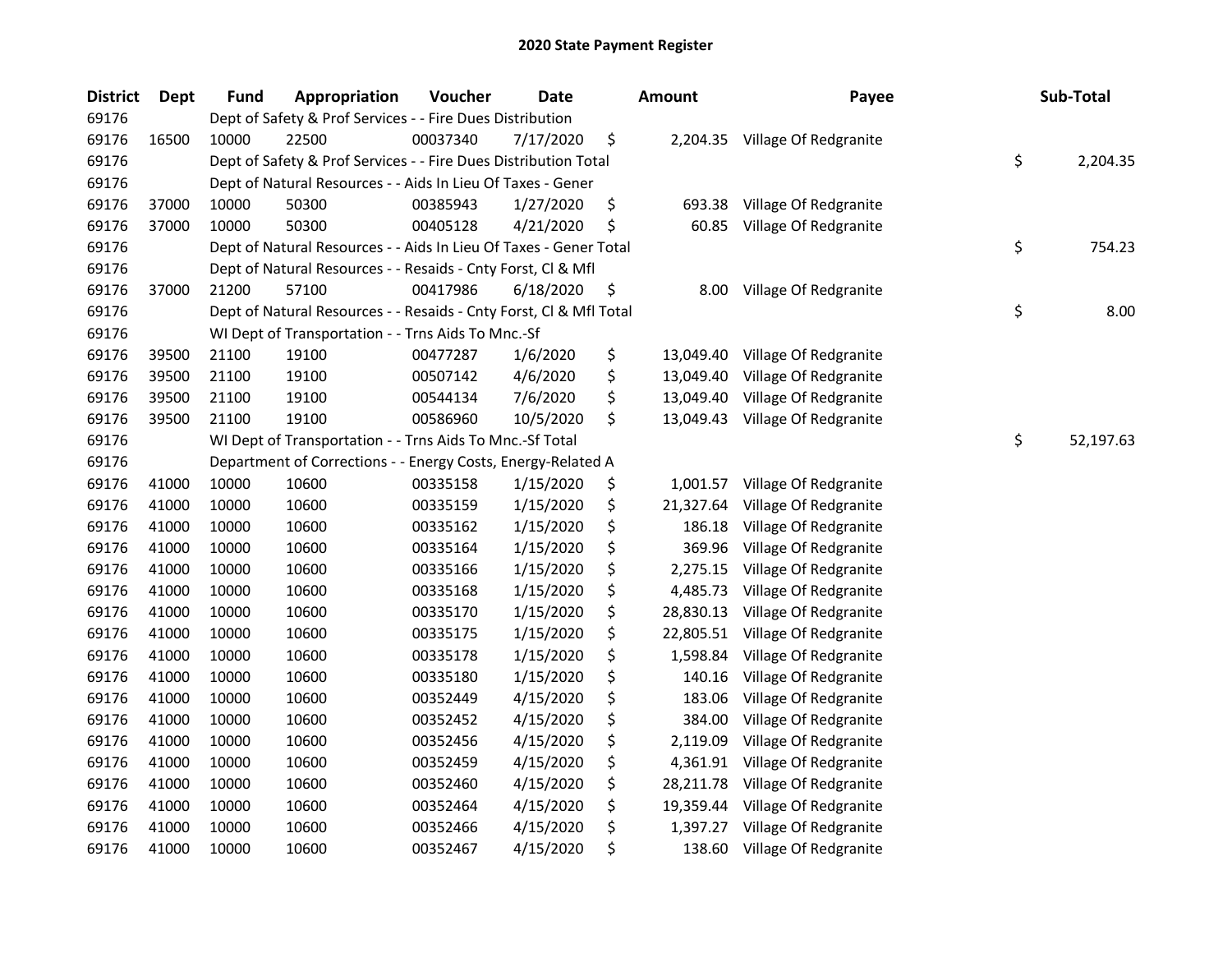| <b>District</b> | Dept  | <b>Fund</b> | Appropriation                                                        | Voucher  | <b>Date</b> |     | Amount    | Payee                           | Sub-Total        |
|-----------------|-------|-------------|----------------------------------------------------------------------|----------|-------------|-----|-----------|---------------------------------|------------------|
| 69176           | 41000 | 10000       | 10600                                                                | 00352471 | 4/15/2020   | \$  | 13,551.07 | Village Of Redgranite           |                  |
| 69176           | 41000 | 10000       | 10600                                                                | 00352474 | 4/15/2020   | \$  | 1,001.57  | Village Of Redgranite           |                  |
| 69176           | 41000 | 10000       | 10600                                                                | 00370210 | 7/8/2020    | \$  | 1,001.57  | Village Of Redgranite           |                  |
| 69176           | 41000 | 10000       | 10600                                                                | 00370213 | 7/8/2020    | \$  | 15,636.56 | Village Of Redgranite           |                  |
| 69176           | 41000 | 10000       | 10600                                                                | 00370218 | 7/8/2020    | \$  | 169.80    | Village Of Redgranite           |                  |
| 69176           | 41000 | 10000       | 10600                                                                | 00370222 | 7/8/2020    | \$  | 332.52    | Village Of Redgranite           |                  |
| 69176           | 41000 | 10000       | 10600                                                                | 00370228 | 7/8/2020    | \$  | 1,897.24  | Village Of Redgranite           |                  |
| 69176           | 41000 | 10000       | 10600                                                                | 00370230 | 7/8/2020    | \$  | 4,493.28  | Village Of Redgranite           |                  |
| 69176           | 41000 | 10000       | 10600                                                                | 00370236 | 7/8/2020    | \$  | 7,436.85  | Village Of Redgranite           |                  |
| 69176           | 41000 | 10000       | 10600                                                                | 00370689 | 7/14/2020   | \$  | 20,306.08 | Village Of Redgranite           |                  |
| 69176           | 41000 | 10000       | 10600                                                                | 00370693 | 7/14/2020   | \$  | 19,996.60 | Village Of Redgranite           |                  |
| 69176           | 41000 | 10000       | 10600                                                                | 00370698 | 7/14/2020   | \$  | 1,278.91  | Village Of Redgranite           |                  |
| 69176           | 41000 | 10000       | 10600                                                                | 00370700 | 7/14/2020   | \$  | 137.82    | Village Of Redgranite           |                  |
| 69176           | 41000 | 10000       | 10600                                                                | 00389026 | 10/14/2020  | \$  | 2,632.40  | Village Of Redgranite           |                  |
| 69176           | 41000 | 10000       | 10600                                                                | 00389028 | 10/14/2020  | \$  | 1,582.09  | Village Of Redgranite           |                  |
| 69176           | 41000 | 10000       | 10600                                                                | 00389030 | 10/14/2020  | \$  | 30,347.68 | Village Of Redgranite           |                  |
| 69176           | 41000 | 10000       | 10600                                                                | 00389031 | 10/14/2020  | S.  | 22,896.48 | Village Of Redgranite           |                  |
| 69176           | 41000 | 10000       | 10600                                                                | 00389034 | 10/14/2020  | \$  | 145.62    | Village Of Redgranite           |                  |
| 69176           | 41000 | 10000       | 10600                                                                | 00389036 | 10/14/2020  | \$  | 1,070.96  | Village Of Redgranite           |                  |
| 69176           | 41000 | 10000       | 10600                                                                | 00389039 | 10/14/2020  | \$  | 168.24    | Village Of Redgranite           |                  |
| 69176           | 41000 | 10000       | 10600                                                                | 00389041 | 10/14/2020  | \$  | 4,670.71  | Village Of Redgranite           |                  |
| 69176           | 41000 | 10000       | 10600                                                                | 00389043 | 10/14/2020  | \$  | 21,015.13 | Village Of Redgranite           |                  |
| 69176           | 41000 | 10000       | 10600                                                                | 00389046 | 10/14/2020  | \$  | 1,001.57  | Village Of Redgranite           |                  |
| 69176           | 41000 | 10000       | 10600                                                                | 00401199 | 12/22/2020  | -\$ | 8,980.85  | Village Of Redgranite           |                  |
| 69176           |       |             | Department of Corrections - - Energy Costs, Energy-Related A Total   |          |             |     |           |                                 | \$<br>320,927.62 |
| 69176           |       |             | Department of Justice - - Law Enforcement Train, Local               |          |             |     |           |                                 |                  |
| 69176           | 45500 | 10000       | 23100                                                                | 00091637 | 12/8/2020   | \$  |           | 320.00 Village Of Redgranite    |                  |
| 69176           |       |             | Department of Justice - - Law Enforcement Train, Local Total         |          |             |     |           |                                 | \$<br>320.00     |
| 69176           |       |             | Department of Administration - - Federal Aid                         |          |             |     |           |                                 |                  |
| 69176           | 50500 | 10000       | 14200                                                                | 00135398 | 12/9/2020   | \$  |           | 31,023.95 Village Of Redgranite |                  |
| 69176           |       |             | Department of Administration - - Federal Aid Total                   |          |             |     |           |                                 | \$<br>31,023.95  |
| 69176           |       |             | Department of Administration - - Federal Aid, Local Assistance       |          |             |     |           |                                 |                  |
| 69176           | 50500 | 10000       | 74300                                                                | 00115964 | 1/24/2020   | \$  |           | 19,813.88 Village Of Redgranite |                  |
| 69176           |       |             | Department of Administration - - Federal Aid, Local Assistance Total |          |             |     |           |                                 | \$<br>19,813.88  |
| 69176           |       |             | Department of Administration - - Telecom Access; School Dist         |          |             |     |           |                                 |                  |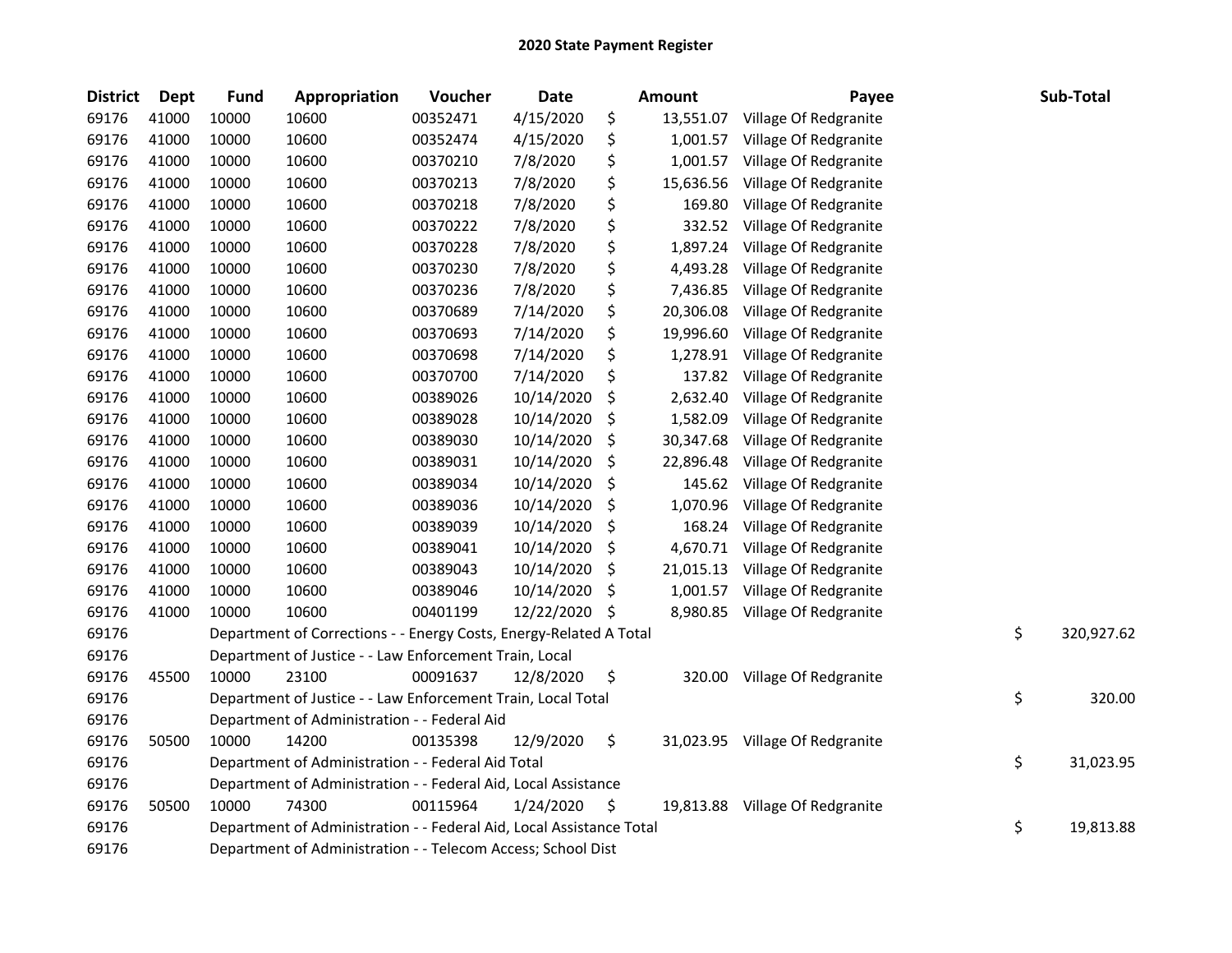| <b>District</b> | Dept  | <b>Fund</b> | Appropriation                                                                 | Voucher  | Date       |     | Amount     | Payee                           | Sub-Total        |
|-----------------|-------|-------------|-------------------------------------------------------------------------------|----------|------------|-----|------------|---------------------------------|------------------|
| 69176           | 50500 | 25500       | 46600                                                                         | 00126815 | 8/28/2020  | \$  | 911.80     | Village Of Redgranite           |                  |
| 69176           |       |             | Department of Administration - - Telecom Access; School Dist Total            |          |            |     |            |                                 | \$<br>911.80     |
| 69176           |       |             | Shared Revenue and Tax Relief - - County And Municipal Aid                    |          |            |     |            |                                 |                  |
| 69176           | 83500 | 10000       | 10500                                                                         | 00069286 | 7/27/2020  | \$. | 33.397.29  | Village Of Redgranite           |                  |
| 69176           | 83500 | 10000       | 10500                                                                         | 00073257 | 11/16/2020 | S   | 189,251.31 | Village Of Redgranite           |                  |
| 69176           |       |             | Shared Revenue and Tax Relief - - County And Municipal Aid Total              |          |            |     |            |                                 | \$<br>222,648.60 |
| 69176           |       |             | Shared Revenue and Tax Relief - - Exempt Computer Aid                         |          |            |     |            |                                 |                  |
| 69176           | 83500 | 10000       | 10900                                                                         | 00066319 | 7/27/2020  | \$  | 188.10     | Village Of Redgranite           |                  |
| 69176           | 83500 | 10000       | 10900                                                                         | 00067255 | 7/27/2020  | \$  | 176.82     | Village Of Redgranite           |                  |
| 69176           |       |             | Shared Revenue and Tax Relief - - Exempt Computer Aid Total                   |          |            |     |            |                                 | \$<br>364.92     |
| 69176           |       |             | Shared Revenue and Tax Relief - - Personal Property Aid                       |          |            |     |            |                                 |                  |
| 69176           | 83500 | 10000       | 11100                                                                         | 00061749 | 5/4/2020   | \$  | 176.55     | Village Of Redgranite           |                  |
| 69176           | 83500 | 10000       | 11100                                                                         | 00062698 | 5/4/2020   | \$  | 1,067.84   | Village Of Redgranite           |                  |
| 69176           |       |             | Shared Revenue and Tax Relief - - Personal Property Aid Total                 |          |            |     |            |                                 | \$<br>1,244.39   |
| 69176           |       |             | Shared Revenue and Tax Relief - - State Aid; Video Service Provider Fee       |          |            |     |            |                                 |                  |
| 69176           | 83500 | 10000       | 11200                                                                         | 00064544 | 7/27/2020  | \$. | 1,037.95   | Village Of Redgranite           |                  |
| 69176           |       |             | Shared Revenue and Tax Relief - - State Aid; Video Service Provider Fee Total |          |            |     |            |                                 | \$<br>1,037.95   |
| 69176           |       |             | Shared Revenue and Tax Relief - - Payments For Municipal Svcs                 |          |            |     |            |                                 |                  |
| 69176           | 83500 | 10000       | 50100                                                                         | 00054911 | 2/3/2020   | \$  |            | 21,967.04 Village Of Redgranite |                  |
| 69176           |       |             | Shared Revenue and Tax Relief - - Payments For Municipal Svcs Total           |          |            |     |            |                                 | \$<br>21,967.04  |
| 69176           |       |             | Shared Revenue and Tax Relief - - Lottery & Gaming Credit                     |          |            |     |            |                                 |                  |
| 69176           | 83500 | 52100       | 36300                                                                         | 00055605 | 3/23/2020  | \$, | 510.96     | Village Of Redgranite           |                  |
| 69176           |       |             | Shared Revenue and Tax Relief - - Lottery & Gaming Credit Total               |          |            |     |            |                                 | \$<br>510.96     |
| 69176 Total     |       |             |                                                                               |          |            |     |            |                                 | \$<br>675,935.32 |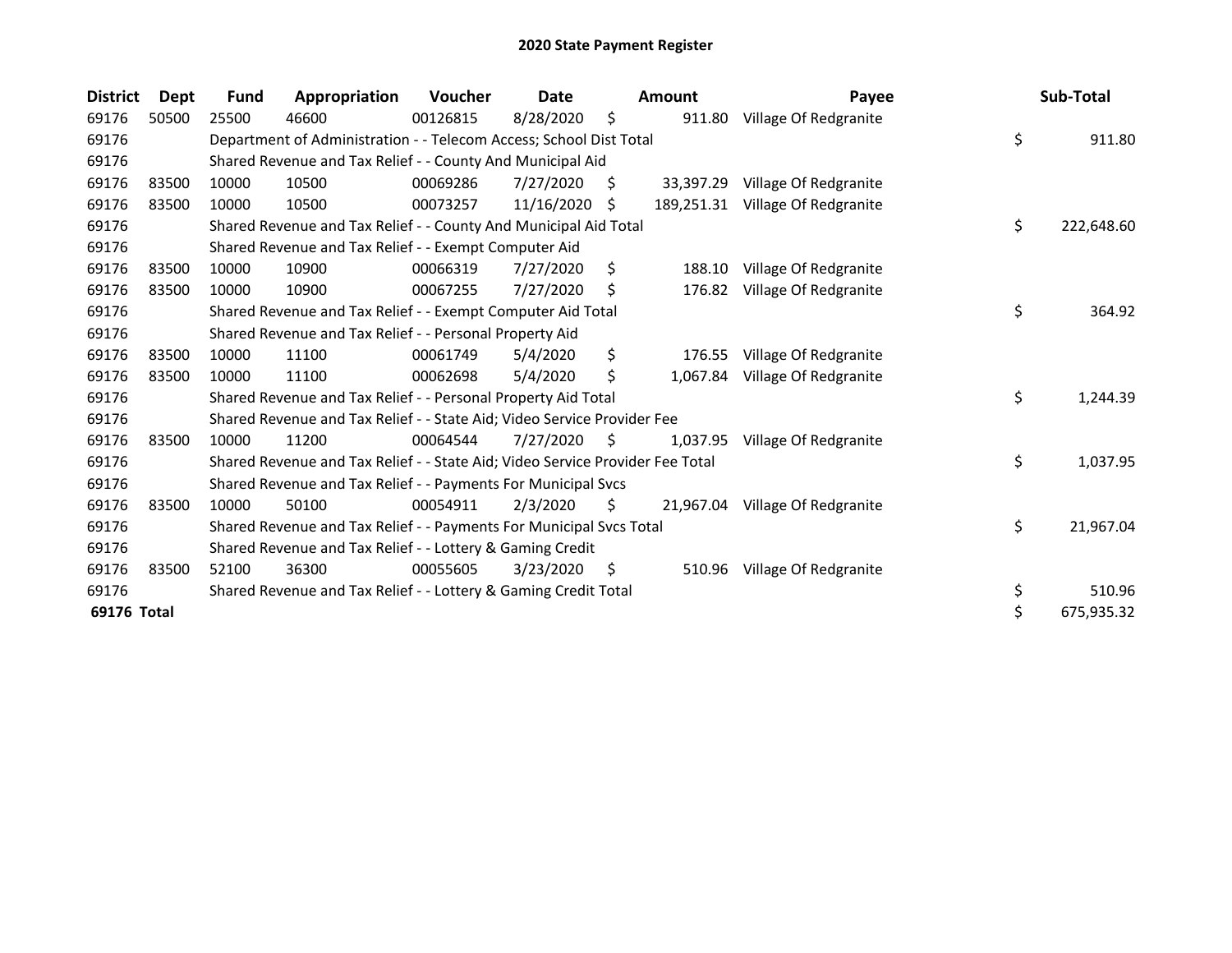| <b>District</b> | Dept  | <b>Fund</b> | Appropriation                                                      | Voucher  | <b>Date</b>   |     | Amount     | Payee                          | Sub-Total        |
|-----------------|-------|-------------|--------------------------------------------------------------------|----------|---------------|-----|------------|--------------------------------|------------------|
| 69191           |       |             | Dept of Safety & Prof Services - - Fire Dues Distribution          |          |               |     |            |                                |                  |
| 69191           | 16500 | 10000       | 22500                                                              | 00037341 | 7/20/2020     | \$  |            | 1,561.06 Village Of Wild Rose  |                  |
| 69191           |       |             | Dept of Safety & Prof Services - - Fire Dues Distribution Total    |          |               |     |            |                                | \$<br>1,561.06   |
| 69191           |       |             | Dept of Natural Resources - - Aids In Lieu Of Taxes - Gener        |          |               |     |            |                                |                  |
| 69191           | 37000 | 10000       | 50300                                                              | 00403876 | 4/21/2020     | \$  |            | 29.96 Village Of Wild Rose     |                  |
| 69191           |       |             | Dept of Natural Resources - - Aids In Lieu Of Taxes - Gener Total  |          |               |     |            |                                | \$<br>29.96      |
| 69191           |       |             | Dept of Natural Resources - - Fin Asst For Responsible Units       |          |               |     |            |                                |                  |
| 69191           | 37000 | 27400       | 67000                                                              | 00412672 | 5/29/2020     | \$  |            | 5,538.80 Village Of Wild Rose  |                  |
| 69191           |       |             | Dept of Natural Resources - - Fin Asst For Responsible Units Total |          |               |     |            |                                | \$<br>5,538.80   |
| 69191           |       |             | WI Dept of Transportation - - Trns Aids To Mnc.-Sf                 |          |               |     |            |                                |                  |
| 69191           | 39500 | 21100       | 19100                                                              | 00477288 | 1/6/2020      | \$  |            | 11,398.62 Village Of Wild Rose |                  |
| 69191           | 39500 | 21100       | 19100                                                              | 00507143 | 4/6/2020      | \$  |            | 11,398.62 Village Of Wild Rose |                  |
| 69191           | 39500 | 21100       | 19100                                                              | 00544135 | 7/6/2020      | \$  |            | 11,398.62 Village Of Wild Rose |                  |
| 69191           | 39500 | 21100       | 19100                                                              | 00586961 | 10/5/2020     | \$  |            | 11,398.65 Village Of Wild Rose |                  |
| 69191           |       |             | WI Dept of Transportation - - Trns Aids To Mnc.-Sf Total           |          |               |     |            |                                | \$<br>45,594.51  |
| 69191           |       |             | Department of Justice - - Law Enforcement Train, Local             |          |               |     |            |                                |                  |
| 69191           | 45500 | 10000       | 23100                                                              | 00091863 | 12/9/2020     | \$  | 480.00     | Village Of Wild Rose           |                  |
| 69191           |       |             | Department of Justice - - Law Enforcement Train, Local Total       |          |               |     |            |                                | \$<br>480.00     |
| 69191           |       |             | Department of Administration - - Federal Aid                       |          |               |     |            |                                |                  |
| 69191           | 50500 | 10000       | 14200                                                              | 00126791 | 8/12/2020     | \$  | 829.18     | Village Of Wild Rose           |                  |
| 69191           | 50500 | 10000       | 14200                                                              | 00130294 | 10/2/2020     | \$  | 29.99      | Village Of Wild Rose           |                  |
| 69191           | 50500 | 10000       | 14200                                                              | 00132326 | 11/13/2020    | S   | 965.85     | Village Of Wild Rose           |                  |
| 69191           | 50500 | 10000       | 14200                                                              | 00135399 | 12/10/2020    | \$, | 9,684.98   | Village Of Wild Rose           |                  |
| 69191           | 50500 | 10000       | 14200                                                              | 00136640 | 12/17/2020 \$ |     |            | 775.22 Village Of Wild Rose    |                  |
| 69191           |       |             | Department of Administration - - Federal Aid Total                 |          |               |     |            |                                | \$<br>12,285.22  |
| 69191           |       |             | Department of Administration - - Telecom Access; School Dist       |          |               |     |            |                                |                  |
| 69191           | 50500 | 25500       | 46600                                                              | 00126563 | 9/2/2020      | \$  |            | 1,117.70 Village Of Wild Rose  |                  |
| 69191           |       |             | Department of Administration - - Telecom Access; School Dist Total |          |               |     |            |                                | \$<br>1,117.70   |
| 69191           |       |             | Elections Commission - - 2018 Hava Election Security               |          |               |     |            |                                |                  |
| 69191           | 51000 | 22000       | 18200                                                              | 00003313 | 6/24/2020     | \$  |            | 653.20 Village Of Wild Rose    |                  |
| 69191           |       |             | Elections Commission - - 2018 Hava Election Security Total         |          |               |     |            |                                | \$<br>653.20     |
| 69191           |       |             | Shared Revenue and Tax Relief - - County And Municipal Aid         |          |               |     |            |                                |                  |
| 69191           | 83500 | 10000       | 10500                                                              | 00069287 | 7/27/2020     | \$, |            | 27,535.26 Village Of Wild Rose |                  |
| 69191           | 83500 | 10000       | 10500                                                              | 00073258 | 11/16/2020    | -\$ | 156,033.13 | Village Of Wild Rose           |                  |
| 69191           |       |             | Shared Revenue and Tax Relief - - County And Municipal Aid Total   |          |               |     |            |                                | \$<br>183,568.39 |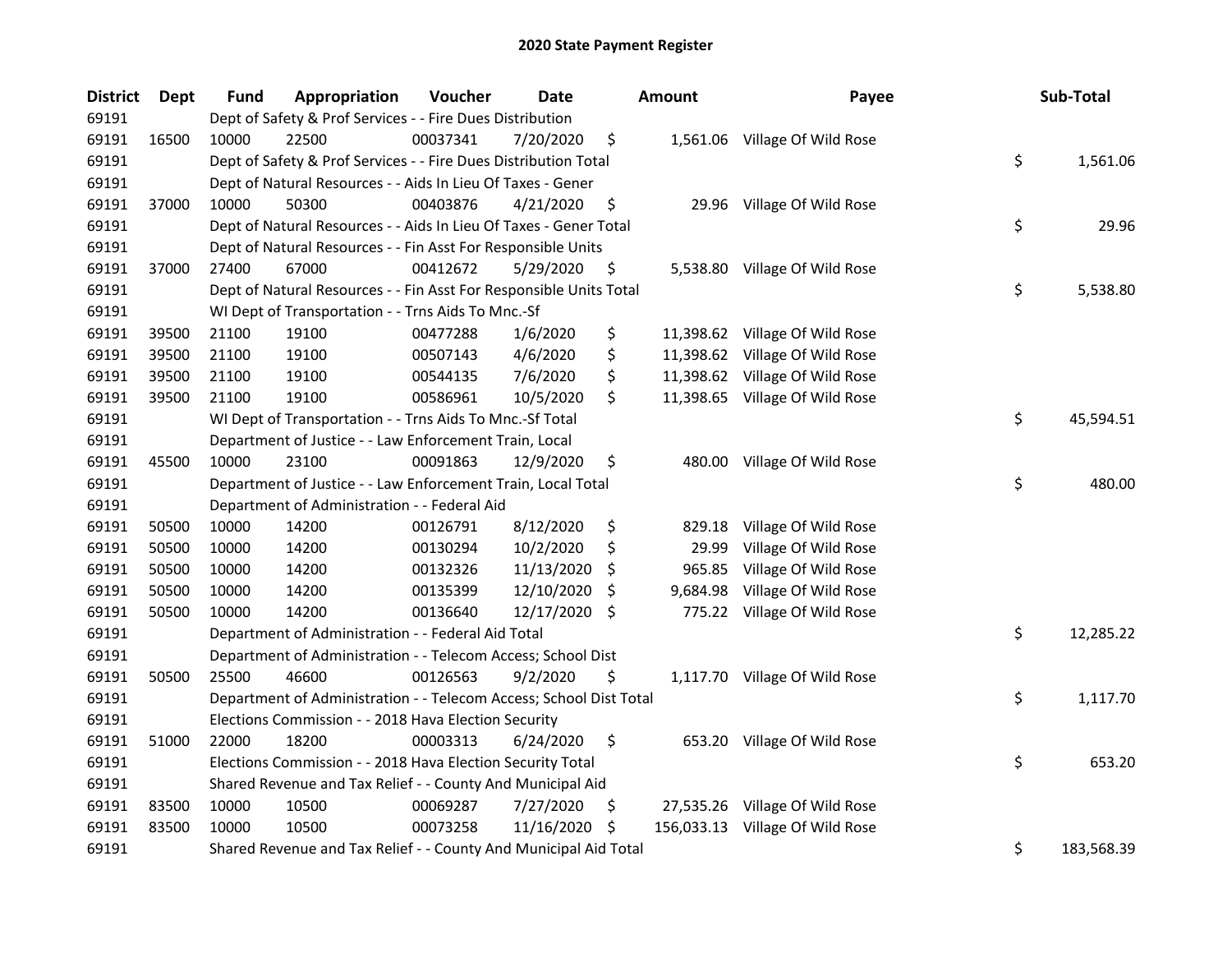| <b>District</b> | Dept  | Fund  | Appropriation                                                                 | Voucher  | Date      |    | <b>Amount</b> | Payee                |    | Sub-Total  |
|-----------------|-------|-------|-------------------------------------------------------------------------------|----------|-----------|----|---------------|----------------------|----|------------|
| 69191           |       |       | Shared Revenue and Tax Relief - - Exempt Computer Aid                         |          |           |    |               |                      |    |            |
| 69191           | 83500 | 10000 | 10900                                                                         | 00066320 | 7/27/2020 | S. | 968.17        | Village Of Wild Rose |    |            |
| 69191           | 83500 | 10000 | 10900                                                                         | 00067256 | 7/27/2020 | S  | 298.37        | Village Of Wild Rose |    |            |
| 69191           |       |       | Shared Revenue and Tax Relief - - Exempt Computer Aid Total                   |          |           |    |               |                      | \$ | 1,266.54   |
| 69191           |       |       | Shared Revenue and Tax Relief - - Personal Property Aid                       |          |           |    |               |                      |    |            |
| 69191           | 83500 | 10000 | 11100                                                                         | 00061750 | 5/4/2020  | \$ | 3,027.58      | Village Of Wild Rose |    |            |
| 69191           | 83500 | 10000 | 11100                                                                         | 00062699 | 5/4/2020  | Ś  | 2,375.69      | Village Of Wild Rose |    |            |
| 69191           |       |       | Shared Revenue and Tax Relief - - Personal Property Aid Total                 |          |           |    |               |                      | \$ | 5,403.27   |
| 69191           |       |       | Shared Revenue and Tax Relief - - State Aid; Video Service Provider Fee       |          |           |    |               |                      |    |            |
| 69191           | 83500 | 10000 | 11200                                                                         | 00064545 | 7/27/2020 | S. | 1,030.87      | Village Of Wild Rose |    |            |
| 69191           |       |       | Shared Revenue and Tax Relief - - State Aid; Video Service Provider Fee Total |          |           |    |               |                      | \$ | 1,030.87   |
| 69191           |       |       | Shared Revenue and Tax Relief - - Lottery & Gaming Credit                     |          |           |    |               |                      |    |            |
| 69191           | 83500 | 52100 | 36300                                                                         | 00055606 | 3/23/2020 | Ś. | 859.92        | Village Of Wild Rose |    |            |
| 69191           |       |       | Shared Revenue and Tax Relief - - Lottery & Gaming Credit Total               |          |           |    |               |                      | \$ | 859.92     |
| 69191 Total     |       |       |                                                                               |          |           |    |               |                      | э  | 259,389.44 |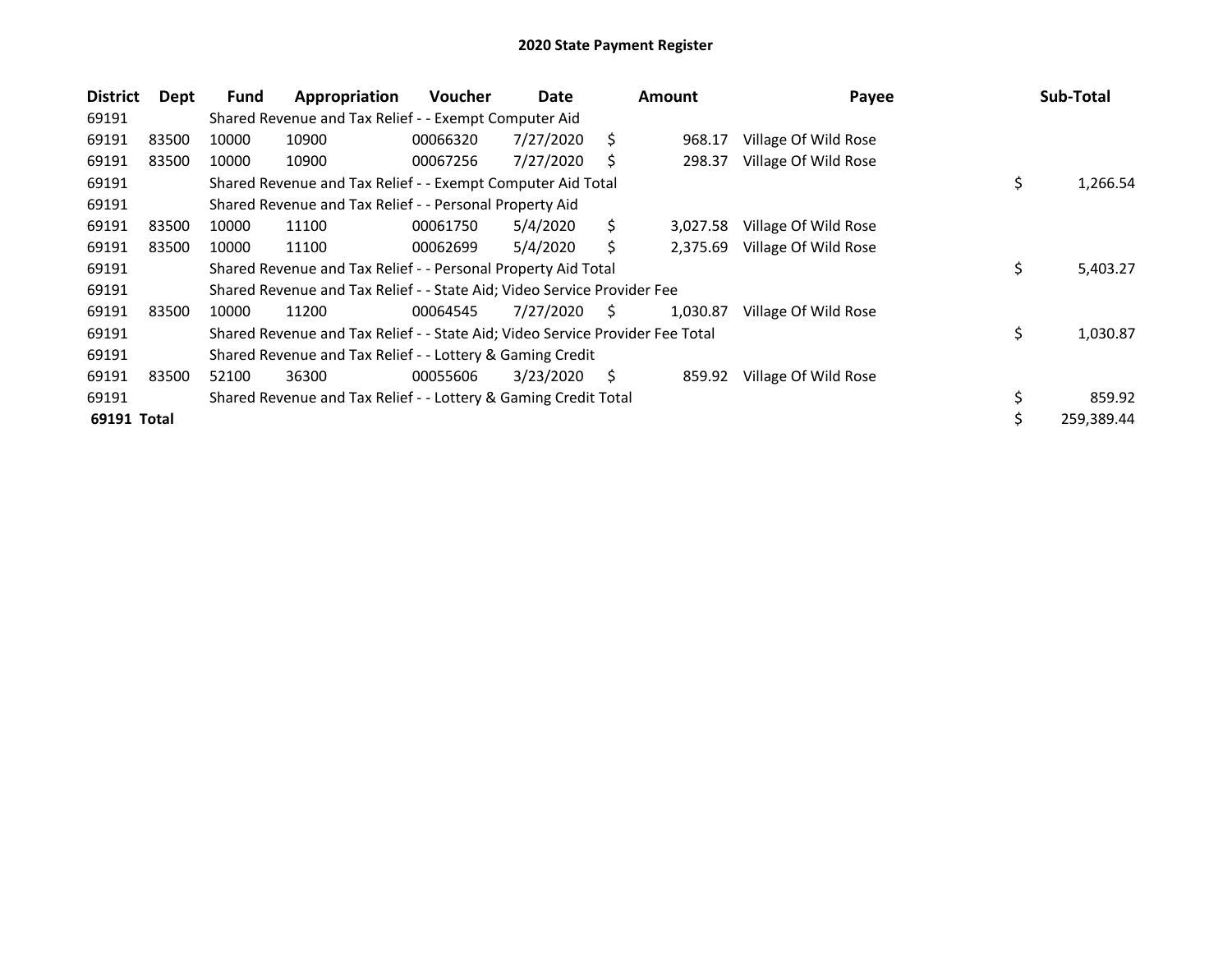| <b>District</b> | Dept  | <b>Fund</b> | Appropriation                                               | <b>Voucher</b> | Date      | Amount |                         | Payee | Sub-Total |
|-----------------|-------|-------------|-------------------------------------------------------------|----------------|-----------|--------|-------------------------|-------|-----------|
| 69206           |       |             | Shared Revenue and Tax Relief - - Exempt Computer Aid       |                |           |        |                         |       |           |
| 69206           | 83500 | 10000       | 10900                                                       | 00067257       | 7/27/2020 |        | 5,851.74 City of Berlin |       |           |
| 69206           |       |             | Shared Revenue and Tax Relief - - Exempt Computer Aid Total |                |           |        |                         |       | 5.851.74  |
| 69206 Total     |       |             |                                                             |                |           |        |                         |       | 5.851.74  |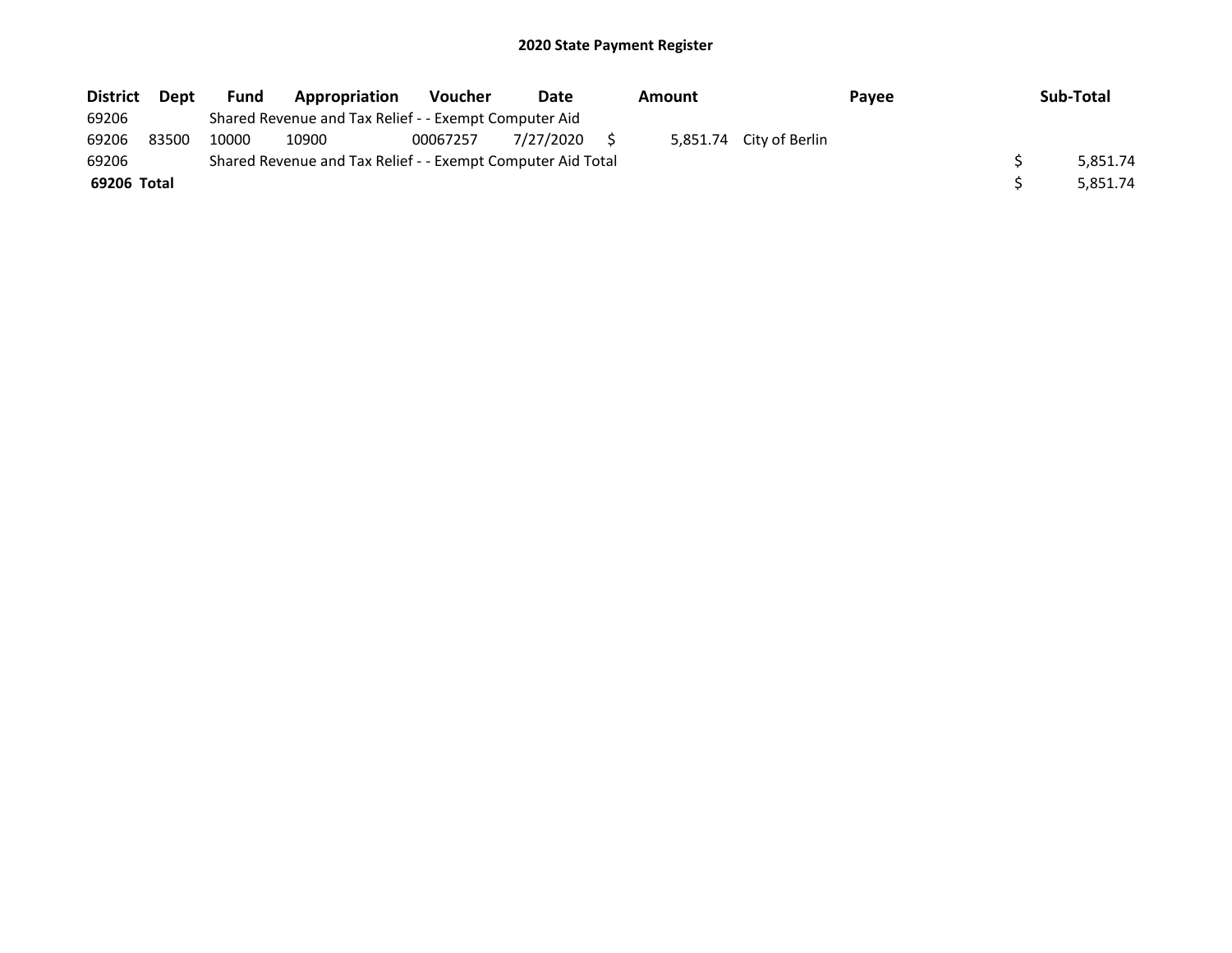| <b>District</b> | <b>Dept</b> | <b>Fund</b> | Appropriation                                                        | Voucher  | <b>Date</b> |     | Amount     | Payee                    | Sub-Total        |
|-----------------|-------------|-------------|----------------------------------------------------------------------|----------|-------------|-----|------------|--------------------------|------------------|
| 69291           |             |             | Dept of Safety & Prof Services - - Fire Dues Distribution            |          |             |     |            |                          |                  |
| 69291           | 16500       | 10000       | 22500                                                                | 00037342 | 7/17/2020   | \$  | 4,649.68   | City of Wautoma          |                  |
| 69291           |             |             | Dept of Safety & Prof Services - - Fire Dues Distribution Total      |          |             |     |            |                          | \$<br>4,649.68   |
| 69291           |             |             | Dept of Natural Resources - - Aids In Lieu Of Taxes - Gener          |          |             |     |            |                          |                  |
| 69291           | 37000       | 10000       | 50300                                                                | 00385928 | 1/27/2020   | \$  |            | 2,566.36 City of Wautoma |                  |
| 69291           |             |             | Dept of Natural Resources - - Aids In Lieu Of Taxes - Gener Total    |          |             |     |            |                          | \$<br>2,566.36   |
| 69291           |             |             | Dept of Natural Resources - - Resaids - Cnty Forst, Cl & Mfl         |          |             |     |            |                          |                  |
| 69291           | 37000       | 21200       | 57100                                                                | 00417987 | 6/18/2020   | \$  | 6.70       | City of Wautoma          |                  |
| 69291           |             |             | Dept of Natural Resources - - Resaids - Cnty Forst, Cl & Mfl Total   |          |             |     |            |                          | \$<br>6.70       |
| 69291           |             |             | WI Dept of Transportation - - Trns Aids To Mnc.-Sf                   |          |             |     |            |                          |                  |
| 69291           | 39500       | 21100       | 19100                                                                | 00477289 | 1/6/2020    | \$  | 46,360.17  | City of Wautoma          |                  |
| 69291           | 39500       | 21100       | 19100                                                                | 00507144 | 4/6/2020    | \$  | 46,360.17  | City of Wautoma          |                  |
| 69291           | 39500       | 21100       | 19100                                                                | 00544136 | 7/6/2020    | \$  | 46,360.17  | City of Wautoma          |                  |
| 69291           | 39500       | 21100       | 19100                                                                | 00586962 | 10/5/2020   | \$  | 46,360.19  | City of Wautoma          |                  |
| 69291           |             |             | WI Dept of Transportation - - Trns Aids To Mnc.-Sf Total             |          |             |     |            |                          | \$<br>185,440.70 |
| 69291           |             |             | WI Dept of Transportation - - Local Rds, Grants Sf                   |          |             |     |            |                          |                  |
| 69291           | 39500       | 21100       | 27000                                                                | 00565586 | 8/13/2020   | \$  | 219,483.69 | City of Wautoma          |                  |
| 69291           |             |             | WI Dept of Transportation - - Local Rds, Grants Sf Total             |          |             |     |            |                          | \$<br>219,483.69 |
| 69291           |             |             | Department of Justice - - Law Enforcement Train, Local               |          |             |     |            |                          |                  |
| 69291           | 45500       | 10000       | 23100                                                                | 00091845 | 12/10/2020  | -\$ | 960.00     | City of Wautoma          |                  |
| 69291           |             |             | Department of Justice - - Law Enforcement Train, Local Total         |          |             |     |            |                          | \$<br>960.00     |
| 69291           |             |             | Department of Administration - - Federal Aid                         |          |             |     |            |                          |                  |
| 69291           | 50500       | 10000       | 14200                                                                | 00135375 | 12/9/2020   | \$  | 57,299.49  | City of Wautoma          |                  |
| 69291           |             |             | Department of Administration - - Federal Aid Total                   |          |             |     |            |                          | \$<br>57,299.49  |
| 69291           |             |             | Department of Administration - - Federal Aid, Local Assistance       |          |             |     |            |                          |                  |
| 69291           | 50500       | 10000       | 74300                                                                | 00129014 | 9/25/2020   | \$  | 475,000.00 | City of Wautoma          |                  |
| 69291           |             |             | Department of Administration - - Federal Aid, Local Assistance Total |          |             |     |            |                          | \$<br>475,000.00 |
| 69291           |             |             | Elections Commission - - 2018 Hava Election Security                 |          |             |     |            |                          |                  |
| 69291           | 51000       | 22000       | 18200                                                                | 00004609 | 9/17/2020   | \$  |            | 1,165.80 City of Wautoma |                  |
| 69291           |             |             | Elections Commission - - 2018 Hava Election Security Total           |          |             |     |            |                          | \$<br>1,165.80   |
| 69291           |             |             | Shared Revenue and Tax Relief - - County And Municipal Aid           |          |             |     |            |                          |                  |
| 69291           | 83500       | 10000       | 10500                                                                | 00069288 | 7/27/2020   | \$  | 68,299.41  | City of Wautoma          |                  |
| 69291           | 83500       | 10000       | 10500                                                                | 00073259 | 11/16/2020  | -\$ | 387,029.96 | City of Wautoma          |                  |
| 69291           |             |             | Shared Revenue and Tax Relief - - County And Municipal Aid Total     |          |             |     |            |                          | \$<br>455,329.37 |
| 69291           |             |             | Shared Revenue and Tax Relief - - Exempt Computer Aid                |          |             |     |            |                          |                  |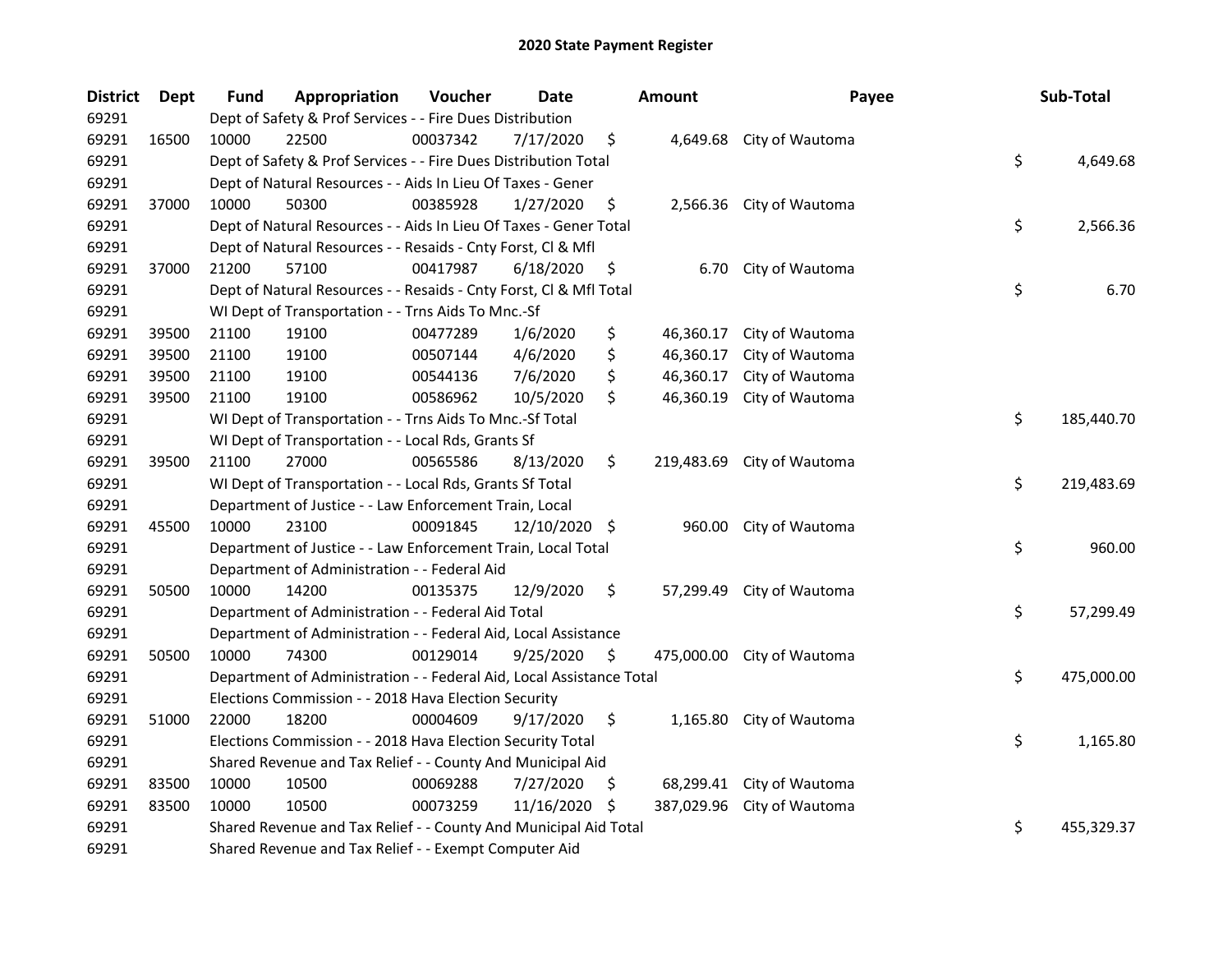| <b>District</b> | Dept  | <b>Fund</b>                                                                   | Appropriation                                                   | <b>Voucher</b> | Date       |     | <b>Amount</b> | Payee           |    | Sub-Total    |
|-----------------|-------|-------------------------------------------------------------------------------|-----------------------------------------------------------------|----------------|------------|-----|---------------|-----------------|----|--------------|
| 69291           | 83500 | 10000                                                                         | 10900                                                           | 00066321       | 7/27/2020  | \$  | 2,640.75      | City of Wautoma |    |              |
| 69291           | 83500 | 10000                                                                         | 10900                                                           | 00067258       | 7/27/2020  | S   | 3,039.59      | City of Wautoma |    |              |
| 69291           |       | Shared Revenue and Tax Relief - - Exempt Computer Aid Total                   |                                                                 |                |            |     |               |                 |    | 5,680.34     |
| 69291           |       | Shared Revenue and Tax Relief - - Utility Aid                                 |                                                                 |                |            |     |               |                 |    |              |
| 69291           | 83500 | 10000                                                                         | 11000                                                           | 00069288       | 7/27/2020  | S.  | 4,406.89      | City of Wautoma |    |              |
| 69291           | 83500 | 10000                                                                         | 11000                                                           | 00073259       | 11/16/2020 | -S  | 26,999.55     | City of Wautoma |    |              |
| 69291           |       | Shared Revenue and Tax Relief - - Utility Aid Total                           |                                                                 |                |            |     |               |                 | \$ | 31,406.44    |
| 69291           |       | Shared Revenue and Tax Relief - - Personal Property Aid                       |                                                                 |                |            |     |               |                 |    |              |
| 69291           | 83500 | 10000                                                                         | 11100                                                           | 00061751       | 5/4/2020   | \$  | 5,197.83      | City of Wautoma |    |              |
| 69291           | 83500 | 10000                                                                         | 11100                                                           | 00062700       | 5/4/2020   | Ś.  | 12,849.89     | City of Wautoma |    |              |
| 69291           |       | Shared Revenue and Tax Relief - - Personal Property Aid Total                 |                                                                 |                |            |     |               |                 | \$ | 18,047.72    |
| 69291           |       | Shared Revenue and Tax Relief - - State Aid; Video Service Provider Fee       |                                                                 |                |            |     |               |                 |    |              |
| 69291           | 83500 | 10000                                                                         | 11200                                                           | 00064546       | 7/27/2020  | \$. | 2,571.00      | City of Wautoma |    |              |
| 69291           |       | Shared Revenue and Tax Relief - - State Aid; Video Service Provider Fee Total |                                                                 |                |            |     |               |                 | \$ | 2,571.00     |
| 69291           |       | Shared Revenue and Tax Relief - - Lottery & Gaming Credit                     |                                                                 |                |            |     |               |                 |    |              |
| 69291           | 83500 | 52100                                                                         | 36300                                                           | 00055607       | 3/23/2020  | \$. | 1,077.72      | City of Wautoma |    |              |
| 69291           |       |                                                                               | Shared Revenue and Tax Relief - - Lottery & Gaming Credit Total |                |            |     |               |                 | \$ | 1,077.72     |
| 69291 Total     |       |                                                                               |                                                                 |                |            |     |               |                 | \$ | 1,460,685.01 |